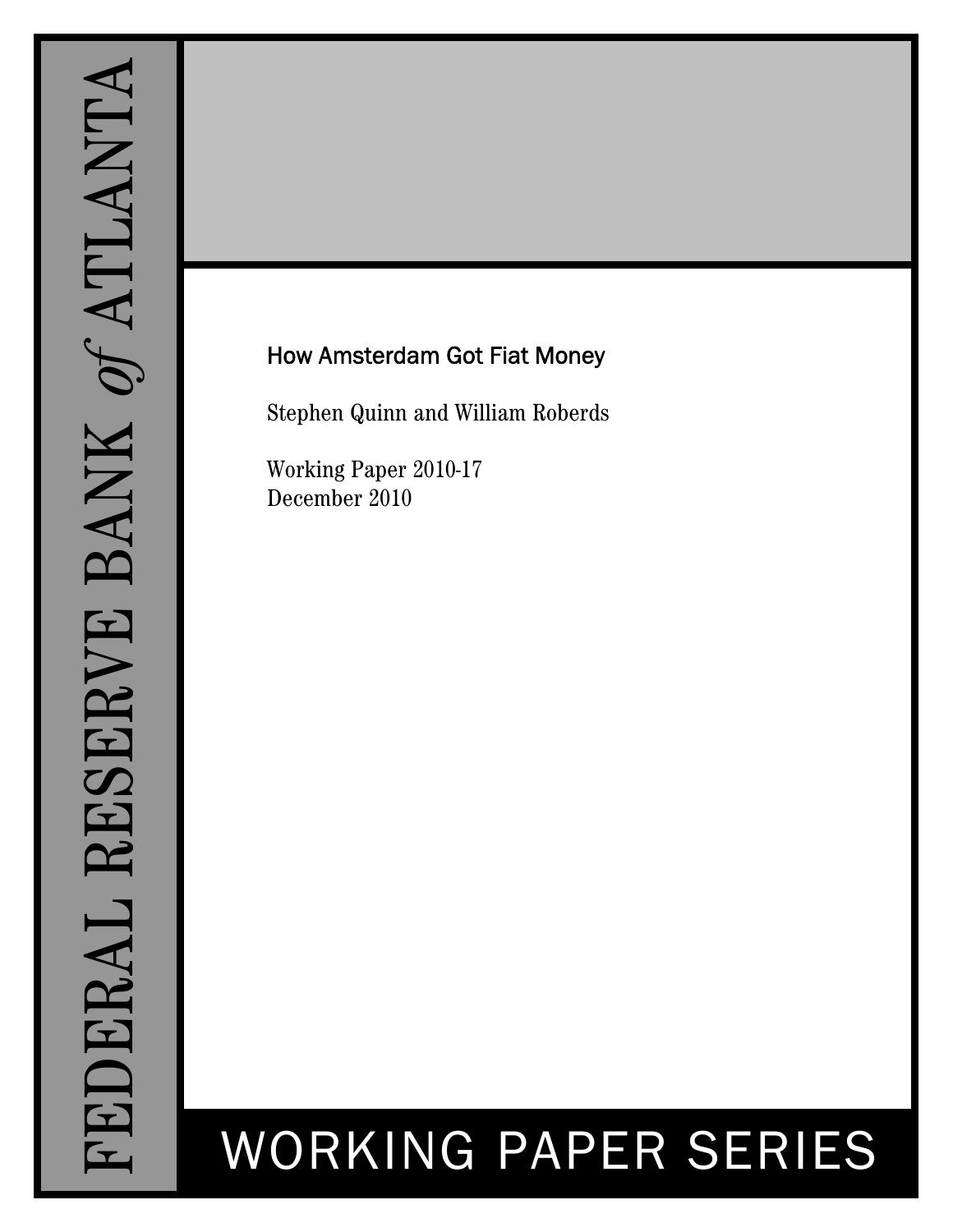### How Amsterdam Got Fiat Money

Stephen Quinn and William Roberds

Working Paper 2010-17 December 2010

Abstract: We investigate a fiat money system introduced by the Bank of Amsterdam in 1683. Using data from the Amsterdam Municipal Archives, we partially reconstruct changes in the bank's balance sheet from 1666 through 1702. Our calculations show that the Bank of Amsterdam, founded in 1609, was engaged in two archetypal central bank activities—lending and open market operations—both before and after its adoption of a fiat standard. After 1683, the bank was able to conduct more regular and aggressive policy interventions, from a virtually nonexistent capital base. The bank's successful experimentation with a fiat standard foreshadows later developments in the history of central banking.

JEL classification: E42, E58, N13

Key words: Bank of Amsterdam, fiat money, commodity money, monetary policy, credit policy

Please address questions regarding content to William Roberds, Research Department, Federal Reserve Bank of Atlanta, 1000 Peachtree Street, N.E., Atlanta, GA 30309-4470, 404-498-8970, william.roberds@atl.frb.org, or Stephen Quinn, Department of Economics, Box 298510, Texas Christian University, Forth Worth, TX 76129, 817-257-6234, s.quinn@tcu.edu.

Federal Reserve Bank of Atlanta working papers, including revised versions, are available on the Atlanta Fed's Web site at frbatlanta.org/pubs/WP/. Use the WebScriber Service at frbatlanta.org to receive e-mail notifications about new papers.

The authors thank John McCusker for sharing agio data, Lodwijk Petram for sharing the Deutz folios, and Albert Scheffers for help with the balance books. Also, for comments on earlier drafts the authors are grateful to Christiaan van Bochove, Pit Dehing, Marc Flandreau, Oscar Gelderblom, Joost Jonker, and Charles Sawyer as well as participants in seminars at the University of Alabama, the Bank of Canada, the Federal Reserve Banks of Chicago and New York, and Rutgers University. They are also indebted to Michelle Sloan for many hours of skilled data encoding. Generous research and travel support was provided by the Federal Reserve Bank of Atlanta and Texas Christian University. The views expressed here are the authors' and not necessarily those of the Federal Reserve Bank of Atlanta or the Federal Reserve System. Any remaining errors are the authors' responsibility.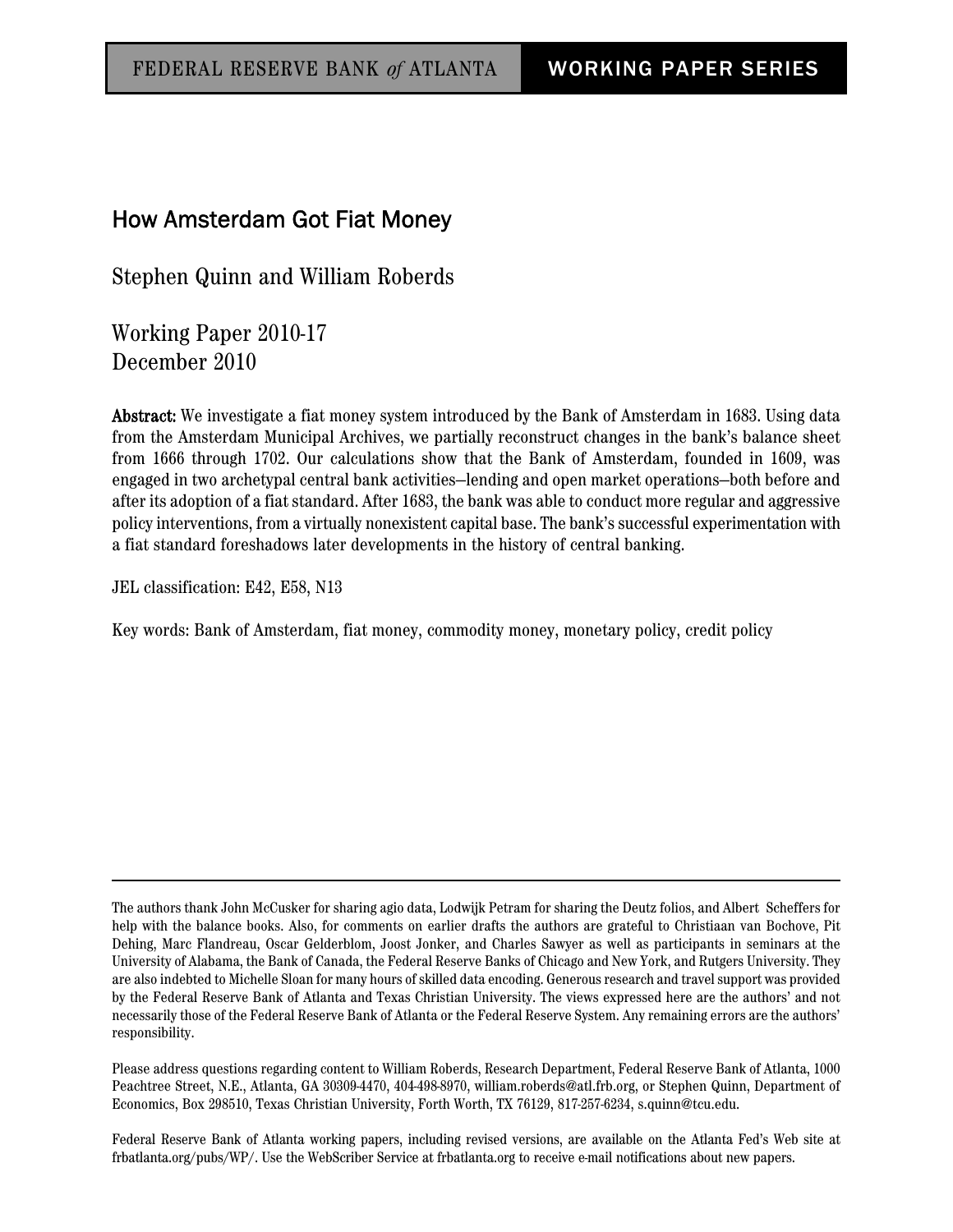## **How Amsterdam got Fiat Money**<sup>1</sup>

Stephen Quinn, Texas Christian University

 $\overline{a}$ 

William Roberds, Federal Reserve Bank of Atlanta

Abstract: We investigate a fiat money system introduced by the Bank of Amsterdam in 1683. Using data from the Amsterdam Municipal Archives, we partially reconstruct changes in the bank's balance sheet from 1666 through 1702. Our calculations show that the Bank of Amsterdam, founded in 1609, was engaged in two archetypal central bank activities—lending and open market operations—both before and after its adoption of a fiat standard. After 1683, the bank was able to conduct more regular and aggressive policy interventions, from a virtually nonexistent capital base. The bank's successful experimentation with a fiat standard foreshadows later developments in the history of central banking.

<sup>&</sup>lt;sup>1</sup> The authors would like to thank John McCusker for sharing agio data, Lodwijk Petram for sharing the Deutz folios, and Albert Scheffers for help with the balance books. Also, for comments on earlier drafts we are grateful to Christiaan van Bochove, Pit Dehing, Marc Flandreau, Oscar Gelderblom, Joost Jonker, and Charles Sawyer, as well as participants in seminars at the University of Alabama, the Bank of Canada, the Federal Reserve Banks of Chicago and New York, and Rutgers University. We are also indebted to Michelle Sloan for many hours of skilled data encoding. Generous research and travel support was provided by the FRB Atlanta and TCU.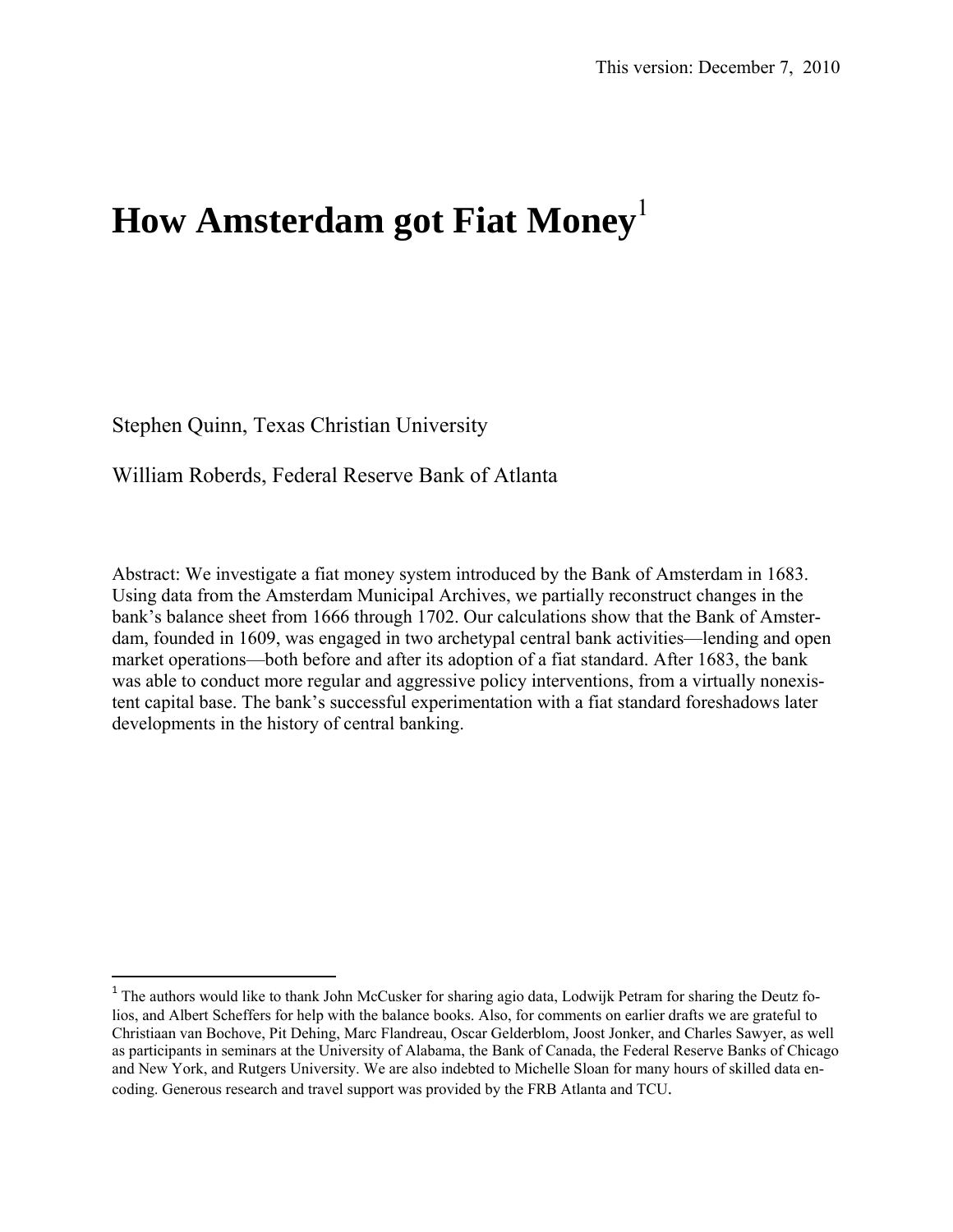#### **1. Introduction**

Financial innovation consists of doing more (trading) with less (collateral). A key innovation, present in all modern economies, is the use of *fiat money*—a kind of virtual collateral whose value derives only from the force of law and custom. Conventional wisdom says that fiat money can enhance liquidity through "credit policy"—the directed relaxation of collateral constraints through a central bank's lending operations, and through "monetary policy"—the beneficial manipulation of economic aggregates through variation of the money stock.<sup>2</sup>

Fiat money, and its implications for policy, are usually seen as the twentieth-century developments. This paper analyzes an earlier and less well known experiment with fiat money, undertaken by the Bank of Amsterdam (*Amsterdamsche Wisselbank*, henceforth AWB or simply "bank"). The Amsterdam experience with fiat money is noteworthy for its originality, its prominence in European financial history, and its compatibility with price stability over a long period (roughly a century: 1680 through 1780). The AWB opened in 1609 as a municipal exchange bank, an institution for facilitating settlement that was common in Early Modern Europe. Our focus is on the period around 1683 when the bank limited its depositors' ability to withdraw coin, and so effectively became a fiat money provider. The fiat money regime remained in place until the bank's collapse in  $1795<sup>3</sup>$ 

The AWB's transition from exchange bank to fiat bank has been described by economic historians (e.g., Mees 1838, van Dillen 1934, Neal 2000, Gillard 2004, van Nieuwkerk 2009), but these contributions do not fully explain the motivation for the transition. If fiat money did indeed lower and smooth the costs of collateral in Amsterdam markets, how were these changes mani-

<sup>&</sup>lt;sup>2</sup> In its pure form credit policy does not change the stock of money; see e.g., King and Goodfriend (1988).

<sup>&</sup>lt;sup>3</sup> The bank was not fully dissolved until 1819.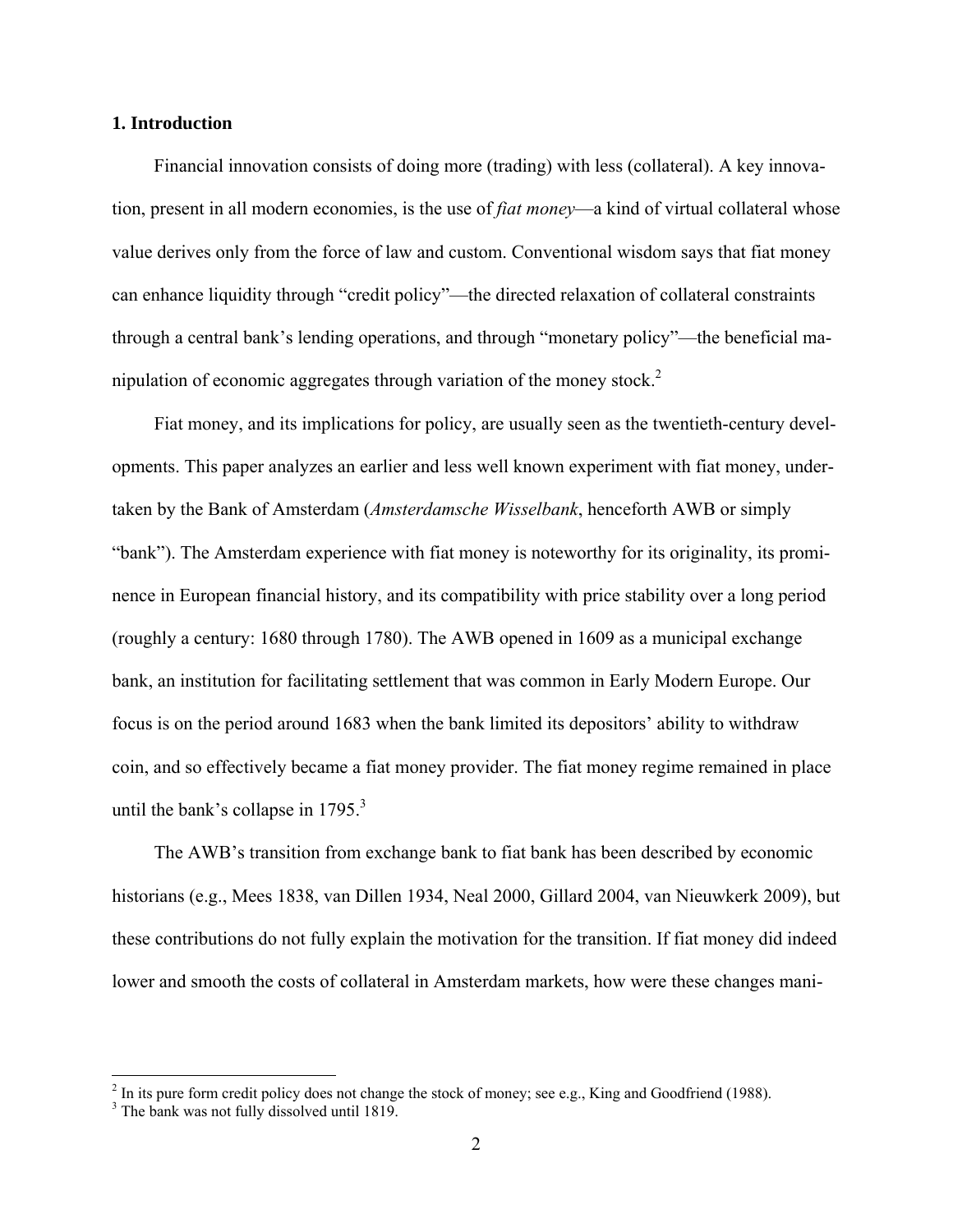fested and who benefited? To lapse into modern terminology, how did an early central bank alter its monetary and credit policies after limiting the right of withdrawal?

To shed some light, we examine historical data on the AWB. Using ledgers available from the Amsterdam Municipal Archives, we have compiled partial balance sheets, at a daily frequency, for the AWB from 1666 through 1702, a period centered on the fiat money transition. When combined with information from other sources, these data present a revealing picture of the bank's activities.

First, the data clearly show that the fiat money regime facilitated the AWB's lending to a preferred customer, the Dutch East India Company (*Vereenigde Ostindische Compagnie* or VOC, a government-sponsored enterprise employing approximately 50,000 people during our period of interest). The bank lent to the Company both before and after 1683; but afterward this lending becomes more seasonal and regular in nature. Seasonality means that this lending often does not show up in the annual AWB balance sheets assembled by van Dillen (1925) nor in the annual balance sheets of the VOC assembled by de Korte (1984). Lending was cheaper and less risky for the AWB after 1683 because liquid claims on the bank were limited and chances of a run were ameliorated. Lending activities were extensive but, over the period considered, never exposed the bank to substantial credit risk. We find that the 1683 changes also freed the City of Amsterdam to frequently take the bank's retained earnings from this profitable activity.

Secondly, our analysis indicates that both before and after 1683, the AWB regularly engaged in open market operations. Again, however, the character of this intervention evolves under the fiat regime, as the bank more often chose to "drain funds" by selling off its metal stock. Indirect evidence suggests that an objective of these operations was to smooth short-term fluctuations in the stock of base money.

3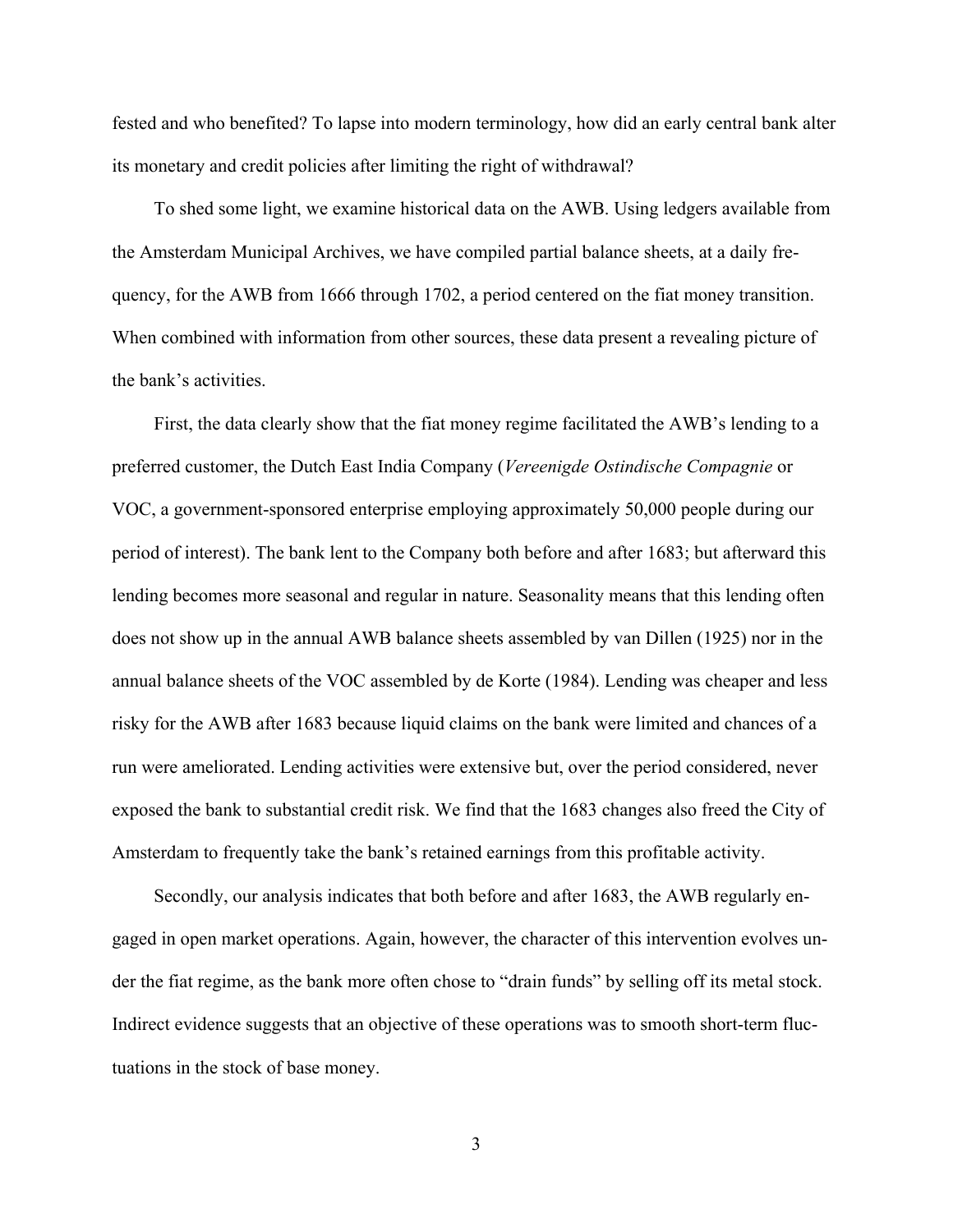To summarize, the data we analyze show that by the time of 1683 transition, the AWB managers had ample experience with both lending and open market operations. The move to fiat money simply allowed for more vigorous pursuit of these same activities. The markets seem to have applauded the change: following the 1683 reorganization, there was widespread agreement that trading had been enhanced by this new, if puzzling, kind of money. Writing in 1767, James Denham-Steuart offered the following explanation:

The bank of Amsterdam pays none in either gold or silver coin, or bullion; consequently it cannot be said, that the florin banco [bank money] is attached to the metals. What is it then which determines its value? I answer, That which it can bring; and what it can bring when turned into gold or silver, shows the proportion of the metals to every other commodity whatsoever at that time: such and such only is the nature of an invariable scale. $4$ 

The rest of the paper is organized as follows. Section 2 sets the historical stage for the 1683 policy change. Section 3 describes and presents the data. Section 4 offers some interpretations of the data. Section 5 discusses related literature, and Section 6 concludes.

#### **2. Historical prologue**

 $\overline{a}$ 

For Amsterdam, the original purpose of its exchange bank was to protect commercial creditors from the unreliable commodity money in general circulation. Modest debasement and resultant inflation was ubiquitous in the Early Modern Netherlands, so the AWB was to be an island of debt settlement backed by high-quality coins (Quinn and Roberds 2009b). To support settlement, the bank needed to attract metal deposits, get debtors to internally transfer payments to creditors, and deliver out metal of an assured quality. The Dutch chose to follow the model of Venice's *Banco di Rialto* and make the AWB an exchange bank that provided only payment and

<sup>4</sup> (Steuart 1805, 75-76). For another favorable review of the Dutch monetary system see Adam Smith, *Wealth of Nations*, Book IV, Chapter 3.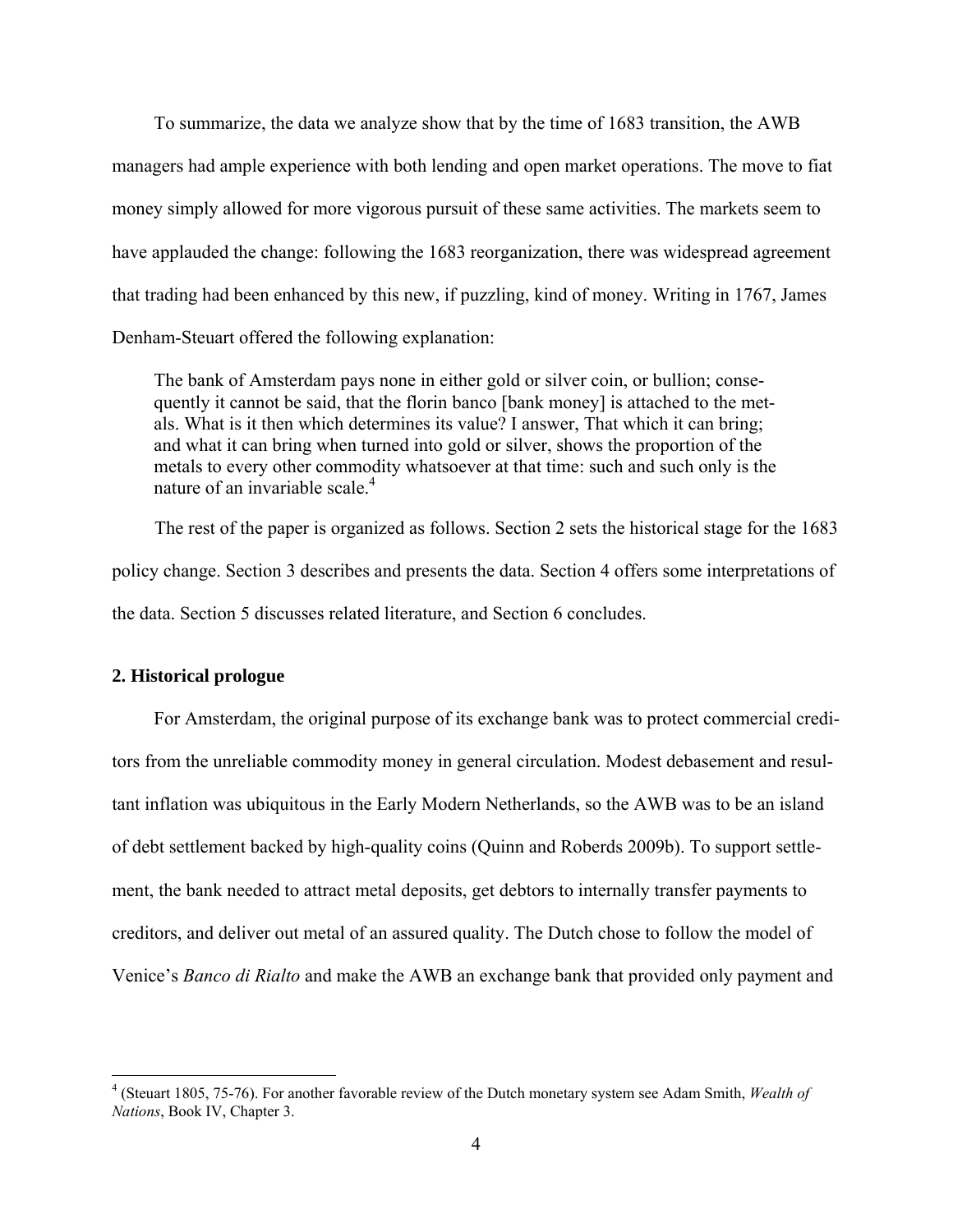settlement services (Dehing and 't Hart 1997, 45-6).<sup>5</sup> With no lending, the bank was to cover operating expenses with fees.

Asymmetric rules promoted metal inflows and debt settlement but discouraged metal outflows. On the accommodating side, the AWB had no fees on deposits or internal transfers.<sup>6</sup> Also, one could present the AWB with precious metal in any form. If a coin had a price assigned by statute, then the bank honored that price. Metal in other forms was valued by precious metal content. And once created, a balance could settle a debt through transfer to the creditor's account. Creditors gained finality and a trusted general collateral claim. Similar to modern large-value payment systems (e.g., Fedwire), the AWB created finality through gross settlement, meaning that the bank payments could credibly be viewed as final because the bank avoided extending credit and never (explicitly) adopted netting of payments.<sup>7</sup>

Withdrawals, in contrast, were costly. The bank was obliged to supply high-quality Dutch coins at official prices, but the bank was allowed to charge a withdrawal fee of up to 2 percent for silver coins and 2.5 percent for gold coins, though under normal conditions, fees averaged 1.5 percent or less (Van Dillen 1964a, 348; see also Table 2 below). The fees compensated the bank for minting costs and helped cover operating expenses. Most important to our story, however, is that the fees discouraged withdrawals. Some uncertainty also existed, for the bank had discretion regarding which of those Dutch coins it offered at withdrawal. If a customer desired a different

<u>.</u>

 $<sup>5</sup>$  Unlike later central banks, the AWB did not issue circulating banknotes.</sup>

<sup>&</sup>lt;sup>6</sup> The bank was permitted to charge transfer fees but chose not to until 1683 (van Dillen 1934, 85).<br><sup>7</sup> Some qualifications are necessary. The bank elegrad perments once overy day (Mags 1838, 124, 5).

<sup>&</sup>lt;sup>7</sup> Some qualifications are necessary. The bank cleared payments once every day (Mees 1838, 124-5) so there was in principle scope for multilateral netting at a daily frequency, i.e., the practical seventeenth-century definition of "realtime" gross settlement was probably once per day. Also, an examination of AWB account positions every half year indicates that despite rules to the contrary, some accounts were in an overdraft position during the summer months of peak market activity, particularly before the 1683 transition (Willemsen 2009).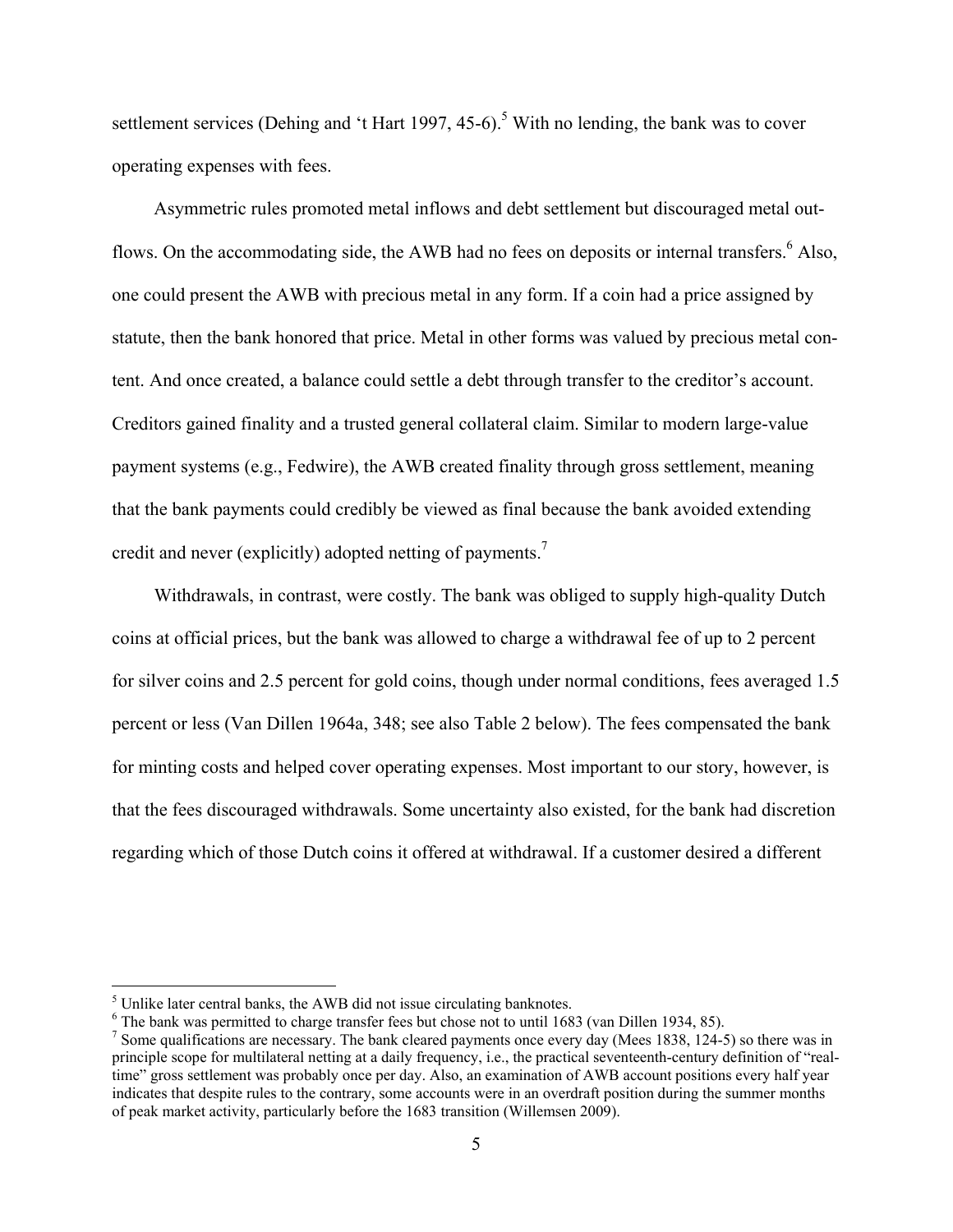coin, then the bank could charge an additional premium based on its role as a moneychanger. Moneychanger fees of some level were necessary to prevent coin-to-coin arbitrage.<sup>8</sup>

This paper focuses on the consequences of withdrawal structure, yet we stress that the effects of the early AWB's high withdrawal fees varied by customer. Unlike a modern central bank, anyone could open an account, so customers ranged from foreign merchants to financial intermediaries. Among merchants who routinely operated within the bank's internal payment system, fees were a negligible concern, for they did not expect to withdraw balances. Of far greater moment to them was that the city of Amsterdam *required* all large bills of exchange to be settled at the AWB. The requirement created demand for deposits, for bills of exchange were the primary means of commercial credit. The bank's total balances reached 925,562 guilders after one year (van Dillen 1934, 117), and grew to 8.3 million guilders by 1683, approximately 5 percent of the coin stock of the Dutch Republic (De Vries and van der Woude 1997, 90).<sup>9</sup>

In contrast, customers who did expect to withdraw specie learned to skip the primary account-to-coin process offered by the bank. One could avoid bank fees by paying for coins outside the bank with free transfer inside the bank. Fee avoidance also meant that potential deposit customers did not bring metal to the bank. By 1650, the outside market in bank balances had deepened as private bankers, called cashiers, emerged as dealers who specialized in holding AWB balances and various coins (Van Dillen 1964a, 366-7).

The secondary market lived on margins within the bid-ask spread of the AWB's primary coin-account facility, and the expected costs of the primary market were particularly high for short-term deposits. For example, someone who deposited metal and withdrew it one month later at a 1 percent fee had, in effect, borrowed funds at a simple annualized rate of 12 percent. The

<sup>8</sup> Arbitrage is discussed in more detail in Section 4.

 $9$  The guilder, also known as the florin, was the unit of account in the Dutch Republic. At the time of the AWB's founding, the guilder did not correspond to an actual coin in circulation.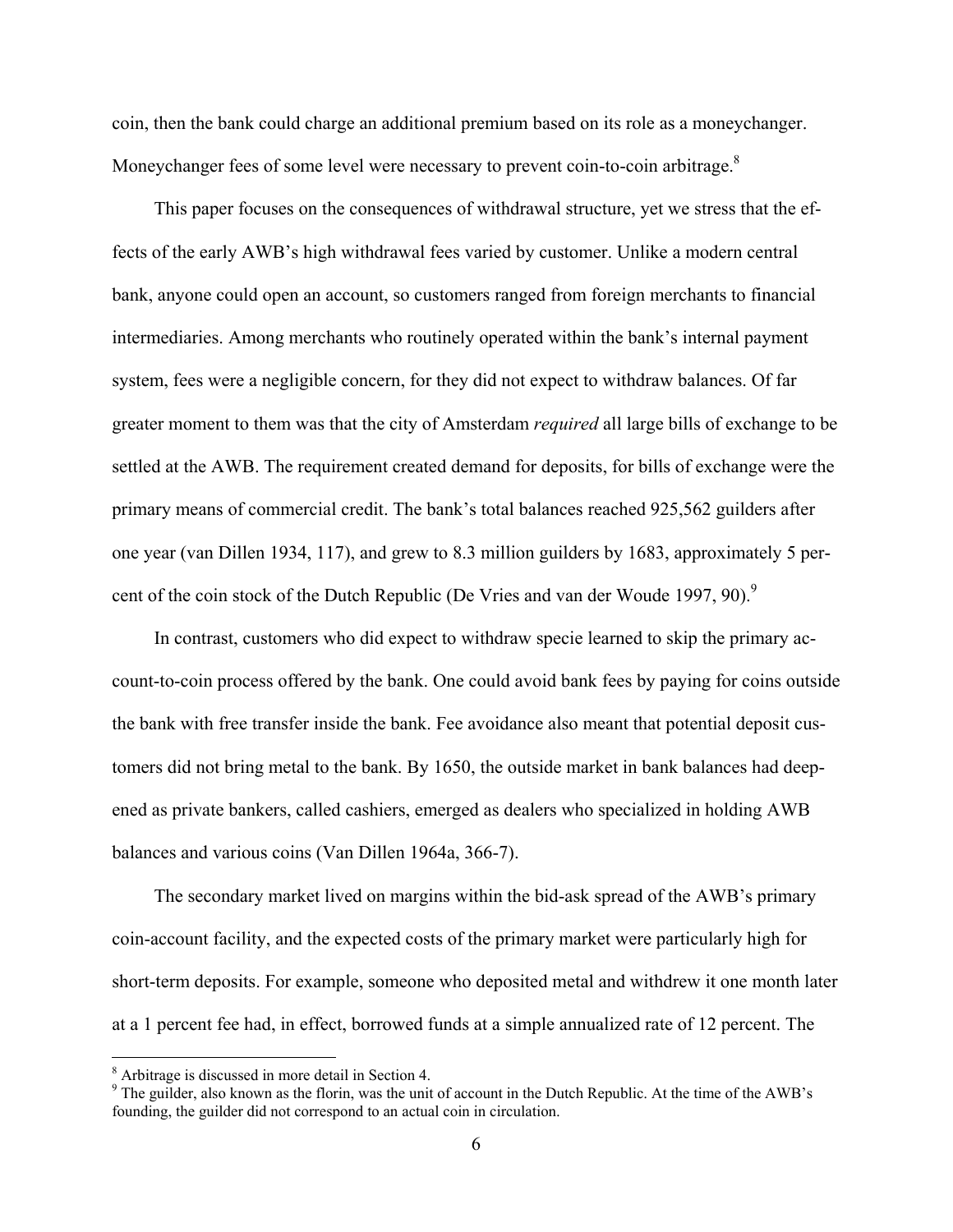AWB was thus an expensive place to "park" specie. Relative costs fell with time, and long-term participants in the Amsterdam payment system, like cashier-bankers, could recoup these "borrowing" costs through their secondary market operations. As a result, the short-term metal market stayed outside the bank, and little metal routinely flowed in or out of the bank. Instead, deposits waited for periods of cheap metal and withdrawals for expensive metal.

#### *2.1 Lending*

Lending was the first major deviation from the bank's original plan. The bank soon began lending to the city, the province of Holland, the Republic, government sponsored entities like the VOC, and select individuals such as mint masters and officers of the Admiralty (Van Dillen 1934, 94-100).<sup>10</sup> After a turbulent half century, however, the bank limited new lending to Amsterdam and the VOC. Table 1 gives the bank's balance sheet at the end of January 1669. The bank's metal-to-deposit ratio is 74 percent. While not a reckless position, the bank needed to be mindful of the threat of a run.

#### **Table 1. Bank of Amsterdam Balance Sheet as of January 31, 1669**

(Millions of Bank Guilders)

| Assets                | <b>Liabilities</b> |
|-----------------------|--------------------|
| 4.5 Metal             | 6.1 Deposits       |
| 2.1 Loan to Amsterdam |                    |
| 0.2 Loan to Holland   |                    |
| 1.1 Loan to VOC       | 1.8 Capital        |
|                       |                    |

7.9 Total 7.9 Total

Source: Amsterdam Municipal Archives, 5077-1314.

 $10$  The bank's lending activities were widely rumored, but the bank did not publicly acknowledge these until much later. See, e.g., Steuart (1805, 403).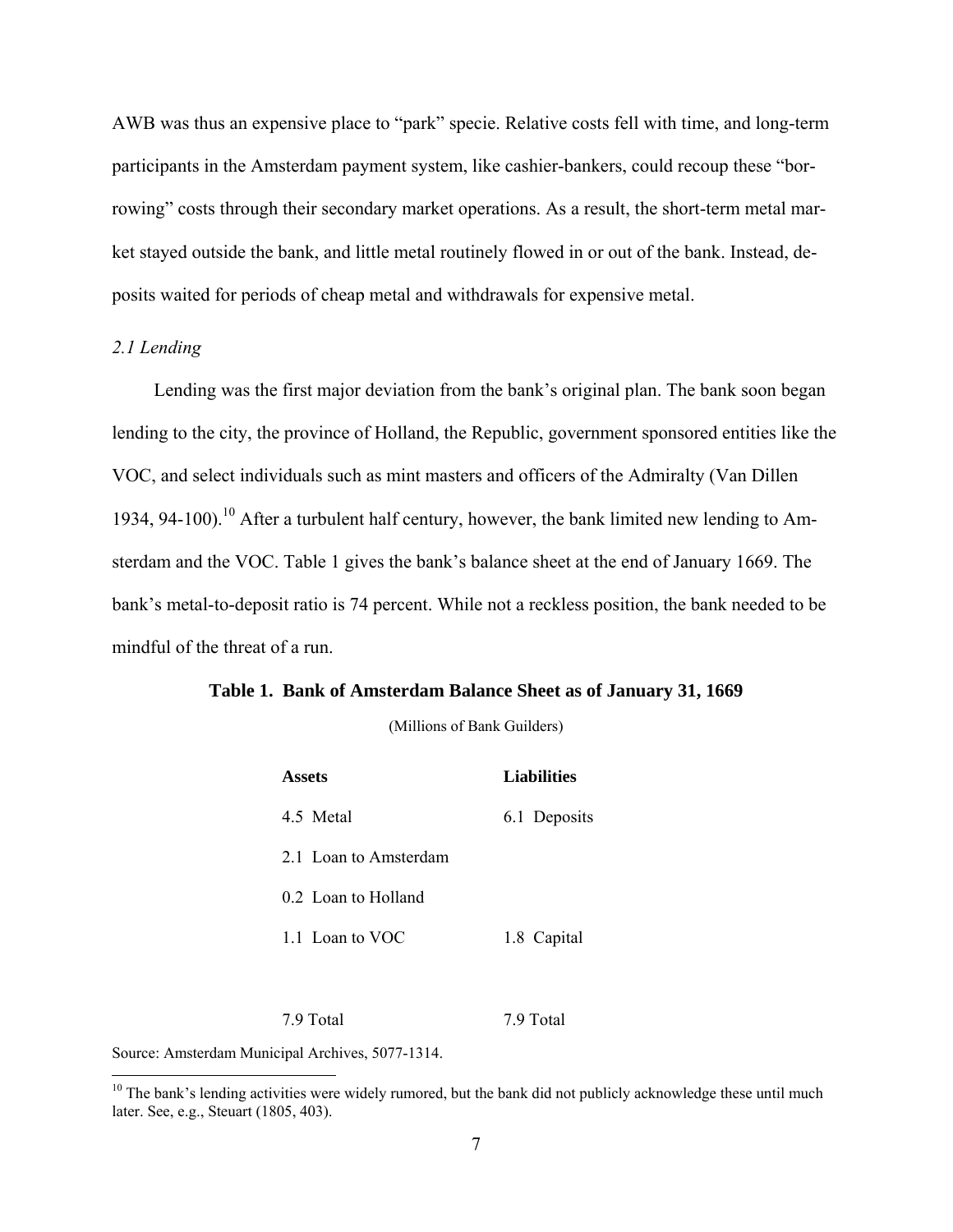Indeed, the French invasion of the Dutch Republic triggered a run in June 1672, during which (our calculations find) the bank lost 34 percent of its balances in two weeks.<sup>11</sup> Both the Province of Holland and the VOC suspended debt payments, <sup>12</sup> but the bank successfully passed this test, partly because withdrawal fees had kept the large yet volatile short-term specie flows out of the bank. The absence of "hot money" directly reduced the scale of the run and spared the bank the adverse signals produced by the sudden flight of short-term capital.

Evidence also suggests that the bank adjusted fees to affect withdrawal rates, for the bank raised fees in 1672 and kept them high for years afterward. Average fees can be estimated from the ratio of the bank's non-interest revenues as a percentage of total withdrawals from 1666 to 1681; these ratios are reported in Table 2. The calculation is possible because the bank reported its revenue for these years.<sup>13</sup> From total revenue, we subtract interest from loans to get a numerator that is an imperfect proxy for fee revenue because we do not know the extent of nonwithdrawal revenue from sources like overdraft fees, bullion trading, etc., so we cannot explain what loss adjustment created an outlier like the 1676 observation. The denominator we have constructed from the AWB's ledgers, and we are missing complete withdrawal information for three of the years. Peering through noise and missing years, fees rose in 1671 as war fears and withdrawals mounted, fees jumped in 1672 with the panic, and fees remained high until at least 1675.

 $11$  On June 14, 1672, the AWB's total balances were 7.6 million guilders. Balances had fallen to 5.0 million by June 30 with a metal stock at an estimated 4.5 million.

<sup>&</sup>lt;sup>12</sup> For sovereign debt, see Gelderblom and Jonker (2010). For the VOC, see de Korte (1984, 66).

<sup>&</sup>lt;sup>13</sup> After 1683, the AWB reported only profit: revenue less expenses.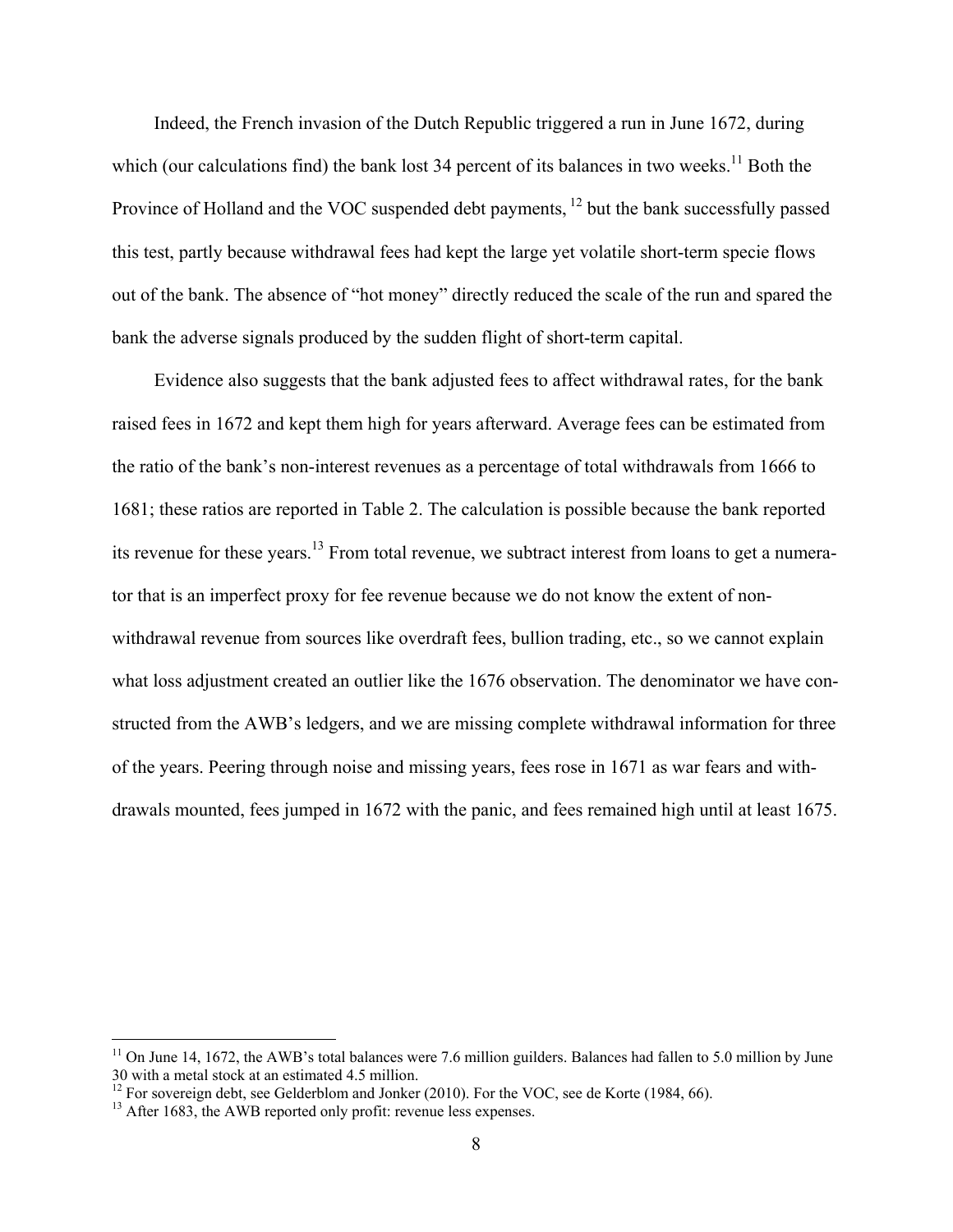|  |  | 1666 1667 1668 1669 1670 1671 1672                                |  | - 1673 |
|--|--|-------------------------------------------------------------------|--|--------|
|  |  | $0.76\%$ $0.79\%$ $0.84\%$ $0.93\%$ $0.78\%$ $1.24\%$ $2.19\%$ NA |  |        |
|  |  |                                                                   |  |        |
|  |  | 1674 1675 1676 1677 1678 1679 1680                                |  | 1681   |
|  |  | $1.61\%$ $1.53\%$ $0.13\%$ NA $1.00\%$ NA $1.00\%$ $1.78\%$       |  |        |
|  |  |                                                                   |  |        |

#### **Table 2. AWB Non-Interest Revenues as a Percent of Withdrawals**

Source: See Appendix A.

#### *2.2 The Bank Guilder*

The other major deviation from the bank's original scheme requires some background, for it defies conventional expectations, then and now (Quinn and Roberds 2009a). In 1638, the Dutch Republic raised the official price of a coin called the *patagon*, a coin minted in the neighboring Spanish Netherlands. The invading *patagon* intentionally contained 4 percent less silver than the domestic *rijksdaalder* issued by the AWB. The new price put the bank in an unsustainable position, for the 1638 rule said that the bank had to accept *patagons* at 2.5 guilders each, but the old rules made the bank to offer out *rijksdaalders* at the same price. After a period of arbitrage losses, the bank switched to giving out *patagons* at withdrawal — a 4 percent "haircut" for depositors. To then make depositors whole in terms of silver, but still avoid rekindling arbitrage, the AWB decided in 1645 to reduce the price of *patagons* at the bank by 4 percent, from 2.5 to 2.4 guilders each. So, in the end, a customer received 4 percent more coins per guilder, but each coin held 4 percent less silver.

This ad hoc solution had the unintended effect of creating a separate unit of account for bank funds, the *bank guilder*, distinct from the *current* (non-bank) *guilder* (Quinn and Roberds 2007). How so? The Patagon was worth 2.4 bank guilders inside and 2.5 current guilders out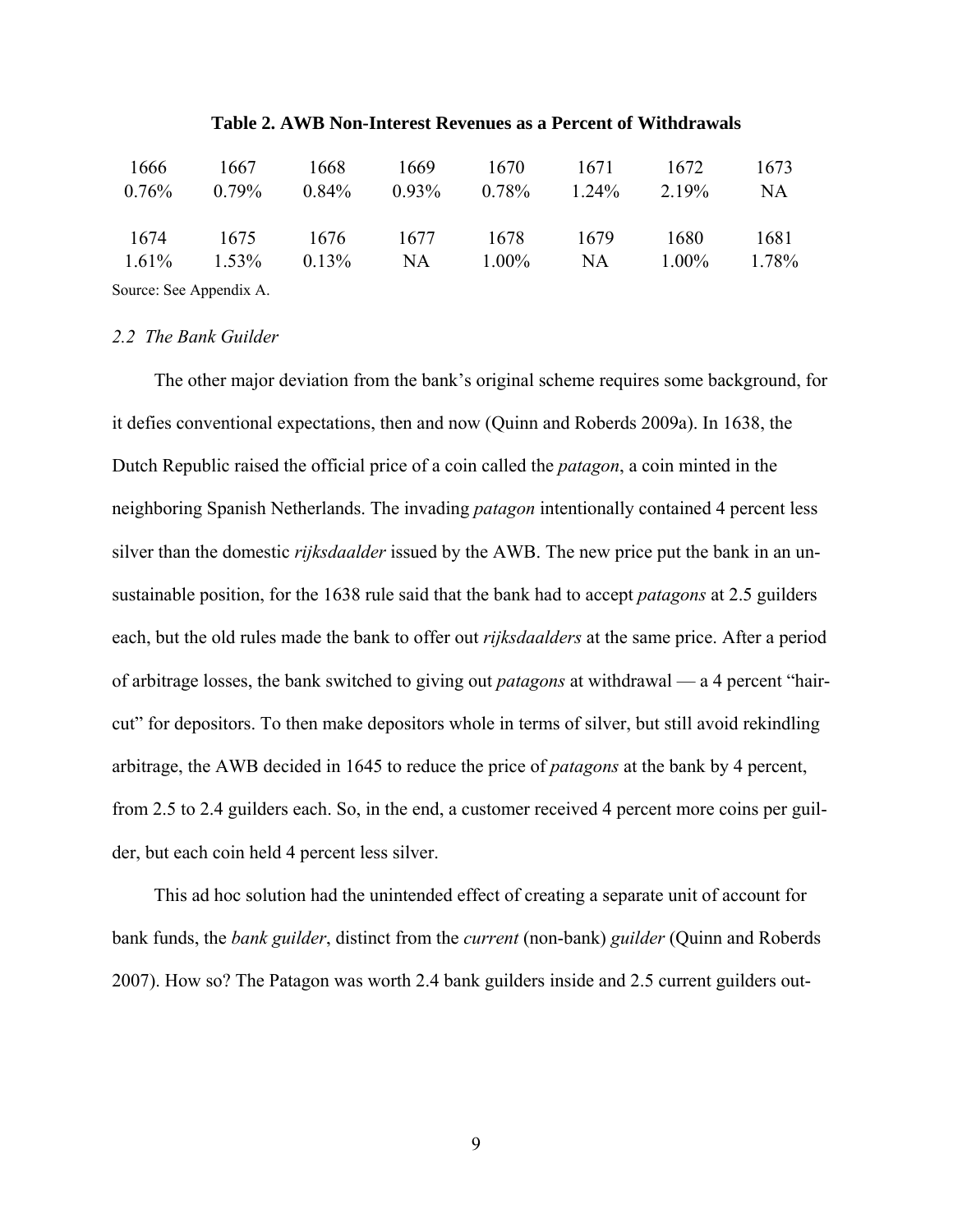side.<sup>14</sup> In turn, a secondary market developed between the two units of account. Figure 1 offers before and after schematics. Before 1638, each type of coin had a direct secondary market relationship with the bank that swapped media of exchange: coins for accounts. After 1645, the secondary market focused on exchanging units of account: bank guilders for current guilders. A separate price then traded current guilder accounts at cashier-bankers into coins.



**Figure 1. Secondary Market Structure** 

The exchange market between bank guilders and current guilders deepened to become the principal measure of the value of the bank guilder. The exchange rate was called the agio, and the market measured the agio as the premium commanded by bank guilders. If the agio was 3 percent, then 100 bank guilders bought 103 current guilders. To the extent that the metal content of current money changed only slowly after 1659, the agio can be thought of as a price of bank money in terms of a reference collateral good, i.e. silver. Because of the relatively high withdrawal fees, however, the primary market remained little used.

<sup>&</sup>lt;sup>14</sup> When the Dutch Republic replaced the *patagon* with domestic coins in its 1659 minting ordinance, the state retained the dual price structure and assigned two silver coins, the dukaat and the rijder, a distinct bank guilder value, current guilder value, and implicit exchange rate. See Table 5.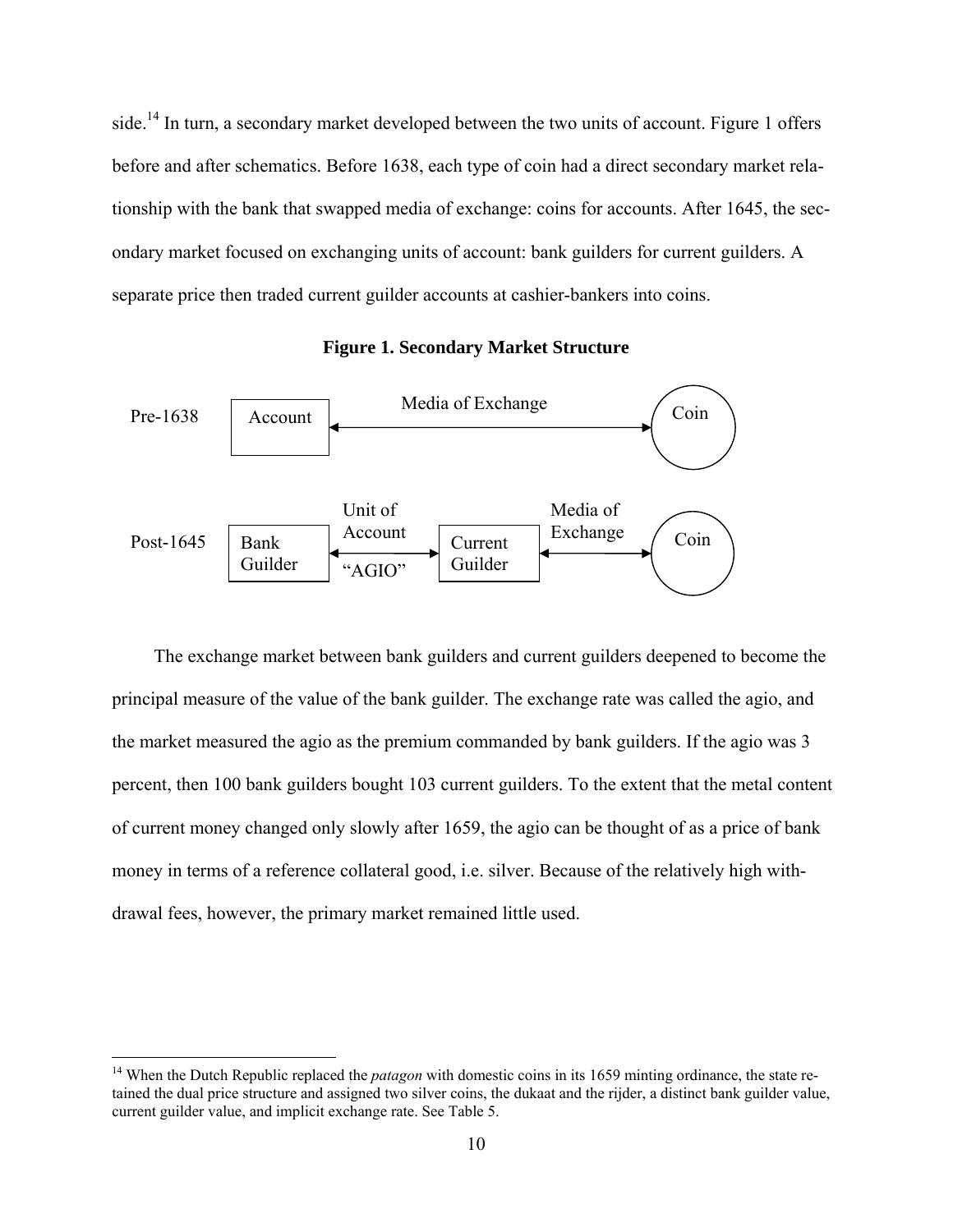#### *2.3 The 1683 restructuring*

1

The changes of the 1680s—the focus of this paper—hinge around the AWB introducing a new primary withdrawal structure that greatly reduced the asymmetry between deposits and withdrawals.<sup>15</sup> In 1683, the bank started to give customers a receipt for the *specific* coins they deposited.16 At withdrawal, the receipt obliged the AWB to return the same coins at the deposit price. Also, the receipt's redemption fee was only ½ percent for gold and ¼ percent for silver. Customers found the receipt's specific claim and low fee far more attractive than the traditional general claim at a high fee. Customers rushed to use the new facility.

The bank also made receipts negotiable, and resale mattered because the pre-existing stock bank guilders did not get receipts, so about 8 million bank guilders had only the right to expensive traditional withdrawal.<sup>17</sup> For new deposits, the 1683 reform unbundled the traditional deposit contract (in which a depositor receives a transferable claim on the bank, plus an option to withdraw) into two separate contracts: the bank guilder account and the receipt. The receipt's option to withdraw metal lasted six months, but one could renew a receipt for another six months by paying the withdrawal fee. Receipts were especially popular with foreign merchants as a lowcost way of temporarily parking precious metals in Amsterdam, to take advantage of profitable trading opportunities if these presented themselves. Coin could be withdrawn later as necessary, at low cost.

Customers learned to trade for the new withdrawal claim instead of exercise the old claim attached to the account, so demand for traditional withdrawal withered. This circumstance al-

<sup>&</sup>lt;sup>15</sup> The new structure had been suggested by an Amsterdam businessman, Johannes Phoonsen, in a 1676 essay (van Dillen 1921). At this time the bank also began charging both sides of all transfers 0.00025 percent payable at the end of the fiscal year (van Dillen 1934, 85).

<sup>&</sup>lt;sup>16</sup> The receipt allowed its holder to claim the coin anytime within a six-month period, i.e., the receipt resembled an American call option on a specific type of coin, or put option on bank funds.

<sup>&</sup>lt;sup>17</sup> Legally, new deposits became repurchase agreements between the depositor and AWB (van Dillen 1964b, 395).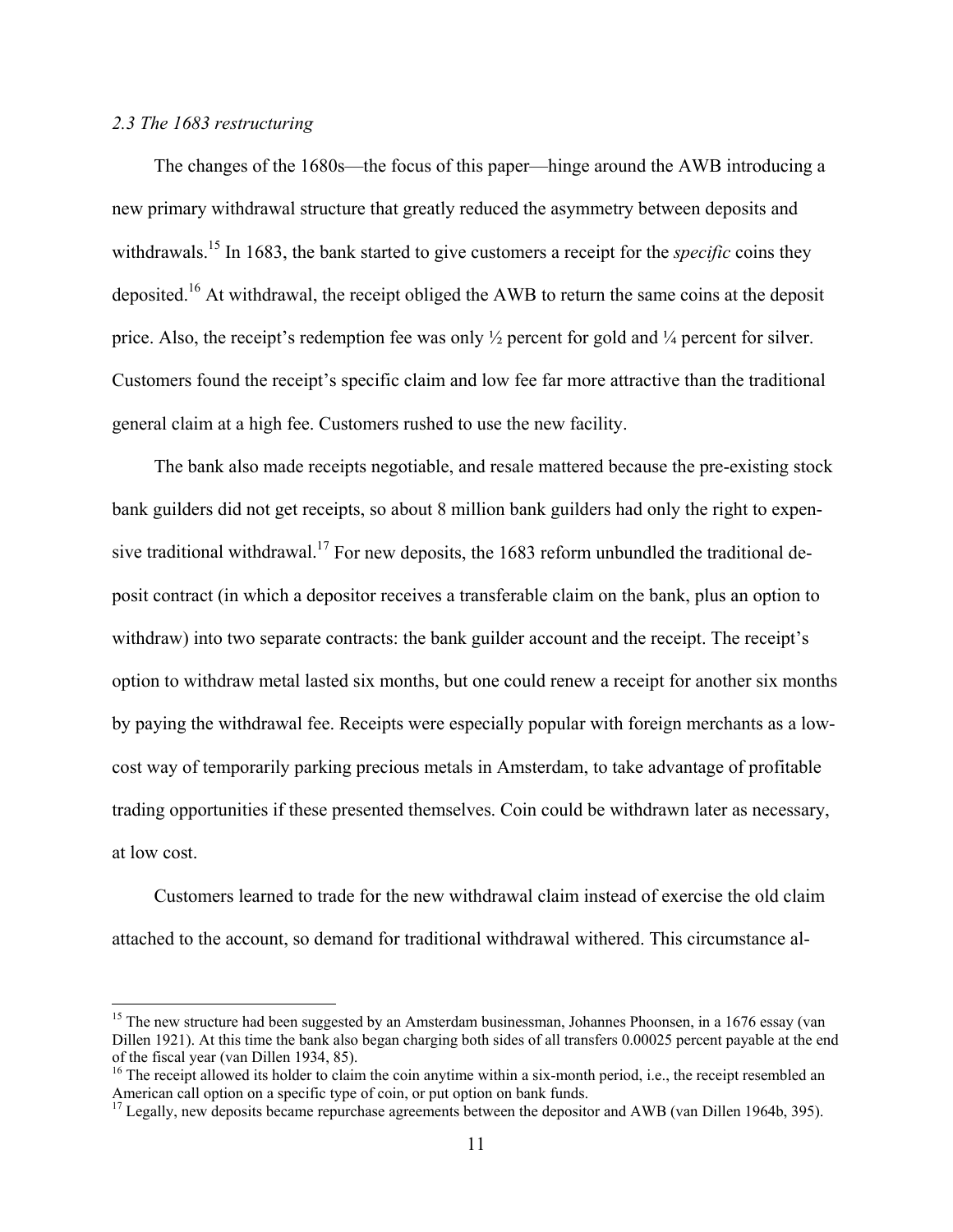lowed the AWB to quietly limit the right to traditional withdrawal sometime in the 1680s.<sup>18</sup> This is when the bank guilder transformed into quasi-fiat money in that one had a right to withdraw metal only if one had a receipt. The stock of bank guilders split into commodity-backed receipts and what Mees (1838) terms an "irredeemable coin of account"—fiat money.

Amsterdam's acquiescence to fiat money seems to follow from customers no longer expecting to use traditional withdrawal except during a run on the AWB. We stress that attentive customers could perceive themselves gaining more than they lost. After the introduction of receipts, the option to withdraw the old way was "in the money" only during a run, yet exercising traditional withdrawal created large runs. Eliminating the individually superior yet collectively dangerous strategy (traditional withdrawal) left a feasible limit on the extent of a run (the stock of receipts), so giving up the option made individuals better off, as long as others also relinquished their option. In the tight-knit world of Dutch political economy, such collective understandings were not uncommon. For example, provincial governments repeatedly but informally suspended sovereign debt payments during crises with little creditor outcry (Gelderblom and Jonker 2010).

Of course, reducing the threat of runs created new incentives for the AWB that customers might not have foreseen; these are described below. Finally, moving to receipts and away from traditional withdrawal also meant abandoning the AWB's original symbiosis with Dutch coins. That separation, however, had already begun in 1680 when the Dutch Republic introduced the *gulden*: a silver coin worth one current guilder. The *gulden* set a new standard for the Republic's basic circulating coin, but that standard had no official price at the AWB. The absence of statu-

1

<sup>&</sup>lt;sup>18</sup> Exactly when redeemability was abolished is unknown. To quote van Dillen (1934, 101): "to that great change no ordinance nor any precise date can be assigned." Indirect evidence, described in Section 4, indicates that redeemability had been de facto abolished by 1685.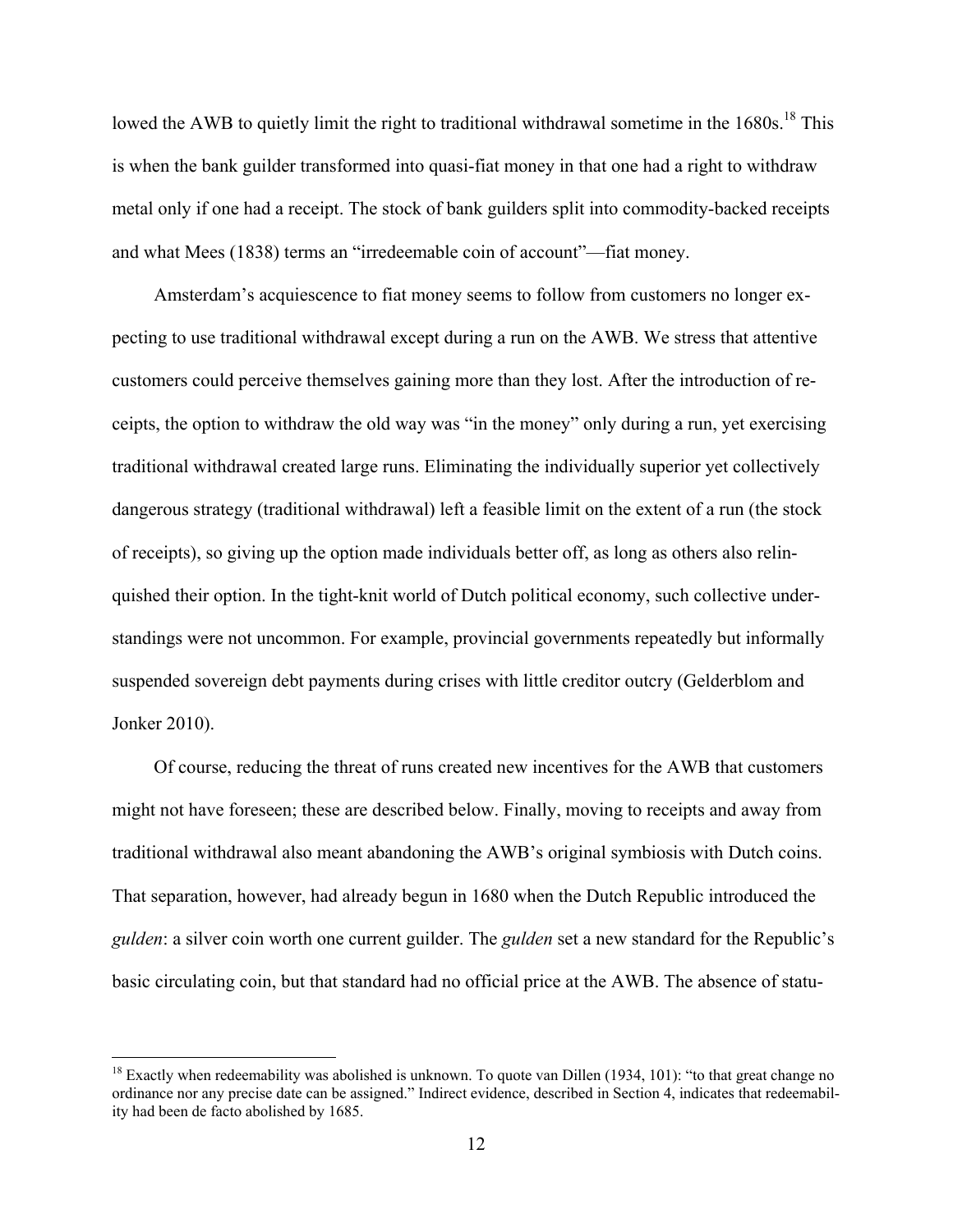tory bank-to-current guilder exchange rate freed the bank's hands to influence the market agio through its policies.

#### **3. Data**

Researchers interested in the activities of modern central banks have access to copious amounts of data. The Federal Reserve System, for example, publishes its balance sheet on a weekly basis (the H.4.1 release) and publishes daily data on the market price of its liabilities (the effective fed funds rate). Some studies have even examined records of individual transactions over central banks' payment systems (for Fedwire, see e.g., Bartolini et al. 2008; Furfine 1999, 2001, 2003, 2006; McAndrews and Potter 2002; McAndrews and Rajan 2000) to analyze money market activity. Almost incredibly, much of this same information is preserved for the Bank of Amsterdam. This section introduces the data used in our investigations.<sup>19</sup>

Turning first to balance sheet data, complete balance sheets for the AWB (totaling both assets and liabilities) are only available at a yearly frequency.<sup>20</sup> However, the ledgers of the bank, available at the Amsterdam Municipal Archives, record *every* transaction in AWB funds over a given period, so we use the ledgers to reconstruct daily time series of movements in bank liabilities, i.e., changes in aggregate stock of AWB money. Money creation (e.g., deposits) and destruction (withdrawals) is recorded on ledgers of a bank master account.<sup>21</sup> Similarly detailed records of the bank's metallic assets and some determinants of capital (fee revenues, expenses, and open market profits) have not survived for our period of interest, but some assumptions allow us to construct monthly capital-to-asset ratios in line with known annual figures.

<sup>&</sup>lt;sup>19</sup> The data are described in detail in Appendix A.

<sup>&</sup>lt;sup>20</sup> These were calculated at the end of every January when the bank was closed to reconcile accounts. See Van Dillen (1925).

<sup>&</sup>lt;sup>21</sup> The *Specie Kamer* or "coin room."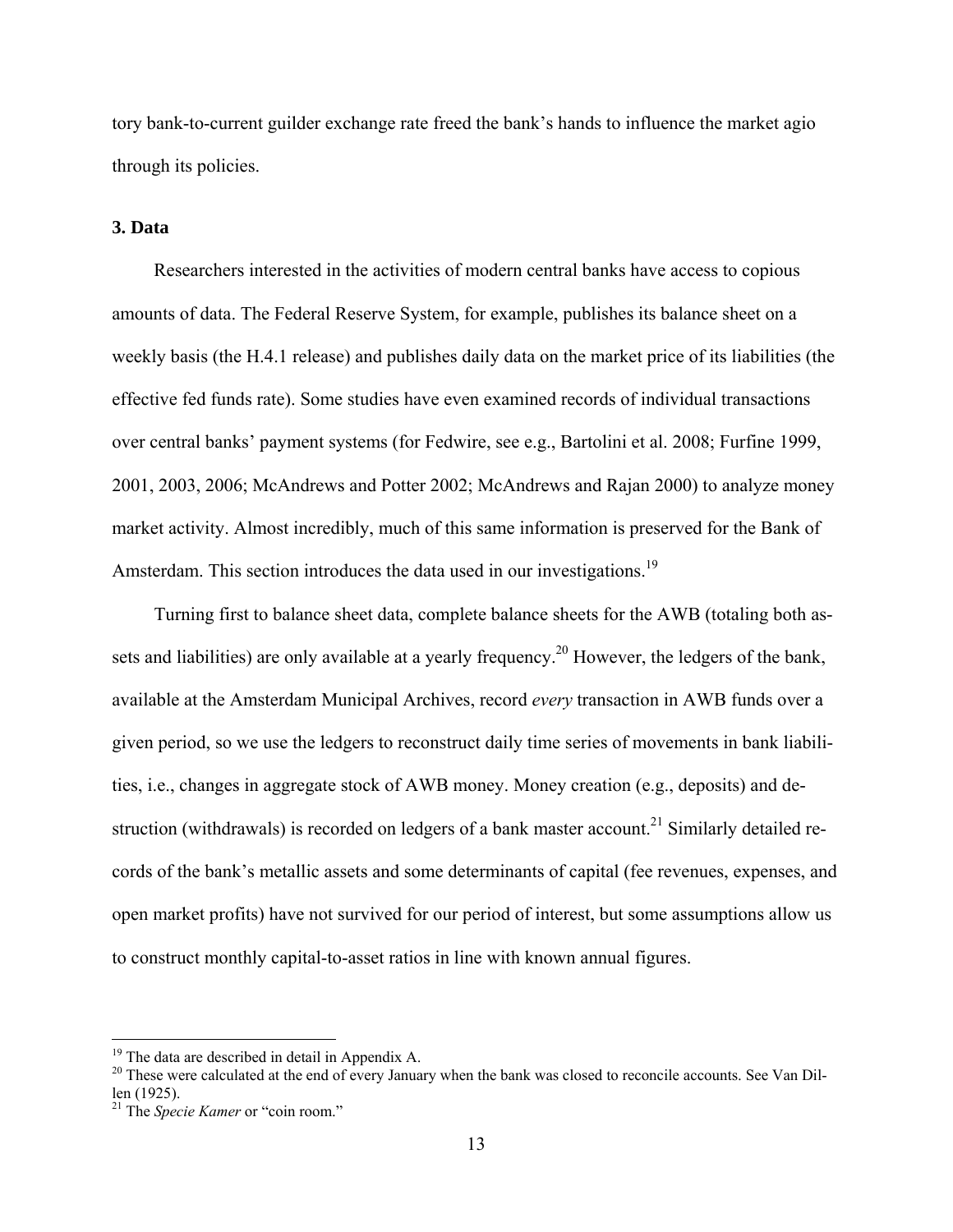Loan assets can be reconstructed at the daily level. Lending to the East India Company in particular is easily detected using a "Furfine algorithm": VOC loans appear as large debit entries to the bank's master account (credits to the VOC), for large sums in round numbers, and (principal) repayments as similar credit entries.<sup>22</sup> Potential open market operations are more problematic. A given debit entry to the bank's master account, for example, may represent an open market purchase, or simply a deposit. Still, we can identify some likely episodes of open market interventions with the help of a second Furfine algorithm, described below.

With the loss of most early ledgers, a reasonably continuous series of extant ledgers only begins in 1666, so our data set starts then. We end in 1702 to capture 35 years of activity surrounding 1683. We focus only on transactions that change the stock of bank guilders. Even so, we have encoded 20,000 individual master account debit transactions (those that created bank guilders through the deposit of metal, purchase of metal, or new lending). Credit transactions (withdrawals, sales, or loan repayments) produced 17,000 individual transactions. To gain visual clarity and compatibility with the agio data, data have been aggregated into monthly observations: levels being the start of a month and flows being month finish less month start. 420 monthly observations are available over the sample period of  $444$  months.<sup>23</sup>

Available price data are less complete, but nonetheless extensive. The time series we use is a set of monthly (presumably, average) observations on the market price of bank money (i.e., the agio), spliced together from two sources. The first is an augmented and unpublished version of the agio series in McCusker (1978), generously provided to us by John McCusker. The second is from the records of Joseph Deutz, a prominent Amsterdam merchant, available at the Amsterdam

1

<sup>&</sup>lt;sup>22</sup> A nearly identical method, pioneered by Furfine (1999), has been used by researchers to filter interbank loan transactions from modern large-value payment system data (e.g., fed funds transactions from Fedwire data).

 $t^{23}$  Six half-years are missing out of the 70 half-years covered here. Missing periods are February-July 1673, February-July 1677, September 1682-January 1683, August 1684-January 1685, September 1697-January 1698, and September 1700-Janurary 1701.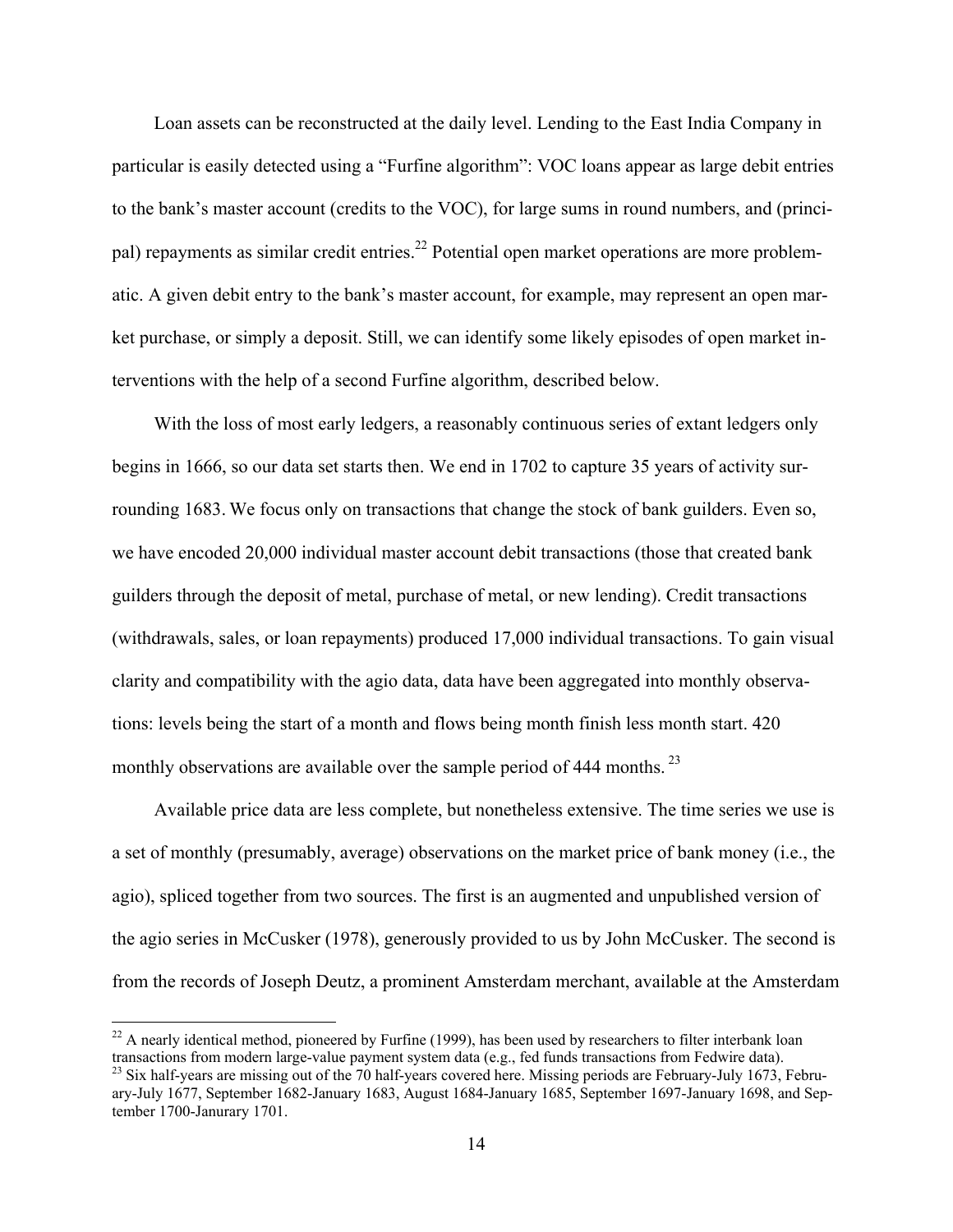Municipal Archives.<sup>24</sup> The McCusker data cover our whole period, while the Deutz data run from 1662 to 1688. Combining the two data sources yields 290 monthly observations. For some of our econometric exercises (e.g., VARs), the agio series was interpolated to a full sample using a related series, the London price of Amsterdam bills reported in McCusker (1978).<sup>25</sup>

Agios are quoted in sixteenths of a guilder, attesting to the liquidity of the market for bank funds. A sixteenth of a guilder also represented the typical profit margin for a cashier on a bank money trade (Steuart 1805, 405).

#### *3.1. Balances and the Agio*

The basic data on quantity (AWB balances) and price (agio) are presented in figures 2 and 3. The gaps in the balance series follow from time's decimation of records. Also, to focus on the routine, figure 3 truncates the very low agio values observed during the 1672 French invasion and very high agio observations in  $1693$ <sup>26</sup> Interpolated values of the agio are shown as dotted lines in figure 3. Vertical lines in the charts mark the initiation of the receipt system.

 $^{24}$  Amsterdam Municipal Archives inventory numbers 234 / 290 through 295.

 $25$  See Appendix A for the details of the interpolation.

 $^{26}$  The early 1693 spike in the agio resulted from a widely anticipated, legally mandated devaluation of two coins, the *schelling* and the 28-*stuiver*, that had become severely debased (Mees 1838, 113-114). The coins circulated as current money but were not eligible for deposit at the AWB. The devaluations were for  $\overline{7}$  and 8 percent respectively, causing the agio to temporarily run as high as 13 percent (the usual 5 percent premium of bank money above current money plus the amount of the anticipated devaluation).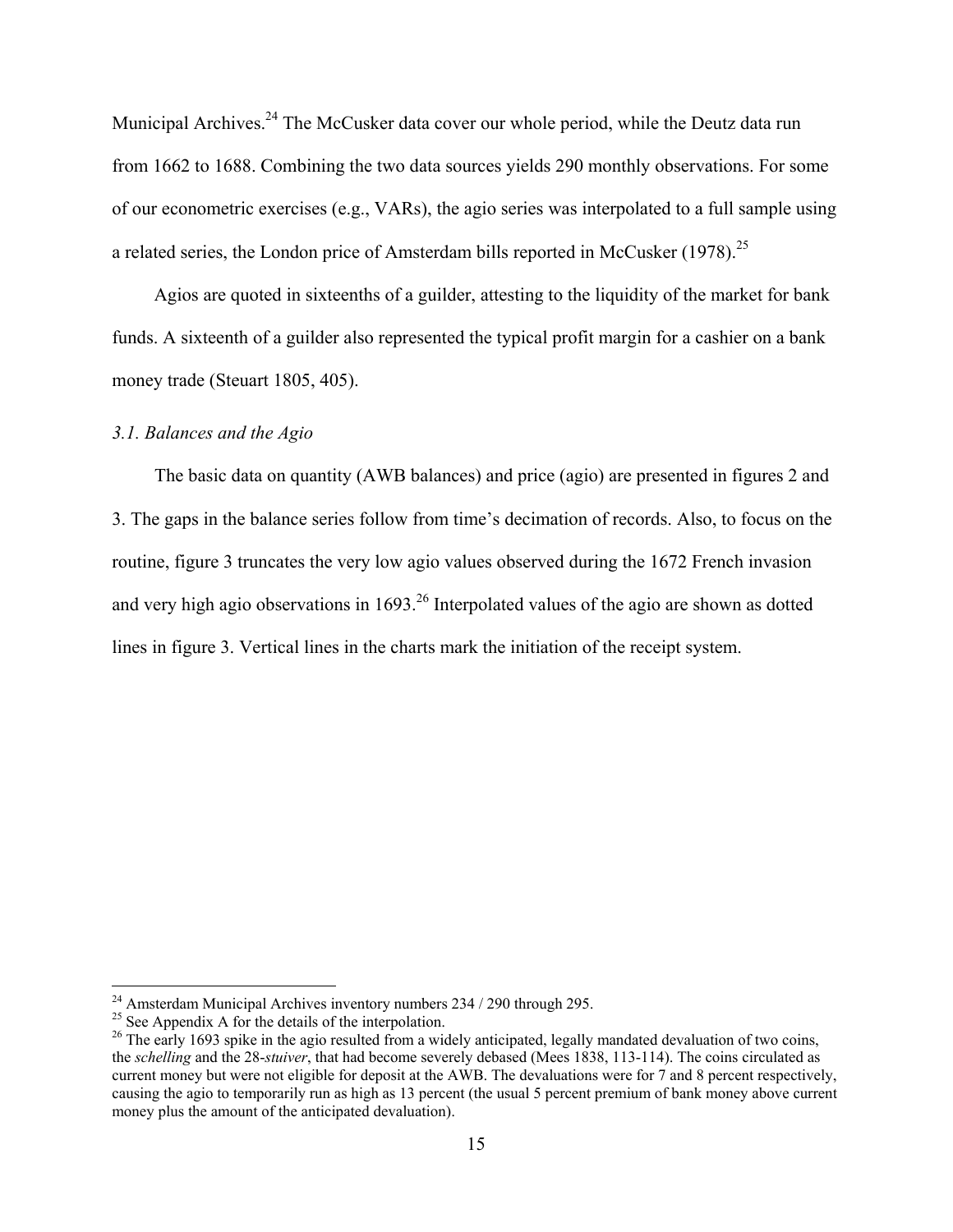



Source: See Appendix A.





#### *3.2 The AWB's uses of funds*

The first step in analyzing the asset side of the bank's balance sheet was to strip out VOC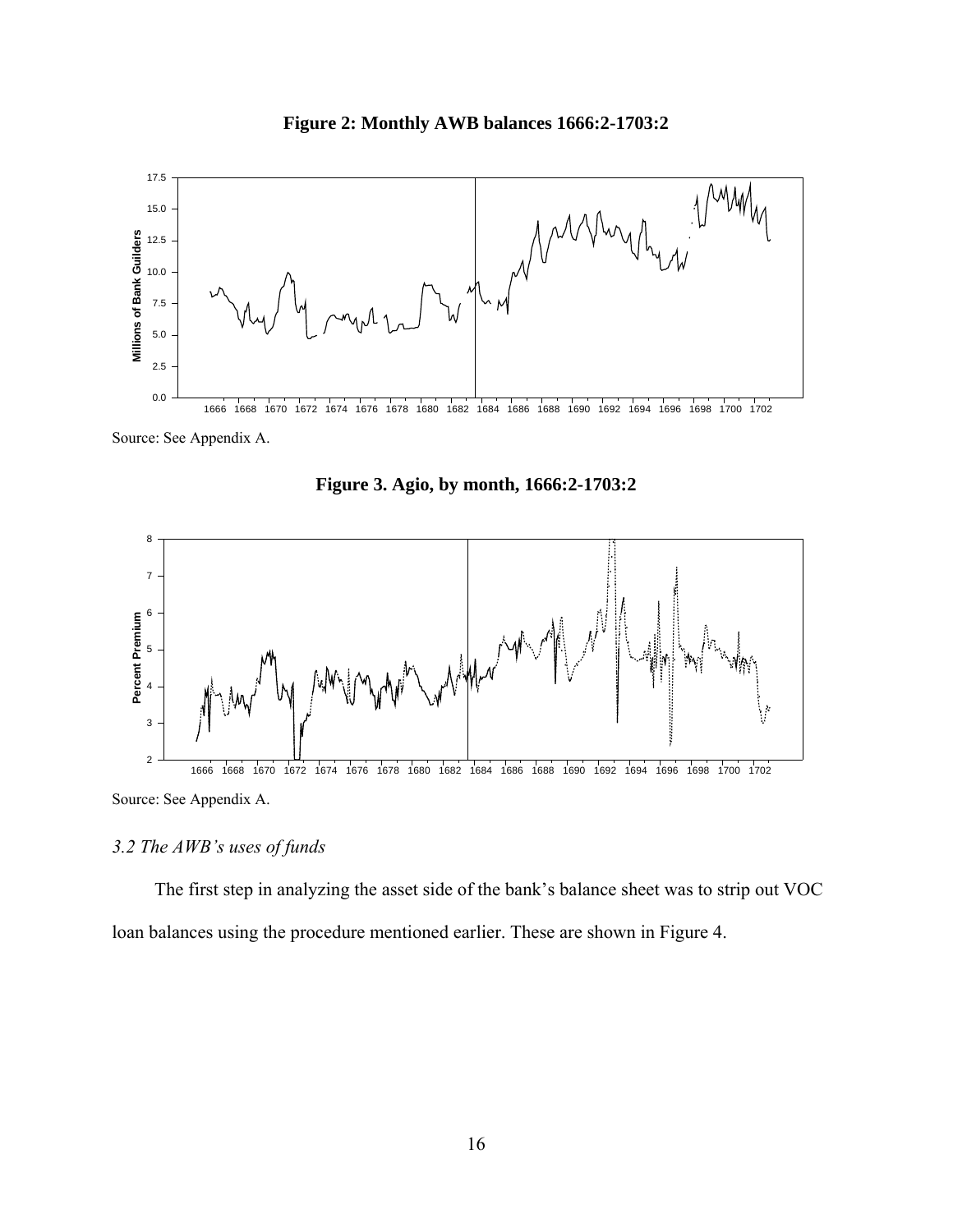



Source: See Appendix A.

Lending to the VOC was an important activity of the bank, both before and after 1683 (Uittenbogaard, 2009). The Amsterdam city council authorized a credit line of 1.7 million in 1682 (Mees 1838, 196), but figure 4 shows that this limit had already been breached in practice. The peak level of VOC indebtedness does not increase after 1683, but the data clearly show that multi-year bank credit to the VOC fell away after 1683 while short-term trough-to-peaks grew.

The data challenges are more severe for non-VOC uses of funds. Bank records say nothing about what collateral changed hands when bank guilders were created or destroyed, but the bank did use different accounting channels for different types of transactions. We have identified one channel for coin deposits and another channel for bullion purchases. Essentially, coin deposits are routed through the accounts of the bank's clerical staff, while purchases (i.e., sales of balances) appear directly as debit entries to the bank's master account (see Appendix A for details). obliged to accept and return official coins at ordinance prices. Recall that the withdrawal contract **Millions of Bank Guilders**

Metal sales by the bank (purchases of balances) do not have a distinct accounting channel, so these sales are (somewhat more tentatively) proxied using another Furfine algorithm: round guilder transactions are assigned as "coin withdrawals" and transactions with fractional amounts to "bullion sales." We describe coins as being deposited and withdrawn because the bank was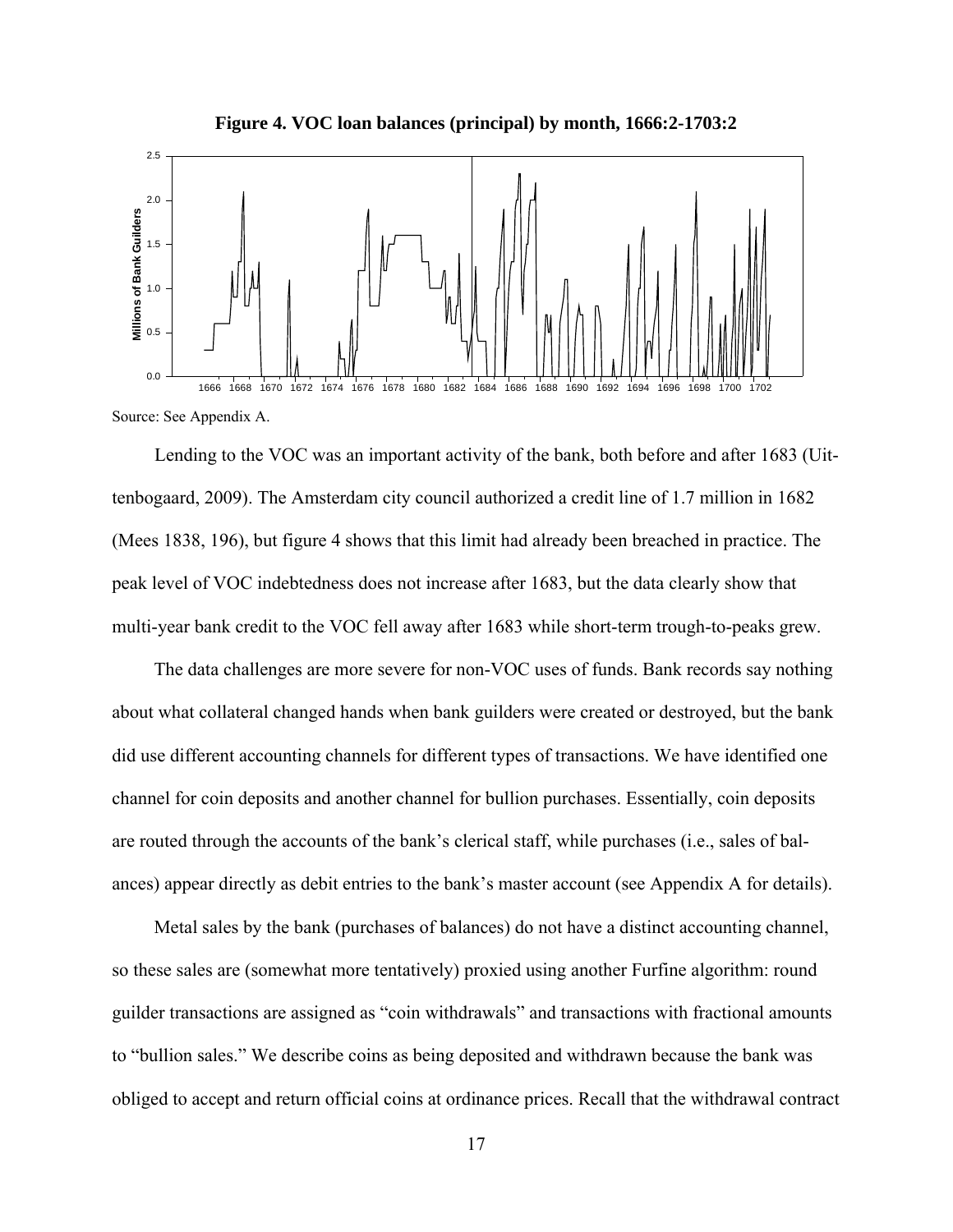was defined in terms of official coin prices and that altering such prices undermined the collateral structure of all balances. In contrast, the bank had latitude regarding bullion (including nonofficial coins, metal wire, etc.), and the bank routinely violated what restrictions had been placed on the buying and selling of bullion (van Dillen 1934, 92-3).

Based on this sorting of transactions, much of the increase in balances after 1683 came through more coin deposits. And, as would follow from lower withdrawal fees, there were also more coin withdrawals. Figure 5 presents the amount of coin deposits and withdraws by month from February 1666 to January 1703. Inflow and outflow deepened considerably after the regime change. Note that post-1683 inflows roughly mirror outflows, providing some confirmation for the algorithm used to identify coin withdrawals.



Source: See Appendix A. Note that June 1672 Coin Withdrawals is truncated: the observation's value is -2,478,372 bank guilders.

If the fee reduction facilitated withdrawals (and therefore more deposits), it should also have promoted smaller yet more frequent withdrawals. To check this, figure 6 plots annual withdrawal transactions against the average withdrawal size. By drawing a line at 5,000 guilders, one clearly sees that withdrawal transactions jump after 1683: the outlier being the crisis year of 1672 behaving similarly to a typical year under the receipt system. Withdrawal size shows a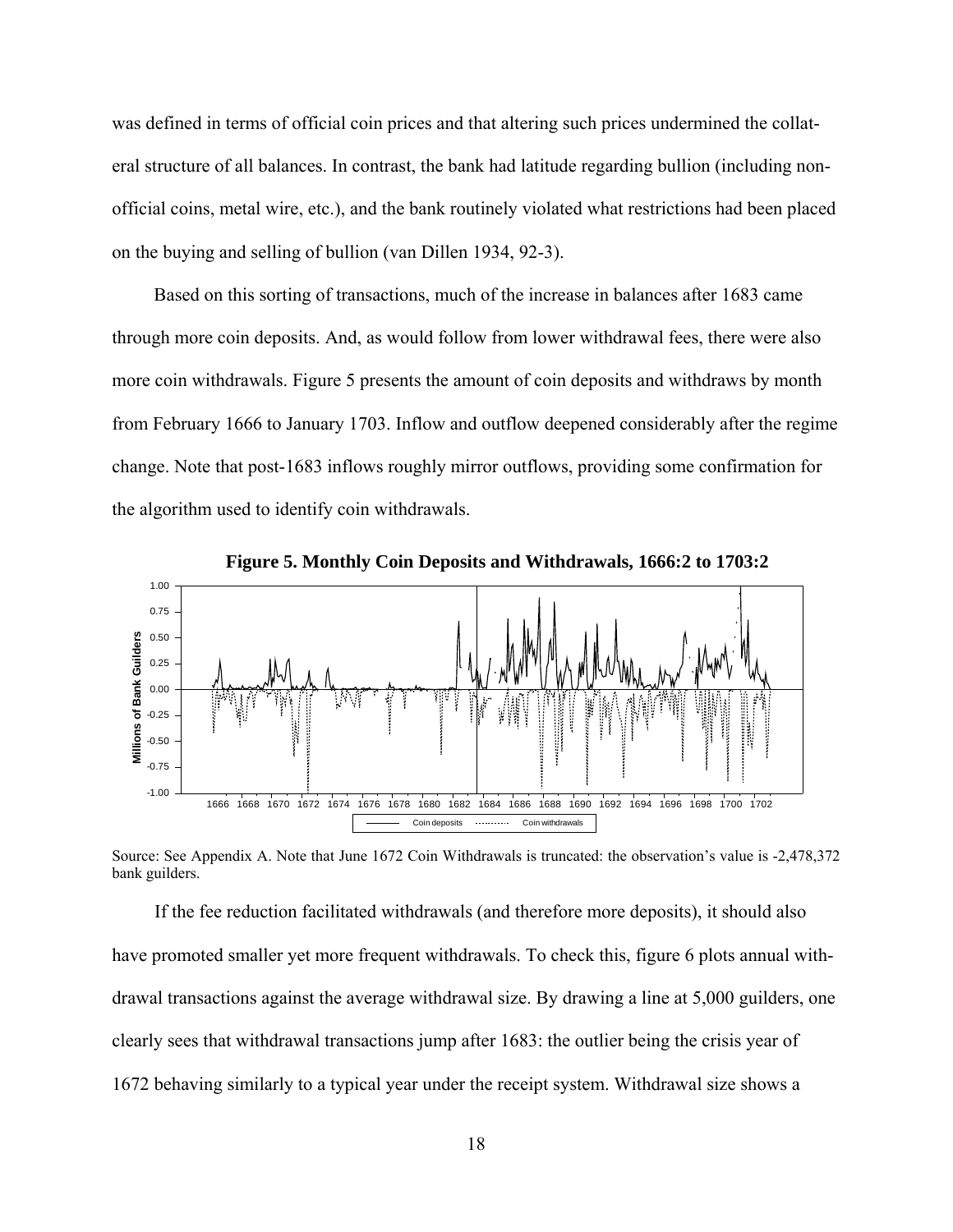similar pattern with 3 out of 14 early years averaging below 5,000 guilders and 3 out of 15 later years averaging above the same.<sup>27</sup> The series have a correlation of -0.64.



**Figure 6: Average Size versus Number of Withdrawals, 1666 to 1702** 

The transactions we identify as bullion operations show a different pattern. Figure 7 presents our calculation of bullion purchases and sales by month over our sample period. Total purchases before 1683 (14.6 million) roughly equal purchases after (15.4 million), while total sales doubled from 8.6 million (1666-1682) to 16.7 million (1683-1703). A dramatic aspect of the doubled from 8.6 million (1666-1682) to 16.7 million (1683-1703). A dramatic aspect of the<br>bullion series is the infrequent spikes that we suspect are large open market operations. There is noticeable asymmetry between sales and purchases: there are 9 months where the AWB purchased more than 700,000 guilders worth of metal, but no months during which the bank sells so much metal.

 $\overline{a}$ 

 $\overline{a}$ 

 $27$  Note tha at the vertical s cale is logged to enhance vis ual clarity.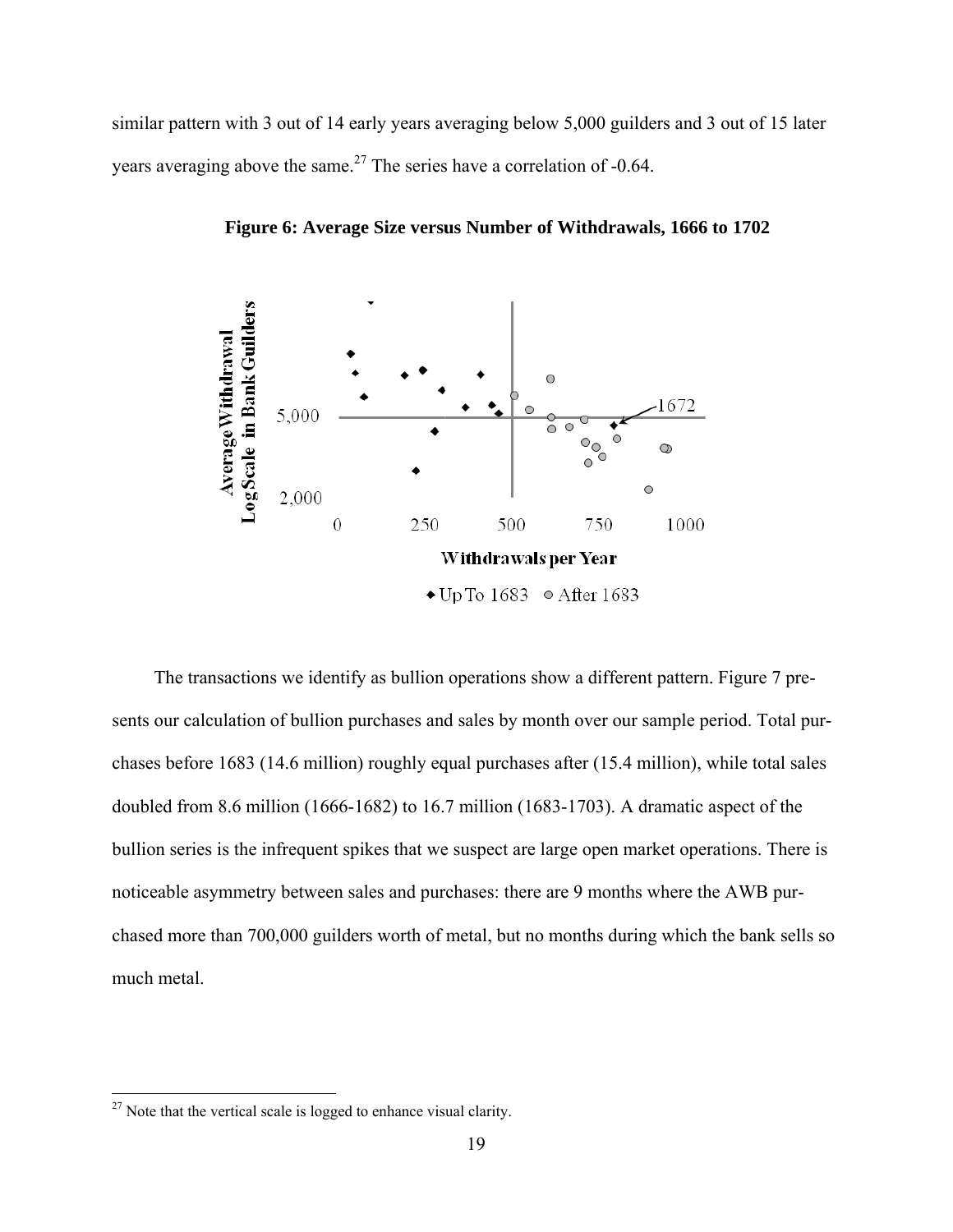



Source: Appendix A.

 $\overline{a}$ 

To finish our partial reconstruction of asset side of the AWB's balance sheet, the series shown in Figures 5 and 7 must be integrated over time to obtain series on cumulated deposits and cumulated purchases. Since there are no initial values for these two component series, some normalizing assumption is required. We conservatively set the bank's February 1666 purchases to zero, and set the initial value for cumulated deposits to be the entire stock of bank balances, excluding VOC loans. The two series are graphed together in Figure 8. The pre-1683 era shows that the stagnation of bank balances involved a long decline in deposits and an offsetting rise in the purchases.  $^{28}$  After 1683, deposits were the driving force behind the expansion of bank balances.<sup>29</sup> The receipt system was a way to arrest the long term decline in deposits.<sup>30</sup>

 $^{28}$  The decline of deposits likely began in the 1650s when the long-term growth in AWB balances ended. Quinn and Roberds (2009a) argues that the stabilization of the monetary system in the 1650s obviated the AWB's original role of protecting creditors from poor coinage, so demand for deposits slackened.

<sup>&</sup>lt;sup>29</sup> Post-1683, cumulated purchases would approximate "outright purchases" of assets on a modern central bank's balance sheet, while cumulated deposits would (again quite roughly) correspond to "repurchase agreements." <sup>30</sup> Demand for deposits also revived from instability in coin quality lasting from 1680 to 1693. See section 4.2.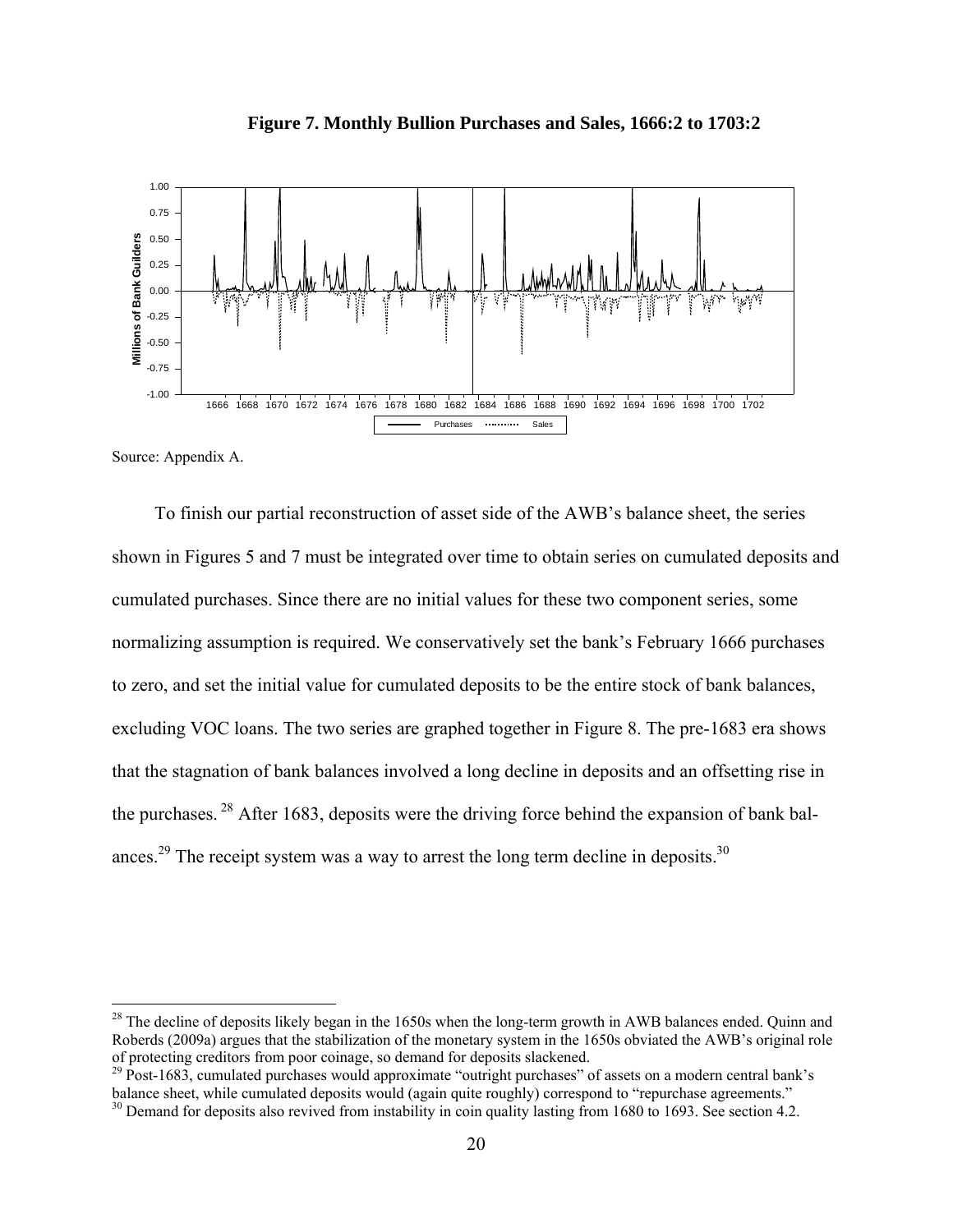





#### *3.3 Summary statistics*

Table 3 reports statistics on the data series before and after the 1683 regime change.

| <b>Series</b>                              | Sample            | $\mu(x)$ | $\sigma(x)$ | $\mu(\Delta x)$ | $\sigma(\Delta x)$ | K(x)      | $K(\Delta x)$ |
|--------------------------------------------|-------------------|----------|-------------|-----------------|--------------------|-----------|---------------|
| Agio (percent)                             | $1666:2 - 1683:7$ | 3.89     | 0.458       | 0.007           | 0.256              | $5.69$ ** | 1.04          |
|                                            | $1683:8 - 1703:2$ | 4.83     | 0.530       | 0.067           | 0.407              |           |               |
| <b>Total balances</b><br>(million guilder) | $1666:2 - 1683:7$ | 6.79     | 1.29        | $-0.006$        | 0.413              | $8.92***$ | $1.83***$     |
|                                            | $1683:8 - 1703:2$ | 12.51    | 2.41        | 0.004           | 0.586              |           |               |
| VOC Loan Princi-<br>pal                    | $1666:2 - 1683:7$ | .685     | .557        | 0.000           | .231               | $1.56^*$  | $2.62$ **     |
|                                            | $1683:8 - 1703:2$ | .592     | .623        | 0.001           | .474               |           |               |
| Deposits                                   | $1666:2 - 1683:7$ | 2.90     | 2.72        | $-0.039$        | 0.335              | $4.48***$ | $1.92**$      |
|                                            | 1683:8-1703:2     | 5.27     | 2.15        | 0.011           | 0.363              |           |               |
| Purchases                                  | 1666:2-1683:7     | 3.20     | 2.31        | 0.031           | 0.196              | $8.09***$ | $3.31***$     |
|                                            | $1683:8 - 1703:2$ | 6.43     | 0.656       | $-0.006$        | 0.188              |           |               |

**Table 3. Statistics on the Agio and AWB Balances** 

Source: see Appendix A. Statistics for the agio omit two episodes of outliers: June-October 1672 and January-February 1693. *K* denotes the nonparametric Kolmogorov-Smirnov test statistic for the null hypothesis of equality of distributions (across subperiods): approximate, two-sided 5 percent and 1 percent critical values for *K* are 1.36 and 1.63, respectively.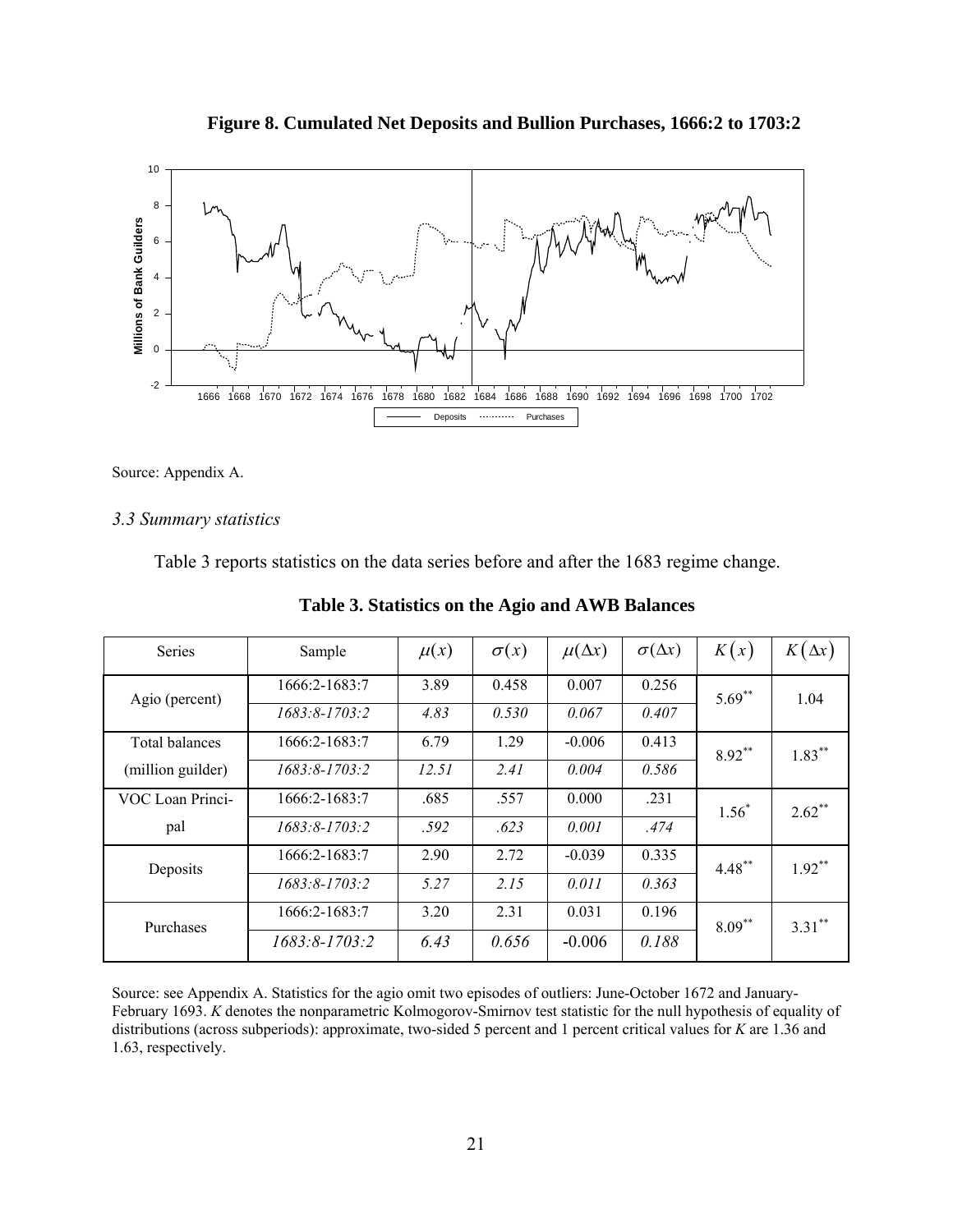The table indicates that after 1683 the agio fluctuated around its approximate statutory level of 5 percent; it also becomes more variable. The distribution of first differences in the agio does not change significantly across samples, i.e., there is no change in "smoothness" of the agio after 1683. Balances increase due to accumulated metal purchases and an influx of deposits. Outstanding loans to the VOC average about the same before and after 1683, but these become less smooth after the reform. Purchases are notably less variable after the 1683 reform.

The empirical literature on the founding of the Federal Reserve (see Section 5) emphasizes changes in seasonal patterns for certain macro series around the time the Fed began operations in 1914. With these results in mind, we conducted three exercises to see whether the AWB's 1683 reform resulted in similar changes. The first exercise was to simply calculate monthly means for the agio and the three monetary component series; these are shown in Figure 9.



**Figure 9: Monthly means (percent deviation from annual means)** 

There is little visual evidence of seasonality in the series for the agio and purchases, either before or after 1683. Monthly means for deposits display *less* seasonality after the regime change, while VOC debt becomes highly seasonal. These patterns were confirmed in a second, more formal exercise, which consisted of performing standard F-tests for the significance of seasonal dum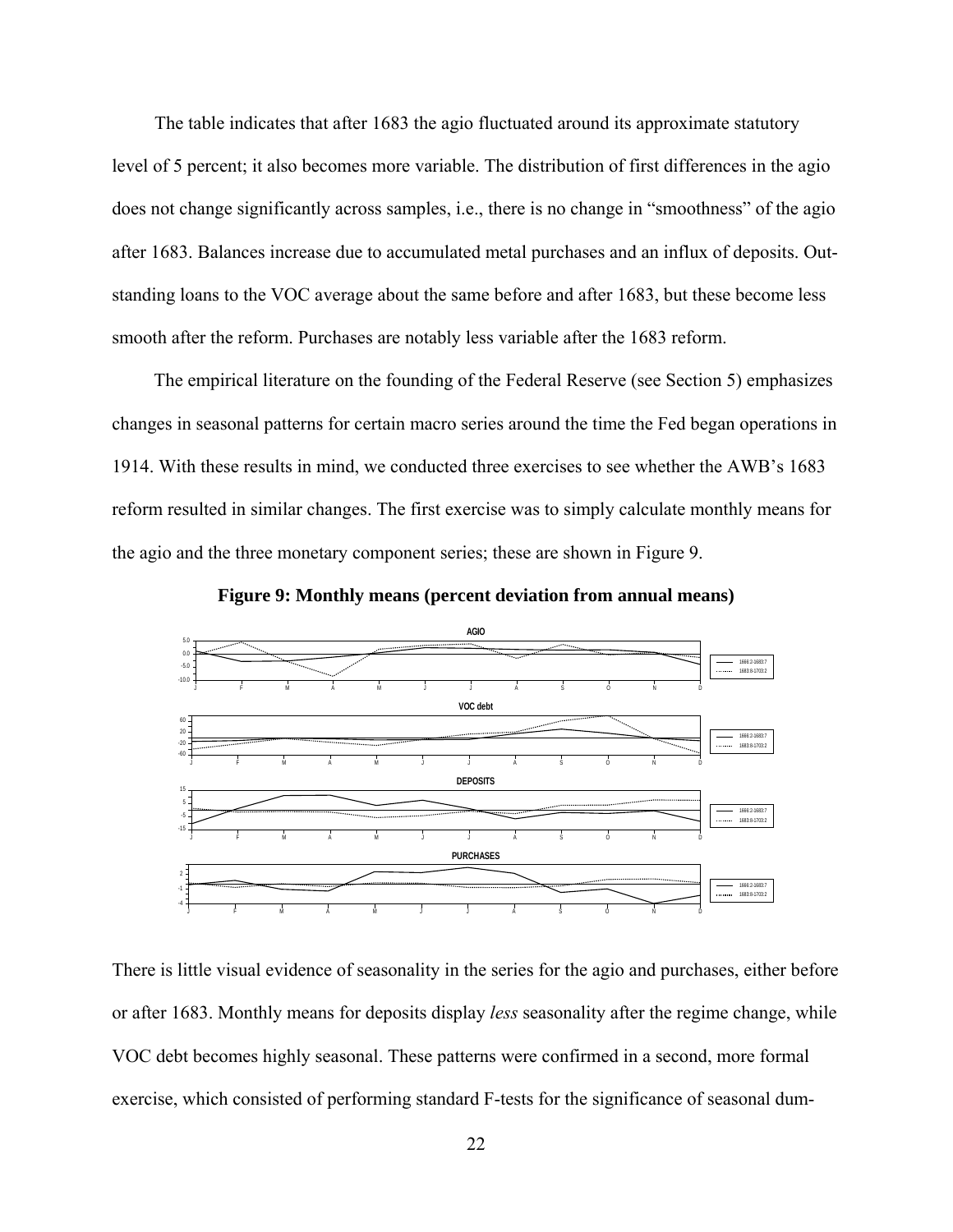mies in each equation of a VAR model (described in more detail in section 4) for the four series. Deterministic aseasonality is rejected at conventional significance levels for VOC purchases and deposits, but accepted for the agio and purchase series. This pattern holds before and after 1683

The third exercise was to estimate spectra for the four data series in order to check for indeterministic seasonality; these are shown in Figure 10.



**Figure 10: Estimated spectral densities (log scales)** 

The most striking feature of figure 10 is that the spectrum for VOC balances displays welldefined maxima centered around seasonal frequencies of  $\pi/6$ ,  $\pi/3$ , and  $2\pi/3$  (12-month and harmonic cycles), post-1683. Seasonality for the other series is relatively modest and there are no great differences across subsamples.

Summarizing the results of this section, initial exploration of the data suggests that the post-1683 regime was characterized by higher flows and levels of deposits, somewhat less variable purchases, a higher average agio, and more seasonal and regular borrowing on the part of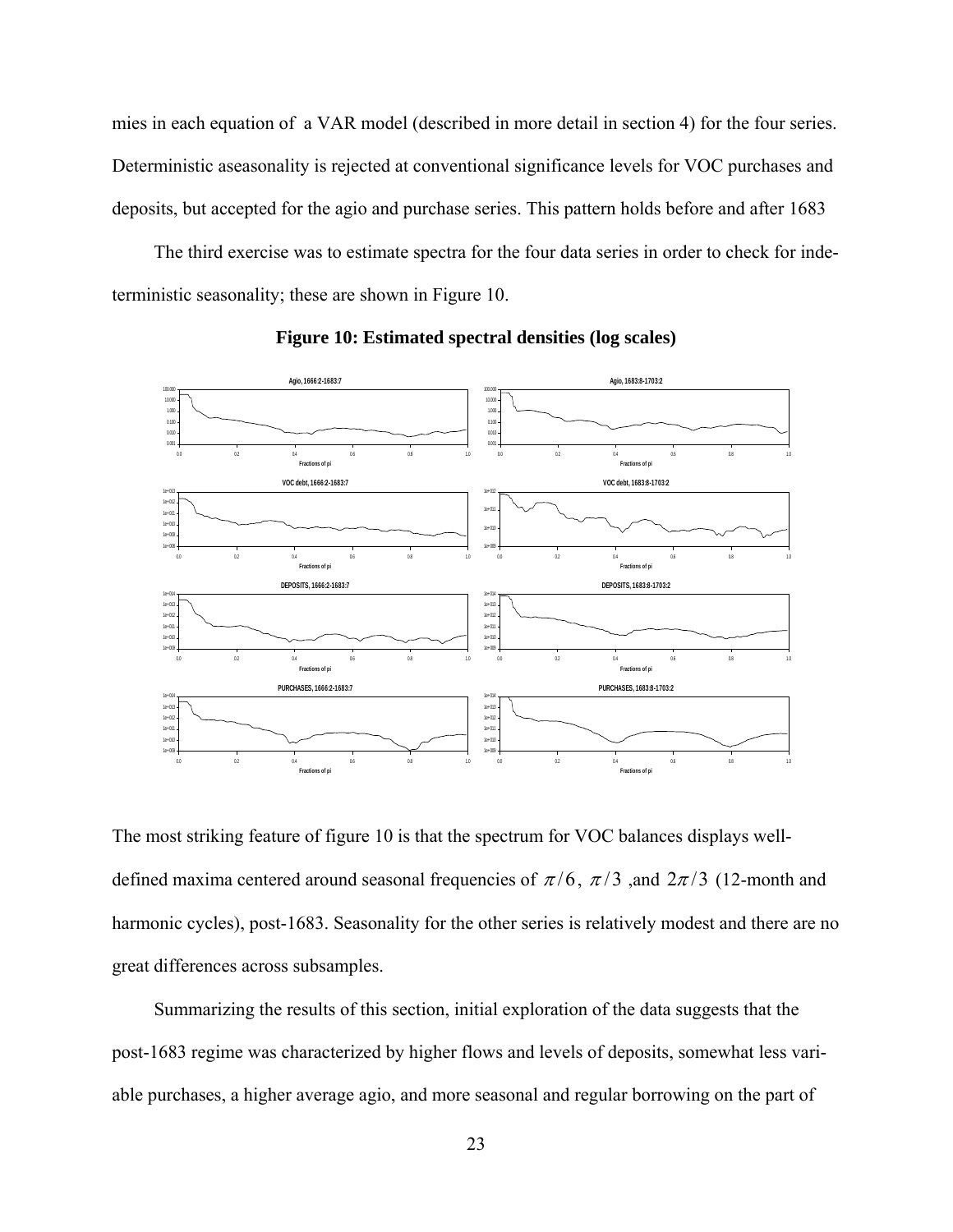the VOC.<sup>31</sup> The next section investigates to what extent these observed changes can be attributed to changes in policy.

#### **4. The impact of policy changes**

 $\overline{a}$ 

To market participants at the time, receipts were the only obvious discontinuity in the function of the AWB after 1683. As before, the bank continued to serve as a trusted settlement service provider and as a (surreptitious) financial intermediary to the VOC. Convertibility of deposits was limited, but money could easily be traded for coin on the open market, much as before. Where then were the gains associated with the adoption of a fiat standard?

Our answer, in essence, is that placing restrictions on withdrawals allowed Amsterdam to partly escape the opportunity costs of a system of exchange based on commodity money (e.g., Sargent and Wallace 1983), as compared to a system with either greater availability of credit, or fiat money. To be certain, some amount of commodity money was essential for the functioning of a seventeenth-century open economy. A great entrepôt of its day, Amsterdam was where Europe purchased goods from Asia and other points east with silver unearthed in the Americas (de Vries and van der Woude 1997). Over time, Amsterdam also became the center of the European bullion trade.

However, the data shown in figure 5 indicate that before 1683, the bulk of the metal backing for AWB deposits rarely entered or left at the monthly frequency, so the high cost of withdrawing funds from the bank meant that the principal purpose of this metal was to confer value to the bank guilder. Over the longer term (figure 8), withdrawals outpaced deposits, but the AWB chose to offset this trend with purchases, so overall balances remained stable (figure 3).

<sup>&</sup>lt;sup>31</sup> Available data indicate that the regime change seems to have had virtually no impact on trend inflation. Annual price indices for the Netherlands (van Zanden, 2004) show an average yearly deflation of 0.38% from 1666 to 1684 and 0.30% from 1684 to 1702.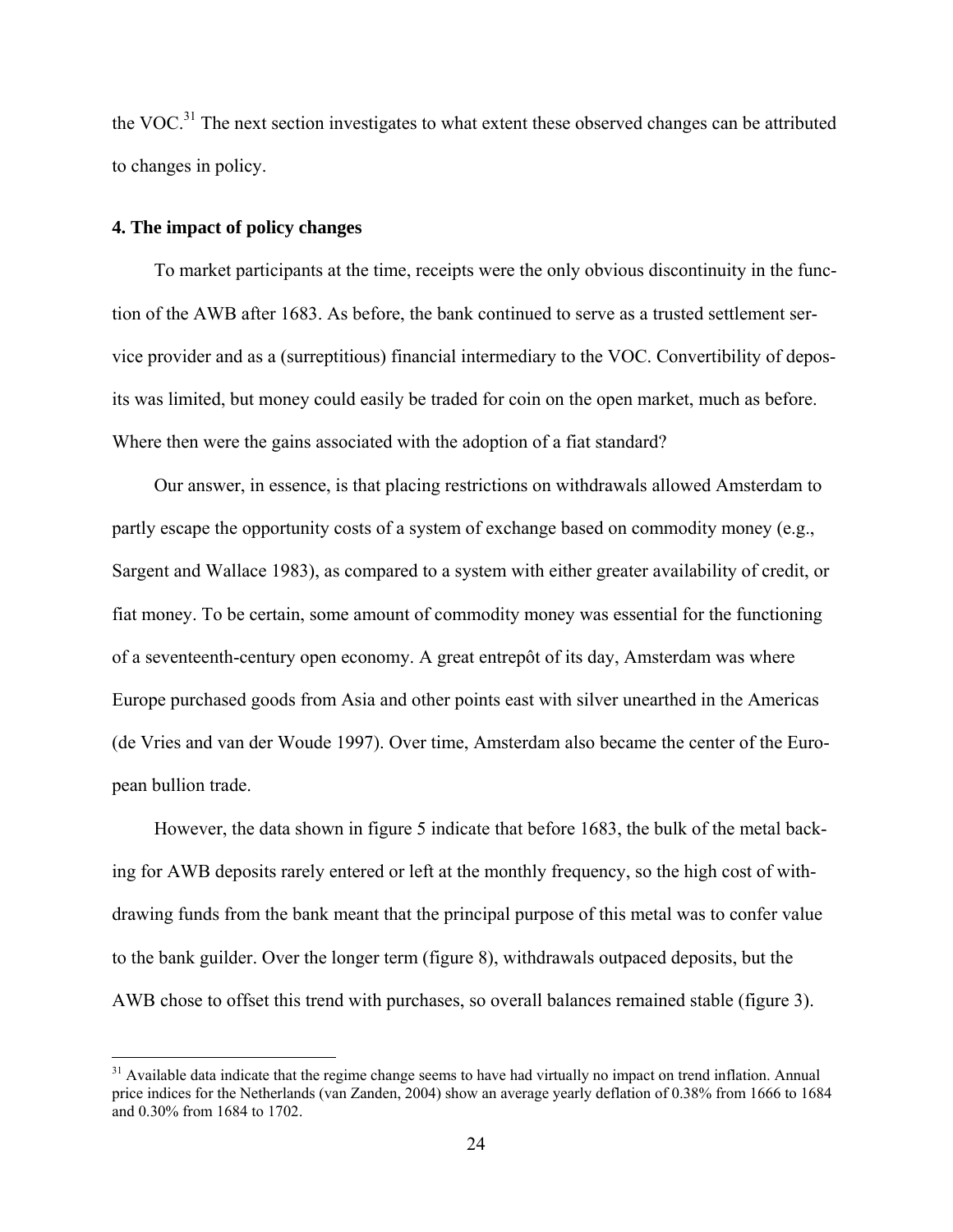The prospect of seven million guilders' worth of metal simply sitting in the bank's vault must have tempted even the most ardent hard-money advocates. The 1683 reform nudged the AWB's functionality somewhat closer to that of a modern central bank.

#### *4.1 Credit policy*

 $\overline{a}$ 

The AWB's early lending activities represented a partial shift to an asset-backed currency. As long as all deposits were convertible, however, the bank learned to be reluctant about extending credit much in excess of its capital position. Either the bank exposed itself to the risk of a run by lowering its metal-to-deposit ratio, or it financed lending from its own capital, or a combination of the two. Alternatively, the bank could slacken its liquidity constraints by imposing higher withdrawal fees as it did in 1672, but this discouraged deposits and imposed costs on market participants. We will now elucidate how the bank lent more frequently with less capital cushion after  $1683$ <sup>32</sup> To do so requires a discussion of the bank's relationship with the City of Amsterdam.

The bank's activities as financial intermediary were closely constrained by its relationship with the city. After the VOC, the city was the bank's other major borrower, if borrower is the correct term.<sup>33</sup> Figure 11 shows the evolution of the city's debt over the sample period. In the early 1650s, the city had borrowed 2 million guilders in metal from its bank, and soon afterwards the city stopped paying interest on the loan and never again paid interest on its debt. Figure 11 shows this debt still on the books in 1666 through 1683. In 1683, the city began taking out more metal, in grey, and occasionally paying some of it back, but these metallic loans did not create

 $32$  See Appendix B for a formal model of the changeover in the bank's credit operations.

<sup>&</sup>lt;sup>33</sup> The Province of Holland's debt also appears on the AWB's books but never changes during our sample period.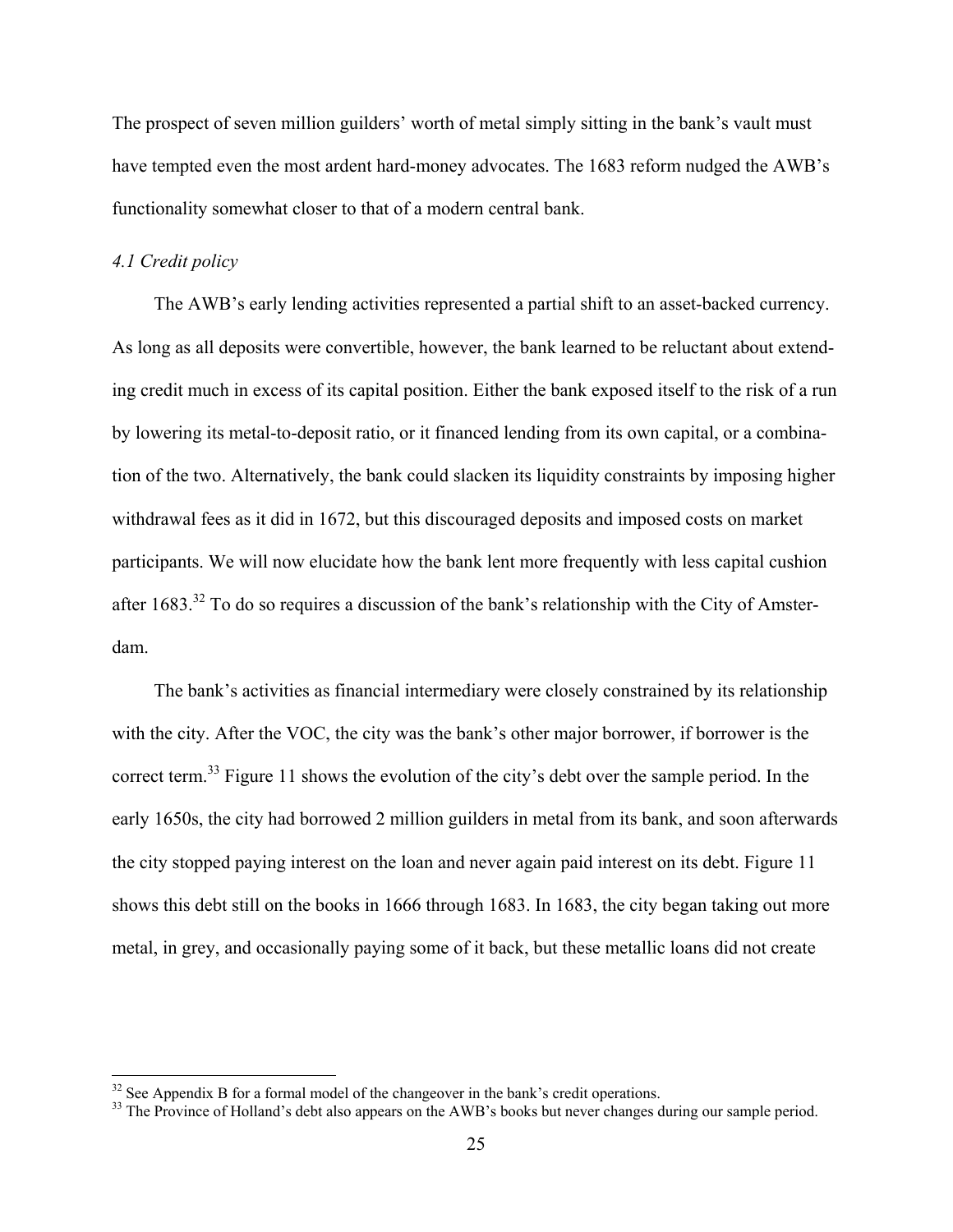balances. Loans to the city that did create balances are in black, and those loans do not begin to substantially add to AWB balances until December1698.<sup>34</sup>



**Figure 11: Amsterdam Loans Outstanding by Month, 1666-1702** 

Source: AWB Balance Books, see Appendix A for details.

Amsterdam's impact on the AWB is easily missed because the city booked its removal of metal or balances as loans. The city did not pay interest and eventually wrote off the loans by metal or balances as loans. The city did not pay interest and eventually wrote off the loans by<br>reducing the bank's capital. This accounting hid periods of negative capital. Figure 12 shows our calculation of the bank's monthly adjusted capital-to-asset ratio over our period. The ratio treats municipal "loans" as capital deductions.

The adjustment shows that the 2 million guilders the bank gave to city in the early 1650s (to build a new city hall) put the AWB into a negative position, and it shows that this era ended when the AWB began to grow capital faster than assets after the Crisis of 1672. Negative capital, however, returned after 1683 through the process depicted in figure 11 above. Thereafter, the however, returned after 1683 through the process depicted in figure 11 above. Thereafter, the<br>city took capital during periods of need and then let deposits (figure 8) raise the capital ratio. By

 $\overline{a}$ 

 $\overline{a}$ 

 $34$  A lone 2 20,000 guilder b balance was created in June 1682.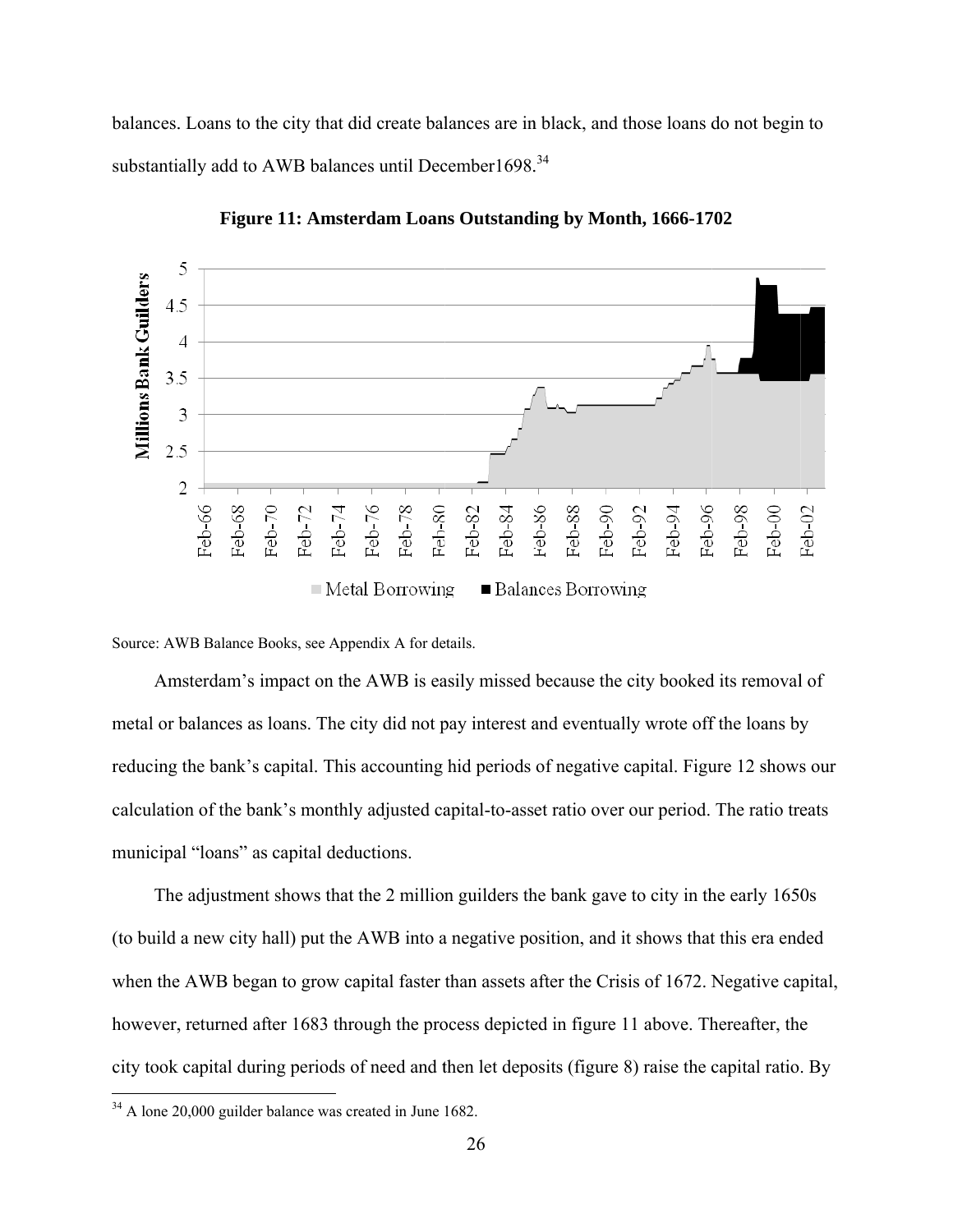1795, the city had taken 6.5 million guilders from the bank (our calculation). The only indication of this in the traditional series is the bank's occasional write-off of loans until book capital neared zero: 2.3 million guilders in 1685 and 170,000 guilers in 1691 (Willemsen 2009, 85). Limiting the right of withdrawal allowed the city take metal and the bank admit (at least to itself) to having no capital.





Source: Authors' calculations using van Dillen (1925, 701-97, 971-84) and our data set.

Figure 12 also plots a loan-to-asset ratio which, after removing municipal takings and their subsequent write-offs, leaves mostly variations in VOC borrowing. In the first half of our period, the combination of long-term lending to the VOC and a weak deposit base meant that the AWB's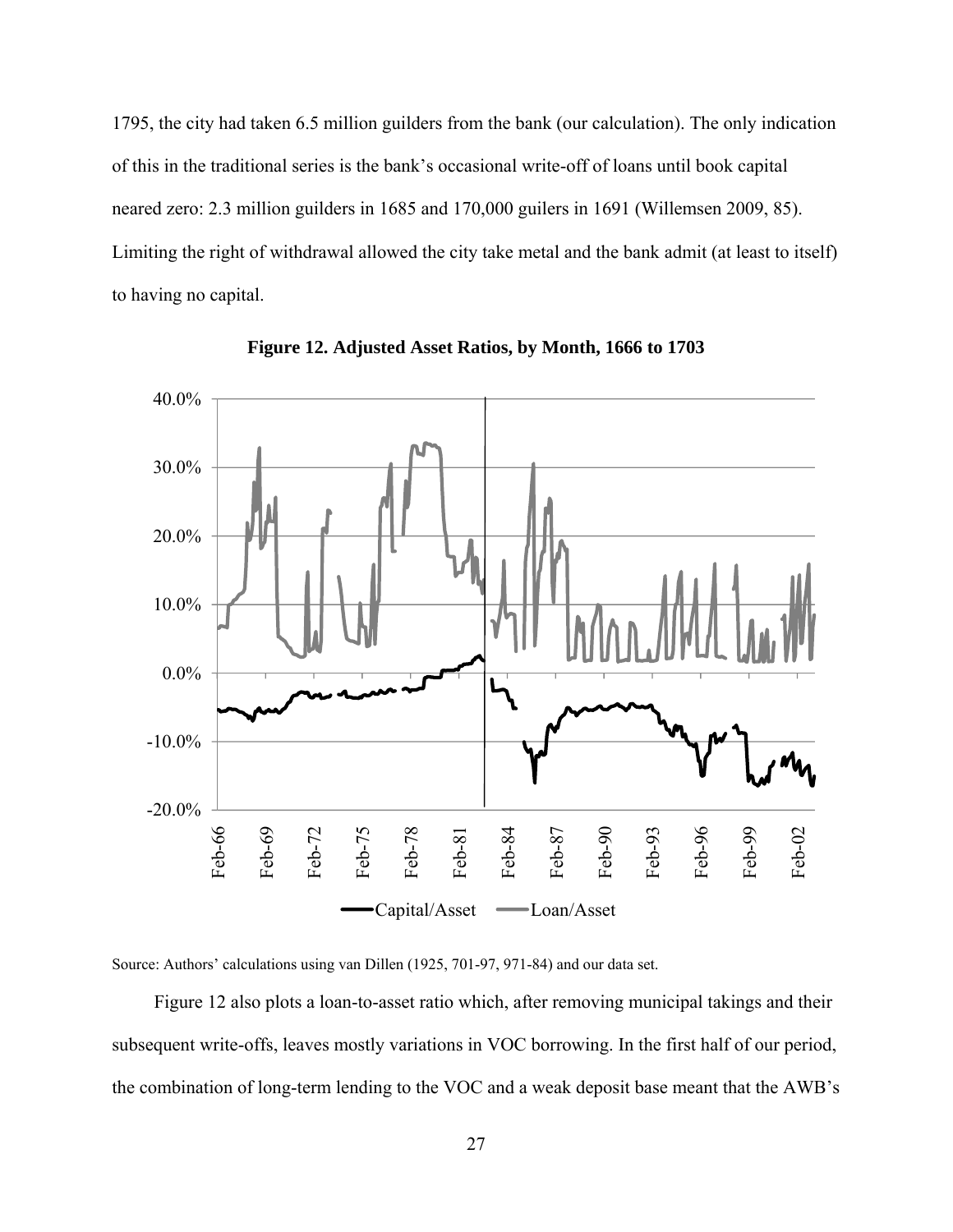monthly loan/asset ratio averaged 16 percent (our calculation). With the regime change, peak lending did not change (figure 4), but the loan/asset ratio declined to a 7 percent average because loans did not linger and because the deposit base grew (figure 8).

The increase in seasonal lending meant that the VOC increased its use of the AWB as a regular supplier of operating credit. The bank was a major lender to the VOC because it enjoyed certain advantages: its perpetual nature,<sup>35</sup> its political position,<sup>36</sup> and its privileged position in bill settlement. But the VOC also had direct access to the Dutch bond market and averaged a total year-end debt of 10 million current guilders over our sample period.<sup>37</sup> The strong seasonality, especially after 1683, suggests that the VOC valued the AWB as an overdraft facility to acquire metal to ship to Asia. 38

Some confirmation of this can be detected from surviving records of the VOC. De Korte (1984) collected annual VOC balance sheets that give levels at the start of a fiscal year (usually May 31) for assets such as cash, credits, and the inventory of unsold goods; and for liabilities (primarily corporate debt). Better still, three flow variables are also known for the fiscal year: expenditures paid, dividends paid and revenues collected.<sup>39</sup> An OLS estimation reported in Table 4 calculates how these variables correlate with our dependent variable of interest, the amount the

1

<sup>&</sup>lt;sup>35</sup> The 1609 charter of the bank contained no "sunset date." This contrasts with say, the First Bank of the United States, which received a 20-year charter.

<sup>&</sup>lt;sup>36</sup> During the period we analyze, the AWB was governed by a board of commissioners, comprised of three or four prominent individuals such as former mayors ( $\frac{1}{27}$  S<sub>2</sub>,  $\frac{3}{27}$  S<sub>2</sub>,  $\frac{1}{27}$  S<sub>2</sub>,  $\frac{1}{27}$  S<sub>2</sub>,  $\frac{1}{27}$  S<sub>2</sub>,  $\frac{1}{27}$  S<sub>2</sub>,  $\frac{1}{27}$  S<sub>2</sub>,  $\frac{1}{27}$  S<sub>2</sub>,  $\frac{1}{27}$  S<sub>2</sub>,  $\frac{1}{27}$  S<sub>2</sub>,  $\frac{1}{$ 

<sup>&</sup>lt;sup>7</sup> See Appendix A, Table A10.

<sup>&</sup>lt;sup>38</sup> The regime change of 1683, however, does not explain the end of multi-year lending by the bank to the VOC. That change coincides with structural changes in the VOC's corporate debt following from the crisis of 1672 (de Korte 1984, 66). At the start of our sample, 1666, the VOC's long-term debt was in the form of bonds callable at par by either debtor or creditors. The VOC had a program of retiring long-term debt in 1670 until the crisis in 1672, and the lack of borrowing in Figure 4 for those years is evident. During the 1672 crisis, the VOC suspended the call option, and in the years that followed restructured its debt to avoid this problem. First, the VOC began offering short-term anticipations that gave a senior claim on auction proceeds from the next fleet to arrive. Then the company issued long-term debt without creditor call options. The bubble of multi-year borrowing (figure 4) from 1676 to 1682 appears to have been part of the VOC's debt restructuring.

<sup>&</sup>lt;sup>39</sup> All are measured in current guilders, and all are for operation in the Netherlands. Ships at sea and operations in Asia are excluded.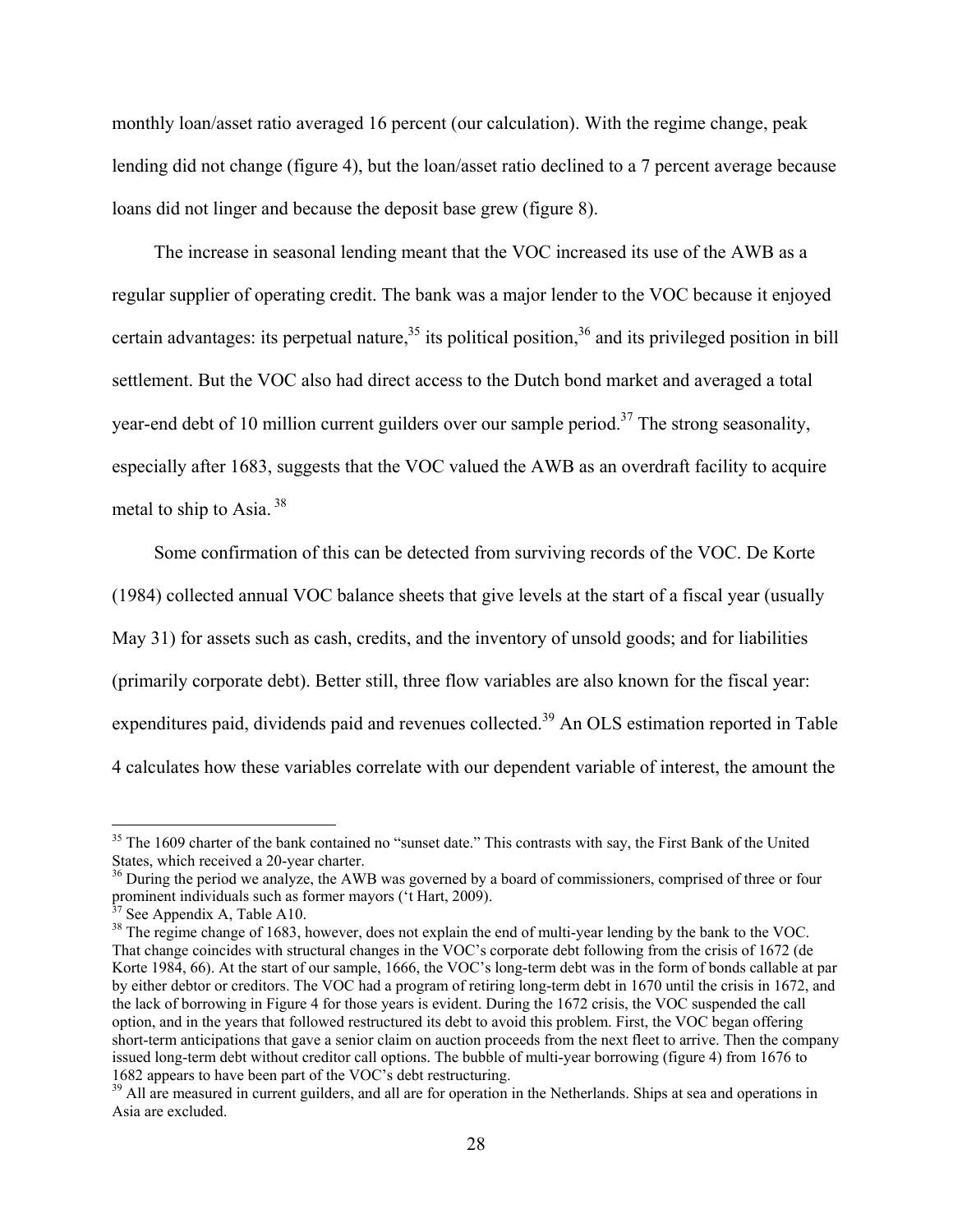VOC borrowed that year from the AWB.<sup>40</sup> Expenditures during a year strongly and positively correlate with borrowing, and suggest a derived demand for AWB loans of 25 percent of VOC expenditures. In contrast, information about that year's sales revenue lacks explanatory power. These results agree with the idea that the VOC was borrowing to outfit ships before the year's fleet returned from Asia, and about half of equipment costs were coins (Korte 1998, 16).

#### **Table 4. VOC Correlates to AWB Lending, 1666 to 1702**

Dependent Variable: AWB LENDING in Bank Guilders

|                       | Coefficient   | t-Statistic                    | <i>p</i> -value |
|-----------------------|---------------|--------------------------------|-----------------|
| <b>Flow Variables</b> |               |                                |                 |
| 1. EXPENDITURES       | 0.243575      | 2.854951                       | 0.0079          |
| 2. DIVIDENDS          | 0.086721      | 0.588119                       | 0.5610          |
| 3. SALES              | 0.001038      | 0.013216                       | 0.9895          |
| Levels at Year-Start  |               |                                |                 |
| <b>4. INVENTORY</b>   | $-0.057136$   | $-1.495904$                    | 0.1455          |
| 5. CASH               | $-0.158387$   | $-0.823348$                    | 0.4170          |
| <b>6. CREDIT DUE</b>  | $-0.402999$   | $-1.614495$                    | 0.1172          |
| 7. TOTAL DEBT         | $-0.006557$   | $-0.141776$                    | 0.8882          |
|                       |               |                                |                 |
| $N = 36$              |               | Adjusted R-squared<br>0.365084 |                 |
|                       | Durbin-Watson | 1.778873                       |                 |

Independent Variables in Current Guilders.

Source: See Appendix A.

1

Given the relationship between AWB lending and VOC expenditures, the economic benefit from expanded seasonal lending should have been expanded VOC investment in expeditions. To visually check this, Figure 13 plots for each of our sample years VOC expenditures on the horizontal and AWB lending to the VOC on the vertical. While noisy, more expenditures do seem to follow an expanded credit policy by the AWB: the series' simple correlation is +0.56. Unfortu-

 $40$  VOC borrowing totals follow the VOC's fiscal year rather than the AWB fiscal year reported in van Dillen (1934, 979-984).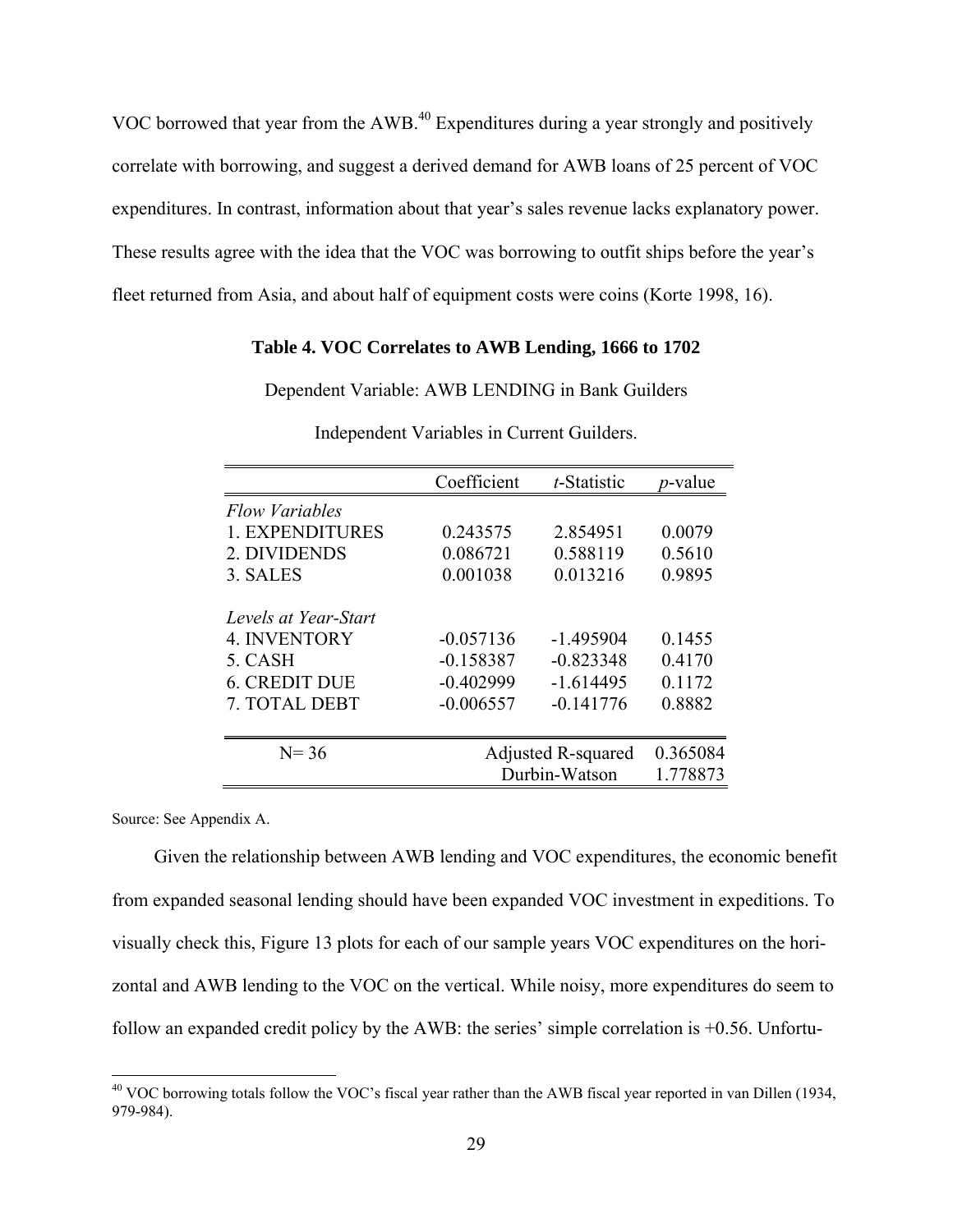nately we do not know exactly where bank loans fit into the VOC's capital structure, e.g., the seniority of bank loans relative to other kinds of debt. But the VOC's frequent borrowing post-1683 suggests that the ready availability of bank credit contributed to the company's ability to manage its cash flows and outfit ships.





Sources: S ee Appendix A A.

Pulling the elements of this section together, we find that the new regime allowed the bank to expand seasonal lending to the VOC and pay large dividends to the city while slightly *reduc*ing its aggressiveness relative to its assets. To see this, returning to figure 12 and consider the vertical distance between the loan/asset ratio and the capital/asset ratio as the bank's overall aggressiveness: the sum of leveraged lending (loans not backed by capital) and capital extraction (liabilities not backed by assets). This spread averaged 18 percent in our sample years before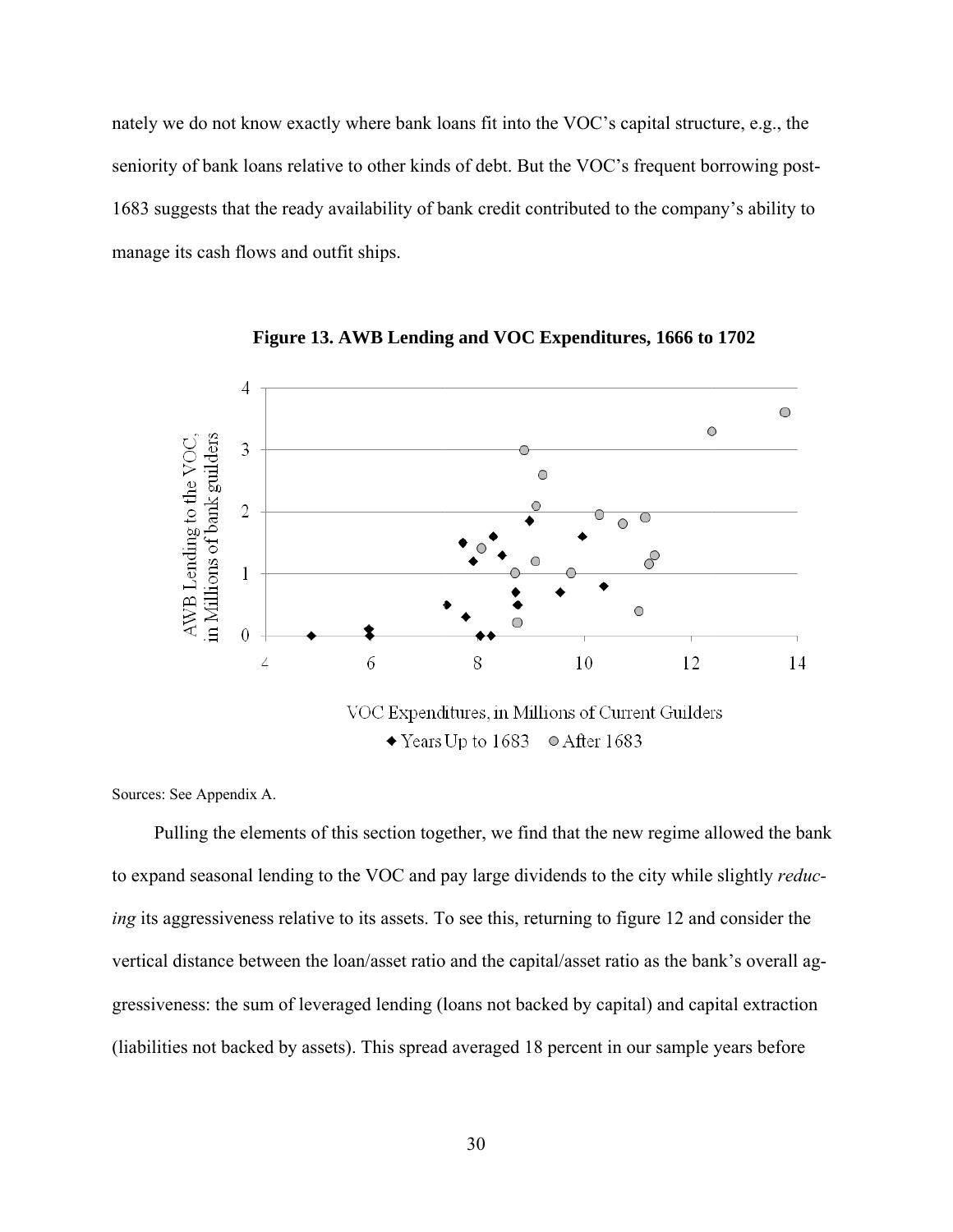receipts (1666 to 1683) and 16 percent for our years after (1683 through 1702). The bank could do more with less because of the surge in demand for receipts and fiat bank money.

#### *4.2 Monetary policy*

The original and overriding policy goal of the Bank of Amsterdam was to maintain a stable value of bank balances—the settlement medium for financial transactions within the city. The pre-1683 monetary regime partially fulfilled this goal by eliminating the inflationary trend that prevailed in the early decades of the seventeenth century. However, a defect of this regime was a persistent "undervaluation" of bank money: high withdrawal fees meant that the market value of the agio could fall as much as 1.5% below its statutory value before triggering a corrective market response (see figures 3 and 5). Figure 14 plots the empirical density of the agio and indicates that before 1683, its market value rarely approached its statutory level of about 5 percent.

**Figure 14. Estimated densities for the agio** 



Source: see Appendix A. Estimated densities are histograms, smoothed with Gaussian weights. Outlier values are not shown. Shaded area is the post-1683 target zone suggested by van Dillen (1934).

The post-1683 regime was associated with higher levels of the agio, but it is not clear how much of this change in valuation can be attributed to deliberate policy actions by the bank. Van Dillen's (1934, 102) description of the bank's policy is reminiscent of the operations of a modern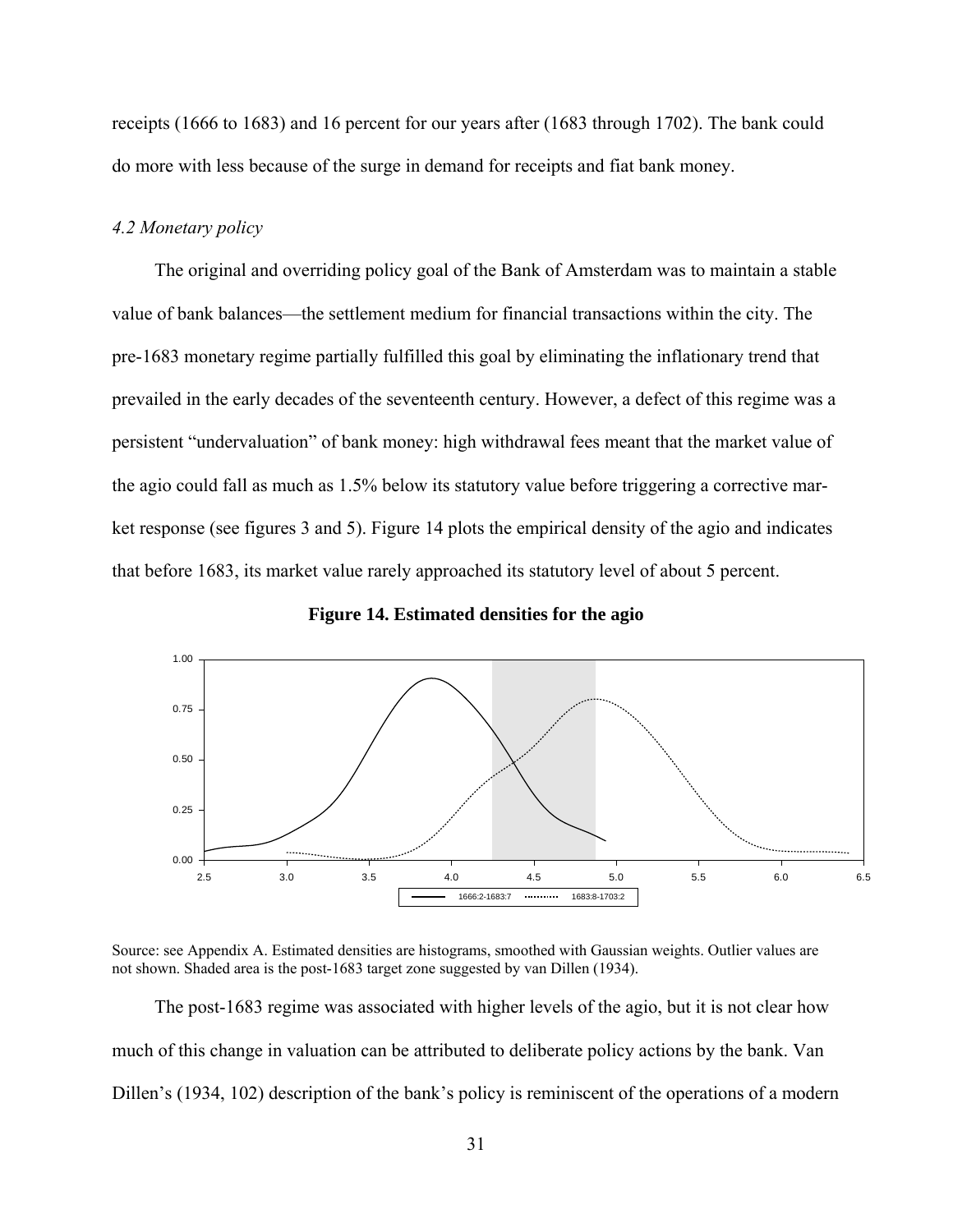currency board: "… for many years [after 1683], they bought in bank money when the agio fell to 4 1/4 percent and sold whenever it rose to 4 7/8 percent." As can be seen from figure 14, however, the data are not consistent with a simple "currency board" characterization: most of the time the market agio lies outside its putative target band (shaded). Moreover, there is evidence suggesting that much of the post-1683 change in the behavior of the agio was simply the result of arbitrage. We now consider this evidence in more detail.

#### *4.2.1 Agio arbitrage*

To illustrate coin-to-bank money arbitrage, we consider the two coins that anchored the Dutch system of trade coins: the silver *dukaat* and the silver *rijder*. 41 Mint data on these coins is reported Polak (1998), and Table 5 gives some basic information for each coin.

|                                                                  | Dukaat | Rijder |
|------------------------------------------------------------------|--------|--------|
| <b>Statutory Values</b>                                          |        |        |
| in current guilders                                              | 2.5    | 3.15   |
| in bank guilders                                                 | 2.4    | 3.0    |
|                                                                  |        |        |
| Implied deposit (statutory) agio $(\alpha)$                      | 4.17%  | 5.00%  |
|                                                                  |        |        |
| Implied withdrawal agio $\left(\frac{1+\alpha}{1+w}-1\right)$    |        |        |
| with $w = 1.5\%$                                                 | 2.63%  | 3.45%  |
| with $w = 1.5\%$ , and<br>a <i>rijder</i> -specific fee of $1\%$ |        | 2.44%  |
| with $w = 0.25\%$                                                | 3.91%  | 4.74%  |
|                                                                  |        |        |

**Table 5. Implied Agios for Two Silver Trade Coins** 

Source: Polak (1998, 73-4).

 $\overline{a}$ 

The mint ordinance assigned two values to each coin.<sup>42</sup> The ratio of the current guilder value over the bank guilder value (less 1) gives the implied statutory agio  $\alpha$  for each coin. If the

<sup>&</sup>lt;sup>41</sup> We emphasize that many other types of coin were deposited in the bank, especially after the introduction of receipts.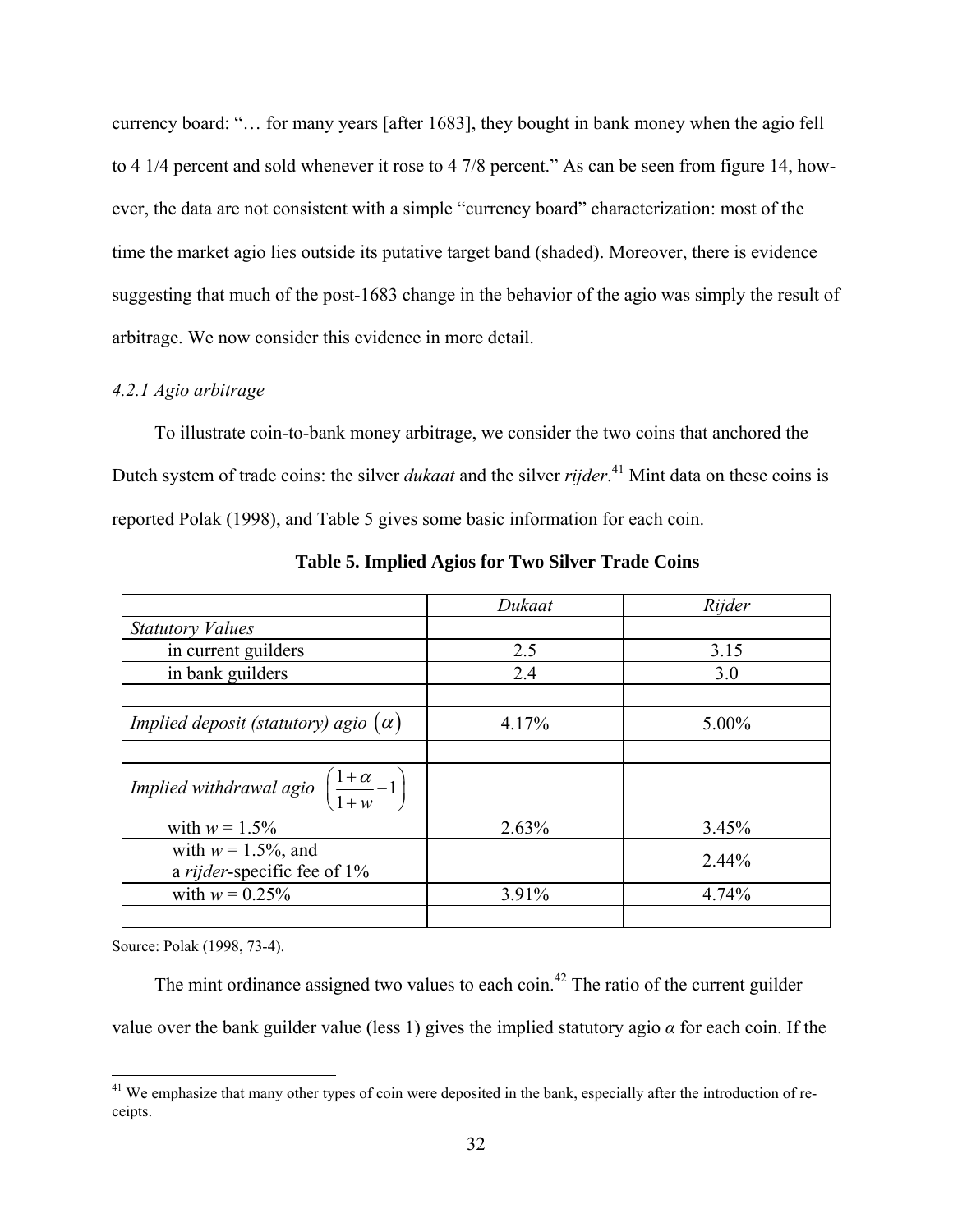bank charges  $w > 0$  at withdrawal, then the (steady-state) market agio *a* should lie in the inter- $\mathrm{val}^{43}$ 

$$
\left(\underline{a}, \overline{a}\right) = \left(\frac{1+\alpha}{1+w} - 1, \alpha\right),\tag{1}
$$

if the coin is to reside in the bank. Table 5 reports the upper and lower steady-state boundaries for each coin assuming  $w = 1.5\%$ . A market agio above 4.17 would encourage the deposit of *dukaten*, an agio below 3.45 would encourage the withdrawal of *rijders*, and an agio in between would create no arbitrage incentives. Recall also that the AWB could assess an additional fee on popular coins at withdrawal, so an additional premium could reduce the *rijder's* lower bound to match the *dukaat's* lower bound. Thus, for the pre-1683 period, the two-coin steady-state interval (intersection of the single-coin intervals) would have been  $(\alpha = 2.5\%;\alpha = 4.17\%)$ . Figure 14. shows that the agio rarely fell below the lower bound during this period, but often moved beyond

the upper bound. The agio distribution shifts rightward after 1683, but its overall shape and upper-bound violations were retained. Let us consider why the distribution changed in this fashion.

#### *4.2.2 Agio mean*

The 1683 reduction in fees forced a change in the agio's steady-state equilibrium. A fee of 0.25 percent (the new standard for silver coins) caused *each* coin's arbitrage bounds to tighten. Returning to the *dukaat* and the *rijder* (table 5), no market agio now existed at which both coins could remain free of arbitrage pressures. For example, an agio of 4.5 would encourage the deposit of *dukaten* (pushing down the agio) and the withdrawal of *rijders* (pushing up the agio). Low fees pushed a corner solution: either the agio would settle around 4 percent when the AWB

 $42$  Ordinances also assigned each coin a metal content that could affect the steady state properties of the agio, but this issue does not pertain when the price of silver is within a coin's mint equivalent and mint price. For a full analysis, see appendix C.

<sup>&</sup>lt;sup>43</sup> After 1683, the cost of a withdrawal would include the market value of a receipt. Hence in practice the agio could fall slightly below the lower endpoint in (1) without violating no-arbitrage.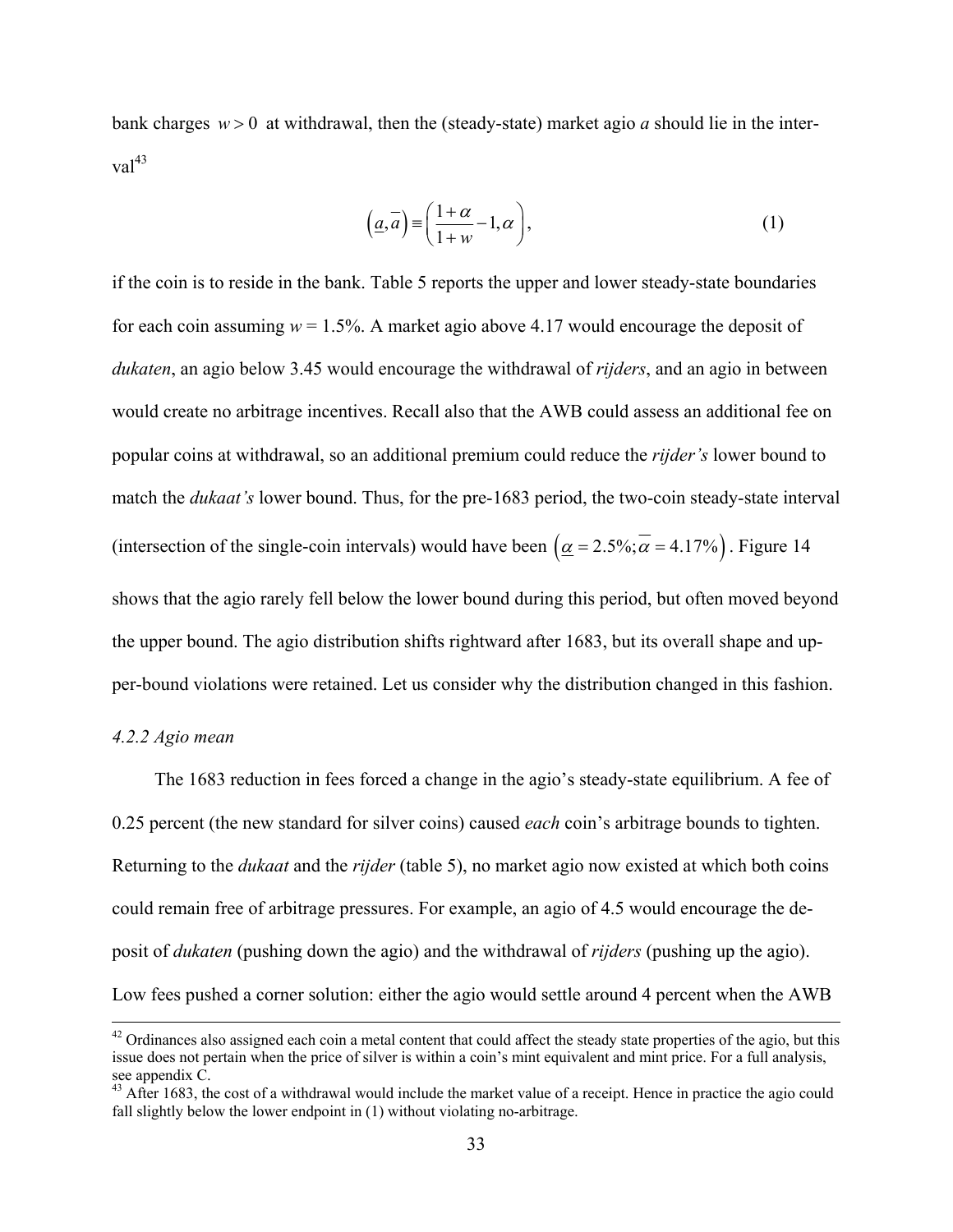ran out of *rijders* or it would settle around 5 percent when the stock of circulating coins ran out of *dukaten*.

The post-1683 density of agio in figure 14 shows that higher range predominated. We cannot say if the AWB intended for the lower fees to push the agio to a new center, but the bank did accept the new reality. For example, in January 1687, the AWB switched the agio it used for internal record keeping from 4.25 to 5.<sup>44</sup> Similarly, for the three-*gulden*, a coin very similar to the *rijder*, the AWB chose an agio of  $5.26$  percent.<sup>45</sup>

The shift to a higher agio is surprising at first glance, for the transition period began with no *rijder* receipts and no arbitrage incentive to create them. Indeed, the agio remained around 4 percent until 1685. The answer is to also note that the new regime created an increased demand for deposits, but mint ordinances favored the production of *rijders*.<sup>46</sup> The two coins had the same official mint price, but *rijders* had a seigniorage rate of 1 percent while the *dukaat's* rate was 0.2 percent.47

To see that profits mattered, figure 15 plots the production of *dukaten* and *rijders* by the six Dutch provincial mints from the introduction of the two coins in 1659 to the advent of receipts in 1683.48 It shows *rijder* production outpacing *dukaat* by 2 to 1. *Dukaat* production is largely limited to the introductory period just after  $1659^{49}$  and a surge in emergency minting (much of it by the government) during 1672 and 1673. The *rijder* also sees emergency minting in 1673.

<sup>&</sup>lt;sup>44</sup> Amsterdam Municipal Archives inventory number 5077/1322, f. 9.<br><sup>45</sup> The AWB recorded 3-*gulden* coins at 2.85 bank guilders (AMA 5077/1322, f. 43).

<sup>&</sup>lt;sup>46</sup> With a low mint equivalent, *dukaten* were also favored for export.<br><sup>47</sup> As of the 1668 mint ordinance, both coins had a mint price of 24.873 guilders per mark (Polak 1998, 174-5). The mint equivalents were 24.933 fo

<sup>&</sup>lt;sup>48</sup> The series does not capture all Dutch mint production, and incorporates smoothing of some multi-year production figures, so it is more indicative than exhaustive.

<sup>49</sup> From 1659 to 1668, the *dukaat* was subsidized in that in that the States General taxed *rijder* production at 0.158 guilders per mark and *dukaat* production at 0.026 guilders per mark (Polak 1998, 174-5). This tax ended in 1688.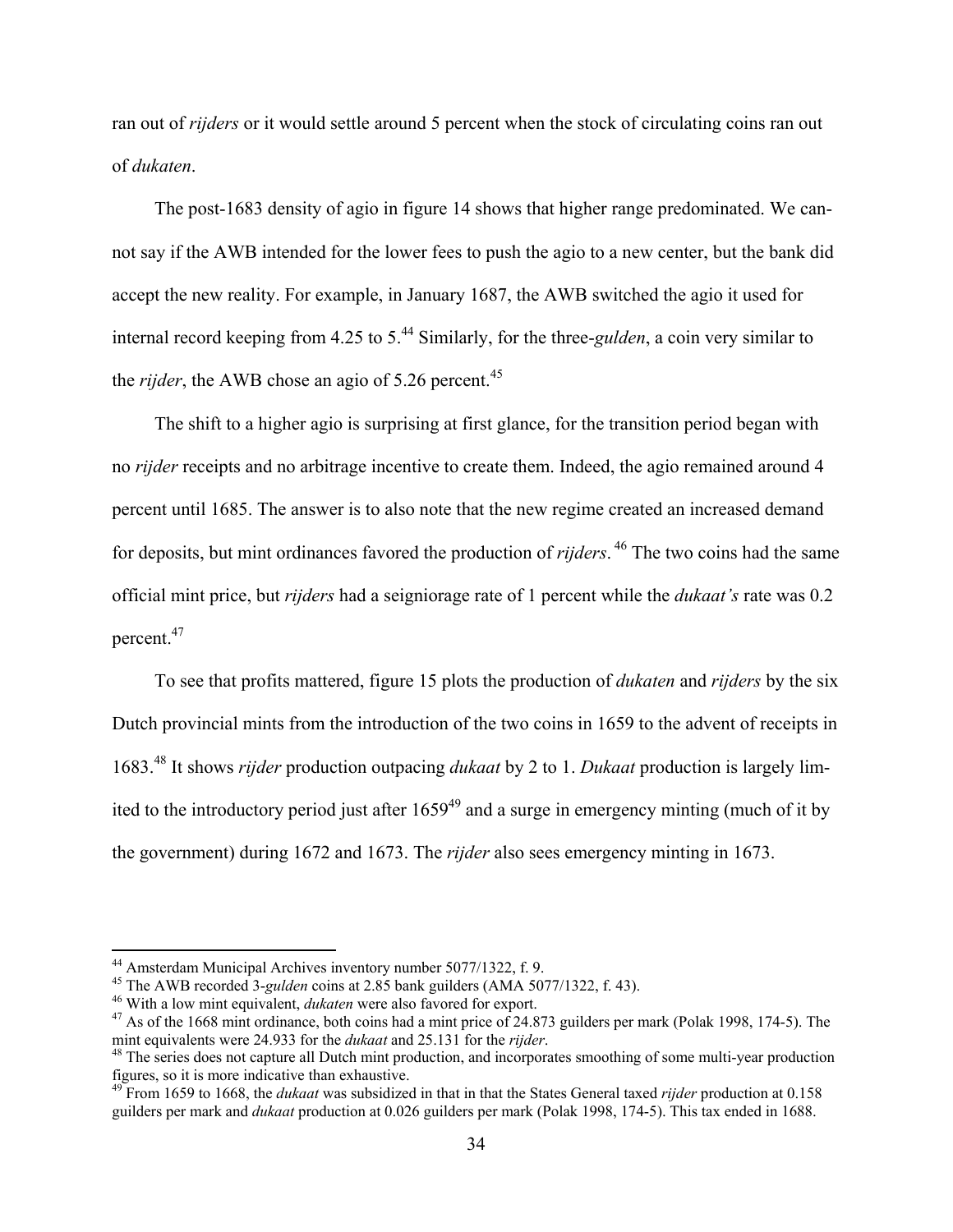

**Figure 15. Annualized Production at Provincial Mints** 

Source: Derived from Polak (1998, 103-164).

The paucity of *dukaat* coins limited the ability of AWB customers to favorably deposit *dukaten* as the agio rose above 4.17 percent. At the same time, the new regime promoted deposits, so *rijders* dominated. To show this, figure 16 plots a measure of the types of coins deposited through use of yet another filtering algorithm: one built around sacks of coins. The 200 coin sack was the standard bulk unit, so a sack of *dukaat* coins was worth 480 bank guilders and a sack of *rijders* 600 bank guilders. We filtered the population of deposit transactions for amounts of exactly 480, 600, or their multiples up to times ten. Each observation is then converted into sacks, so, for example, 960 bank guilders converts into two sacks of *dukaten*. The sacks are then aggregated by month, and the joint-multiples of 2,400 and 4,800 are excluded. The result, Figure 16, shows that *rijder* deposits predominated when deposit amounts were low or high. Moreover,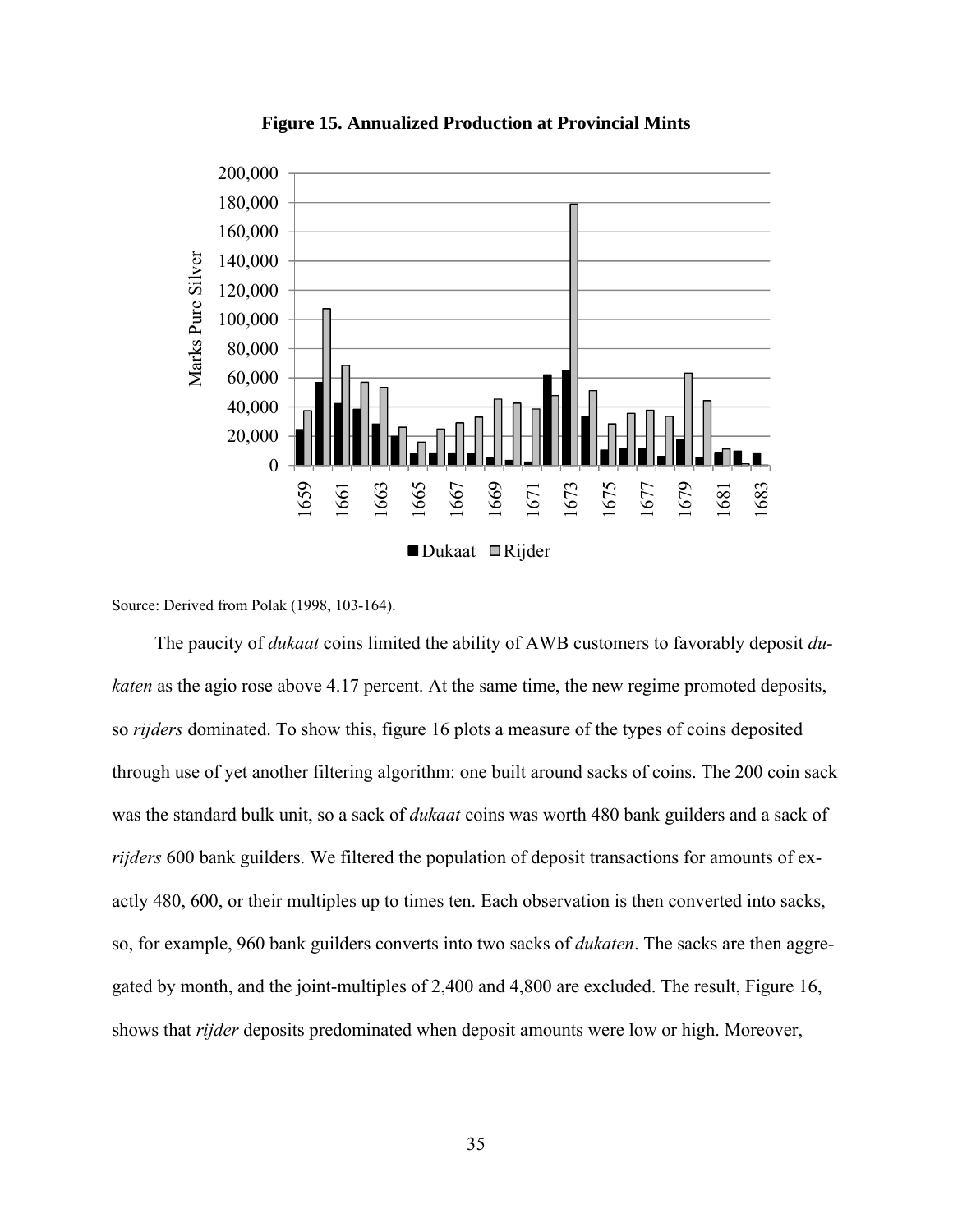deposits did respond to arbitrage opportunities. When the agio flirted with 5 percent in 1670 and 1671, *dukaten* were attracted, but the much larger effect was the in-rush of *rijders*.



**Figure 16. Filtered Sample of Deposits by Month by Coin** 

Source: Authors' calculation.

 $\overline{a}$ 

To summarize this sub-section, the tremendous drop in fees in 1683 created an arbitrageinduced corner solution. The *rijder* equilibrium won because the importance of agio-arbitrage was conditional on the minting environment. Few *dukaat* coins were in circulation at the time to meet the surge in demand for deposits, so the mean agio eventually moved towards the *rijder*'s implicit agio of 5 percent. $50$ 

<sup>50</sup> The scarcity of *dukaten* also helps explain the asymmetry in agio observations above the *dukaat*'s upper agio boundary (4.17), for the *rijder*'s range topped at 5 percent.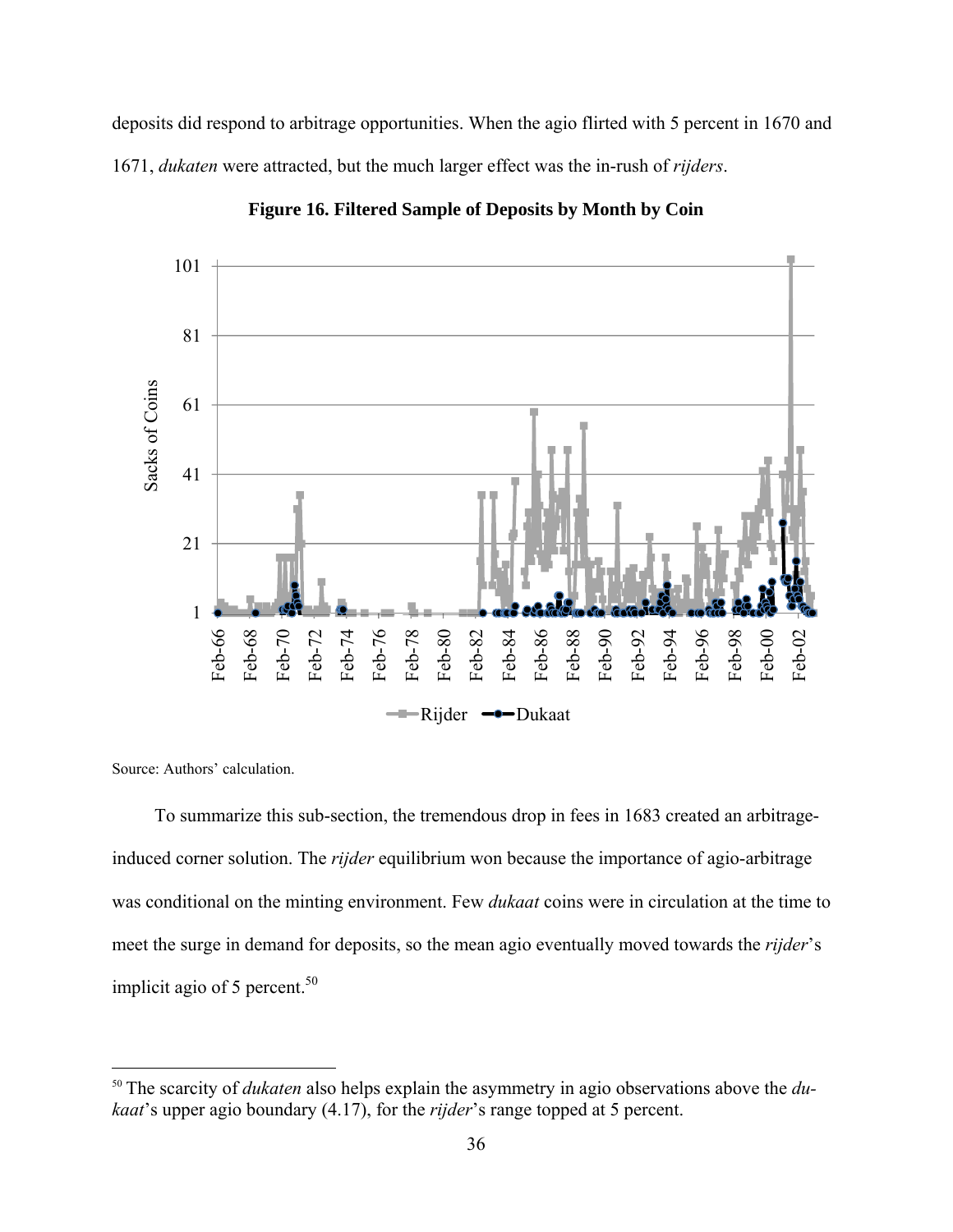# *4.2.3 Agio dispersion*

If the rijder's no-arbitrage boundaries set the agio's trading range, then the reduction in fees in 1683 should have tightened the range (see Table 5), and the agio's variance should have also tightened. It did not until after 1693. Again, we think minting can help explain the high agios from 1685 to 1693.

From 1676 to 1693, some mints, especially Zeeland's provincial mint, began producing coins with higher mint prices than traditional *dukaten* or *rijders*. 51 These "light" coins were an effort to gain revenue.<sup>52</sup> To get a sense of this, figure 17 plots the production of silver at the provincial mints in the form of traditional coins (*dukaat*, *rijder*, and *gulden*) and as the new, rival coins (*arendsdaalder* and *florijn*).53 The lighter (high mint equivalent) coins were displacing traditional coins until Holland refused to recognize their legal status in 1690, and the entire United Provinces banned their production in 1694.<sup>54</sup>

 $51$  These new coins were large trade coins distinct from the small *schellingen* and *stuivers* referenced in footnote 26.

<sup>&</sup>lt;sup>52</sup> A different version of the problem was the province of Overijssel debasing *gulden* coins in the late 1680s.<br><sup>53</sup> Again, the caveats in footnote 48 apply.

 $<sup>54</sup>$  The data also suggest that sorting out the monetary uncertainty stimulated new minting.</sup>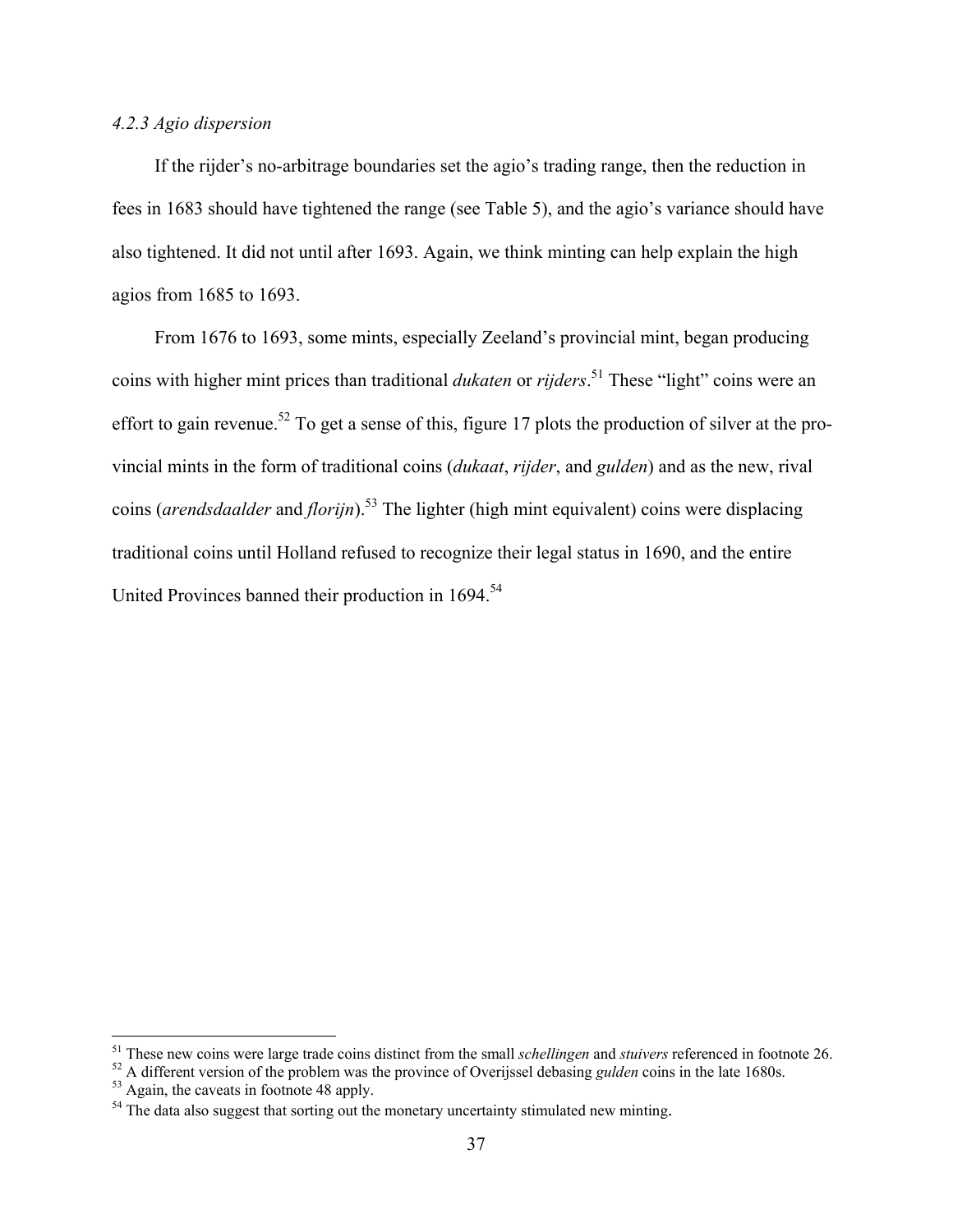

**Figure 17. Annualized Trade Coin Production at Provincial Mints** 

Source: Derived from Polak (1998, 103-164).

<u>.</u>

The new coins undermined the silver content of circulating current money, so the agio rose to historic highs. The AWB returned to its original role of sheltering creditors as agio-arbitrage and low fees encouraged deposits of *rijders* and *dukaten* (figure 16). The agio got so high that it paid to mint *dukaat* coins just to deposit them at the AWB.<sup>55</sup> The agio peaked at 12.5 percent in January 1693 and hovered around 6.25 during the third quarter of 1693. *Dukaat* production at the provincial mints<sup>56</sup> surged in 1693 and 1694, and we think the high agio drove the activity because *rijder* production did not surge. Again, *rijders* usually dominated production (figure 15). The *dukaat's* only advantage was an attractive agio when deposited at the AWB (table 5).

<sup>55</sup> This effect does not include the Zeeland *dukaat*. In 1672, Zeeland raised the ordinance value of its *dukaat* to 2.55 current guilders (Polak 1985, 73). With the end of *arensdaalders* in 1694, Zeeland switched to minting these "cried-<br><sup>16</sup> As a caveat, we are unable to south the wide distribution of the state of the state of the state of

As a caveat, we are unable to say if the *rijder* deposits from 1676 to 1690 include some *arensdaalders*.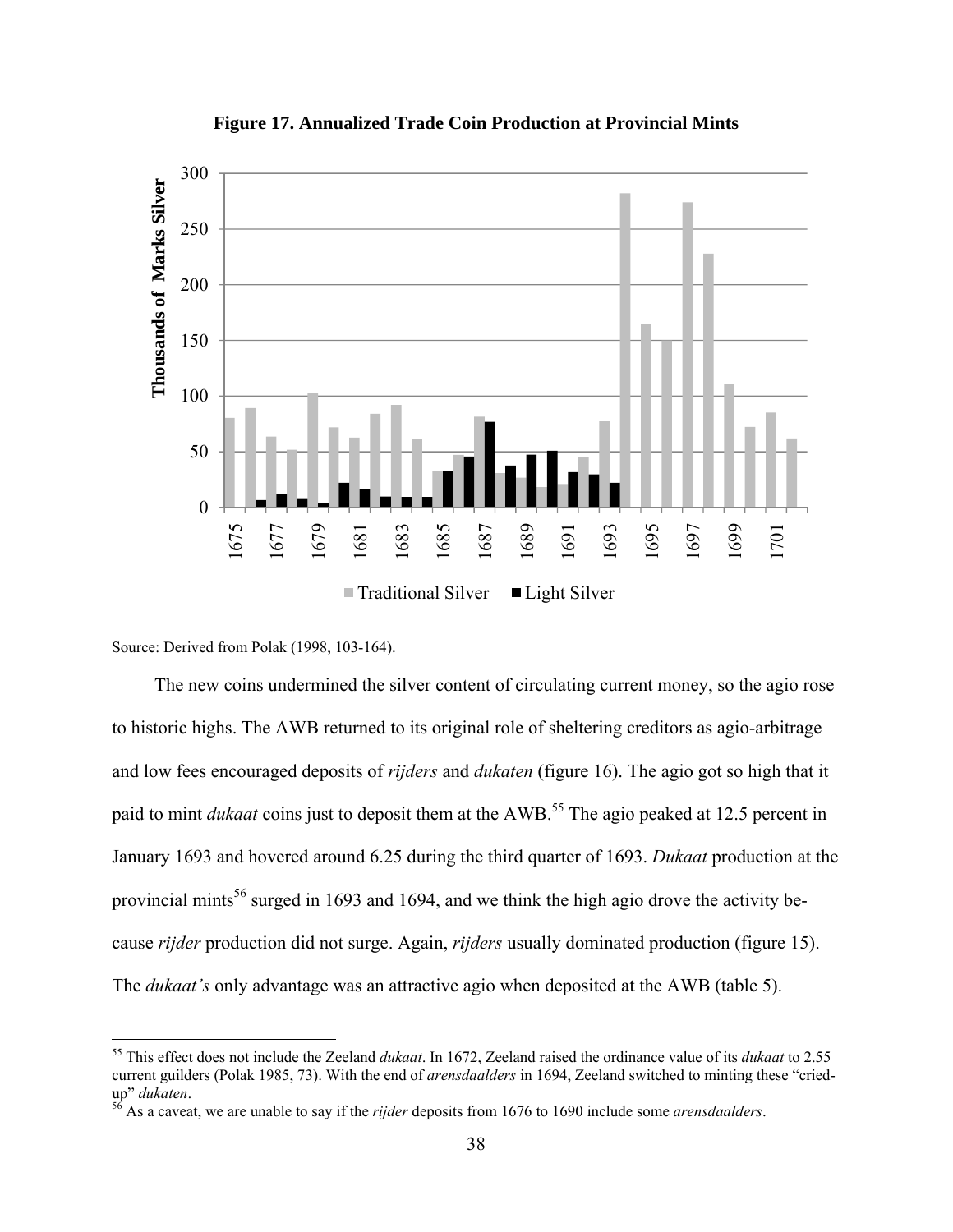After 1693, observed agios stabilize between 5.25 and 4.38 for the rest of our sample period.<sup>57</sup> The high agios in our post-1683 sample reflect instability in the quality of current coins that gets sorted out in 1694. Otherwise, the agio distribution stays centered on the arbitrage boundaries set by the *rijder* coin.

# *4.3 Open market operations*

 $\overline{a}$ 

The presence of arbitrage effects does not exclude the possibility that the bank sought to influence the agio through open market operations. Historical accounts (van Dillen, Mees, and others) agree that such operations occurred but are mute regarding their manner and extent. Our reconstruction of master account transactions points to the AWB buying and selling bullion rather than coin. Open market operations meant that the AWB would sell (buy) bullion below (above) the market price and decrease (increase) the quantity of bank guilders.

To what end? The AWB could attempt to stabilize the agio. Alternatively, the bank could mute the impact of fluctuations in bank money by offsetting deposits with bullion sales and withdrawals with bullion purchases, i.e., the bank could "sterilize" these flows in modern parlance (see, e.g., Hamilton 1997). The bank could similarly sterilize changes in VOC credit. This section presents evidence that the bank used bullion operations to pursue all three goals, and that the fiat money standard facilitated these operations by allowing more aggressive bullion sales.

<sup>&</sup>lt;sup>57</sup> Our interpolated agios in Figure 3 are erratic around 1696 because the pound-bank guilder exchange reflected great monetary difficulties in England. England was experiencing a liquidity crisis as the Great Recoinage, begun in 1695, temporarily reduced the stock of circulating coins. For example, the Bank of England suspended convertibility in 1696 (Clapham 1944, 36).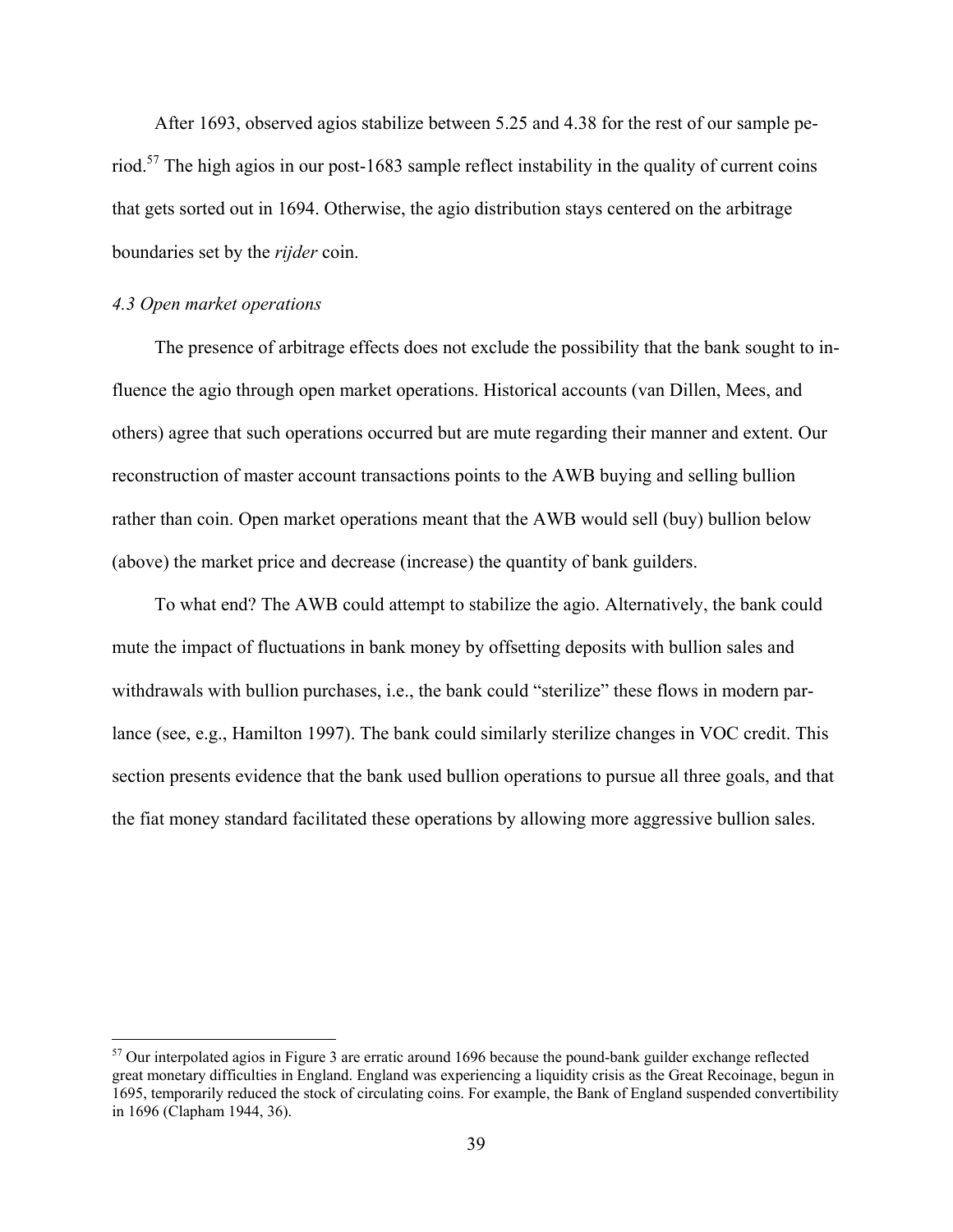## *4.3.1 Operations in bullion*

 $\overline{a}$ 

Why trade bullion rather than  $\cosh^{58}$  Trading coin would have violated the bank's fundamental assignment of respecting and maintaining the mint ordinance values of coins. In contrast, bullion could be traded without necessarily upsetting the circulation of coins at all. To see this, suppose that a coin from the preceding section contains *b* ounces of silver. Also, note that when mints offer to convert silver to coin, they collect a fraction  $\sigma$  of the silver as seigniorage. If we take the market agio as *a* and we normalize the coin's face value to unity, then the steady-state price of silver *γ* (expressed as bank guilders per ounce) lies in the interval<sup>59</sup>

$$
\left(\underline{\gamma}, \overline{\gamma}\right) \equiv \left(\frac{1-\sigma}{b(1+a)}, \frac{1}{b(1+a)}\right). \tag{2}
$$

The bank had to take these limits into account in its open market operations if it did not want to disrupt the circulation of coins.

The 1683 reform eased these constraints. Receipts allowed the AWB to purchase existing options to withdraw coins, so the stock of potentially circulating coins could be reduced without the bank offering an unofficial price. Lower fees also allowed the AWB to more easily "tighten" by selling bullion. To see the effect of lower fees on the range of bullion sale prices, insert the lower bound (*a*) for the agio in (1) into (2) to get bounds on the steady-state price of silver *γ* when the agio is at its steady-state minimum:

$$
\left(\frac{1-\sigma}{b\left(\frac{1+\alpha}{1+w}\right)}, \frac{1}{b\left(\frac{1+\alpha}{1+w}\right)}\right).
$$
\n(3)

<sup>&</sup>lt;sup>58</sup> Why not trade in government debt? Holland had no secondary market for sovereign debt in this era (Gelderblom and Jonker 2010).

<sup>59</sup> I.e., *γ* lies in an interval formed by the mint price of the coin and the mint equivalent of the coin, converted to bank guilders at the market agio. See e.g., Redish (1990), Sargent and Smith (1997), or Sargent and Velde (2003) on the derivation of interval (2).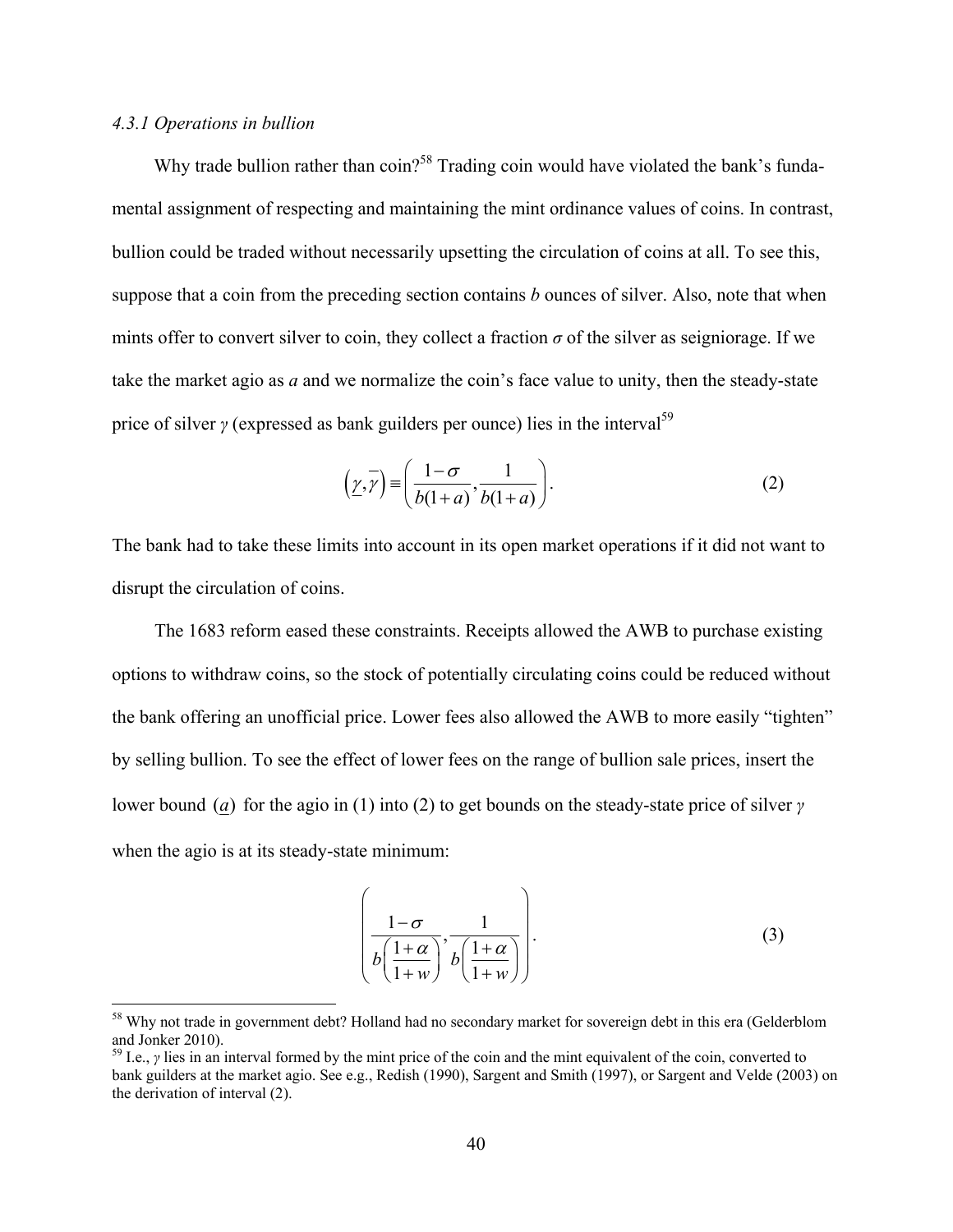The decrease in *w* decreased the lower bound  $\underline{\gamma} = (1 - \sigma)(1 + w) / [b(1 + a)]$  in (3), allowing the AWB to more easily sell bullion at a price above the mint's purchase price.

Receipts also eliminated the need for coin-specific premia by ending cross-coin substitution. To see why, assume two coins with (bank) nominal value/metal pairings of  $(x_1, b_1)$  and

$$
(x_2, b_2)
$$
. Under traditional withdrawal rules, coin 1 needs a fee  $w_1 \ge \max\left(\frac{b_1}{b_2} \frac{x_2}{x_1} - 1, 0\right)$  to avoid

coin-to-coin arbitrage. The receipt system avoided the problem by making all withdrawal claims a claim to a specific coin. All together, lower fees simultaneously tightened the agio  $(\uparrow \underline{a})$  and eased the bank's ability to sell bullion  $(\downarrow \gamma)$  when the agio was low: near <u>a</u>. Also note that the effect is asymmetric, for reducing fees does not alter  $\overline{a}$ , (i.e., the upper bound in (1)) or  $\overline{\gamma}$  (the upper bound in (3)) when the agio is high.

#### *4.3.2 Evidence of open market operations*

Returning to the data, the integrated series on purchases and deposits, graphed in Figure 8, provide a narrative to the bank's open market activity. Before 1683, open market activity seems to have had a defensive character. "Reserves" of metal were accumulated by large purchases at favorable times. Purchased metal was rarely drawn down through sales, the chief exception being the years 1680-83, by which point virtually no coin was being deposited (see Figure 5) and cumulated deposits were approximately zero (Figure 8). After 1683, infrequent spikes in purchases continue as before, but these are followed by lengthy periods over which the bank is a net seller of metal (1685-87, 1691-94, 1695-98, 1699 onward). By then the bank apparently felt more comfortable parting with its metal purchases than it did before the 1683 reform.

Months with the largest purchases and sales are cataloged in Table 6 below.

41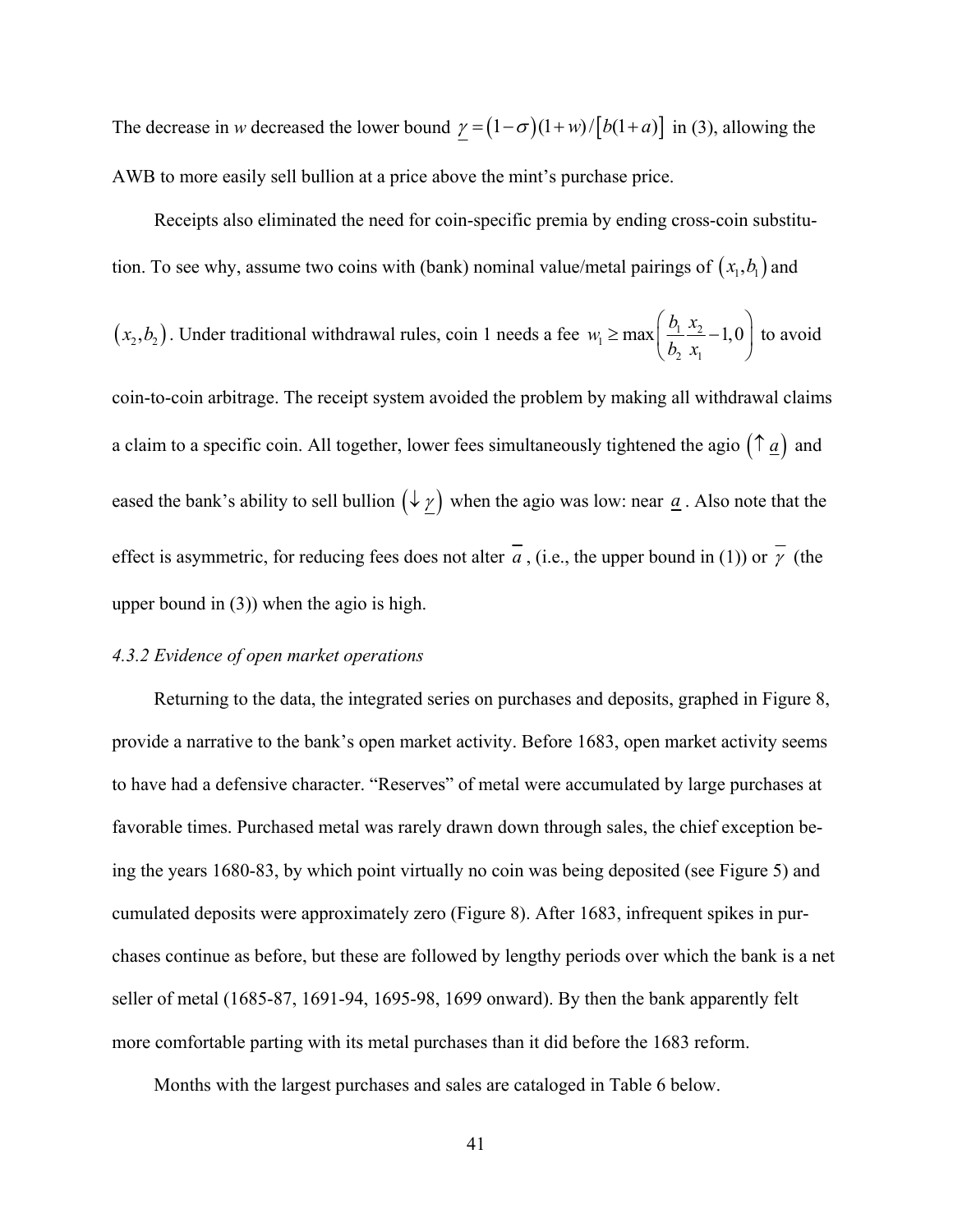# **Table 6. Potential Large Open Market Operations**

| Month     | Size (guilders) | <b>Size</b><br>(% total balances) | Agio | Compared to<br>Agios<br>$+/- 12$ months |
|-----------|-----------------|-----------------------------------|------|-----------------------------------------|
| May- $68$ | 1,437,506.25    | 24%                               | 4.00 | Highest                                 |
| Aug- $70$ | 815,231.20      | 12%                               | 4.72 | High                                    |
| $Sep-70$  | 1,415,986.48    | 18%                               | 4.90 | High                                    |
| $Dec-79$  | 994,726.08      | 17%                               | 4.47 | Highest                                 |
| Feb-80    | 807,539.45      | 10%                               | 4.44 | High                                    |
| $Oct-85$  | 1,909,653.70    | 29%                               | 5.13 | High                                    |
| May-94    | 1,022,275.45    | 9%                                | 4.69 | Low                                     |
| Oct-98    | 706,765.30      | 5%                                | 5.00 | High                                    |
| Nov-98    | 899,359.70      | 6%                                | 5.19 | High                                    |

# 5a. Bullion Purchases/ Sales of Bank Money

# 5b. Bullion Sales/ Purchases of Bank Money

| Month     | Size (guilders) | <b>Size</b><br>(% total balances) | Agio | Compared to<br>Agios<br>$+/- 12$ months |
|-----------|-----------------|-----------------------------------|------|-----------------------------------------|
| Nov- $67$ | 340,681.90      | $5\%$                             | 3.19 | Lowest                                  |
| $Sep-70$  | 573,082.22      | 7%                                | 4.90 | High                                    |
| $Nov-75$  | 308,633.05      | 6%                                | 3.53 | Low                                     |
| $Nov-77$  | 409,548.10      | 7%                                | 3.75 | Low                                     |
| $Nov-81$  | 501,789.50      | $7\%$                             | 3.63 | Low                                     |
| $Dec-86$  | 612,842.55      | 6%                                | 5.25 | High                                    |
| $May-91$  | 450, 312. 75    | $4\%$                             | 5.25 | Low                                     |
| $Nov-94$  | 300,312.27      | $2\%$                             | 4.75 | Low                                     |

Notes: Operations are classified as "large" if they are more than 3 standard deviations above the series mean. Agios with italic font are same month; normal font is closest month available.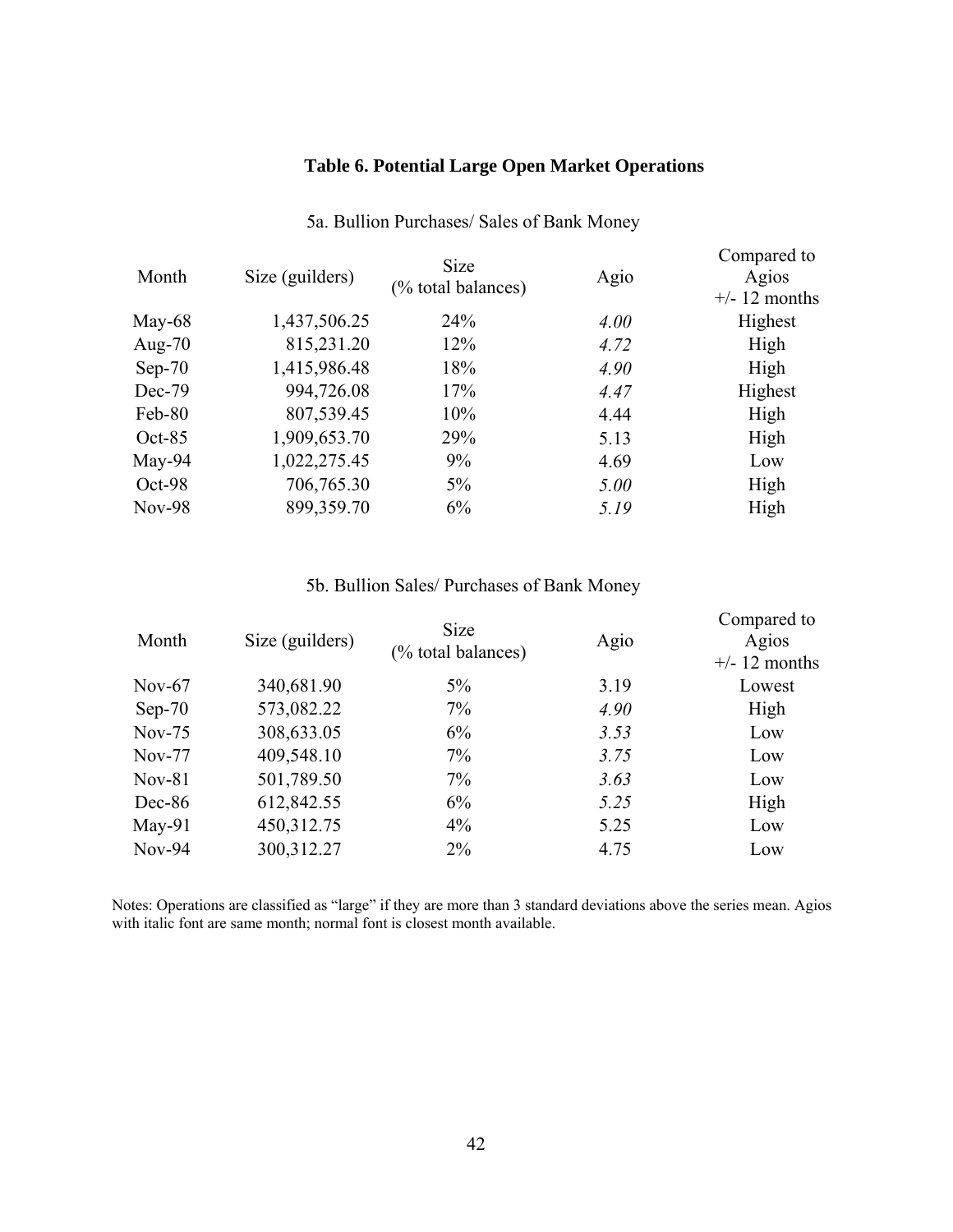A case-by-case examination indicates that these exceptional transactions almost always leaned against the wind: metal was purchased during periods of high agios, and vice versa.<sup>60</sup> In addition, the AWB's large purchases are often approximately offset by large deposit outflows, and vice-versa for large sales. Net purchases and net deposits almost exactly line up on a negatively sloped 45º line for many high-value observations, both before and after 1683 (figure 18), consistent with the hypothesis that these were essentially sterilization operations.



**Figure 18: Net Purchases versus Net Deposits (Bank Guilders)** 

Source: Appendix A.

 $\overline{a}$ 

Offsetting of purchases and balances is confirmed in a more formal exercise in which a standard vector autoregression was fit to the four principal data series (the agio, VOC debt, cumulated deposits, and cumulated purchases). The VAR was fit over a sample that includes all available observations on balances, except the two outlier episodes in 1672 and 1693. The specification includes monthly dummies and  $2 \text{ lags.}^{61}$  Stationarity of the model coefficients across the

<sup>&</sup>lt;sup>60</sup> Exceptions are the large bullion purchase in May 1994 and sales in September 1670 and December 1686; however, these transactions represent partial unwindings of transactions in the opposite direction during the same or previous month.

 $\overline{61}$  The 2-lag specification is chosen under the Akaike, Hannan-Quinn, and Schwarz criteria; sequential likelihood ratio tests choose more lags.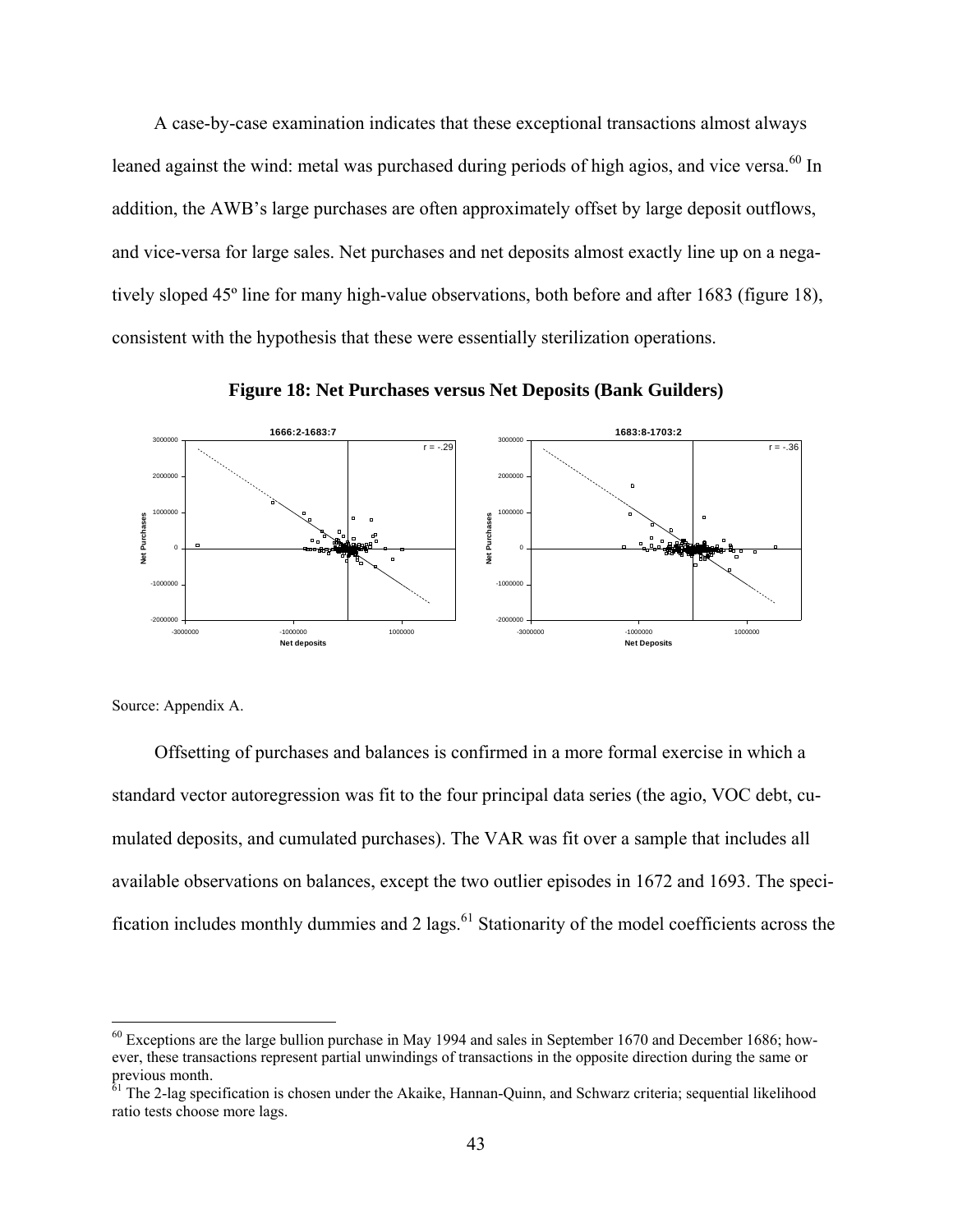1683 break is strongly rejected by a classical likelihood ratio test  $(p<.001)$ .<sup>62</sup> 36-month impulse responses from the two VARs (pre- and post-1683) are graphed in figure 19. Responses shown are for a Choleski decomposition of the forecast error variance-covariance matrix with the agio first in the ordering. <sup>63</sup>



**Figure 19. Sample impulse responses** 

Noteworthy in figure 19 are the persistently negative responses of purchases to shocks to deposits, both before and after 1683, consistent with the idea that the bank's open market opera-

 $\overline{a}$ 

 $62$  Stationarity of coefficients is also rejected under the Akaike and Hannan-Quinn criteria; however stationary is favored under the Schwarz criterion.

<sup>&</sup>lt;sup>63</sup> The graphs depict posterior mean responses under a diffuse prior, together with ninety percent posterior error bands.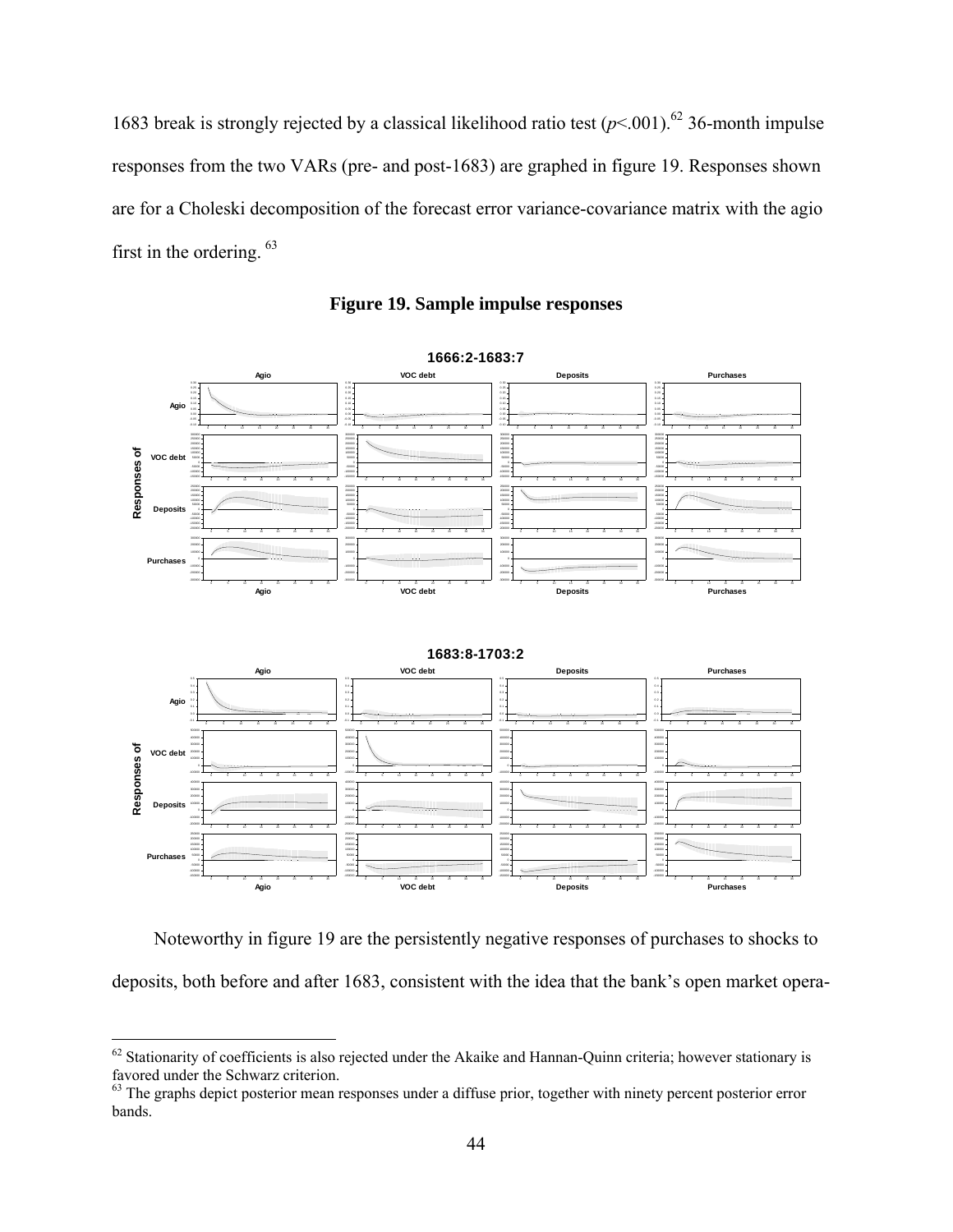tions worked to smooth short-term fluctuations in the money stock. Shocks to deposits are less persistent after 1683, perhaps reflecting greater efficacy of the bank's operations after the transition. Post-1683 shocks to VOC balances also induce sales of metal by the bank, suggesting that these fluctuations were partly sterilized. Also of interest are the responses of purchases to shocks to the agio. These are persistently positive, implying that the bank added funds to the market when bank balances became unexpectedly scarce, and drained funds when money was plentiful.

Summarizing this section, our analysis suggests that the bank conducted open market operations throughout the sample period, with some purchase operations in particular being quite aggressive. There is a strong negative correlation between shocks to deposits and shocks to purchases, indicating that the motivation for many of these operations was to smooth fluctuations in the money stock rather than to stabilize the agio. The 1683 regime change both encouraged deposit flows and eased arbitrage constraints on the bank, allowing the AWB greater latitude to sell off purchased metal.

#### **5. Connections to the literature**

The above analysis invites comparison to similar analyses of U.S. macro time series before and after the 1913 founding of the Federal Reserve. Numerous studies (e.g., Clark 1986, Miron 1986, Mankiw, Miron, and Weil 1987) have documented that U.S. interest rates become extremely persistent and virtually aseasonal starting in 1914, while monetary aggregates display increased seasonality. These changes are often attributed to Federal Reserve policies, especially a quasi-pegging of short-term interest rates through the opening of the discount window.

Figures 5 and 6 show that comparable shifts do not occur around 1683, except in the increased seasonality of VOC loan balances. Constancy in seasonal patterns for the other two

45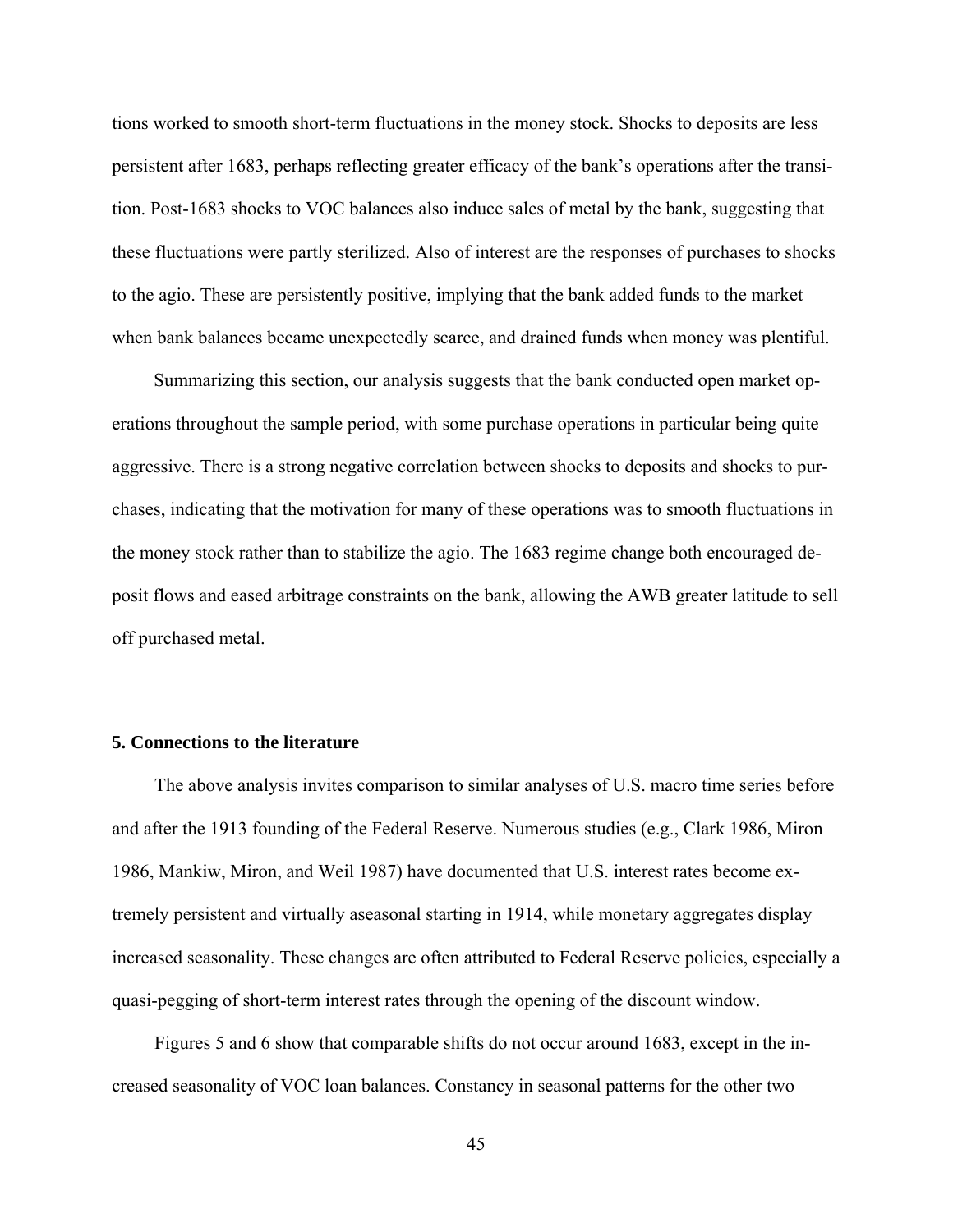components of the money stock is consistent with the more evolutionary nature of the 1683 policy change, and the AWB's restriction of seasonal lending to a single counterparty.

The VAR analysis reported in Canova (1991, 700-701) (see also Tallman and Moen 1998) finds that before 1914, external shocks to high-powered money are highly causal for the U.S. domestic money stock, but that this same effect is greatly diluted after 1914. We cannot fully replicate Canova's exercise due to data limitations (monthly observations on key macro series such as output and prices are unavailable), but figure 15 displays some similarity to the pre-1914 U.S. case: favorable shocks to the agio (to the extent these originate abroad) have a persistent positive impact on money. In contrast to the post-1914 U.S. experience, however, this pattern attenuates somewhat but does not disappear after 1683.

Some aspects of the AWB's operations resemble those of modern currency boards. E.g., the Hong Kong Monetary Authority has standing offers to sell Hong Kong dollars at a unit price of US \$0.129 and to repurchase its money at a 1.27% lower price, roughly matching the AWB's pre-1683 statutory bid-ask spread. The receipt system evidently allowed the bank to function with a lower "backing ratio" of external assets to central bank money than do modern currency boards, which often operate with a backing ratio of 100 percent or more.

Currency boards can be effective in stabilizing monetary value, but a commonly cited defect is their inability to ward off banking crises (Chang and Velasco 1999, 2000). Yet no widespread banking crises occurred in Amsterdam during the period we analyze. This is perhaps due to Amsterdam's reliance on a web of informal trade credit and personal guarantees (bills of exchange) for business financing, rather than deposit banks. And, as has been demonstrated, the AWB could and did indirectly ease credit conditions by providing financing to the largest enterprise in the economy.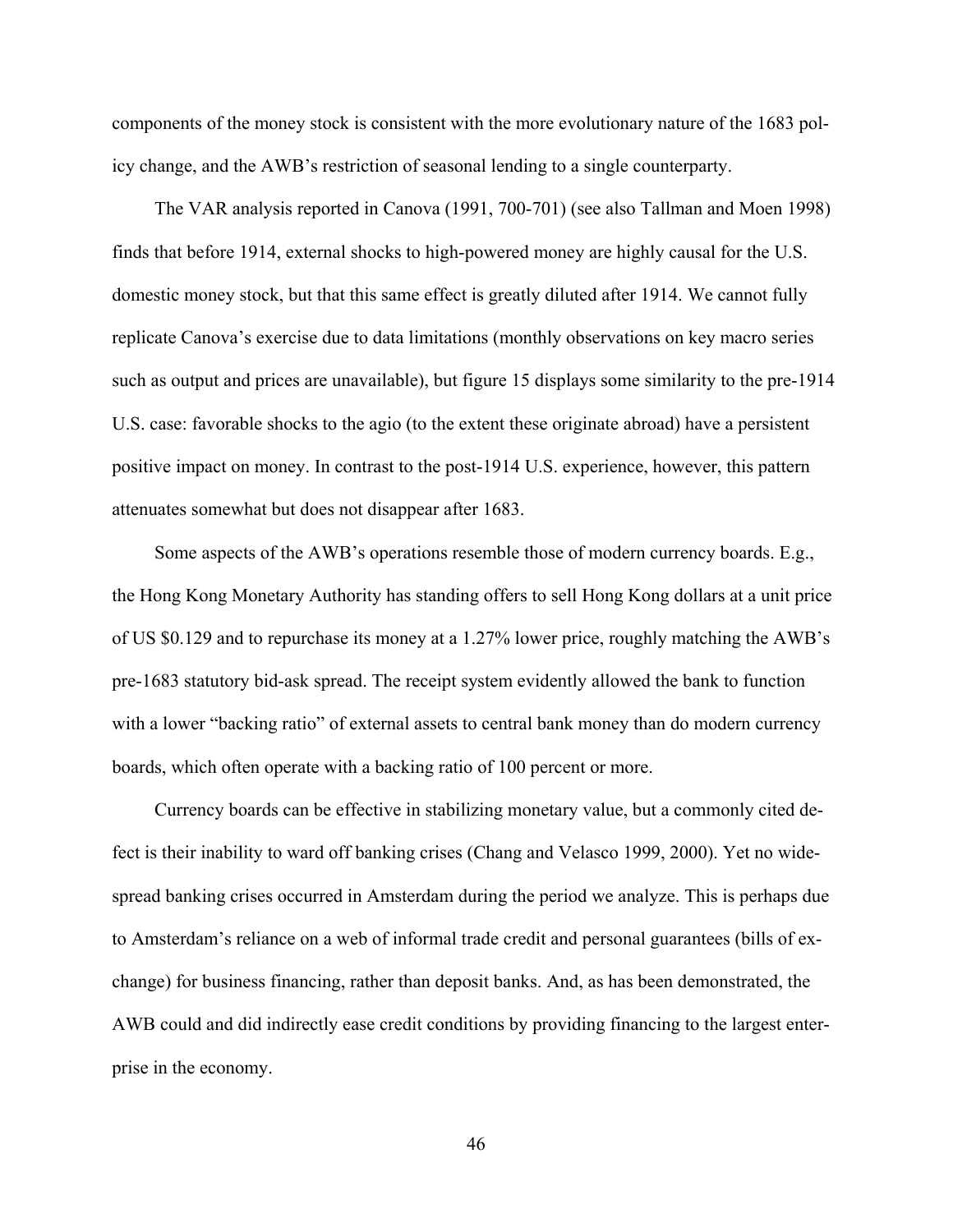In the eighteenth century, Amsterdam expanded its credit markets at the cost of increased financial fragility. A system of "acceptance credit" developed, under which bills of exchange were guaranteed against default ("accepted") by one of a small number of prominent local merchants, lowering the chances of a single default but concentrating credit risk in a small number of counterparties. A full-fledged financial panic developed in 1763 after the failure of a prominent acceptance house; the AWB could do little in response (Schnabel and Shin 2004).

#### **6. Epilogue and conclusion**

The innovations of 1683—the move to a de facto fiat standard—made it possible for the Bank of Amsterdam to conduct credit and monetary policy on terms comparable to modern central banks. Our analysis shows that this change allowed the bank to lend with little if any capital, and to counter money outflows through sales of its metal stock. The weakness of this system lay in its dynamics: having no natural endowment of precious metal, Amsterdam's liquidity required access to external supply of silver. Following the outbreak of the Fourth Anglo-Dutch War in 1780, silver inflows were curtailed and the bank's loans to the East India Company sharply expanded, even as chances of their repayment diminished. Erosion of confidence led to a sharp depreciation of the bank guilder, and by 1795 the world's first great experiment with fiat money largely had come to an end (van Dillen 1934, 112-115).

Does the Amsterdam experience offer any insights for monetary policy today? Our answer is yes, precisely for the reason that, as first movers, the masterminds of the 1683 reform could construct a fiat money scheme unburdened by any modern ideas about central banking. The resulting system, conceived in this "state of nature," emphasized straightforward policies adapted from earlier experience under a commodity standard. In monetary terms, the bank acted to in-

47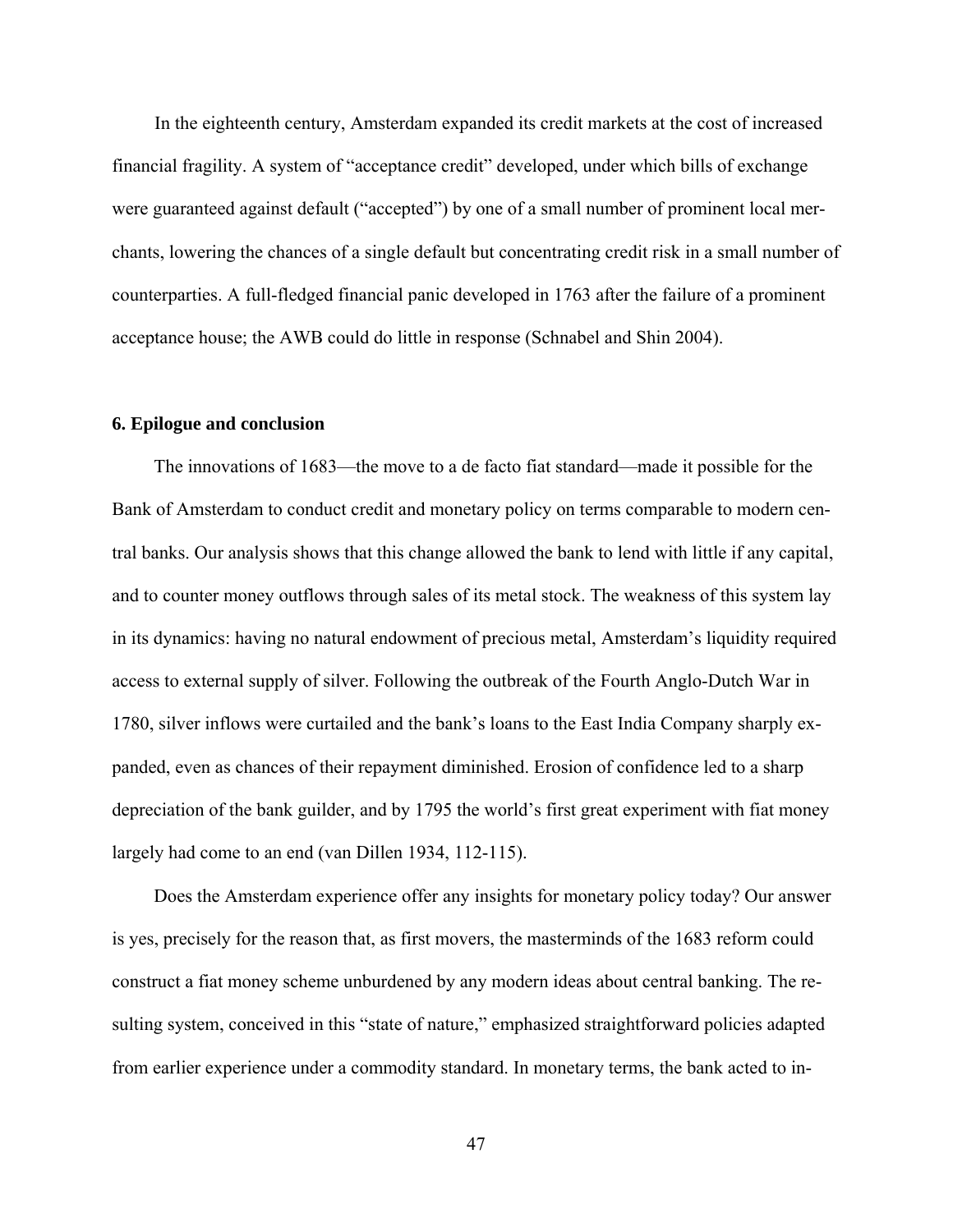crease the market value of its liabilities, i.e., the agio, in terms of externally valued collateral. In credit terms, the bank lent in restrained amounts, though on generous terms, to a blue-chip (and government-sponsored) borrower. Profits from these activities were quietly returned to the bank's sponsor, the City of Amsterdam.

Simplicity was the hallmark of the bank's operations. There was little need for policy statements, elaborate targeting schemes, or exit strategies. Paradoxically, secrecy also played a role: while the general intent of the bank's operations was public information, its financial condition was not. Many contemporary observers, Adam Smith included, believed the AWB to possess a stock of metal far in excess of its actual holdings, and the bank's true condition was revealed only after its final collapse. Until that point, the managers of the world's first big fiat money factory seem to have absorbed a lesson familiar to today's high-tech mavens: for a virtual good, reputation is everything.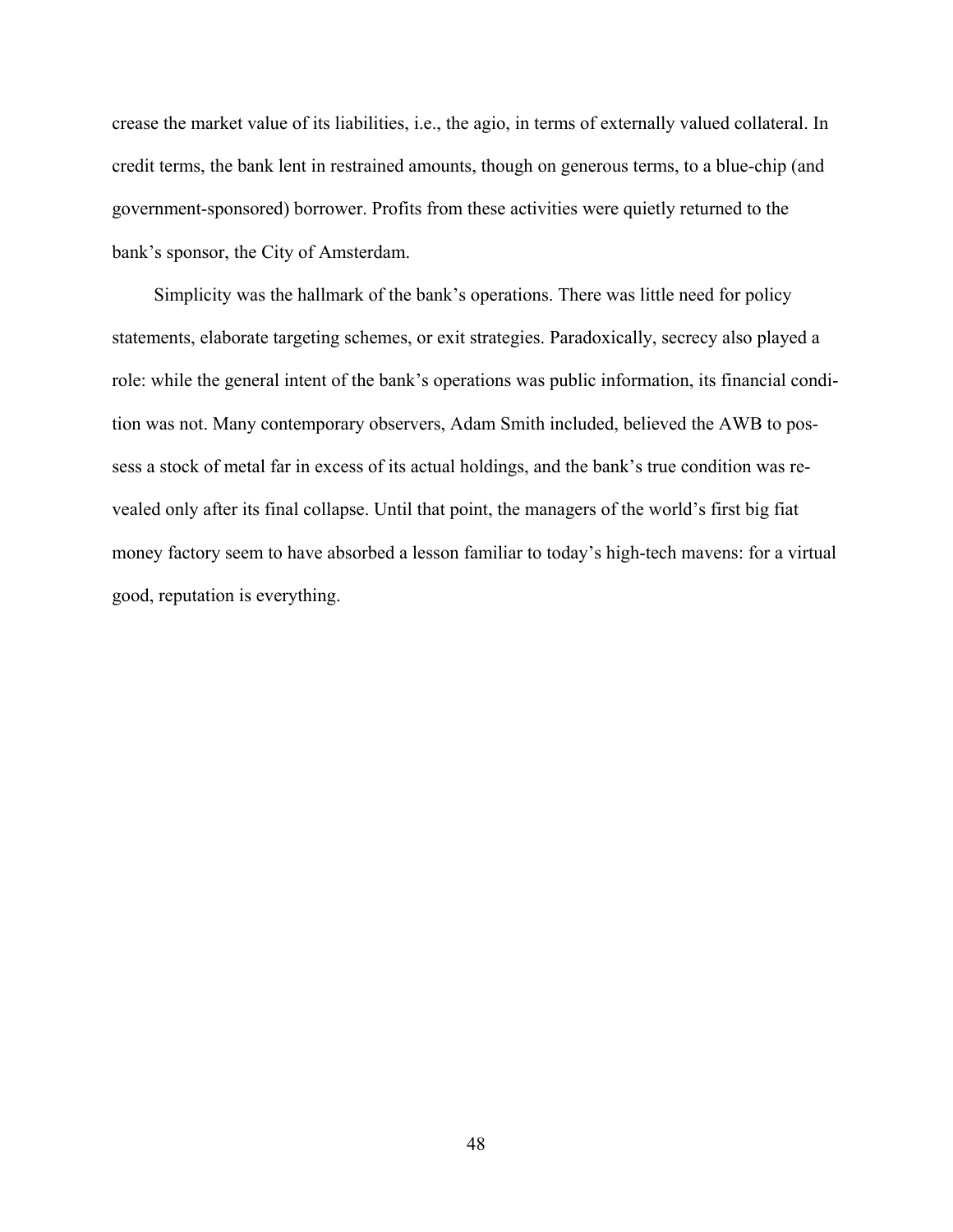## **References**

- Bartolini, Leonardo, Spence Hilton, and James McAndrews, (2008). "Settlement Delays in the Money Market." Staff Report 319, Federal Reserve Bank of New York.
- Canova, Fabio. 1991. "The Sources of Financial Crisis: Pre- and Post-Fed Evidence." *International Economic Review* 32(3), 689-713.
- Chang, Roberto and Andrès Velasco. 1999. "Liquidity Crises in Emerging Markets: Theory and Policy." *NBER Macroeconomics Annual* 14, 11-58.
- Chang, Roberto and Andrès Velasco. 2000. "Financial Fragility and the Exchange Rate Regime." *Journal of Economic Theory* 92, 1-34.
- Clapham, John. 1944. *The Bank of England, a History: Volume I*. Cambridge University Press, Cambridge.
- Clark, Truman A. 1986. "Interest Rate Seasonals and the Federal Reserve." *Journal of Political Economy* 94(1), 76-125.
- Dehing, Pit, and Marjolein 't Hart. 1997. "Linking the fortunes, currency and banking, 1550- 1800." In *A Financial History of the Netherlands,* ed. Marjolein 't Hart, Joost Jonker and Jan Luiten van Zanden, 37-63. Cambridge University Press, Cambridge.
- De Vries, Jan, and Ad van der Woude. 1997. *The First Modern Economy, Success, Failure and Perseverance of the Dutch Economy, 1500-1815.* Cambridge University Press, Cambridge.
- Furfine, Craig H., 1999. "The Microstructure of the Federal Funds Market." *Financial Markets, Instruments, and Institutions* 8(5), 24-44.
- Furfine, Craig H., 2001. "Banks as Monitors of Other Banks: Evidence from the Overnight Federal Funds market," *Journal of Business* 74(1), 33-57.
- Furfine, Craig H., 2003. "Interbank Exposures: Quantifying the Risk of Contagion," *Journal of Money, Credit, and Banking* 35(1), 111-128.
- Furfine, Craig H. 2006. "The Costs and Benefits of Moral Suasion: Evidence from the Rescue of Long-Term Capital Management," *Journal of Business* 79(2), 593-622.
- Gelderblom, Oscar and Joost Jonker, 2010. "A Conditional Miracle. The Market Forces that Shaped Holland's Public Debt Management, 1514-1713." Working Paper, Utrecht University.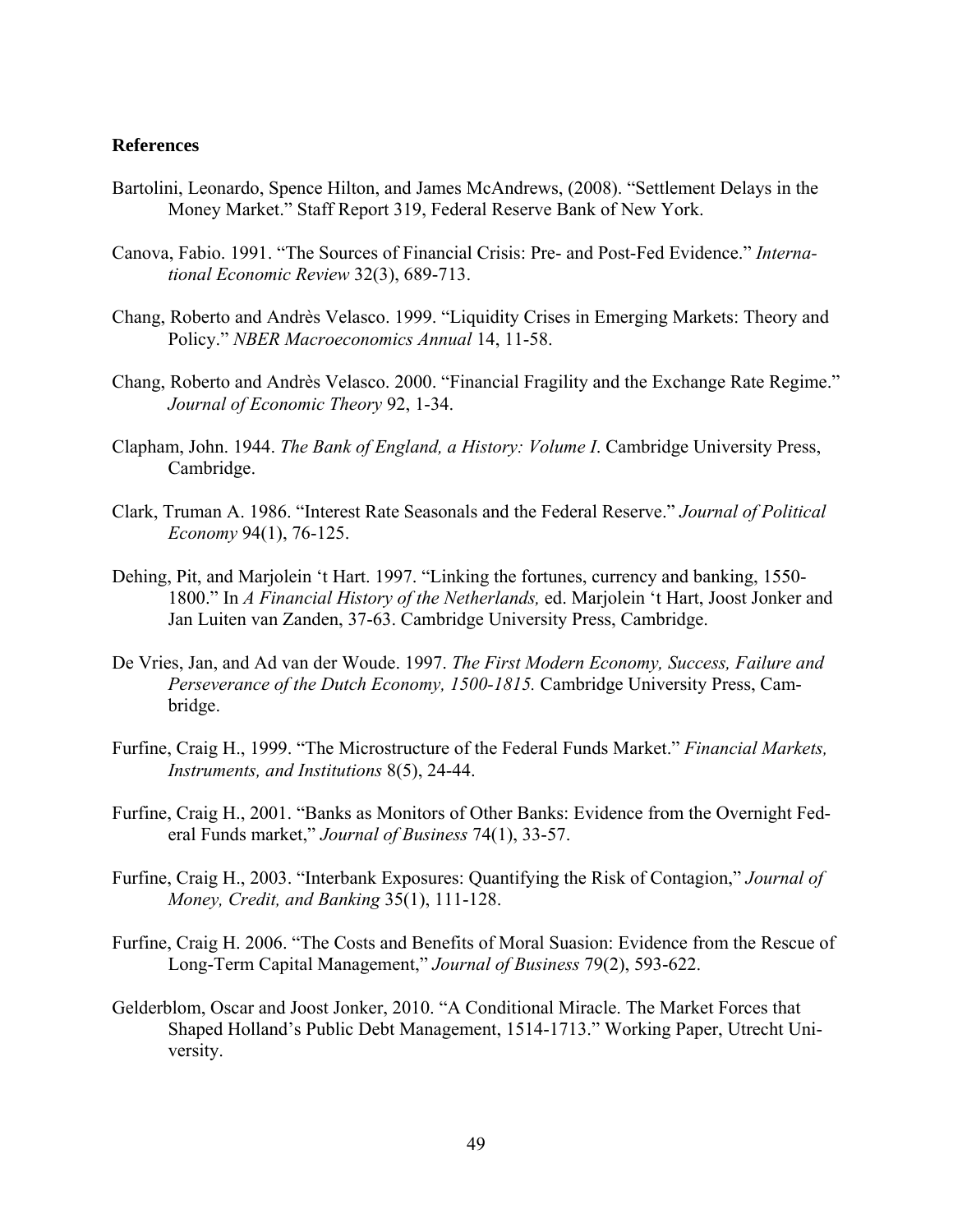- Gillard, Lucien. 2004. *La banque d'Amsterdam et le florin européen au temps de la République neerlandaise, 1610-1820*. L'École des hautes études en sciences sociales, Paris.
- Goodfriend, Marvin and Robert G. King. 1988. "Financial Regulation, Monetary Policy, and Central Banking." *Federal Reserve Bank of Richmond Economic Review* (May/June), 3- 22.
- Hamilton, James D. 1997. "Measuring the Liquidity Effect." *American Economic Review* 87(1), 80-97.
- Mankiw, N. Gregory, Jeffrey A. Miron, and David N. Weil. 1987. "The Adjustment of Expectations to a Change in Regime: A Study of the Founding of the Federal Reserve." *American Economic Review* 77(3), 358-374.
- McAndrews, James J. and Potter, Simon M., 2002. "Liquidity effects of the events of September 11, 2001." *Federal Reserve Bank of New York Economic Policy Review* 8(2), 59-79.
- McAndrews, James J. and Samira Rajan, 2000. "The Timing and Funding of Fedwire Funds Transfers." *Federal Reserve Bank of New York Economic Policy Review* 6(2), 17-32.
- McCusker, John. 1978. *Money and Exchange in Europe and America, 1600-1775.* University of North Carolina Press, Chapel Hill.
- Mees, Willem C. 1838. *Proeve eener Geschiedenis van het Bankwezen in Nederland geduerende den Tijd der Republiek.* W. Messcuert, Rotterdam.
- Miron, Jeffrey A. 1986. "Financial Panics, the Seasonality of the Nominal Interest Rate, and the Founding of the Fed." *American Economic Review* 76(1), 125-140.
- Neal, Larry. 2000. "How It All Began: The Monetary and Financial Architecture of Europe During the First Global Capital Markets, 1648-1815." *Financial History Review*, 7: 117-140.
- Polak, Menno. 1998. *Historiografie en Economie van de "Muntchaos," Deel II*. NEHA, Amsterdam.
- Quinn, Stephen and William Roberds. 2007. "The Bank of Amsterdam and the Leap to Central Bank Money." *American Economic Review Papers and Proceedings* 97: 262-5.
- Quinn, Stephen and William Roberds. 2009a. "An Economic Explanation of the Early Bank of Amsterdam, Debasement, Bills of Exchange and the Emergence of the First Central Bank." In *The Evolution of Financial Institutions from the Seventeenth to the Twentieth-First Century* (2009), ed. Jeremy Atack and Larry Neal, 32-70. Cambridge University Press.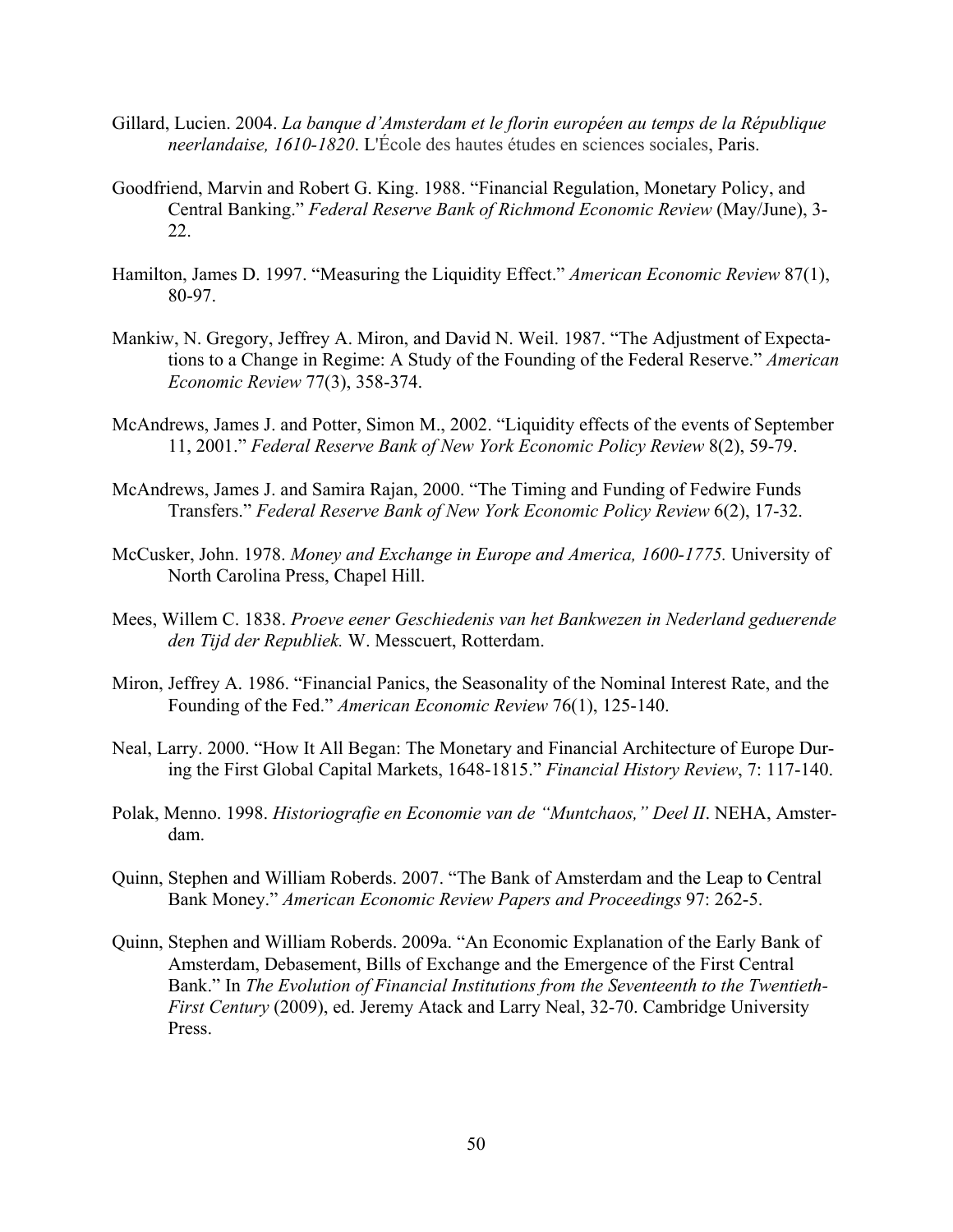- Quinn, Stephen and William Roberds. 2009b. "Coinage, central bank money and the Bank of Amsterdam." In *The Bank of Amsterdam: on the Origins of Central Banking*, ed. Marius van Nieuwkerk: 92-107. Sonsbeek Publishers, Amsterdam.
- Redish, A. 1990, Evolution of the gold standard in England, *Journal of Economic History* 30, 789-805.
- Sargent, Thomas J. and Bruce D. Smith. 1997. "Coinage, debasement, and Gresham's Laws," *Economic Theory 10*: 197-226.
- Sargent, T. J. and F. R. Velde. 2003. *The Big Problem of Small Change*. Princeton University Press, Princeton.
- Sargent, T. J. and N. Wallace, 1983. "A model of commodity money," *Journal of Monetary Economics* 12, 163-187.
- Schnabel, Isabel and Hyun Song Shin. 2004. "Liquidity and Contagion: The Crisis of 1763." *Journal of the European Economic Association* 2(6): 929-968.
- Steuart, James. 1805. *The Works, Political, Metaphysical and Chronological, of the late Sir James Steuart of Coltness, Bart., now first collected, with Anecdotes of the Author, by his Son, General Sir James Denham Steuart*. *Volume III: of Money and Coin.* Cadell and Davies, London.
- Tallman, Ellis and Jon Moen. 1998. "Gold Shocks, Liquidity and the United States Economy during the National Banking Era." *Explorations in Economic History* 35: 381-404.
- 't Hart, Marjolein, 2009. "Corporate Governance." In *The Bank of Amsterdam: on the Origins of Central Banking*, ed. Marius van Nieuwkerk: 144-155. Sonsbeek Publishers, Amsterdam.
- Uittenbogaard, Roland. 2009. "Lending by the Bank of Amsterdam (1609-1802)." In *The Bank of Amsterdam: on the Origins of Central Banking*, ed. Marius van Nieuwkerk: 120-131. Sonsbeek Publishers, Amsterdam.
- Van Dillen, Johannes Gerard. 1921. "Een Boek van Phoonsen over de Amsterdamsche Wisselbank." *Economisch-historish jaarboek* 7, 1-146.
- Van Dillen, Johannes Gerard. 1925. *Bronnen Tot de Geschiedenis Der Wisselbanken*. Martinus Nijhoff, The Hague.
- Van Dillen, Johannes Gerard. 1934. "The Bank of Amsterdam." In *History of the Principal Public Banks*, ed. Johannes Gerard van Dillen, 79-124. Martinus Nijhoff, The Hague.
- Van Dillen Johannes Gerard. 1964a. "Oprichting en Functie der Amsterdamse Wisselbank in de zeventiende Eeuw 1609-1686," in J.G. van Dillen, ed. *Mensen en Achtergronden, Studies*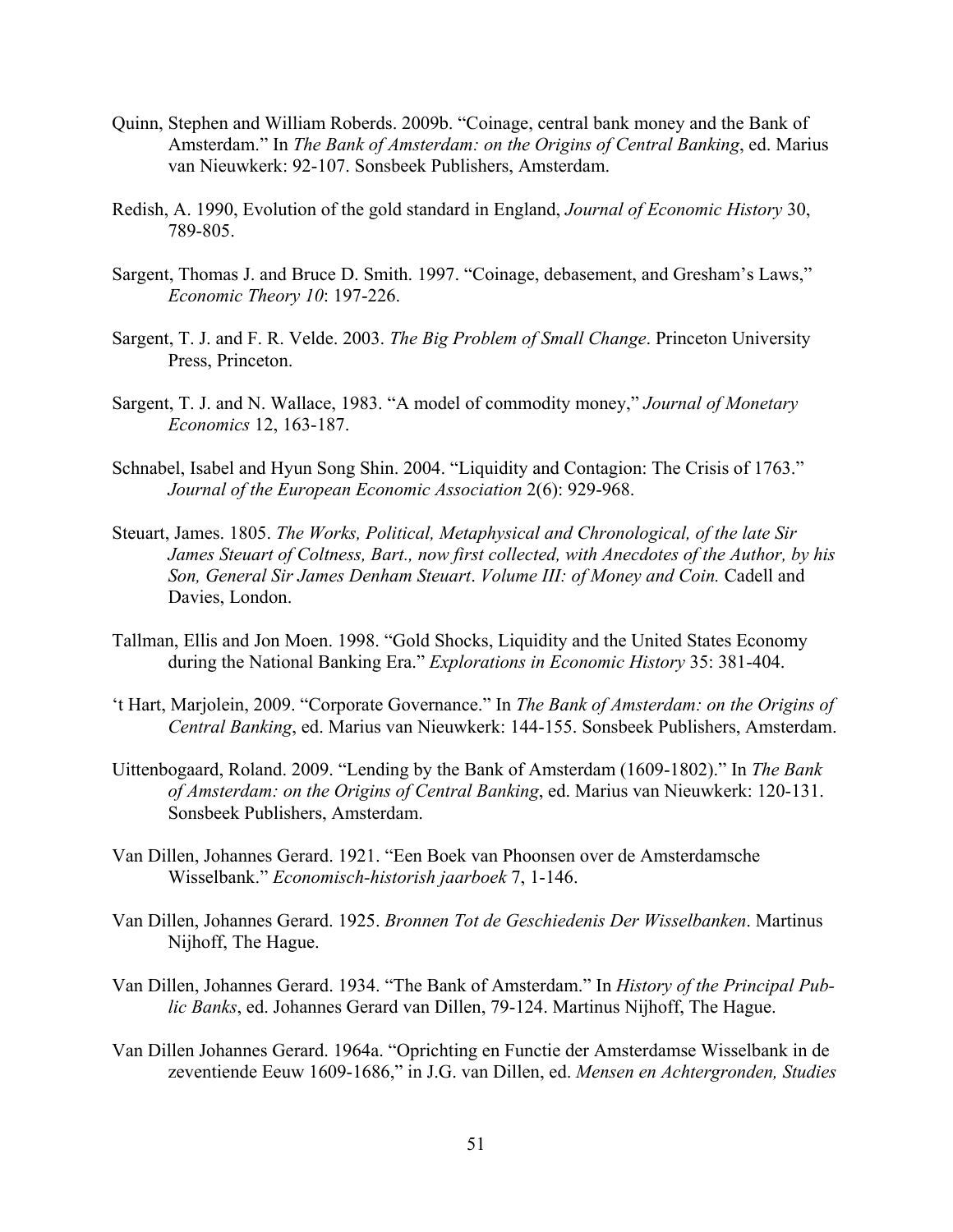*uitgegeven ter gelegenheid van de tachtigste jaardag van de schrijver.* J.B. Wolters, Groningen.

- Van Dillen Johannes Gerard. 1964b. "Bloeitijd der Amsterdamse Wisselbank 1687-1781," in J.G. van Dillen, ed. *Mensen en Achtergronden, Studies uitgegeven ter gelegenheid van de tachtigste jaardag van de schrijver.* J.B. Wolters, Groningen.
- Van Nieuwkerk, Marius (ed.), 2009. *The Bank of Amsterdam: on the Origins of Central Banking.*  Sonsbeek Publishers, Amsterdam.
- Van Zanden, Jan Luiten, 2004. "The prices of the most important consumer goods, and indices of wages and the cost of living in the western part of the Netherlands, 1450-1800." Accessed online at www.iisg.nl/hpw/data.php#netherlands.
- Willemsen, René. 2009. "The Activities of the Bank of Amsterdam." In *The Bank of Amsterdam: on the Origins of Central Banking*, ed. Marius van Nieuwkerk: 78-91. Sonsbeek Publishers, Amsterdam.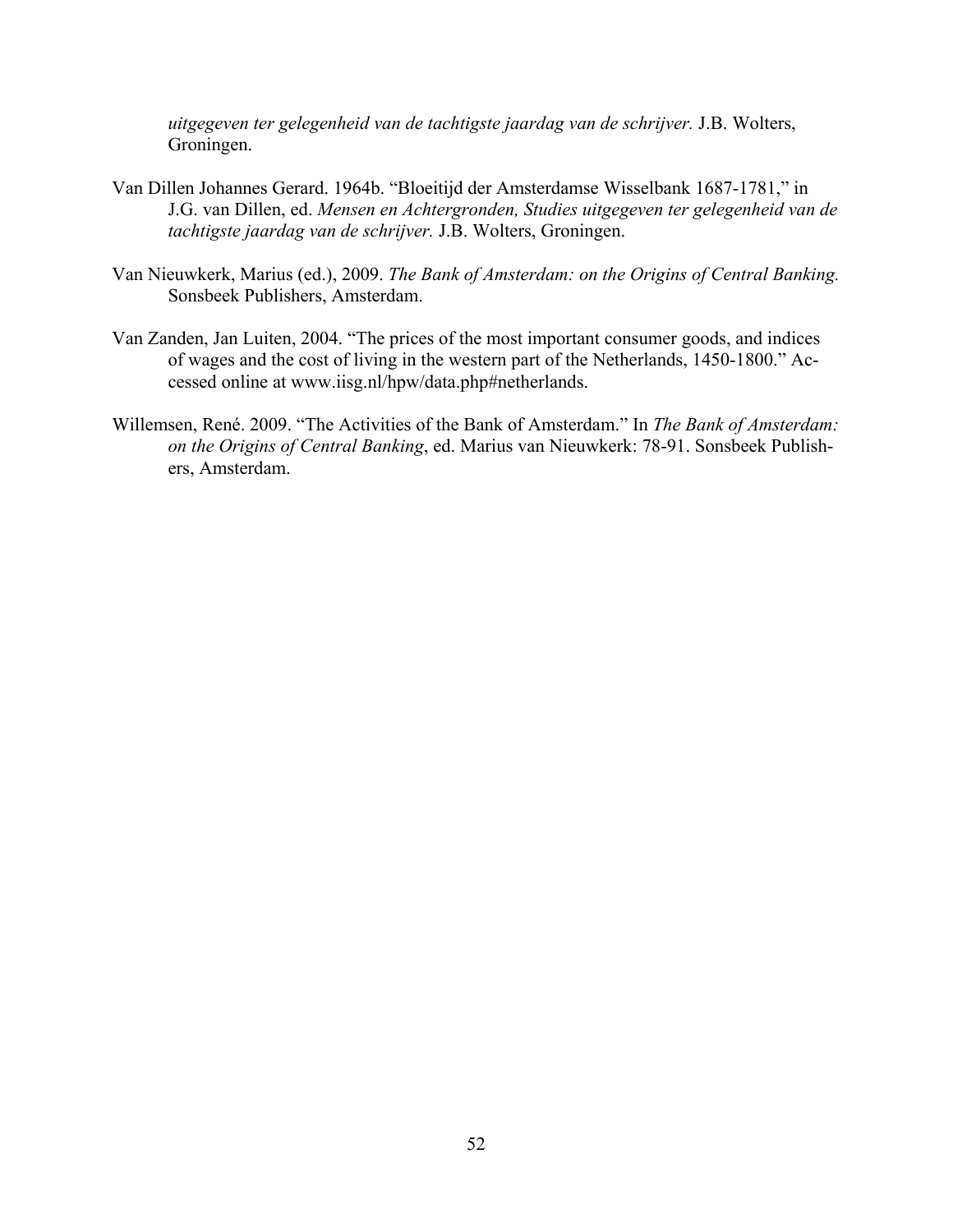Supplementary material for

# **How Amsterdam got Fiat Money**

Stephen Quinn, Texas Christian University

William Roberds, Federal Reserve Bank of Atlanta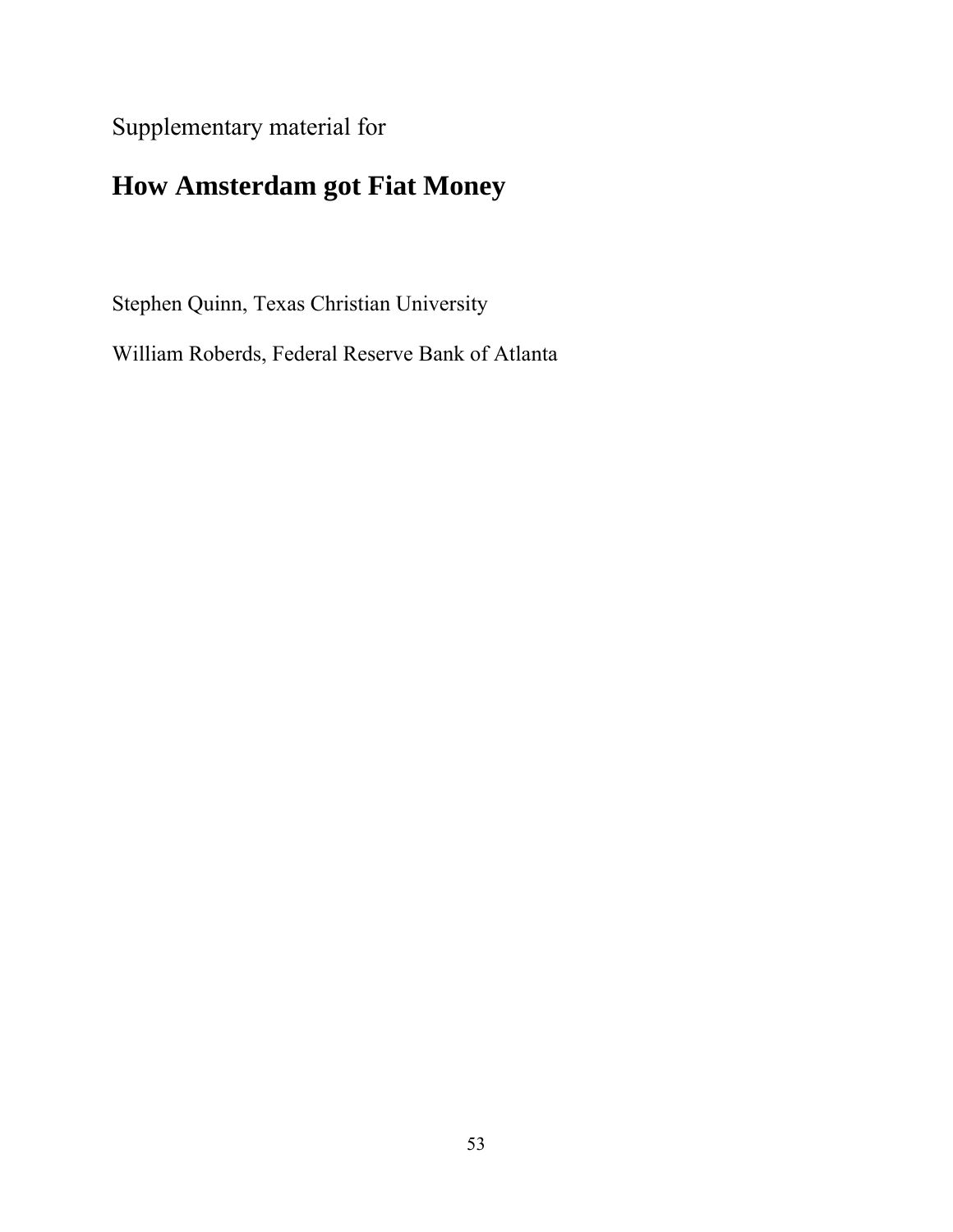# Appendix A: AWB Accounting

# **I. The Balance Sheet**

The AWB fiscal year ended in January, so the bank's balance sheet sums categories on January 31. In bank guilders, the AWB reported its assets as metal held and loans due, its liabilities were account balances, and the residual was capital. See Table 1 in the text for an example. Van Dillen (1925: 701-807) reproduces these from AWB records, and we have consolidated them for our sample period in Table A1.

Because the balance sheet is a double entry system, changes in year-to-year balances have an offsetting change in another category. Bank operations that alter the balance sheet can be organized within a matrix intersecting balances, metal, loans and capital. Figure A1 shows the possibilities and assigns different AWB operations to the appropriate categories. Traditional deposits and withdrawals are only the start.

|                 | <b>Metal</b>                    | Loans                   | Capital       |
|-----------------|---------------------------------|-------------------------|---------------|
| <b>Balances</b> | Deposits                        | "Account" Lending:      | VOC Interest  |
|                 | Withdrawals                     | All VOC, Some Amsterdam | Some Expenses |
|                 | Bullion purchases and sales     |                         |               |
| Capital         | Fee Revenue                     | Interest Due            |               |
|                 | <b>Holland Interest</b>         | Loan Write-Offs         |               |
|                 | Most Expenses                   |                         |               |
|                 | <b>Special Deposits</b>         |                         |               |
|                 | Open Market Profit/Loss         |                         |               |
|                 |                                 |                         |               |
| Loans           | "Metal" Lending:                |                         |               |
|                 | All Holland, All Miscellaneous, |                         |               |
|                 | Some Amsterdam                  |                         |               |
|                 |                                 |                         |               |

**Figure A1. Cross-Category AWB Operations** 

# *Loans*

Loans were granted by creating account balances (VOC) or by releasing metal (Holland). Amsterdam used both techniques. Principal repayment reversed the process.

## *Capital Accumulation*

Capital grew through the bank's retained earnings. Interest payments by account eliminated bank guilders while interest payments by metal increased the bank's metal stock. If the bank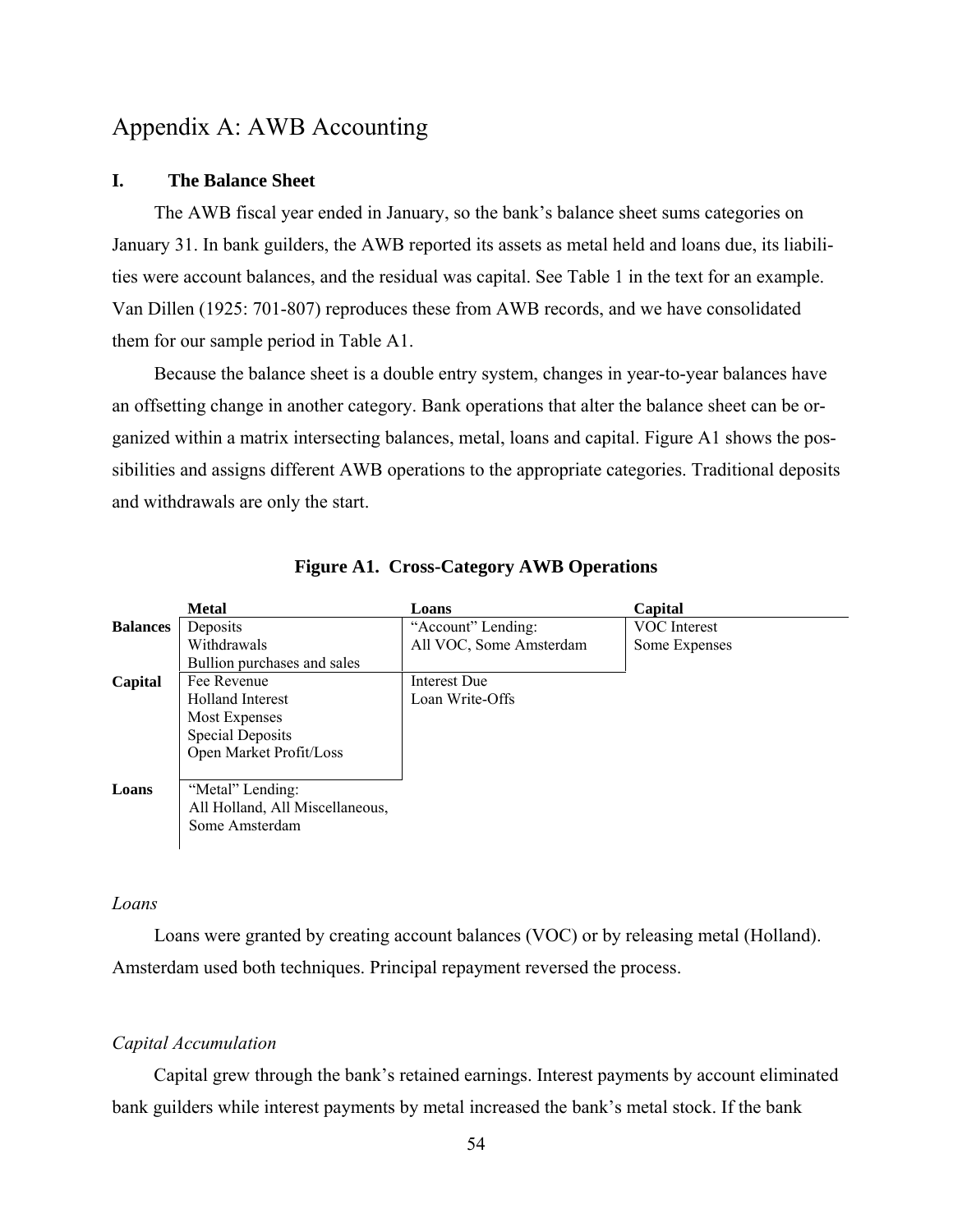considered interest due on January 31, then the AWB added the interest due to the loan's principal and to the bank's capital at that time. Other revenue from fees on withdrawals, account overdrafts, receipts and money changing were collected in coin, so the metal stock increased from those operations.

#### *Capital Extraction*

Removing capital was the prerogative of the City of Amsterdam. When the city decided to extract retained earnings, it did so by "borrowing" from the AWB at no interest *instead* of reducing capital. It appears the city did this to avoid explicitly putting the AWB into a negative capital. This situation seems to have evolved. In the early 1650s, the city borrowed around 2 million guilders from the AWB to help build a new city hall (and home for the bank) on the Dam. Soon, the city stopped paying interest, for why pay your own bank? Beginning in 1685, when retained earnings had built sufficient capital, the city had the AWB write off both capital and some of the bank's outstanding loans to the city until the AWB's book capital was again near zero, but not negative.

We agree with Willemsen (2009) that the city's taking of metal and creating of balances should be treated as capital extraction rather than as loans. To see the consequences of this interpretation, we calculate adjusted values for capital, loans, and assets. Adjusted capital subtracts the money from capital when the operation occurred instead of when the AWB later wrote-off the loan. Adjusted loans do not add the city as a borrower and do not subsequently write down those loans. Adjusted assets use the adjusted loans series: metal stock plus adjusted loans. Adjustment also ignores VOC interest due, but that is a minor issue.

To create a monthly series, known changes in balances, loans, capital and metal have been applied to year start values. This information came from Van Dillen (1925: 701-807), extant balance books (Amsterdam Municipal Archive 5077/1311 through 1323), and our reconstruction of the flow of balances described in Section II below.

We do not know the intra-year dispersion of non-interest profit, so we distributed the annual change per month by withdrawal weight. The logic being that withdrawal fees were the largest non-interest source of revenue. For years we lack complete withdrawal information, the annual non-interest profit was evenly distributed per month. Discrepancies in balances and metal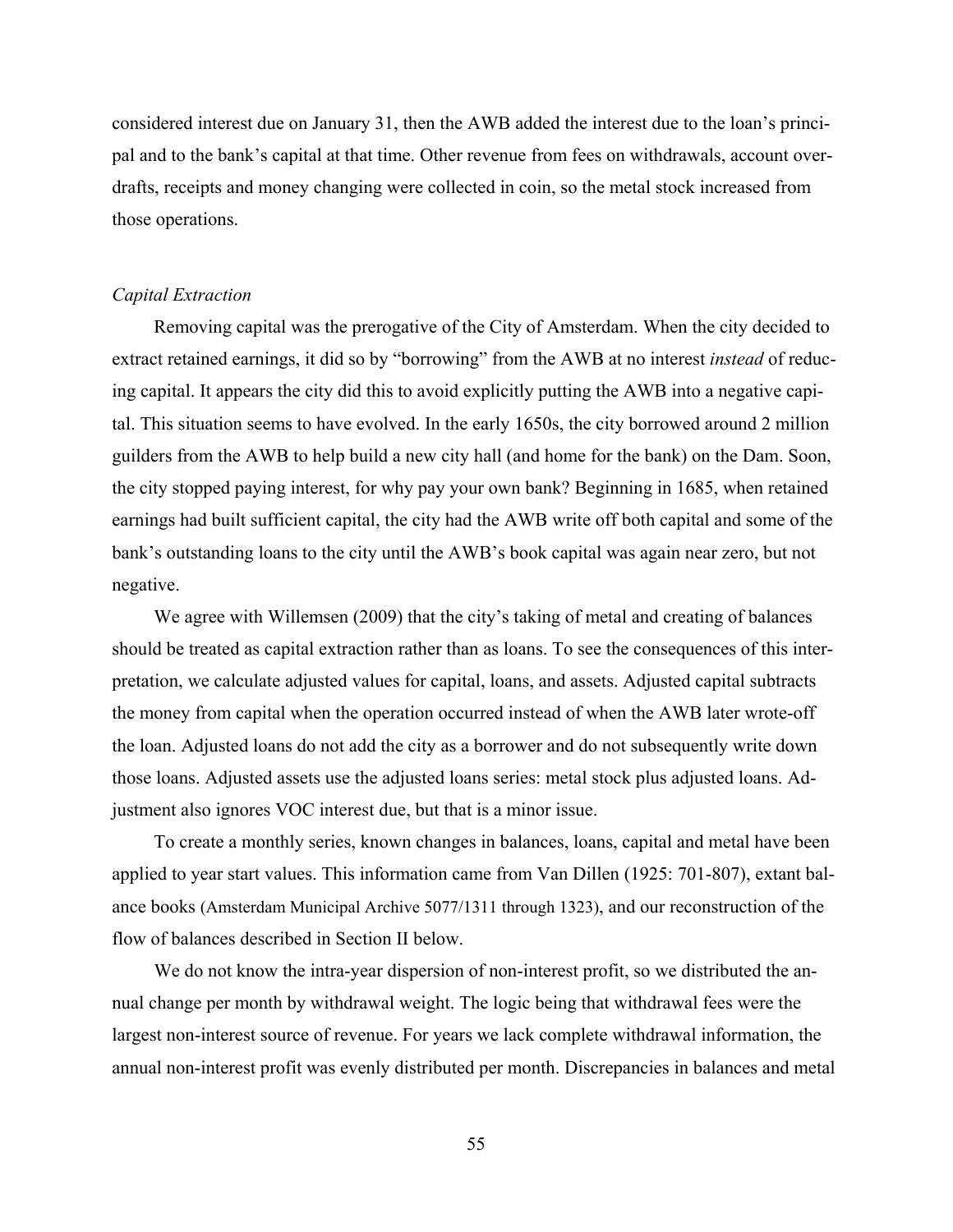are ignored within a year, and all levels are updated to reported levels (van Dillen 1925) at year start. We did not calculate book capital by month, so that series is only reported at year start.

Figure A2 compares book and adjusted capital-to-asset ratios. Figure A3 compares book and adjusted loans-to-asset ratios.



**Figure A2. AWB Monthly Capital-to-Asset Ratios, 1666 to 1703** 

Source: Derived by authors from van Dillen (1925, 701-807).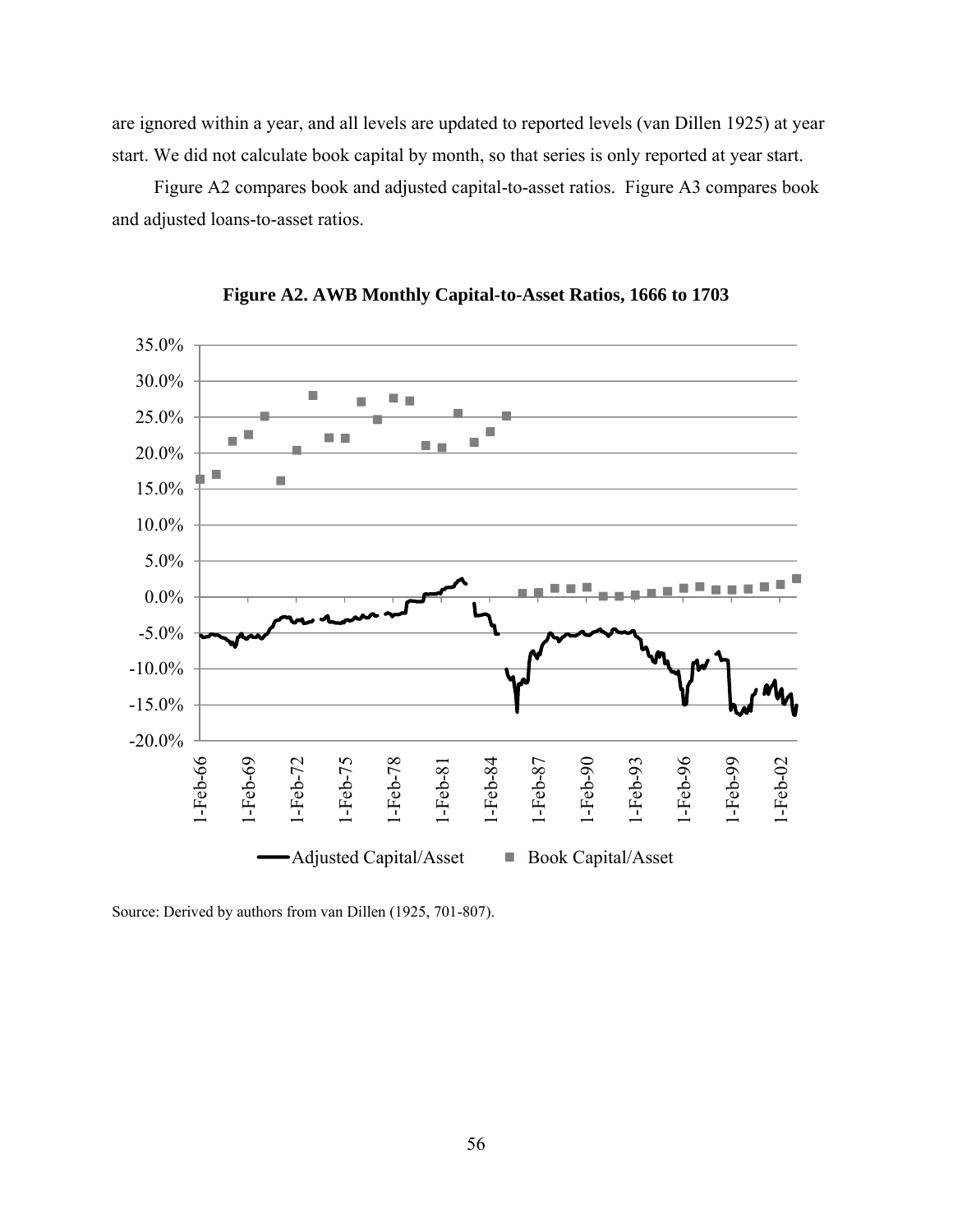

**Figure A3. AWB Monthly Loan-to-Asset Ratios, 1666 to 1703** 

Source: Derived by authors from van Dillen (1925, 701-807).

The AWB balance sheet, however, does not communicate two important categories of information: gross flows and intra-category activity. The next sections report our efforts to reconstruct gross flows between bank accounts and the other balance sheet categories (see Figure A1).

# **II. The Specie Kamer**

To account for the creation and destruction of bank guilders, the AWB used a master account called the Specie Kamer (or Kammer or Camer) that translates as specie room. Specie Kamer transactions are the top row of Figure A1: deposits and withdrawals (account-metal), VOC and some Amsterdam loans (account-loan), VOC interest payments and some AWB ex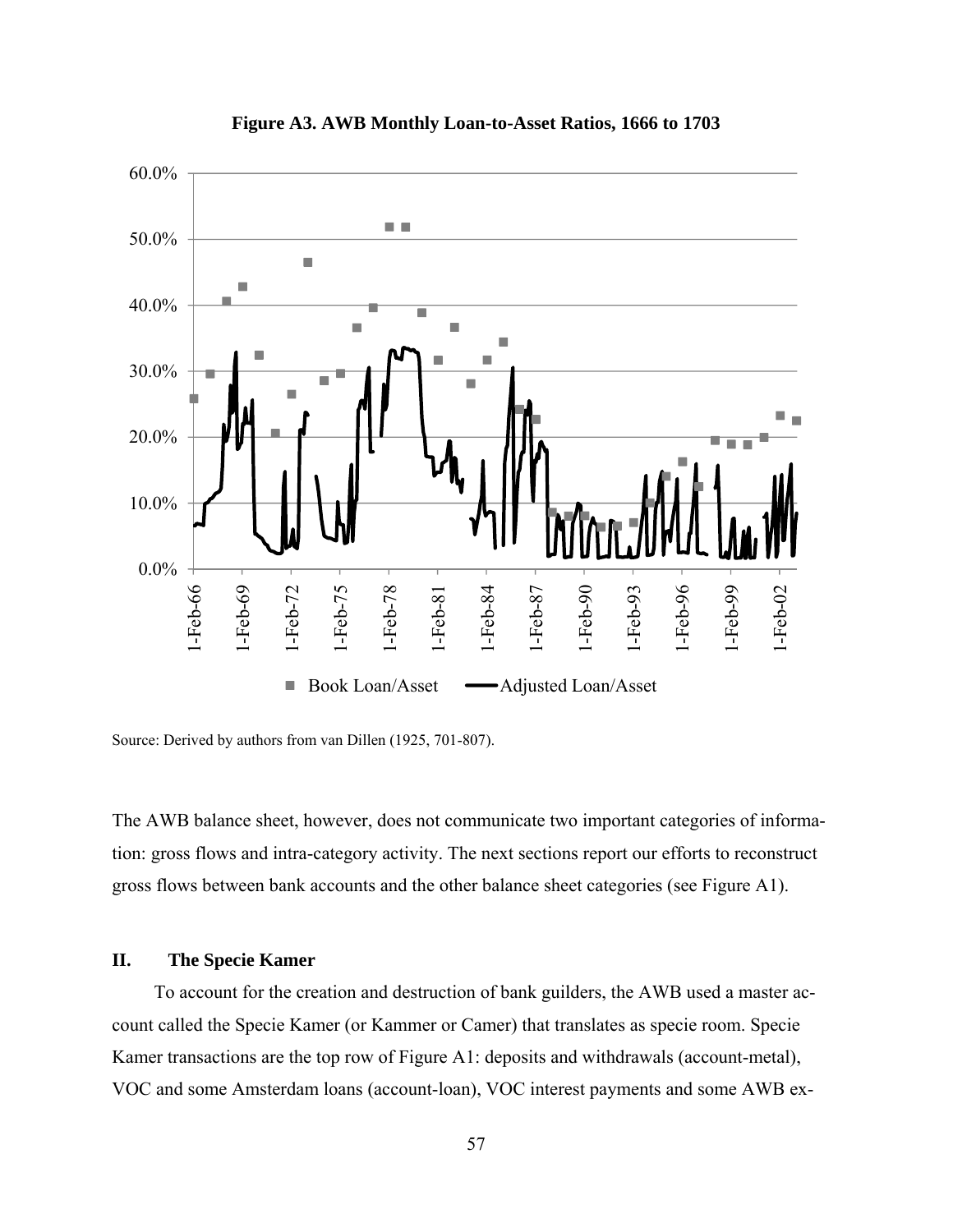pense payments (account-capital). The bulk of this paper's evidential contribution has involved using the Specie Kamer to reconstruct these transactions. This section details how we did this and what we found.

The Bank of Amsterdam organized its books by half-year increments: February through July, August through January. By the 1700s, the bank needed 3,000 pages to record each halfyear of bank activity. The amount of information in the ledgers is staggering. Fortunately for our purposes, the Specie Kamer master accounts are only a few pages per ledger.

# *Receivers*

The bank used two sets of accounts to represent itself. When customers brought a deposit to the bank, the bank usually debited an account in the name of the employee who received the metal. Most years, the bank had two or three such receivers, and this system began in the 1620s. When metal left, the Bank of Amsterdam credited the Specie Kamer. As a result, the combination of receiver debits and the specie room credits gives the changes in the amount of bank money. Figure A4 offers a schematic of the flow of metal and bank money through the bank. Table A3 lists the 74 ledgers and 812 folios used in this study. All ledgers are stored at the Amsterdam Municipal Archives, and the archive retains dissemination rights over the images. The folios were digitally photographed and then encoded.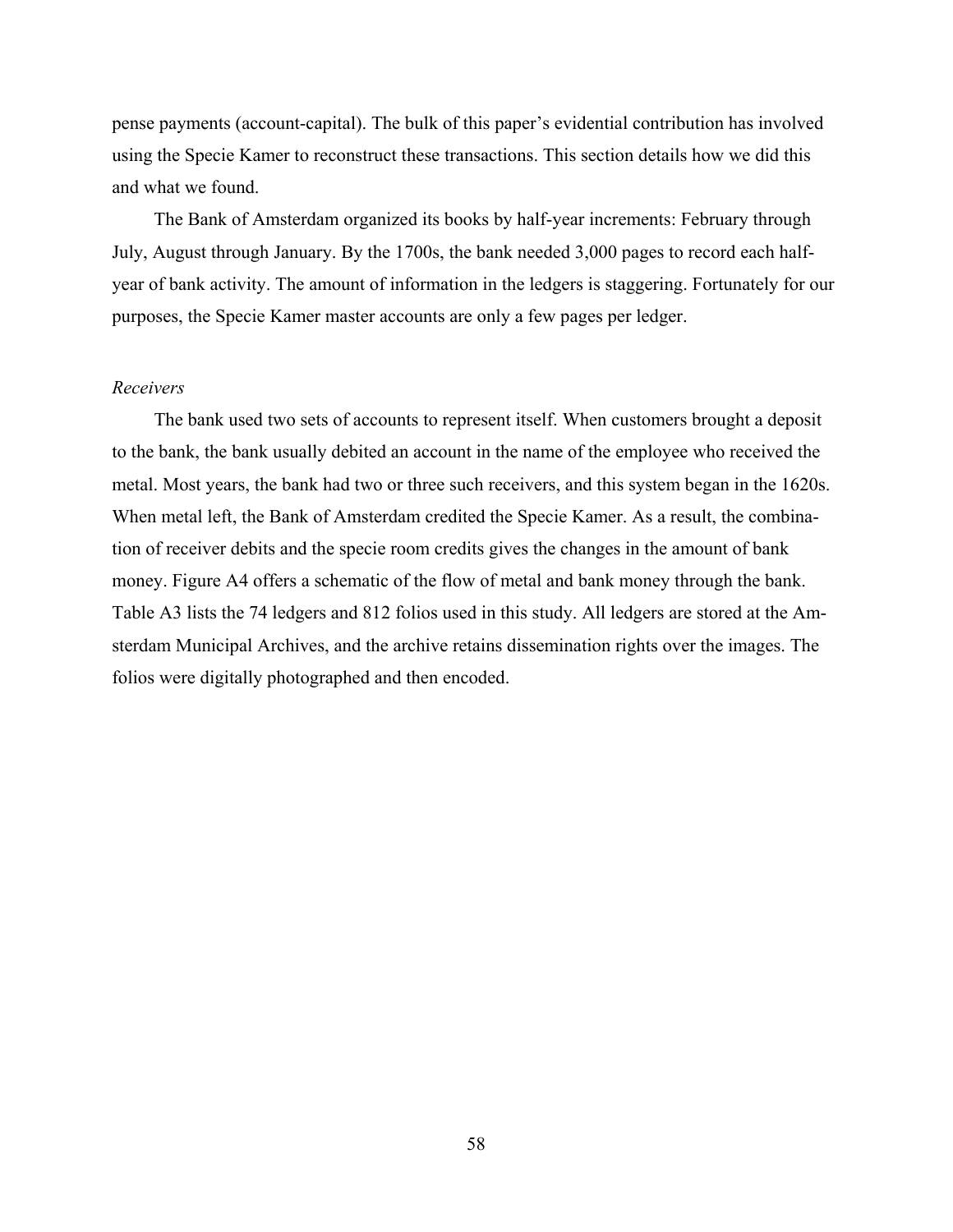

**Figure A4. Standard Metal Flow through the Bank of Amsterdam** 

Here is an example of how the deposit process worked. On 23 May 1687, Arthur Woodward received metal worth 480 bank guilders from Samuel Cohen (5077/109, f.1407). Cohen's account was credited and Woodward's account was debited. The ledger does not report what Cohen deposited, but it was likely a sack (a standard unit for bulk coins) of 200 silver *Dukaat* coins at 2.4 guilders each. If so, then Cohen also should have received a receipt granting the option to buy 200 *Dukaten* from the AWB for 480 bank guilders. We say should because the account ledgers never mention receipts. Two weeks later, on June 6, Woodward transferred 46,800 guilders in metal to the Specie Kamer: Woodward's account was credited (5077/109, f. 1445) and the Specie Kamer debited (5077/109, f. 1431).

# *Non-Metallic Guilder Creation*

Some guilder creation, however, did not involve incoming metal, and the AWB recorded these directly in the Specie Kamer account and bypassing the receivers. For example, when the VOC borrowed money from the AWB, the VOC's account was credited and the Specie Kamer was debited. To create our borrowing and repayment series, we separate account loans from deposits and repayments from withdrawals.

For some years, extant AWB records tell exact loan creation, repayment and interest payments (AMA 5077/1311 through 1323), so we found the matching transactions. For other years,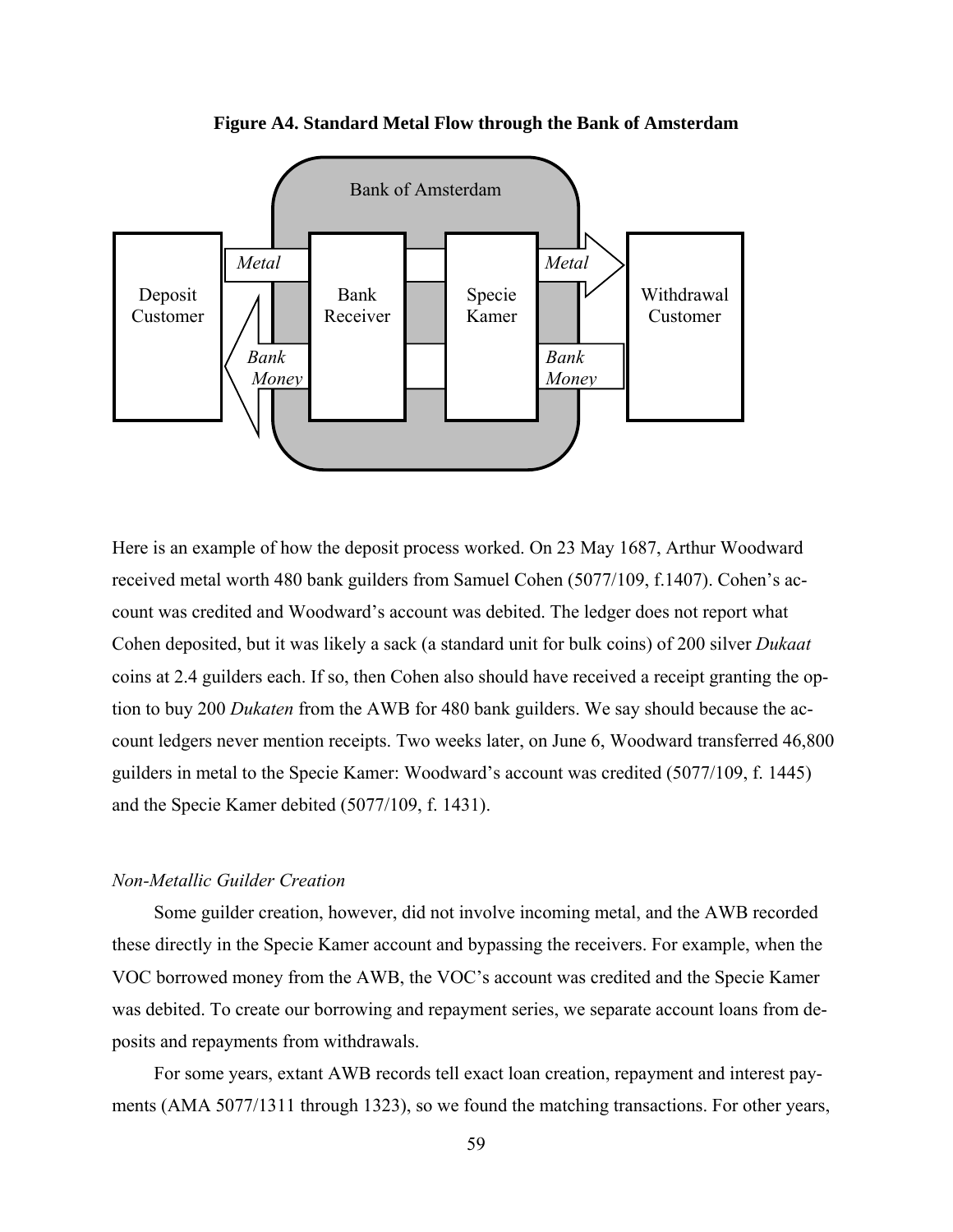van Dillen (1925, 979-84) provides total VOC borrowing, repayment and interest, so the matching transactions can be readily found, for the transactions were labeled VOC, and borrowing occurred in 100,000 guilder increments, with the rare exception of a 50,000 increment. Repayments are similarly named and carry the correct amounts for interest.

For the remaining years (1671 through 1675 and 1683 through 1684), the challenge is accounting for loans when we have only year start and year end debt levels. For these years, we have looked for 1) large, round VOC debits and 2) offsetting VOC credits that include the correct interest that 3) combine to leave the correct debt outstanding. Table A4 reports the loans we have identified. The interest rate was a consistent 4 percent except for anticipations in the mid-1670s (de Korte 1984, 66), and the internal rates of return reflect that rate. Finally, we note that the ledger for August 1684 to January 1685 is missing and detailed summaries are missing, so we know nothing about that period except that 400,000 guilders in principal was retired.

Occasionally, the City of Amsterdam also created accounts without depositing metal. As with the VOC, the AWB credited the City of Amsterdam by debiting the Specie Kamer. These transactions are detailed in the bank's balance book records (AMA 5077/1311 through 1323), so we can separate them from metal transactions. Table A5 lists the municipal transactions that changed the supply of guilder (account transactions). Table A5 also lists when the city moved metal in or out of the bank but did not change the guilder money supply (metal transactions). Combining these two transaction types gives the full accounting of the city's extraction of capital from the bank.

## *Bullion*

After removing 1) loans and 2) transfers from receivers, the debit side of the Specie Kamer still contains some direct deposits that avoid the receivers. We lack a contemporaneous description of why some deposits were processed through receivers while others were not, but we think that bullion was directly deposited into the Specie Kamer while coins went through the receivers. To begin, the use of receiver accounting begins in the 1620s, so the distinction predates receipts or the agio. Next, the direct deposits are far more likely to involve a remainder less than a guilder, and even less than a stuiver (1/20th of a guilder). In contrast, receivers see far more large round deposits. Table A6 measures this dramatic difference through the percent of deposit transactions by depository channel that fall into large round values or into odd values. Bullion tends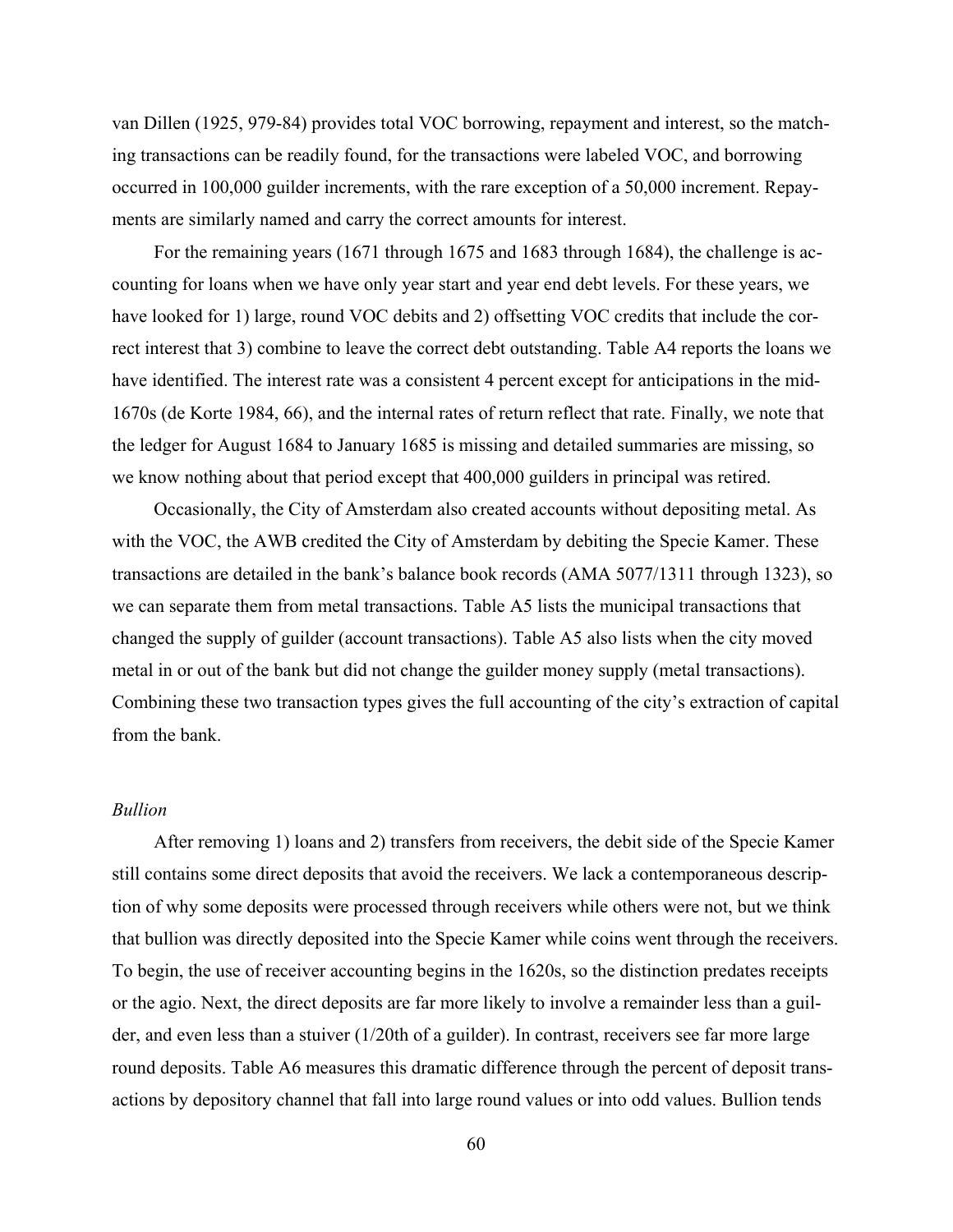towards odd values because it is valued by weight and fineness, so a piece of bullion would rarely hit exactly a round guilder value. In contrast, official coins carried assigned values denominated in stuivers: 0.05 guilder increments and almost all in 0.1 increments (Menno S. Polak, *Historiografie en Economie van de "Muntchaos," De Muntproductie van de Republiek 1606- 1795, Deel I* (1998), NEHA, Amsterdam, pp. 67-101). The standard bulk unit for coins was a sack of 200, so round guilder values are common. Multiple sacks produce large values round to 100 guilders or even 1,000 guilders.

In practice, the difference looks like this. On July 20, 1688, Samuel Cohen made two deposits that were both credited to the same account (5077/113 f. 1491). With the receiver Arthur Woodward, Cohen deposited 2,400 guilders that could easily have been 4 sacks of silver *rijders* (a standard trade coin) at the ordinance value of 3 guilders per coin (5077/113 f. 1517). Through the Specie Kamer, Cohen deposited 6,873.25 guilders (5077/113 f. 1484). That sum is difficult to reach using standard coins if for no other reason than almost all Dutch coins were priced in even stuivers (0.1 increments). More importantly, we think the bullion-coin divide explains why Cohen made two deposits on the same day, for the pattern can be found on other days. For example, six days earlier, Cohen had deposited 11,073.075 guilders in the Specie Kamer and 3,675 guilders through a receiver (5077/131, ff. 1484, 1517).

Our interpretation has other support. In April and May 1668, the Specie Kamer debits surged, and our theory suggests that this is a period of open market purchases. The AWB's mint orders survive for that year, and simultaneous with the purchases, the bank sent large quantities of silver bullion (480,003 guilders worth) to the various mints from 27 April to 30 May (5077/1313). Table A7 reports the guilder value sent to each mint.

Unfortunately for our purposes, the AWB did not separate metal outflows into different accounts, so we use odd values as a proxy for bullion. While not perfect, a sort by odd-value versus round-value seems to reasonably mirror long-term behavior on the deposit side as seen in figure 5. Also, we know that the great run of June 1672 was not an open market operation. In that month, round values withdrawals (our proxy for coin) totaled 2.5 million guilders while oddvalues withdrawals (our proxy for bullion) totaled 0.3 million guilders. The monthly flow of these series is reported in Table A8.

61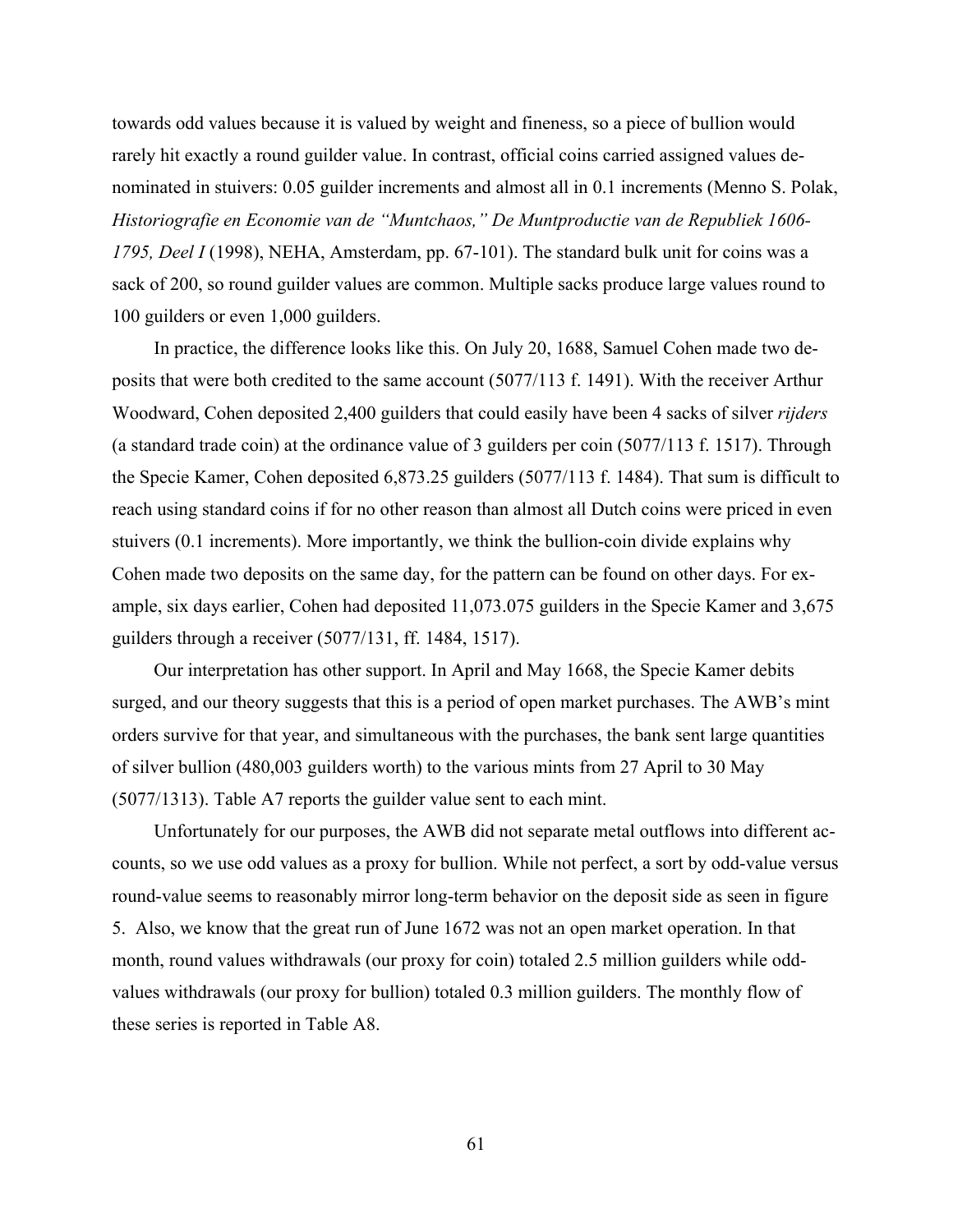#### **III. Fee Ratios**

Having reconstructed withdrawals for our sample period, we calculated an average fee per year by dividing fee revenue by total withdrawals. Table A9 reports the numbers in ratio of fee revenue over metal outflows.

Fee revenue had to be constructed for the years 1666 to 1684, for the AWB reported total revenue. We adjusted revenue for the AWB's practice of counting interest due from the VOC as revenue and subsequently not counting the actual interest payments. Next we removed interest payments from the VOC (by Specie Kamer account) and from the Province of Holland (by metal) to get a remainder to proxy "withdrawal fee" revenue. The proxy overstates actual withdrawal fee revenue, for it also includes other minor fees like overdraft charges. We do not report revenue for the fiscal year 1673 because the bank replaced its regular revenue and expenses with a single 67,247 write down caused by the re-pricing of Russian coins held by the bank (van Dillen 1925: 746). 1677, 1682 and 1684 lack complete withdrawal information because of missing ledgers. The 1679 withdrawal numbers are low (fee ratio high) because we lack one Specie Kamer folio for that year.

1683 is the only year during the receipt regime for which we have revenue and withdrawals. The ratio is 0.67 percent, but it is a poor proxy for withdrawal fees. Under the new regime, one paid a receipt fee to rollover the option, so no metal need leave the bank. Also the bank began charging a transfer fee of 0.025 percent (van Dillen 1934: 84). We cannot separate these different revenue sources, so we can only state that fee revenue dropped to a low rate in the year receipts were adopted.

#### **IV. VOC**

Table A10 considers the AWB as a creditor to the VOC in two ways: levels and flows. Column 1 reports the amount the VOC owed to the AWB in *bank* guilders. We calculate this amount using the bank's records. The VOC records do not identify creditors. Column 2 reports the level of the VOC's total debt in *current* guilders. The total debt is comprised of obligations of the company in general, obligations of each chamber, anticipations, bills of exchange, and miscellaneous creditors. Column 3 gives the AWB's share of the total and assumes an agio of 4.5 percent.

62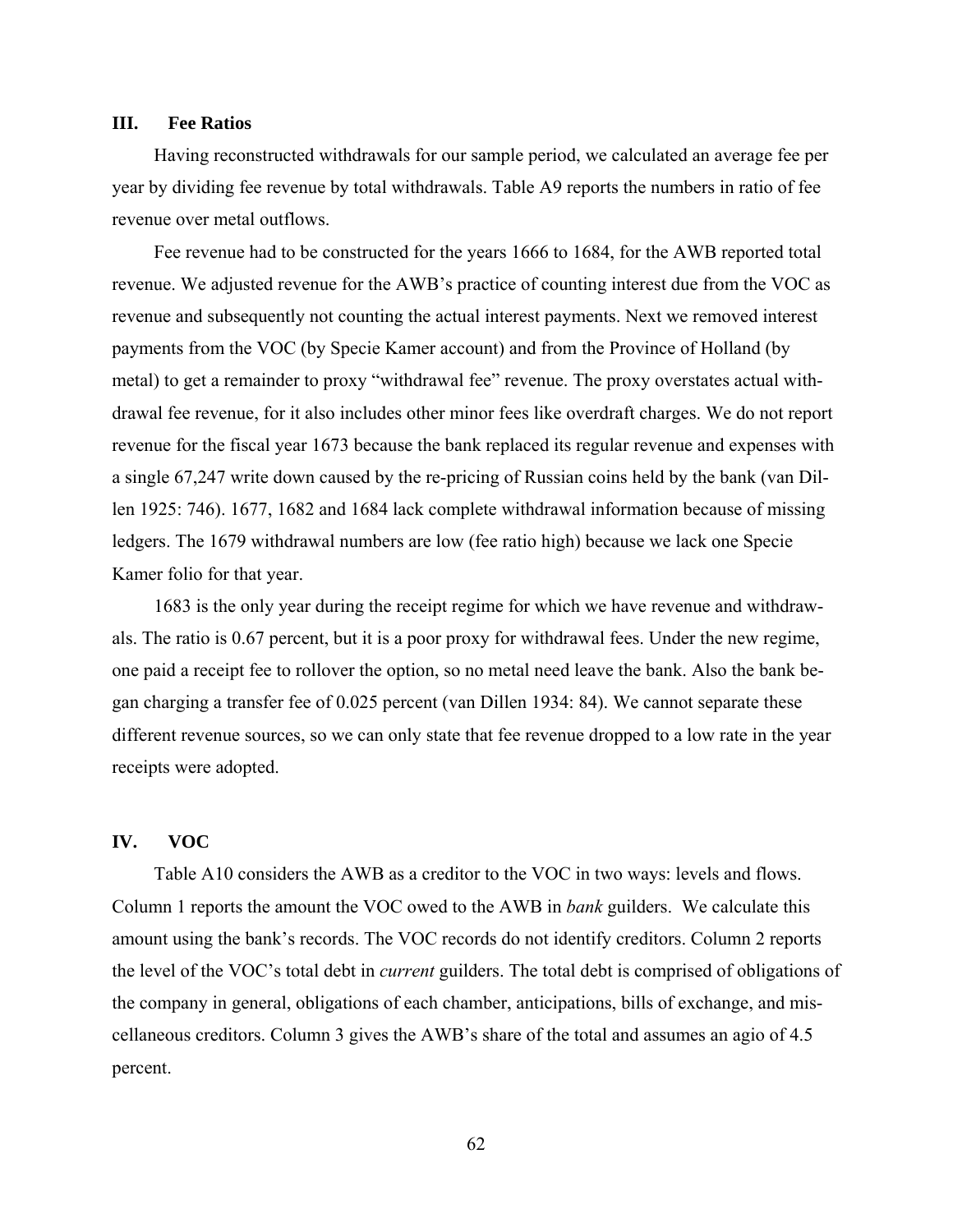While some years find the VOC owing 10 to 20 percent of its debt to the AWB, 15 out of 36 fiscal years closed with the company owing nothing to the bank. Levels suggest that in the VOC relied on the AWB as a substantial multi-year lender in and near the 1680s. Otherwise, the AWB was a long-term lender of little consequence.

To see the short-term credit story, we have reconstructed the amount the VOC borrowed from the AWB during each fiscal year (column 4). We do not report repayment, for we already know that often this debt was repaid within the year. Instead, we wonder how the VOC was using the AWB to facilitate operations during a fiscal year. Unfortunately, the VOC records do not tell us intra-year borrowing, so we cannot calculate the AWB's share of all short-term lending to the VOC.

We do know, however, some general measures of VOC activity, so we instead see what correlates with VOC borrowing from the AWB. Our approach is descriptive and seeks only the gentlest of inferences regarding why the VOC borrowed from the AWB. As a dependent variable, we have the amount of VOC borrowing from the AWB per fiscal year in bank guilders. For explanatory variables, we know the following in current guilders:

Two activities potentially creating demand for loans:

- 1. The total amount spent by the VOC in the Netherlands outfitting ships, paying interest, etc.
- 2. The amount of cash dividends paid out by the company to shareholders.

One activity potentially reducing the demand for loans

3. The total amount collected by the VOC from selling goods.

And a few VOC balance sheet items (levels) at the **start** of each fiscal year that might affect demand for AWB loans in the forthcoming year:

- 4. The trade good inventory
- 5. The cash and bank balances
- 6. Trade credits due to the VOC
- 7. The total external debt

We regressed AWB lending on these seven variables using OLS with no modifications, and the result is in the paper as table 4. Expenditures strongly and positively correlate with borrowing. They suggest a derived demand for AWB loans of 25 percent of total expenditures. In con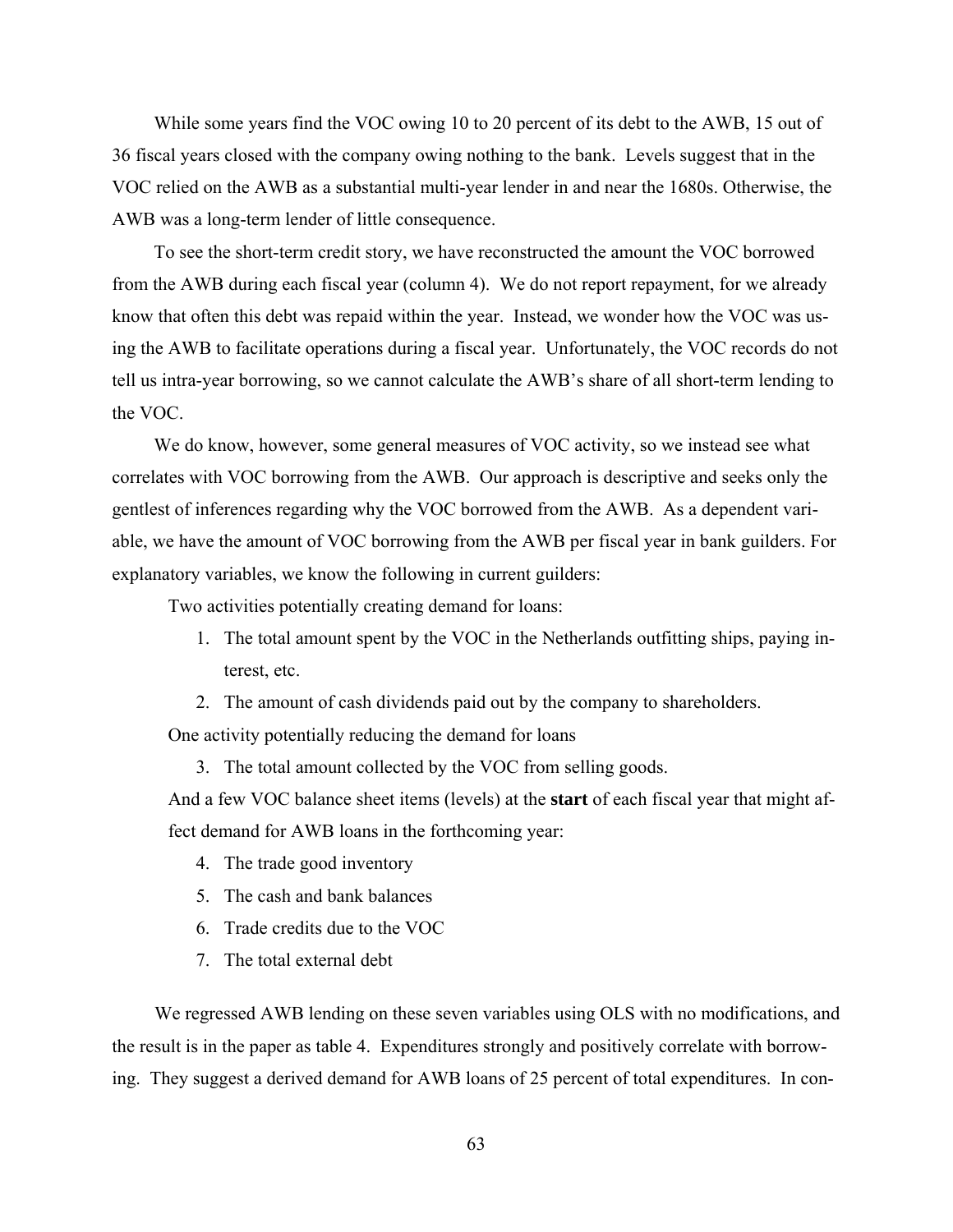trast, Information about that year's sales revenue lacks any explanatory power. These results agree with the idea that the VOC was borrowing to outfit ships before the year's fleet returned from Asia.

Dividends appear of occasional consequence, and we cannot sort out why some dividends correlate with AWB borrowing while others do not.

Of the four start-of-year levels, the three assets (substitutes to AWB loans) do have negative coefficients. While not statistically significant, the inventory and credit due levels suggest notable effects. Starting cash appears of little import. Finally, the level of VOC debt at the start of a fiscal year gives little information regarding AWB loans.

In total, we feel that comparing AWB loan amounts to yearly VOC expenditures (Column 5) gets at the heart of the AWB-VOC credit relationship. While that share (Column 6) did vary, AWB loans became a routine, and often substantial, part of financing yearly ship outfitting.

# **V. Interpolation of the agio**

The agio series was interpolated using a time series on the London price of a bill of exchange payable in Amsterdam (McCusker 1978, Table 2.8), quoted as bank schillings (i.e., 0.3 guilders) per pound sterling. The bill price series contains 179 monthly observations over the sample period, including 77 months for which there is no corresponding agio observation. A Kalman filter routine was used to fit a 3-month, bivariate VAR by maximum likelihood to all available observations on the agio and on the bill price. Interpolated values of the agio are the values returned by the Kalman smoother at the ML estimates.

The accuracy of this method was tested by simulations, in which a random selection of agio observations (excluding the 1672 and 1693 outlier periods) were removed from the sample and then estimated using the interpolation procedure described above. The standard error of the smoothed estimates of the agio ranges from about 22 basis points over the holdout sample (with a 5 percent probability of observations being allocated to holdout sample) to 35 basis points (with a 50 percent probability). These are smaller than sample standard deviation of the agio series (about 50 basis points; see Table 3), suggesting that the interpolation procedure is of value in estimating missing values of the agio.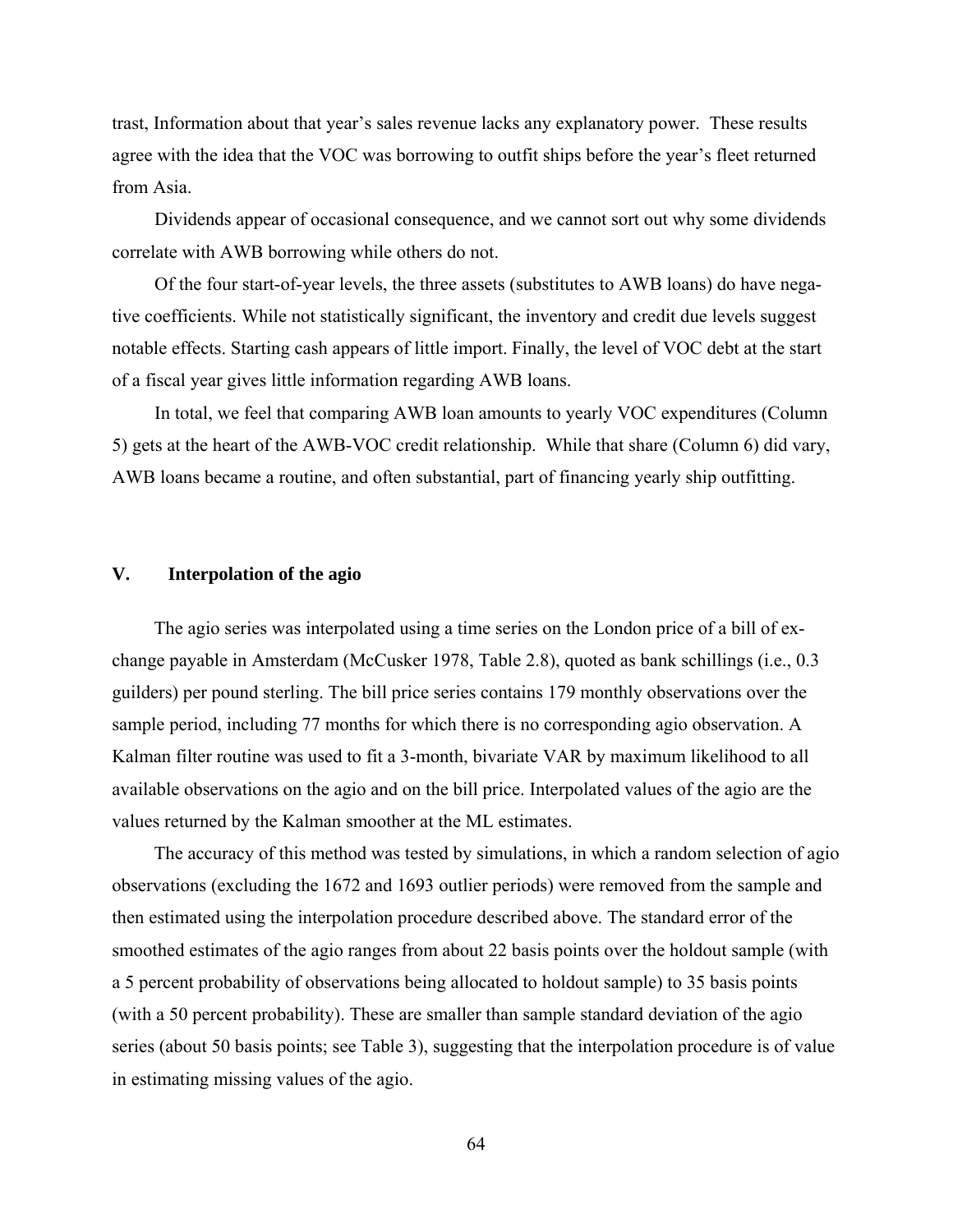# **Table A1. AWB Balance Sheet, 1666 to 1703, in Bank Guilders1**

| End of<br>January | <b>Total Balance</b> | Metal Stock | <b>VOC</b><br>Principal | <b>VOC</b><br>Interest Due | Amsterdam<br>Principal | Holland <sup>2</sup> | Misc. <sup>3</sup> | Account<br><b>Balances</b> | Capital   |
|-------------------|----------------------|-------------|-------------------------|----------------------------|------------------------|----------------------|--------------------|----------------------------|-----------|
| 1666              | 10,057,240           | 7,454,756   | 300,000                 | 1,925                      | 2,072,898              | 224,662              | $\boldsymbol{0}$   | 8,411,238                  | 1,646,002 |
| 1667              | 9,808,032            | 6,904,522   | 600,000                 | 5,950                      | 2,072,898              | 224,662              | $\boldsymbol{0}$   | 8,137,198                  | 1,670,834 |
| 1668              | 7,916,122            | 4,700,428   | 900,000                 | 8,311 <sup>4</sup>         | 2,072,898              | 224,662              | 9,823              | 6,202,978                  | 1,713,144 |
| 1669              | 7,851,084            | 4,488,911   | 1,000,000               | 18,333                     | 2,072,898              | 224,662              | 46,281             | 6,078,661                  | 1,772,423 |
| 1670              | 7,166,504            | 4,841,334   | $\boldsymbol{0}$        | $\boldsymbol{0}$           | 2,072,898              | 224,662              | 27,610             | 5,367,018                  | 1,799,486 |
| 1671              | 11,160,451           | 8,862,891   | $\boldsymbol{0}$        | $\boldsymbol{0}$           | 2,072,898              | 224,662              | $\boldsymbol{0}$   | 9,355,574                  | 1,804,877 |
| 1672              | 9,056,487            | 6,654,277   | 100,000                 | $\boldsymbol{0}$           | 2,072,898              | 224,662              | 4,649              | 7,210,433                  | 1,846,054 |
| 1673              | 6,852,616            | 3,664,117   | $\boldsymbol{0}$        | $\boldsymbol{0}$           | 2,072,898              | 224,662              | 890,940            | 4,933,701                  | 1,918,915 |
| 1674              | 8,366,142            | 5,976,295   | $\boldsymbol{0}$        | $\boldsymbol{0}$           | 2,072,898              | 226,830              | 90,119             | 6,514,474                  | 1,851,668 |
| 1675              | 8,451,723            | 5,944,943   | 200,000                 | $\boldsymbol{0}$           | 2,072,898              | 226,830              | 7,052              | 6,587,691                  | 1,864,032 |
| 1676              | $7,071,631^5$        | 4,471,902   | 300,000                 | $\boldsymbol{0}$           | 2,072,898              | 226,830              | $\boldsymbol{0}$   | 5,174,297                  | 1,897,334 |
| 1677              | 7,862,941            | 4,747,706   | 800,000                 | 15,507                     | 2,072,898              | 226,830              | $\boldsymbol{0}$   | 5,924,194                  | 1,938,747 |
| 1678              | 7,226,068            | 3,475,326   | 1,400,000               | 51,013                     | 2,072,898              | 226,830              | $\boldsymbol{0}$   | 5,229,008                  | 1,997,060 |
| 1679              | 7,545,572            | 3,632,511   | 1,600,000               | 13,333                     | 2,072,898              | 226,830              | $\boldsymbol{0}$   | 5,488,900                  | 2,056,672 |
| 1680              | 10,069,553           | 6,156,491   | 1,600,000               | 13,333                     | 2,072,898              | 226,830              | $\boldsymbol{0}$   | 7,950,340                  | 2,119,213 |
| 1681              | 10,444,657           | 7,136,595   | 1,000,000               | 8,333                      | 2,072,898              | 226,830              | $\boldsymbol{0}$   | 8,277,109                  | 2,167,548 |
| 1682              | 8,741,257            | 5,536,528   | 900,000                 | 5,000                      | 2,072,898              | 226,830              | $\boldsymbol{0}$   | 6,510,142                  | 2,231,115 |
| 1683              | 10,567,596           | 7,595,133   | 400,000                 | 3,333                      | 2,342,299              | 226,830              | $\boldsymbol{0}$   | 8,295,978                  | 2,271,618 |
| 1684              | 9,990,534            | 6,822,321   | 400,000                 | 5,199                      | 2,536,184              | 226,830              | $\boldsymbol{0}$   | 7,695,285                  | 2,295,249 |
| 1685              | 9,300,020            | 6,096,968   | $\boldsymbol{0}$        | $\boldsymbol{0}$           | 2,976,222              | 226,830              | $\boldsymbol{0}$   | 6,959,229                  | 2,340,791 |
| 1686              | 9,860,991            | 7,472,301   | 1,100,000               | 6,124                      | 1,055,735              | 226,830              | $\boldsymbol{0}$   | 9,813,776                  | 47,215    |
| 1687              | 10,237,827           | 7,913,428   | 1,300,000               | 29,604                     | 767,965                | 226,830              | $\boldsymbol{0}$   | 10,175,964                 | 61,863    |
| 1688              | 10,884,061           | 9,946,553   | $\boldsymbol{0}$        | $\boldsymbol{0}$           | 710,243                | 227,264              | $\boldsymbol{0}$   | 10,752,029                 | 132,032   |
| 1689              | 12,864,189           | 11,831,444  | $\boldsymbol{0}$        | $\boldsymbol{0}$           | 805,481                | 227,264              | $\boldsymbol{0}$   | 12,714,692                 | 149,497   |
| 1690              | 12,775,203           | 11,742,458  | $\boldsymbol{0}$        | $\boldsymbol{0}$           | 805,481                | 227,264              | $\boldsymbol{0}$   | 12,604,282                 | 170,921   |
| 1691              | 13,569,830           | 12,708,006  | $\boldsymbol{0}$        | $\boldsymbol{0}$           | 634,560                | 227,264              | $\boldsymbol{0}$   | 13,557,117                 | 12,713    |
| 1692              | 13,183,611           | 12,321,787  | $\boldsymbol{0}$        | $\boldsymbol{0}$           | 634,560                | 227,264              | $\boldsymbol{0}$   | 13,181,990                 | 1,620     |
| 1693              | 13,559,192           | 12,602,130  | $\boldsymbol{0}$        | $\boldsymbol{0}$           | 729,798                | 227,264              | $\boldsymbol{0}$   | 13,524,659                 | 34,533    |
| 1694              | 11,535,761           | 10,377,152  | $\boldsymbol{0}$        | $\boldsymbol{0}$           | 931,345                | 227,264              | 0                  | 11,479,354                 | 56,407    |
| 1695              | 12,108,018           | 10,405,194  | 400,000                 | $\boldsymbol{0}$           | 1,075,560              | 227,264              | $\boldsymbol{0}$   | 12,013,638                 | 94,380    |
| 1696              | 10,332,717           | 8,648,941   | $\mathbf{0}$            | $\boldsymbol{0}$           | 1,456,512              | 227,264              | $\boldsymbol{0}$   | 10,207,122                 | 125,595   |
| 1697              | 10,412,947           | 9,110,123   | $\boldsymbol{0}$        | $\boldsymbol{0}$           | 1,075,560              | 227,264              | $\boldsymbol{0}$   | 10,263,048                 | 149,899   |
| 1698              | 15,386,685           | 12,383,861  | 1,500,000               | $\boldsymbol{0}$           | 1,275,560              | 227,264              | $\boldsymbol{0}$   | 15,233,928                 | 152,757   |
| 1699              | 16,919,060           | 13,716,236  | 600,000                 | $\boldsymbol{0}$           | 2,375,560              | 227,264              | $\boldsymbol{0}$   | 16,750,540                 | 168,520   |
| 1700              | 16,468,096           | 13,365,272  | 500,000                 | $\boldsymbol{0}$           | 2,375,560              | 227,264              | $\boldsymbol{0}$   | 16,284,849                 | 183,247   |
| 1701              | 15,040,586           | 12,037,762  | 800,000                 | $\boldsymbol{0}$           | 1,975,560              | 227,264              | $\boldsymbol{0}$   | 14,830,152                 | 210,434   |
| 1702              | 15,044,384           | 11,541,561  | 1,300,000               | $\boldsymbol{0}$           | 1,975,560              | 227,264              | $\boldsymbol{0}$   | 14,782,959                 | 261,425   |
| 1703              | 12,908,349           | 10,005,525  | 700,000                 | $\boldsymbol{0}$           | 1,975,560              | 227,264              | 0                  | 12,578,043                 | 330,306   |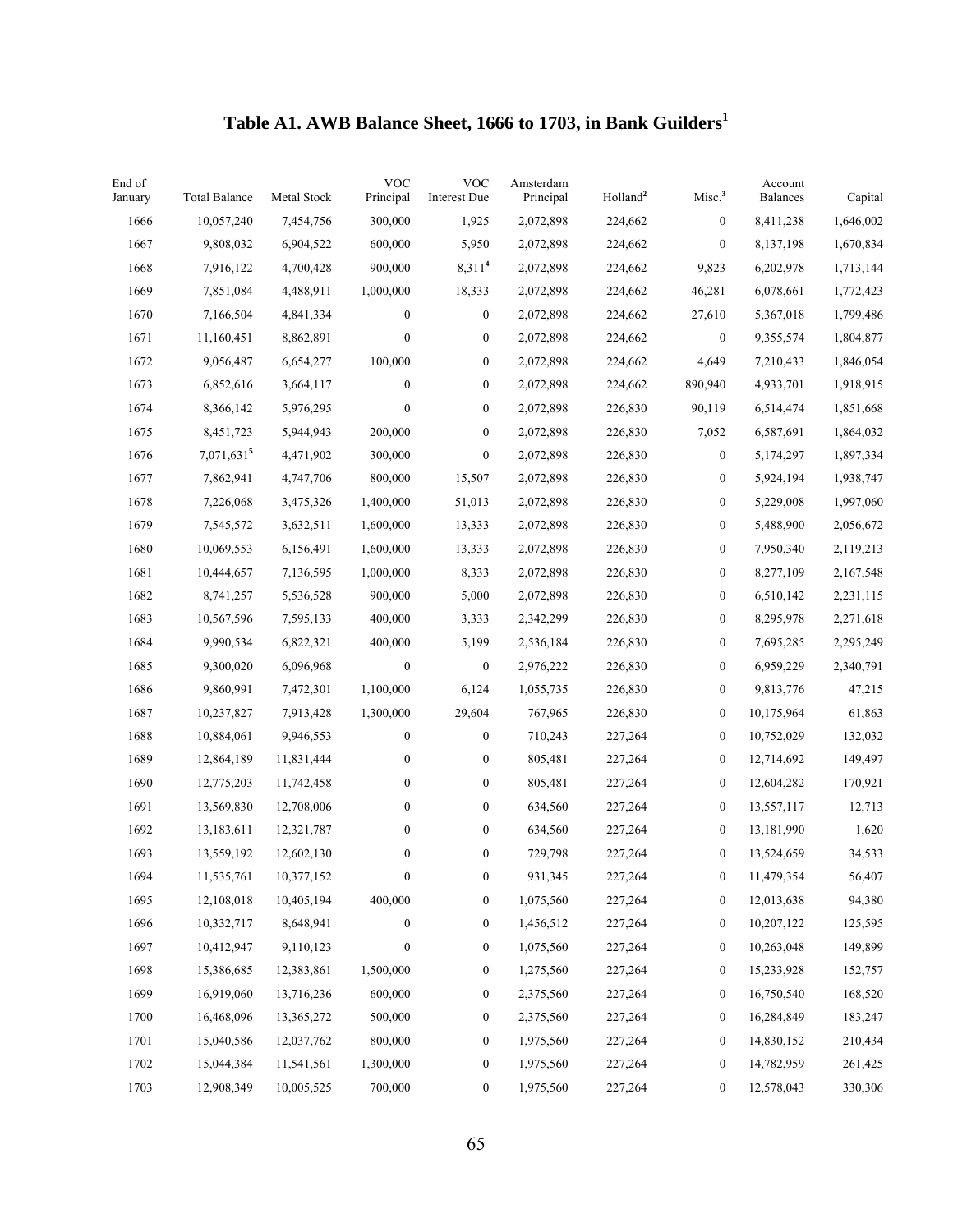Source is authors' adjustment of van Dillen (1925, 741-762)

Notes for Table A1:

- 1. Holland's debt is in current guilders.
- 2. The 1666 total comprises a loan of 132,000 at 4 percent, one year's interest on that sum (5,280), a loan of 84,836 at 4 percent, and 9 month's interest on that sum (2,546). See AMA 5077/1311, folio 4. In 1674, Holland's debt was increased by 2,168 because of missed interest payments in 1673 (AMA 5077/1315, folio 4). An additional 434 in interest is considered due from Holland starting in 1688 (5077/1322, folio 16).
- 3. Miscellaneous includes negative balances of assayers, mint masters, an emergency loan in 1672, and other unspecified claims. All miscellaneous lending ends in 1676.
- 4. Miscellaneous includes negative balances of assayers, mint masters, an emergency loan in 1672, and other unspecified claims. All miscellaneous lending ends in 1676.
- 5. The 1676 metal stock and capital have been reduced by 30,000 each per a write-down not booked until 1677 (van Dillen 1925: 747-8; AMA 5077/1315, folios 1-2).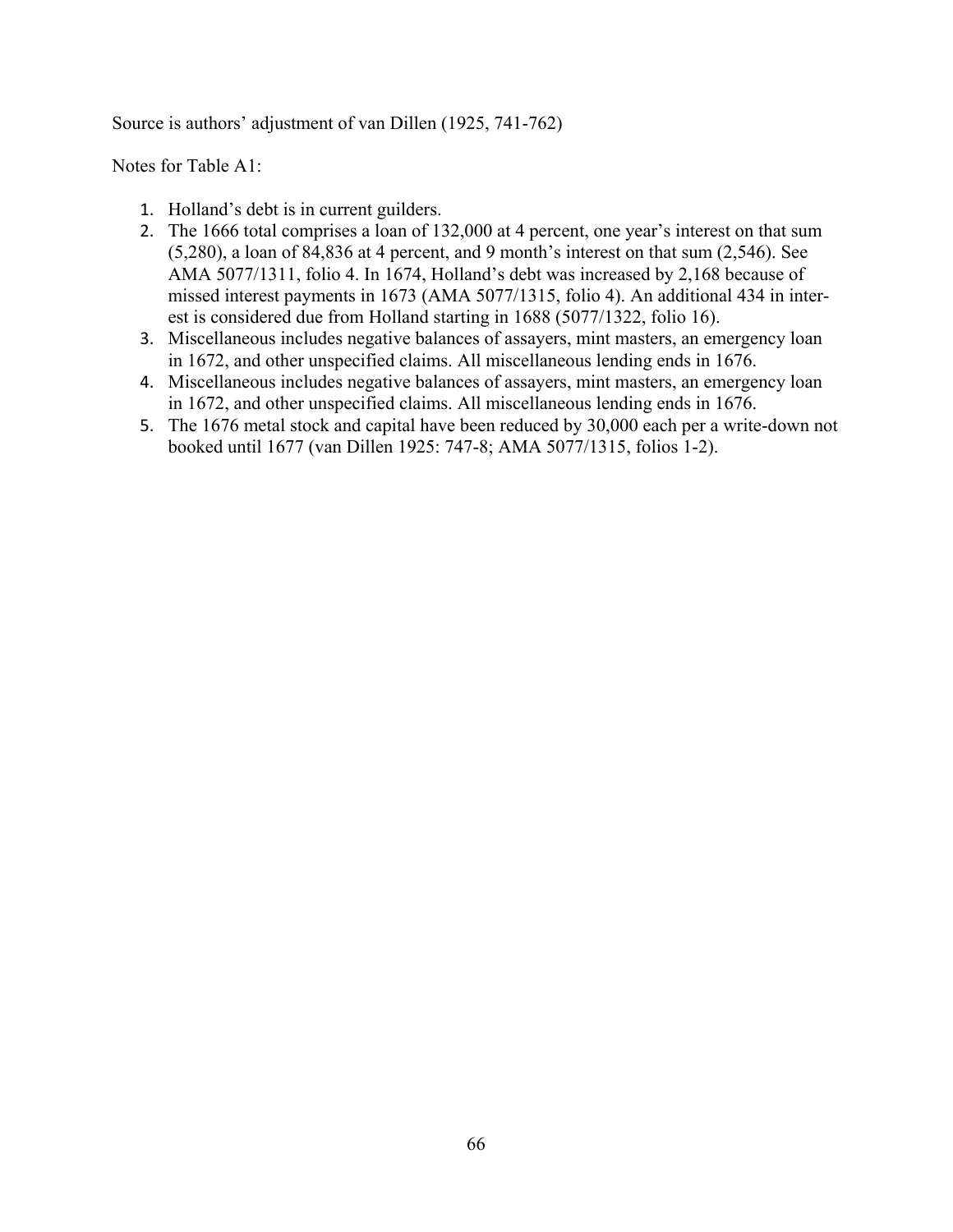# **Table A3. AWB Ledgers and Folios**

By Half-Year Periods: a=February to July, b=August to January<br>Date Ledger Folios: Specie Kamer in Bold, Receiver Fo Date Ledger Folios: Specie Kamer in Bold, Receiver Folios in Regular (kept in sequence by receiver)

|       | 5077/62 | 147          | 1174         | 1391         | 149          | 151          |           |      |      |      |      |
|-------|---------|--------------|--------------|--------------|--------------|--------------|-----------|------|------|------|------|
| 1666a |         |              |              |              |              |              |           |      |      |      |      |
| 1666b | 5077/63 | 1054         | 1233         | 1050         | 1052         | 1260         |           |      |      |      |      |
| 1667a | 5077/64 | 982          | 1149         | 1249         | 1387         | 984          | 986       | 988  |      |      |      |
| 1667b | 5077/65 | 982          | 1088         | 1144         | 1263         | 984          | 986       | 988  |      |      |      |
| 1668a | 5077/66 | 1006<br>1012 | 1082         | 1179         | 1238         | 1252         | 1276      | 1397 | 1528 | 1008 | 1010 |
| 1668b | 5077/67 | 1010         | 1154         | 1474         | 1012         | 1018         | 1020      |      |      |      |      |
| 1669a | 5077/68 | 1010         | 1203         | 1479         | 1012         | 1014         | 1016      |      |      |      |      |
| 1669b | 5077/69 | 1010         | 1314         | 1012         | 1014         | 1330         | 1016      | 1353 |      |      |      |
| 1670a | 5077/70 | 1008         | 1177         | 1220         | 1010         | 1328         | 1012      | 1129 | 1240 | 1014 | 1347 |
| 1670b | 5077/71 | 1008<br>1172 | 1060<br>1416 | 1114         | 1262         | 1010         | 1250      | 1420 | 1012 | 1348 | 1014 |
| 1671a | 5077/72 | 90<br>1038   | 1273<br>1207 | 1375         | 1450         | 1494         | 1034      | 1077 | 1140 | 1036 | 1120 |
| 1671b | 5077/73 | 1028         | 1142         | 1501         | 1030         | 1032         | 1034      |      |      |      |      |
| 1672a | 5077/74 | 990<br>1496  | 1415<br>1501 | 1433<br>1076 | 1439<br>1078 | 1449<br>1080 | 1455      | 1461 | 1465 | 1478 | 1488 |
| 1672b | 5077/75 | 1044         | 1047         | 1046         | 1220         | 1048         | 1050      |      |      |      |      |
| 1673a | Missing |              |              |              |              |              |           |      |      |      |      |
| 1673b | 5077/76 | 1020<br>722  | 1082<br>1062 | 1116         | 1158 1022    |              | 1024 1026 | 1032 | 1062 | 258  | 298  |
| 1674a | 5077/77 | 878          | 1209         | 1303         | 880          | 882          | 884       |      |      |      |      |
| 1674b | 5077/78 | 910          | 1114         | 1341         | 1446         | 912          | 914       | 916  |      |      |      |
| 1675a | 5077/79 | 952          | 1282         | 1467         | 954          | 956          | 958       |      |      |      |      |
| 1675b | 5077/80 | 974          | 1217         | 976          | 978          | 980          |           |      |      |      |      |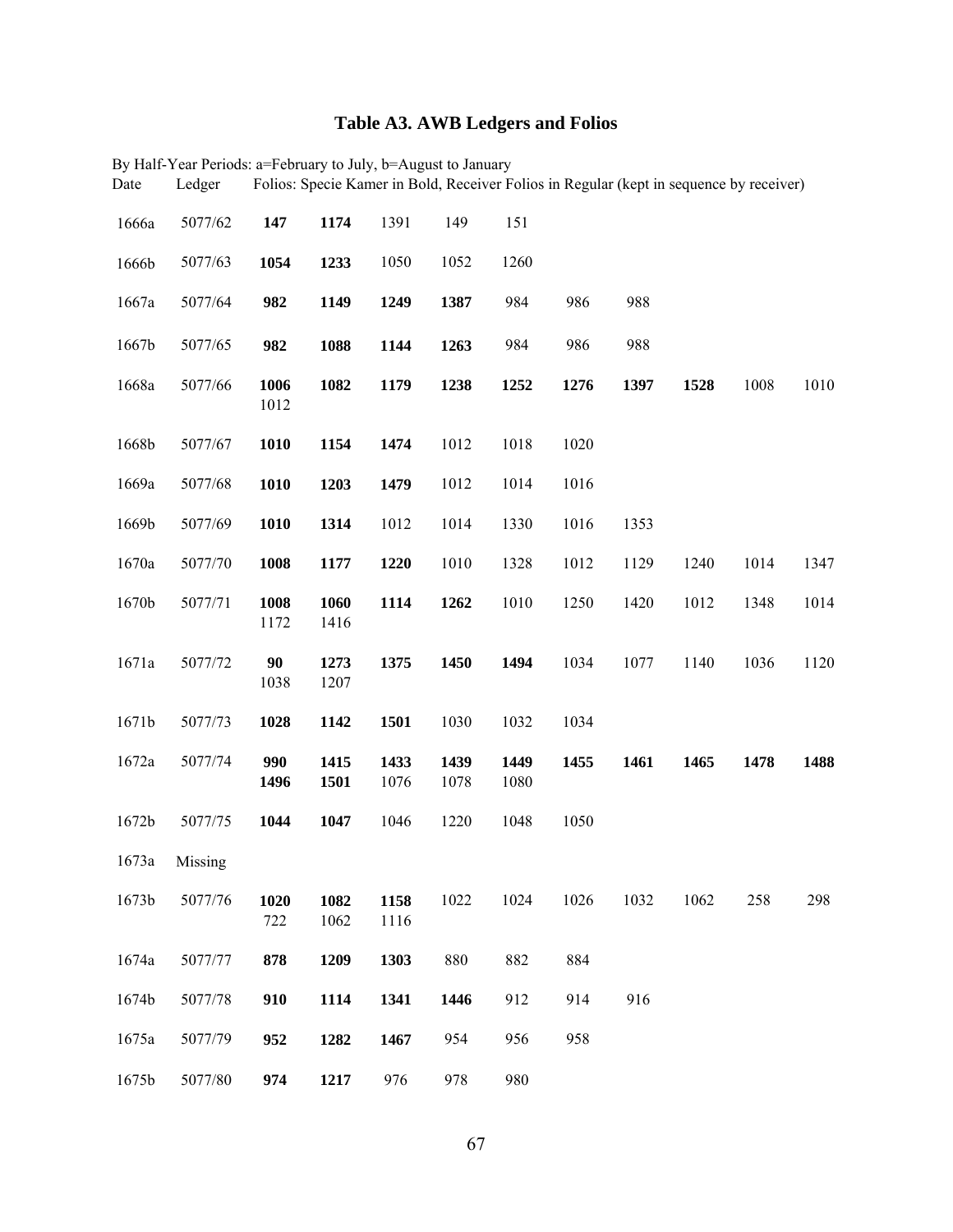| 1676a | 5077/81  | 1016                | 1018                 | 1020         | 1022         |              |              |              |              |              |              |
|-------|----------|---------------------|----------------------|--------------|--------------|--------------|--------------|--------------|--------------|--------------|--------------|
| 1676b | 5077/82  | 1042                | 1044                 | 1046         | 1048         |              |              |              |              |              |              |
| 1677a | Missing  |                     |                      |              |              |              |              |              |              |              |              |
| 1677b | 5077/83  | 1044                | 1494                 | 1046         | 1048         | 1050         |              |              |              |              |              |
| 1678a | 5077/84  | 1078                | 1452                 | 1080         | 1082         | 1084         |              |              |              |              |              |
| 1678b | 5077/85  | 1058                | 1060                 | 1062         | 1064         |              |              |              |              |              |              |
| 1679a | 5077/86  | 1021                | 1022                 | 1023         | 1024         |              |              |              |              |              |              |
| 1679b | 5077/87  | 1008                | 1332                 | 1421         | 1009         | 1010         | 1011         |              |              |              |              |
| 1680a | 5077/88  | 978                 | 1024                 | 1382         | 979          | 980          | 981          |              |              |              |              |
| 1680b | 5077/89  | 1006                | 979                  | 980          | 981          |              |              |              |              |              |              |
| 1681a | 5077/90  | 982                 | 979                  | 980          | 981          |              |              |              |              |              |              |
| 1681b | 5077/91  | 982                 | 979                  | 980          | 981          |              |              |              |              |              |              |
| 1682a | 5077/92  | 981                 | 979                  | 1390         | 980          | 1396         | 949          |              |              |              |              |
| 1682b | Missing  |                     |                      |              |              |              |              |              |              |              |              |
| 1683a | 5077/94  | 990                 | 1406                 | 1564         | 988          | 1505         | 989          | 1052         | 1296         | 1351         | 1514         |
| 1683b | 5077/96  | 990                 | 1292                 | 1337         | 1422         | 1519         | 988          | 994          | 989          | 1286         | 1463         |
| 1684a | 5077/98  | 990<br>1567         | 1277<br>989          | 1317<br>1407 | 1360<br>1512 | 1383<br>1573 | 1411         | 1484         | 1585         | 988          | 1518         |
| 1684b | Missing  |                     |                      |              |              |              |              |              |              |              |              |
| 1685a | 5077/101 | 990<br>1453         | 1274<br>989          | 1300<br>1334 | 1344<br>1427 | 1402<br>1484 | 1450         | 1500         | 1533         | 988          | 1330         |
| 1685b | 5077/103 | 990<br>1296<br>1508 | 1299<br>1317<br>1531 | 1335<br>1459 | 1344<br>1503 | 1349<br>1532 | 1365<br>989  | 1378<br>1300 | 1399<br>1321 | 1462<br>1411 | 988<br>1470  |
| 1686a | 5077/105 | 990<br>1492         | 1280<br>989          | 1300<br>1313 | 1334<br>1408 | 1390<br>1471 | 1451<br>1494 | 1491         | 988          | 1275         | 1462         |
| 1686b | 5077/107 | 990<br>1392         | 1283<br>989          | 1319<br>1284 | 1378<br>1310 | 1437<br>1335 | 1476<br>1358 | 988<br>1369  | 1303<br>1402 | 1339<br>1470 | 1366<br>1492 |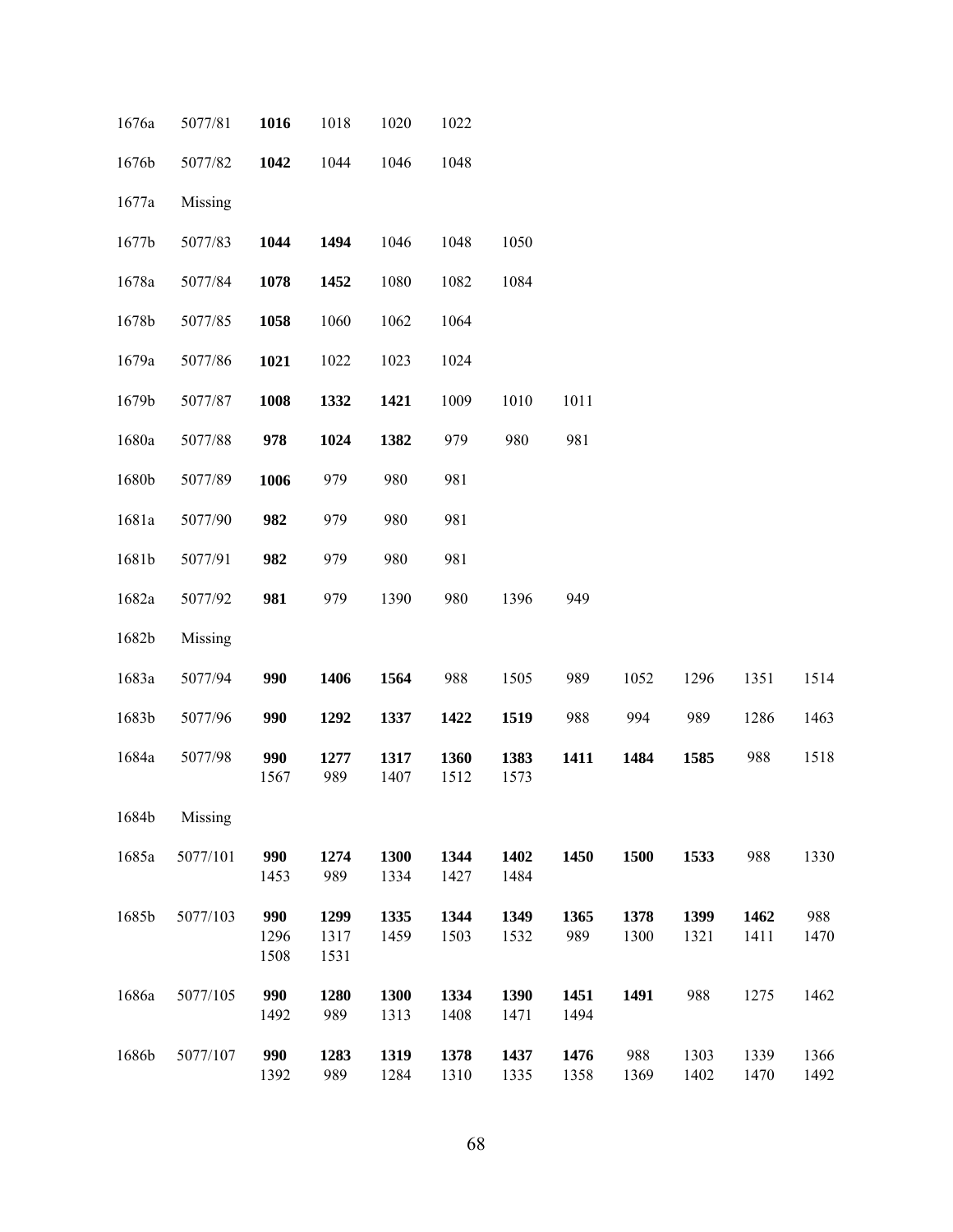| 1687a | 5077/109 | 990<br>1413          | 1297<br>1465 | 1354<br>1491 | 1431<br>989  | 1496<br>1283 | 988<br>1303  | 1291<br>1329 | 1322<br>1380 | 1353<br>1407 | 1376<br>1445 |
|-------|----------|----------------------|--------------|--------------|--------------|--------------|--------------|--------------|--------------|--------------|--------------|
| 1687b | 5077/111 | 1477<br>990          | 1497<br>1312 | 1377         | 1462         | 1482         | 1498         | 1515         | 1527         | 988          | 1290         |
|       |          | 1315<br>1395         | 1347<br>1413 | 1383         | 1412         | 989          | 1289         | 1301         | 1321         | 1345         | 1371         |
| 1688a | 5077/113 | 990<br>1511          | 1299<br>989  | 1326<br>1379 | 1380<br>1432 | 1429<br>1464 | 1484<br>1489 | 1537<br>1517 | 988<br>1534  | 1378         | 1450         |
| 1688b | 5077/115 | 990<br>1393<br>1495  | 1314<br>1420 | 1351<br>989  | 1403<br>1306 | 1455<br>1338 | 1487<br>1366 | 1514<br>1388 | 1540<br>1405 | 988<br>1416  | 1354<br>1443 |
| 1689a | 5077/117 | 1171<br>1503         | 1423<br>1564 | 1450<br>1624 | 1461         | 1493         | 1552         | 1596         | 1181         | 1176         | 1427         |
| 1689b | 5077/119 | 1171<br>1421         | 1429<br>1439 | 1476<br>1471 | 1533<br>1519 | 1581<br>1532 | 1616         | 1640         | 1676         | 1181         | 1176         |
| 1690a | 5077/121 | 1171<br>1176         | 1419<br>1643 | 1440         | 1463         | 1502         | 1542         | 1591         | 1624         | 1664         | 1181         |
| 1690b | 5077/123 | 1171<br>1176         | 1421<br>1454 | 1439<br>1527 | 1463<br>1562 | 1499<br>1581 | 1540<br>1181 | 1575<br>1259 | 1609<br>1555 | 1651<br>1586 | 1695         |
| 1691a | 5077/124 | 1171<br>1715         | 1427<br>1176 | 1440<br>1632 | 1464<br>1692 | 1485<br>1181 | 1511<br>1603 | 1549         | 1573         | 1622         | 1675         |
| 1691b | 5077/126 | 1171<br>1466         | 1448<br>1547 | 1478<br>1676 | 1521<br>1181 | 1574<br>1487 | 1620<br>1563 | 1668<br>1657 | 1709         | 1739         | 1176         |
| 1692a | 5077/128 | 1171<br>1176         | 1461<br>1581 | 1490<br>1181 | 1512<br>1492 | 1547<br>1632 | 1583<br>1719 | 1623         | 1667         | 1698         | 1728         |
| 1692b | 5077/130 | 1171<br>1488         | 1467<br>1635 | 1498<br>1683 | 1545<br>1758 | 1586<br>1181 | 1631<br>1569 | 1675<br>1622 | 1734<br>1674 | 1766<br>1785 | 1176         |
| 1693a | 5077/132 | 1171<br>1675<br>1756 | 1486<br>1705 | 1504<br>1728 | 1532<br>1772 | 1559<br>1793 | 1585<br>1176 | 1619<br>1616 | 1639<br>1750 | 1654<br>1181 | 1673<br>1609 |
| 1693b | 5077/134 | 1171<br>1655         | 1444<br>1181 | 1465<br>1562 | 1501<br>1637 | 1527         | 1576         | 1640         | 1686         | 1176         | 1554         |
| 1694a | 5077/136 | 1171<br>1176         | 1443<br>1689 | 1464<br>1181 | 1505<br>1705 | 1540         | 1585         | 1628         | 1687         | 1732         | 1776         |
| 1694b | 5077/138 | 1171                 | 1447         | 1481         | 1530         | 1601         | 1653         | 1721         | 1176         | 1181         | 1182         |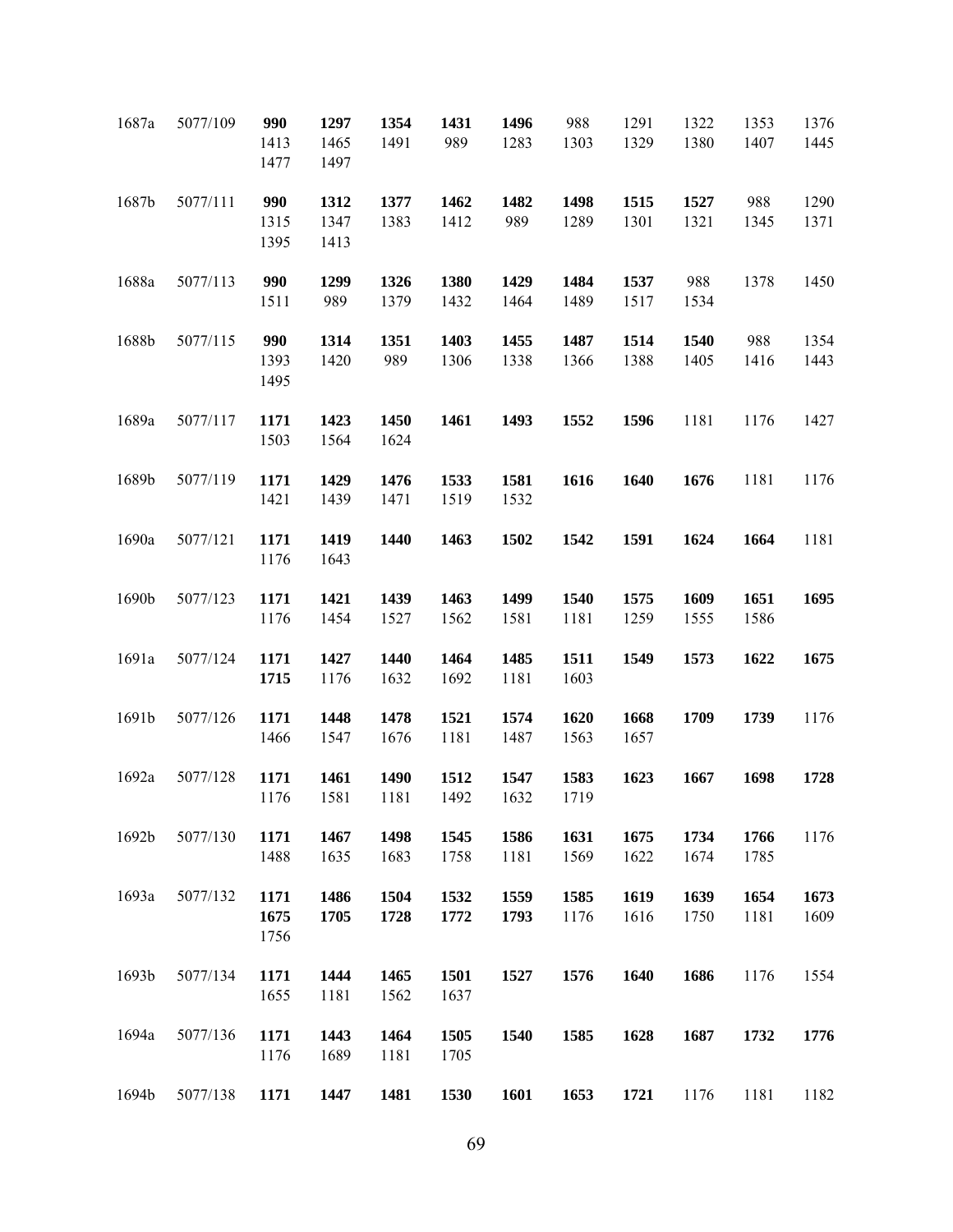| 1695a | 5077/140 | 1171<br>1181         | 1451                 | 1475                 | 1517                 | 1564         | 1610         | 1679         | 1760         | 1799         | 1176         |
|-------|----------|----------------------|----------------------|----------------------|----------------------|--------------|--------------|--------------|--------------|--------------|--------------|
| 1695b | 5077/142 | 1171<br>1612         | 1454<br>1181         | 1487                 | 1535                 | 1599         | 1673         | 1747         | 1797         | 1176         | 1562         |
| 1696a | 5077/143 | 1171<br>1515         | 1465<br>1598         | 1501<br>1745         | 1548<br>1181         | 1607<br>1533 | 1662<br>1695 | 1720         | 1765         | 1813         | 1176         |
| 1696b | 5077/145 | 1171<br>1181         | 1478<br>1588         | 1512<br>1699         | 1581                 | 1645         | 1730         | 1829         | 1176         | 1720         | 1833         |
| 1697a | 5077/146 | 1171<br>1674         | 1481<br>1725         | 1536<br>1784         | 1589<br>1181         | 1645<br>1469 | 1704<br>1573 | 1764<br>1650 | 1176<br>1744 | 1482         | 1590         |
| 1697b | Missing  |                      |                      |                      |                      |              |              |              |              |              |              |
| 1698a | 5077/148 | 1171<br>1594         | 1405<br>1735         | 1523                 | 1593                 | 1688         | 1768         | 1176         | 1664         | 1784         | 1181         |
| 1698b | 5077/150 | 1171<br>1761         | 1476<br>1860         | 1556<br>1181         | 1676<br>1487         | 1815<br>1577 | 1176<br>1693 | 1505<br>1770 | 1560<br>1902 | 1619         | 1666         |
| 1699a | 5077/152 | 1171<br>1595         | 1504<br>1674         | 1533<br>1785         | 1596<br>1849         | 1663<br>1181 | 1744<br>1541 | 1802<br>1645 | 1842<br>1812 | 1176         | 1516         |
| 1699b | 5077/154 | 1171<br>1655         | 1484<br>1730         | 1537<br>1843         | 1595<br>1181         | 1689<br>1478 | 1807<br>1502 | 1176<br>1576 | 1513<br>1704 | 1588<br>1741 | 1624<br>1824 |
| 1700a | 5077/156 | 1271<br>1684         | 1612<br>1726         | 1657<br>1871         | 1707<br>1914         | 1779<br>1281 | 1885<br>1590 | 1961<br>1637 | 1276<br>1739 | 1601<br>1917 | 1646<br>1962 |
| 1700b | Missing  |                      |                      |                      |                      |              |              |              |              |              |              |
| 1701a | 5077/158 | 1271<br>1799<br>1810 | 1659<br>1895<br>1872 | 1734<br>1967<br>1946 | 1829<br>2020<br>2003 | 1939<br>1281 | 2002<br>1607 | 1276<br>1622 | 1597<br>1643 | 1700<br>1665 | 1743<br>1719 |
| 1701b | 5077/160 | 1271<br>1624         | 1629<br>1712         | 1670<br>1801         | 1737<br>1932         | 1805<br>1281 | 1878<br>1639 | 2011<br>1733 | 1276<br>1859 | 1601<br>1960 | 1609         |
| 1702a | 5077/162 | 1271<br>1928         | 1627<br>1281         | 1691<br>1630         | 1779<br>1685         | 1848<br>1765 | 1935<br>1847 | 1276<br>1983 | 1647         | 1704         | 1825         |
| 1702b | 5077/164 | 1371                 | 1732                 | 1785                 | 1866                 | 1934         | 2003         | 1376         | 1916         | 1381         |              |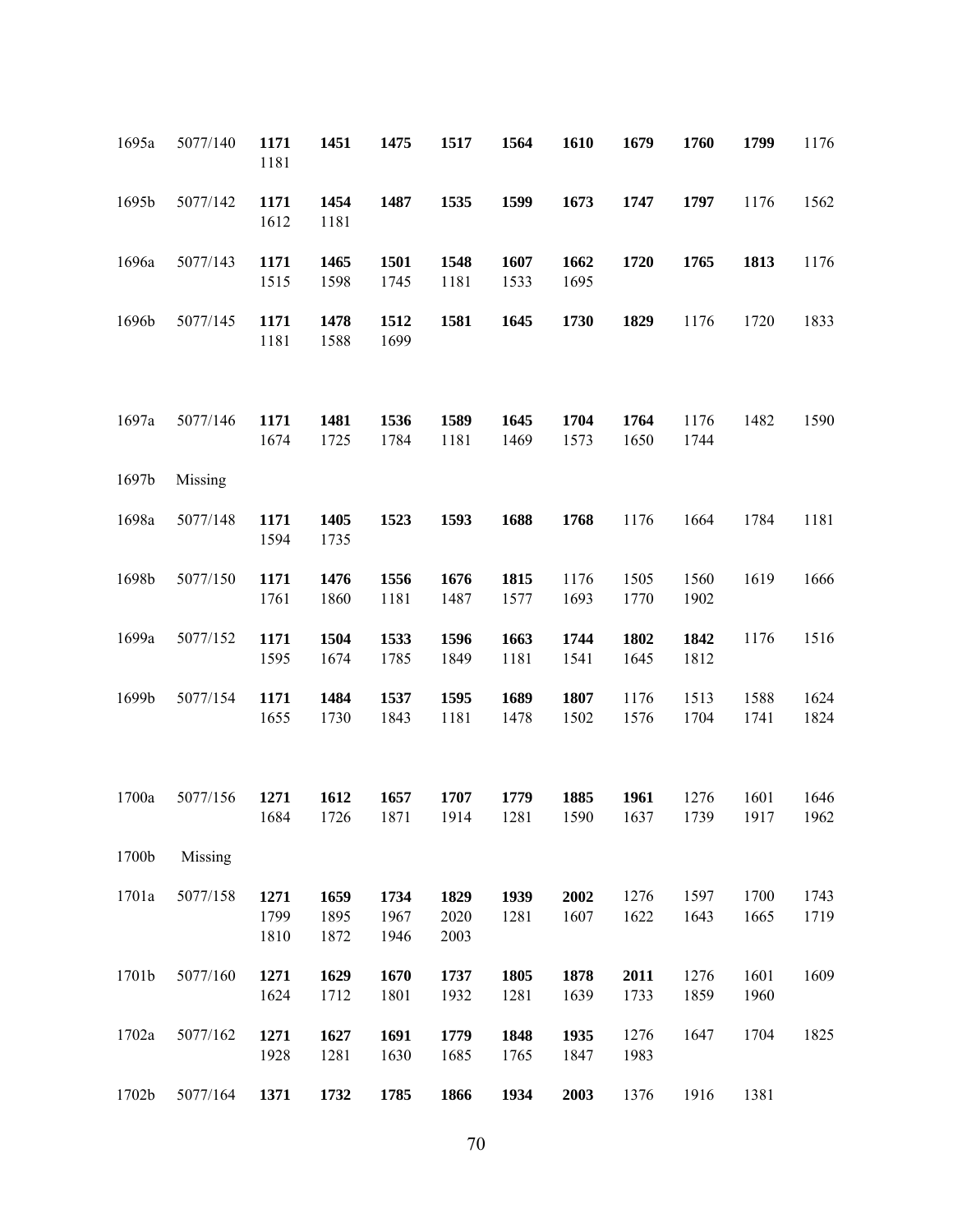| Loans        |         |               |                                                                                                                       | Repayments                                                                                               |                                   |
|--------------|---------|---------------|-----------------------------------------------------------------------------------------------------------------------|----------------------------------------------------------------------------------------------------------|-----------------------------------|
| Date         | Amount  |               | Date                                                                                                                  | Amount                                                                                                   | <b>Internal Rate</b><br>of Return |
| $7-Jul-71$   | 200,000 |               | 10-Sep-71                                                                                                             | 201,446.20                                                                                               | 4.06%                             |
|              |         |               |                                                                                                                       |                                                                                                          |                                   |
| 17-Jul-71    | 400,000 |               | 9-Sep-71                                                                                                              | 402,410.38                                                                                               | 4.07%                             |
|              |         |               |                                                                                                                       |                                                                                                          |                                   |
| 24-Jul-71    | 300,000 |               | 11-Sep-71                                                                                                             | 301,643.75                                                                                               | 4.08%                             |
|              |         |               |                                                                                                                       |                                                                                                          |                                   |
| 4-Aug-71     | 200,000 | →             | 610576                                                                                                                | 200,861.50                                                                                               | 4.03%                             |
|              |         |               |                                                                                                                       |                                                                                                          |                                   |
| 9-Jan-72     | 100,000 |               |                                                                                                                       |                                                                                                          |                                   |
| 8-Feb-72     | 100,000 |               | 9-Mar-72                                                                                                              | 200,800.00                                                                                               | 3.24%                             |
|              |         |               |                                                                                                                       |                                                                                                          |                                   |
| 13-Nov-74    |         |               | $\begin{array}{c c}\n100,000 & \rightarrow & 4\text{-Dec-74} \\ 300,000 & \rightarrow & 2\text{-Apr-75}\n\end{array}$ | 200,942.45                                                                                               | 4.10%                             |
| 13-Nov-74    |         |               |                                                                                                                       | 203,777.70                                                                                               | $5.79\%$ <sup>1</sup>             |
|              |         |               |                                                                                                                       |                                                                                                          |                                   |
| $10$ -Jan-75 | 300,000 | $\rightarrow$ | 11-Jan-75                                                                                                             | 300,000.00                                                                                               |                                   |
|              |         |               |                                                                                                                       |                                                                                                          |                                   |
| 9-Jul-75     | 150,000 |               |                                                                                                                       |                                                                                                          |                                   |
| 13-Aug-75    | 200,000 |               |                                                                                                                       |                                                                                                          |                                   |
| 28-Aug-75    | 200,000 |               |                                                                                                                       |                                                                                                          |                                   |
| 7-Sep-75     | 100,000 |               | 19-Oct-75                                                                                                             | 654,710.90                                                                                               | 3.97%                             |
|              |         |               |                                                                                                                       |                                                                                                          |                                   |
| 18-Sep-75    | 100,000 |               |                                                                                                                       |                                                                                                          |                                   |
| 3-Oct-75     | 100,000 |               |                                                                                                                       |                                                                                                          |                                   |
| 4-Oct-75     | 100,000 |               |                                                                                                                       |                                                                                                          |                                   |
| 9-Oct-75     |         |               |                                                                                                                       | $100,000$ $\rightarrow$ 24-Oct-75 401,022.30                                                             | 4.06%                             |
|              |         |               |                                                                                                                       |                                                                                                          |                                   |
|              |         |               |                                                                                                                       | 31-Jan-83 403,333 <sup>2</sup> $\rightarrow$ 4/2/83 101,533.33<br>4/2/83 203,066.65<br>4/2/83 101,533.33 | 4.19%                             |
|              |         |               |                                                                                                                       |                                                                                                          | 4.19%                             |
|              |         |               |                                                                                                                       |                                                                                                          | 4.19%                             |
|              |         |               |                                                                                                                       |                                                                                                          |                                   |
| 4/16/83      | 200,000 |               | 11/25/83                                                                                                              | 204,644.45                                                                                               | 3.80%                             |
|              |         |               |                                                                                                                       |                                                                                                          |                                   |
| 5/13/83      | 100,000 | $\rightarrow$ | 11/25/83                                                                                                              | 102,088.80                                                                                               | 3.89%                             |

# **Table A4. Deduced VOC Loans**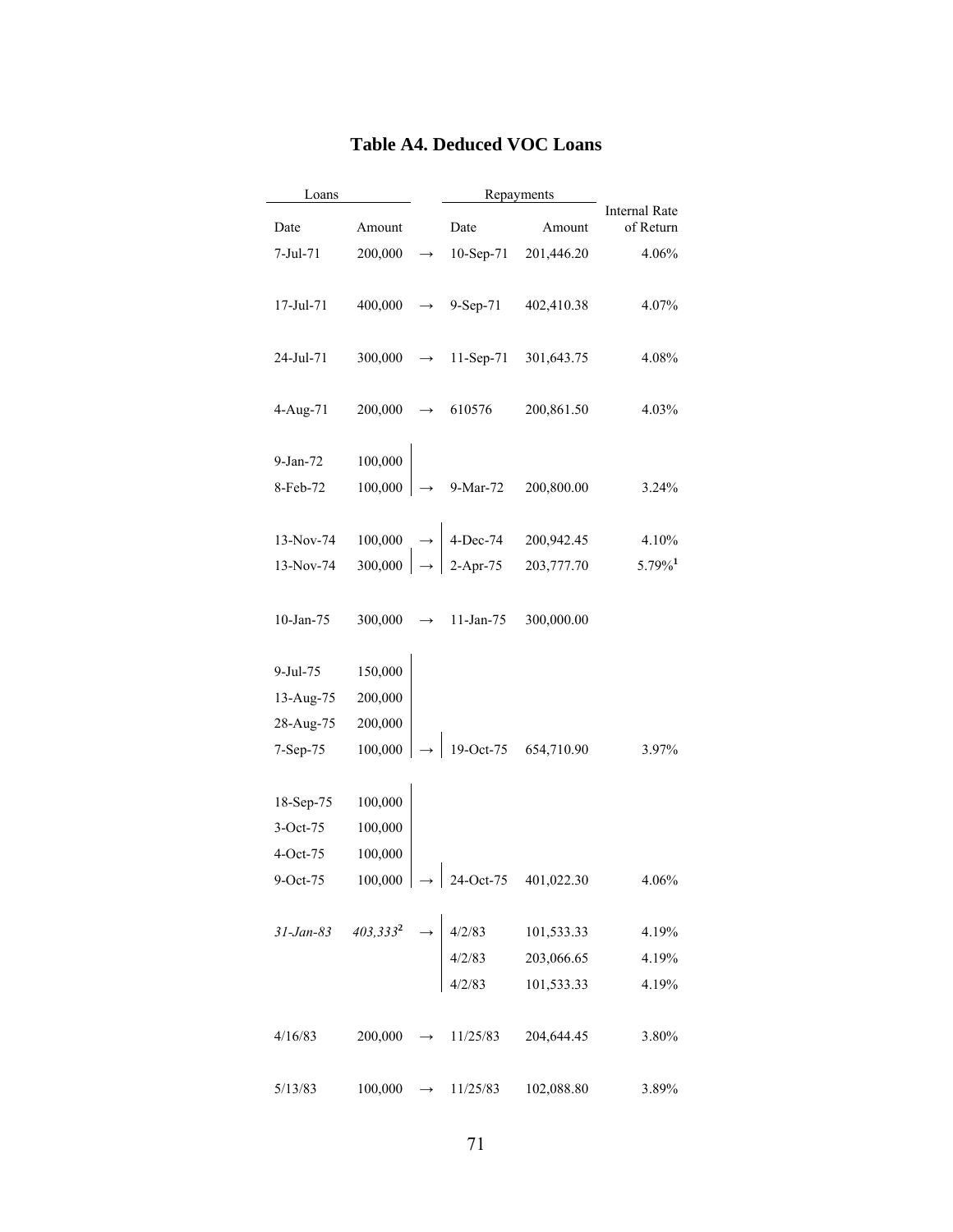| 6/18/83                                    | 100,000                                 | $\rightarrow$ | 11/25/83    | 101,744.35 | 3.98% |
|--------------------------------------------|-----------------------------------------|---------------|-------------|------------|-------|
| 7/14/83                                    | 50,000                                  | $\rightarrow$ | 11/25/83    | 50,727.73  | 3.96% |
| 7/20/83                                    | 50,000                                  | $\rightarrow$ | 11/25/83    | 50,677.78  | 3.87% |
| 8/23/83                                    | 50,000                                  |               | 11/25/83    | 50,511.10  | 3.97% |
| 8/31/83                                    | 100,000                                 |               | 11/25/83    | 100,944.48 | 4.01% |
| 10/26/83                                   | 100,000                                 | $\rightarrow$ | 12/3/83     | 100,400.00 | 3.84% |
| 11/1/83<br>11/9/83<br>11/12/83<br>11/15/83 | 100,000<br>50,000<br>100,000<br>100,000 |               | 12/1/83     | 350,816.65 | 3.92% |
| 9/13/83<br>10/5/83<br>10/12/83             | 100,000<br>100,000<br>100,000           |               |             |            |       |
| 10/14/83                                   | 100,000                                 | $\rightarrow$ | $1/31/84^3$ | 405,199.00 | 3.97% |

Source: Authors' analysis.

Notes

- 1. De Korte (1984: 66) suggests that the VOC offered 6 percent on anticipations in 1674.
- 2. Uses the bank's record of debt due at the start of fiscal year 1683.
- 3. Used the bank's record of debt due at the end of fiscal year 1684.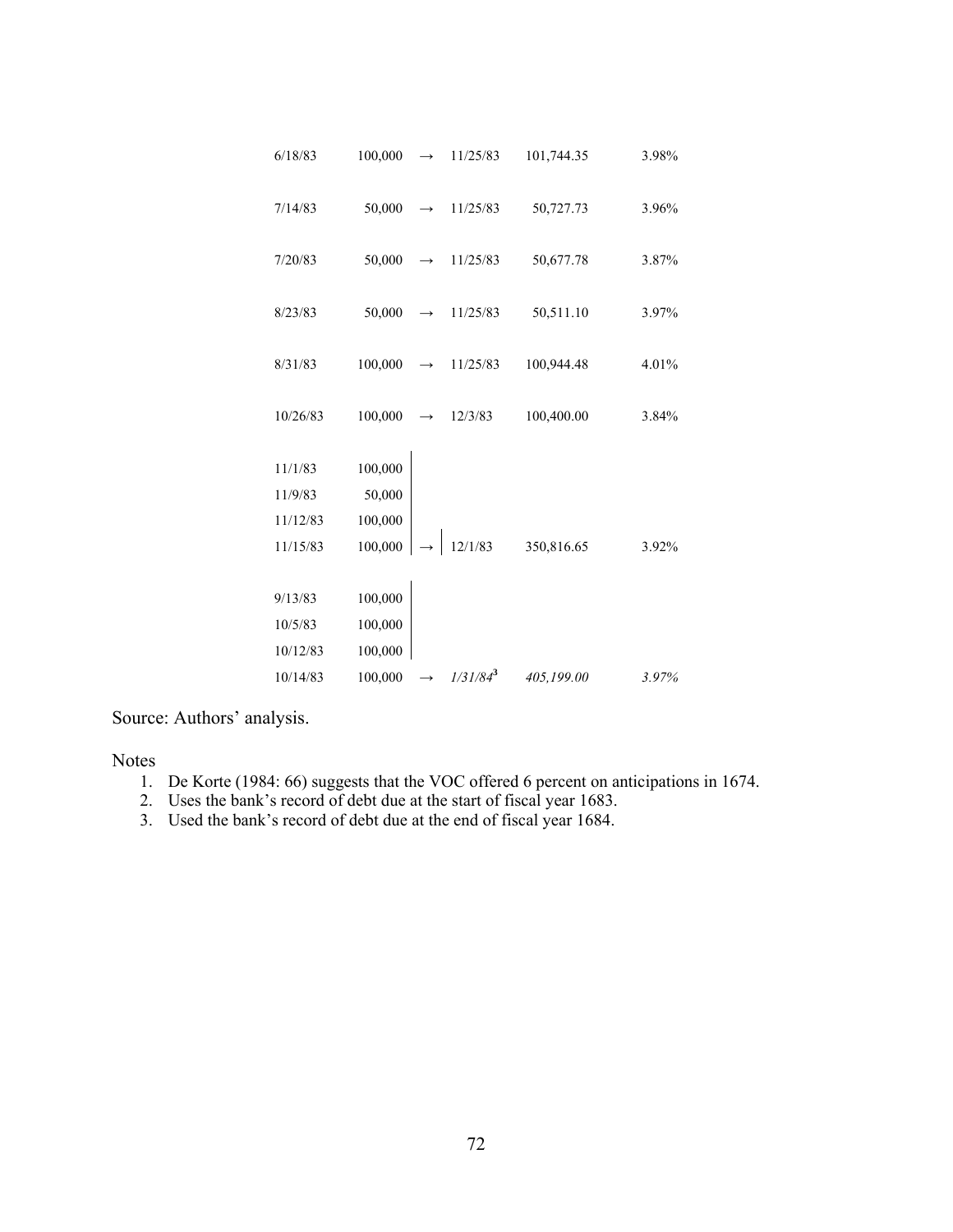# **Table A5. Municipal Capital Extractions and Injections**

# Municipal Capital Extractions

| Date       | Type    | <b>Bank Guilders</b> | Current Guilder | Agio Used                    |
|------------|---------|----------------------|-----------------|------------------------------|
| 5/30/82    | Account | 20,000.00            | 20,850.00       | 41/4                         |
| 14-Jan-83  | Metal   | 249,400.50           | 260,000.00      | 41/4                         |
| 10-Feb-83  | Metal   | 143,885.00           | 150,000.00      | $4 \frac{1}{4}$              |
| 26-Jan-84  | Metal   | 50,000.00            | 52,125.00       | $4 \frac{1}{4}$              |
| 1-Mar-84   | Metal   | 50,000.00            | 52,062.50       | $4 \frac{1}{8}$ <sup>1</sup> |
| 2-May-84   | Metal   | 96,154.00            | 100,000.00      | $4^{1}$                      |
| 26-Oct-84  | Metal   | 150,000.00           | 156,187.50      | 4 $1/8^1$                    |
| 11-Jan-85  | Metal   | 143,885.00           | 150,000.00      | 4 $1/4^1$                    |
| 14-Feb-85  | Metal   | 120,863.30           | 126,000.00      | 41/4                         |
| 13-Jul-85  | Metal   | 47,961.65            | 50,000.00       | 41/4                         |
| 28-Jul-85  | Metal   | 47,961.65            | 50,000.00       | 41/4                         |
| 28-Aug-85  | Metal   | 95,923.30            | 100,000.00      | 41/4                         |
| 15-Nov-85  | Metal   | 47,961.65            | 50,000.00       | 41/4                         |
| 7-Dec-85   | Metal   | 59,632.60            | 62,167.00       | 41/4                         |
| 19-Feb-87  | Metal   | 57,142.85            | 60,000.00       | 5                            |
| $7-Apr-88$ | Metal   | 95,238.10            | 100,000.00      | 5                            |
| 23-Jan-93  | Metal   | 95,238.10            | 100,000.00      | 5                            |
| 4-Jun-93   | Metal   | 142,500.00           | 150,000.00      | $5 \frac{5}{19^2}$           |
| 30-Oct-93  | Metal   | 59,047.60            | 62,000.00       | 5                            |
| 25-Feb-94  | Metal   | 48,976.00            | 51,458.00       | 5                            |
| 20-Jul-94  | Metal   | 95,238.00            | 100,000.00      | 5                            |
| 17-Feb-95  | Metal   | 95,238.00            | 100,000.00      | 5                            |
| 8-Nov-95   | Metal   | 95,238.00            | 100,000.00      | 5                            |
| 11-Jan-96  | Metal   | 190,476.00           | 200,000.00      | 5                            |
| 18-Dec-97  | Account | 100,000.00           |                 |                              |
| 14-Jan-98  | Account | 100,000.00           |                 |                              |
| 28-Oct-98  | Account | 100,000.00           |                 |                              |
| 6-Nov-98   | Account | 200,000.00           |                 |                              |
| 8-Dec-98   | Account | 200,000.00           |                 |                              |
| 25-Nov-98  | Account | 300,000.00           |                 |                              |
| 23-Dec-98  | Account | 300,000.00           |                 |                              |
| 3-Mar-99   | Account | 100,000.00           |                 |                              |
| 18-Mar-99  | Account | 100,000.00           |                 |                              |
| 18-Mar-02  | Metal   | 95,522.40            | 100,000.00      | 4 1 1 / 1 6                  |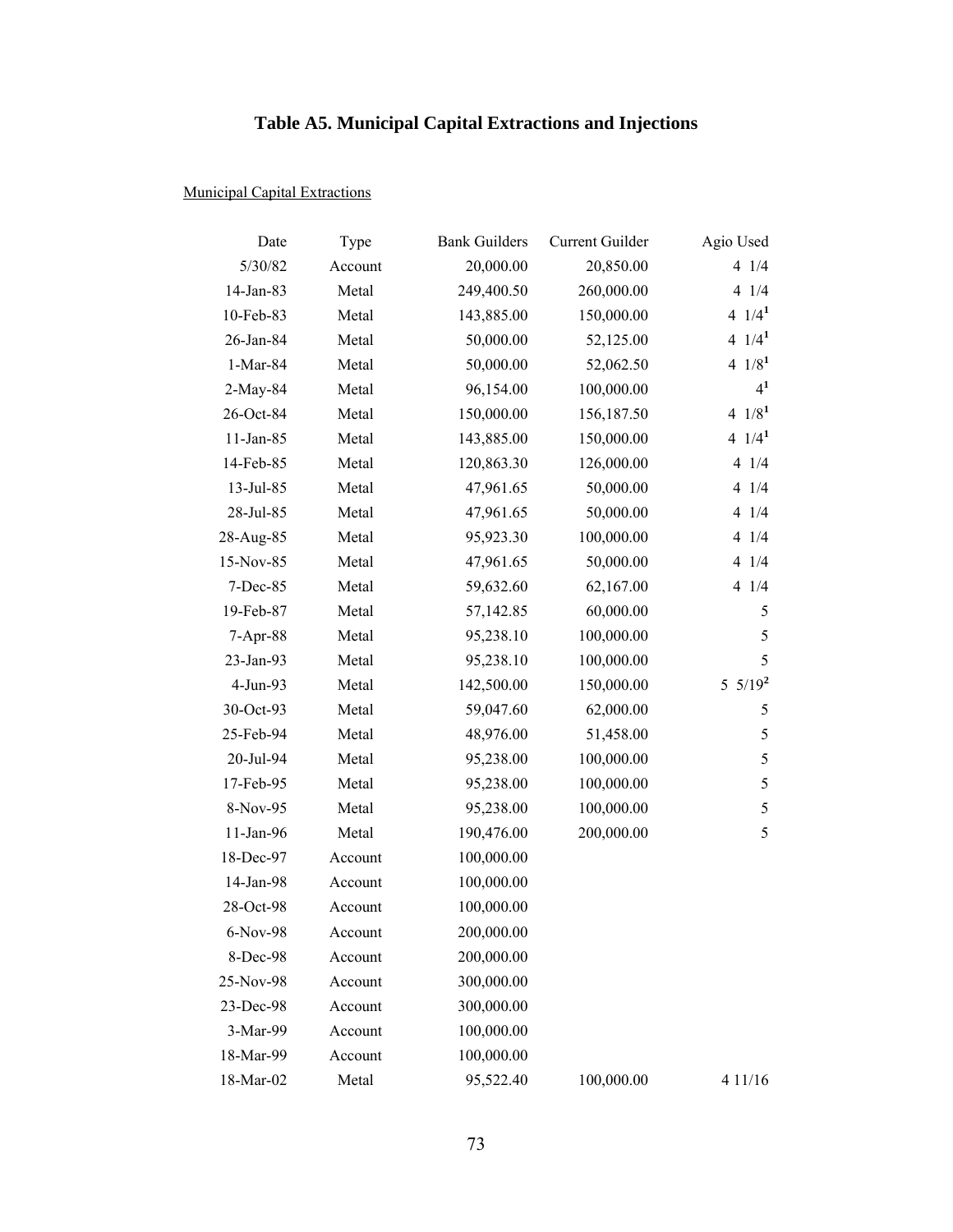#### Table A5 Continued

# Municipal Capital Injections

| Date          | Type    | Bank Guilder | Current Guilder | Agio            |
|---------------|---------|--------------|-----------------|-----------------|
| $12 - Jun-86$ | Metal   | 191,847.00   | 200,000.00      | $4 \frac{1}{4}$ |
| $19$ -Jul-86  | Metal   | 95,923.00    | 100,000.00      | $4 \frac{1}{4}$ |
| 23-Mar-87     | Metal   | 57,142.85    | 60,000.00       | 5               |
| $26 - Aug-87$ | Metal   | 28,571.45    | 30,000.00       | 5               |
| $4-Sep-87$    | Metal   | 28,571.45    | 30,000.00       | 5               |
| 18-Apr-96     | Metal   | 190,476.00   | 200,000.00      | 5               |
| $1-Sep-96$    | Metal   | 190,476.00   | 200,000.00      | 5               |
| 28-Mar-99     | Account | 200,000.00   |                 |                 |
| $6$ -Mar-99   | Metal   | 100,000.00   | 105,000.00      | 5               |
| $8-Apr-00$    | Account | 400,000.00   |                 |                 |

Sources: AMA 5077/1311 through 1323.

## Notes:

- 1. Imputed from bank guilders (5077/1321 f 7) and current guilders (5077/1322 loose insert).
- 2. Coins removed in sacks worth 600 current booked at 570 bank: likely driegulden.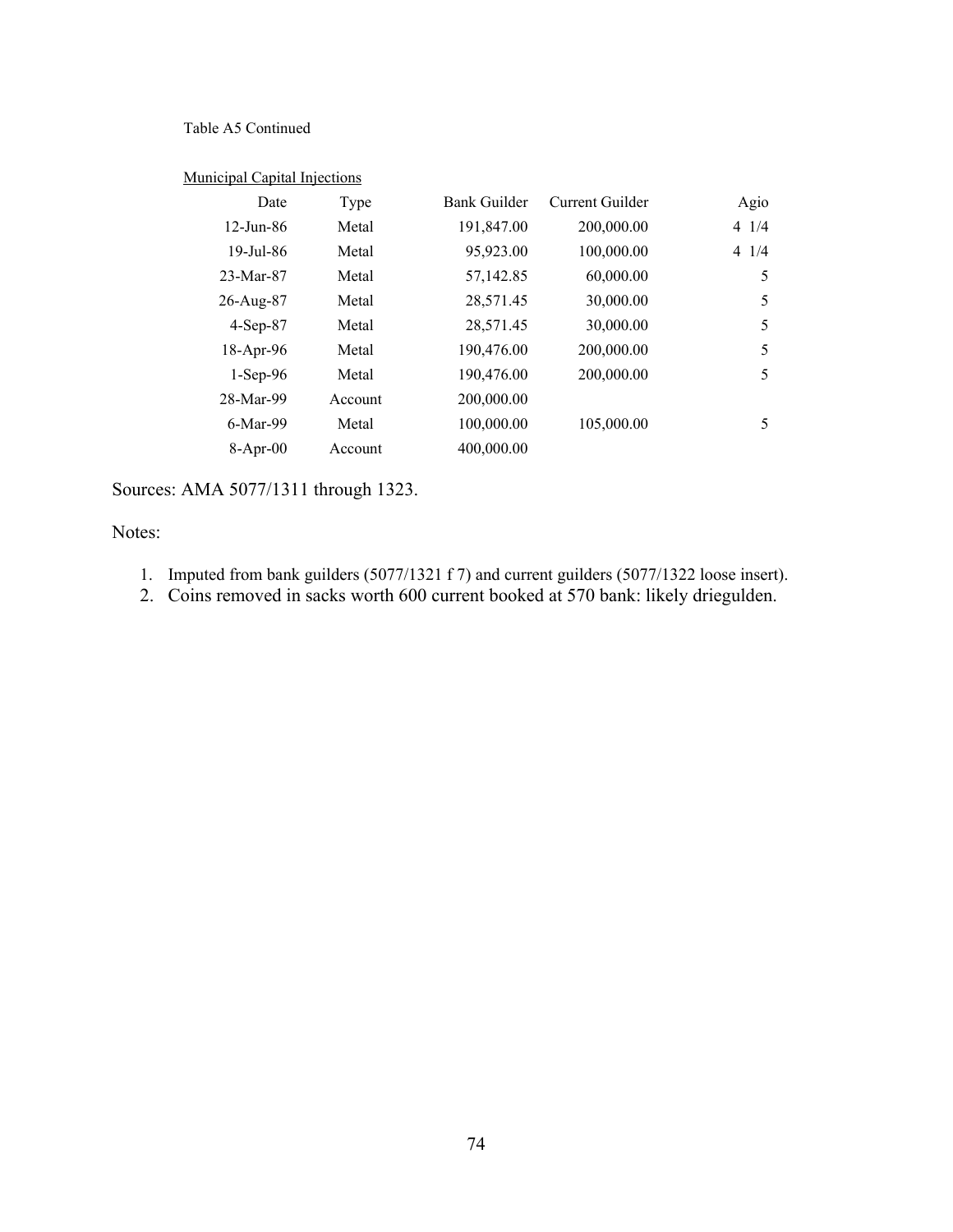|                                                                             | Specie Kamer               | Receiver |
|-----------------------------------------------------------------------------|----------------------------|----------|
|                                                                             | Direct Debits <sup>1</sup> | Debits   |
| <b>Total Deposit Transactions</b>                                           | 3,686                      | 17,771   |
| Share of Deposits with guilder values that are<br>Large Values: Round 100's | $6.1\%$                    | 48.5%    |
| Share of Deposits with guilder values that are<br>Odd Values:               |                            |          |
| With a Partial Guilder                                                      | 81.6%                      | $7.4\%$  |
| With Partial Stuiver<br>$(1/20th$ of a guilder)                             | 10.3%                      | $0.5\%$  |

# **Table A6. Large Value and Odd Value Deposits 1666 to 1703**

Source: Authors' calculation.

#### Notes

1. Excludes loan transactions, receiver transfers, and expenditures.

# **Table A7. AWB Mint Operations, April and May 1668**

Guilder Value of Silver Bullion Sent to Various Mint

| <b>Mint</b>        | $27$ -Apr  | 1-May     | 8-May      | 14-May    | $30$ -May  |
|--------------------|------------|-----------|------------|-----------|------------|
| Gelderland         | 22,471.70  |           | 28,986.25  |           | 27,030.40  |
| Holland            | 30,284.85  |           | 30,105.00  |           | 27,837.75  |
| West-Friesland     | 23,091.80  |           | 29,123.60  |           |            |
| Utrecht            |            | 25,394.55 |            | 27,890.45 | 26,278.85  |
| Friesland          |            |           |            |           | 27,419.17  |
| Overijssel         |            | 23,877.80 |            |           |            |
| Deventer           |            | 26,306.85 |            |           |            |
| Kampen             |            | 24,396.55 |            |           |            |
| Zwolle City        | 24,116.85  |           | 27,586.30  |           | 27,804.95  |
| Total              | 99,965.20  | 99,975.75 | 115,801.15 | 27,890.45 | 136,371.12 |
| <b>Grand Total</b> | 480,003.67 |           |            |           |            |

Source: AMA 5077/1313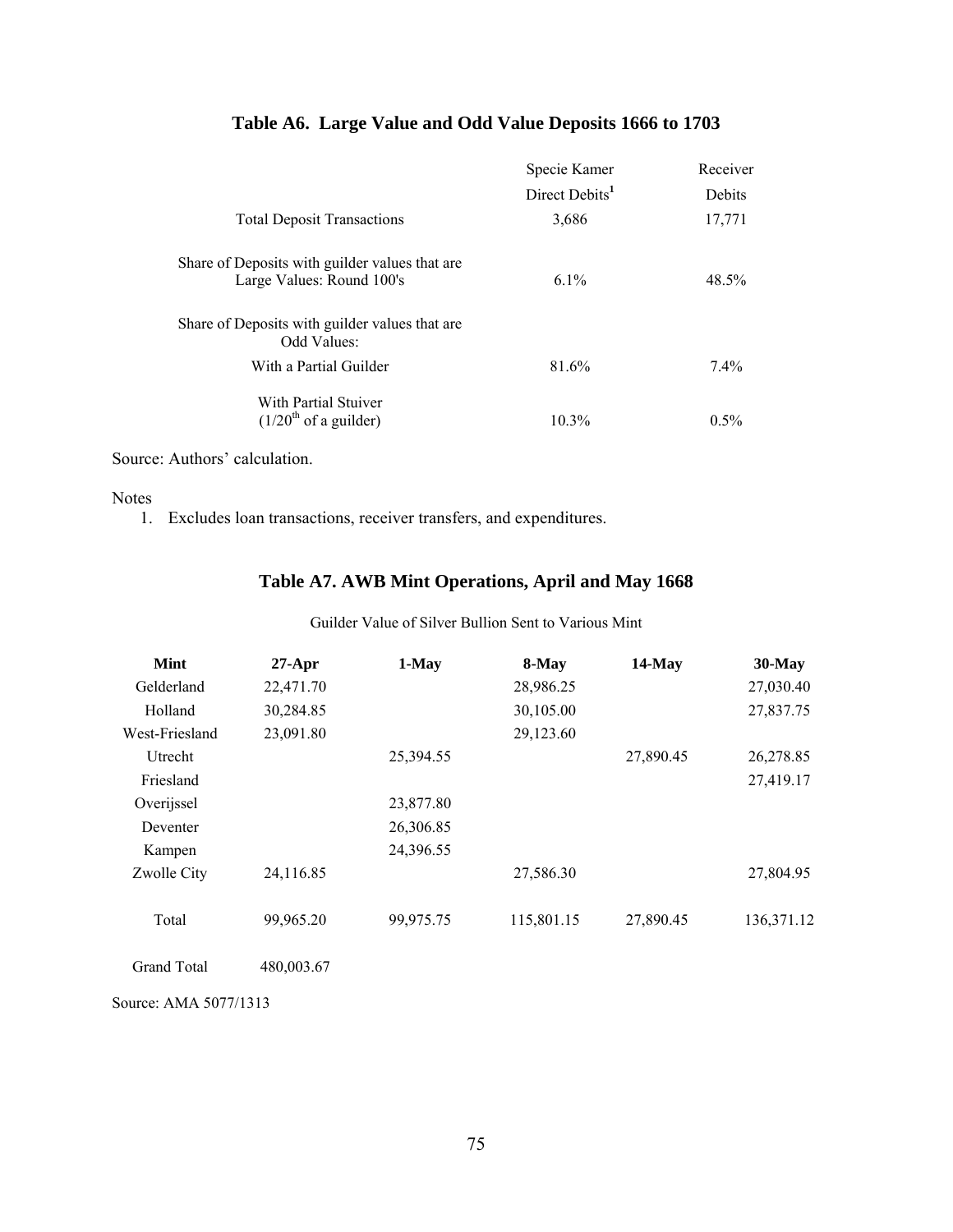|               | Guilder Creation by Metal Inflows |                                     | <b>Guilder Destruction by Metal Outflows</b> |                               |
|---------------|-----------------------------------|-------------------------------------|----------------------------------------------|-------------------------------|
|               | "Coin Deposits"<br>Receivers      | "Bullion Purchases"<br>Specie Camer | "Coin Withdrawals"<br>Round Values           | "Bullion Sales"<br>Odd Values |
| Feb-66        | 42,281.95                         | 0.00                                | 12,060.00                                    | 17,726.88                     |
| Mar-66        | 17,631.75                         | 0.00                                | 421,942.00                                   | 15,030.28                     |
| Apr-66        | 55,413.20                         | 346,000.00                          | 227,226.00                                   | 105,405.70                    |
| May-66        | 92,164.03                         | 127,501.60                          | 49,448.00                                    | 125,898.75                    |
| Jun-66        | 66,628.95                         | 30,000.00                           | 833.00                                       | 7,413.03                      |
| Jul-66        | 134,581.98                        | 100,000.00                          | 199,040.00                                   | 66,083.47                     |
| Aug-66        | 269,442.73                        | 1,223.75                            | 45,690.00                                    | 19,349.83                     |
| Sep-66        | 181,391.53                        | 0.00                                | 85,368.00                                    | 15,278.05                     |
| Oct-66        | 6,063.40                          | 0.00                                | 93,501.00                                    | 13,460.00                     |
| Nov-66        | 11,344.80                         | 0.00                                | 19,497.00                                    | 12,904.00                     |
| Dec-66        | 1,723.10                          | 0.00                                | 97,174.00                                    | 105,545.35                    |
| Jan-67        | 0.00                              | 0.00                                | 84,506.00                                    | 209,289.35                    |
| Feb-67        | 5,666.95                          | 12,000.00                           | 2,516.00                                     | 31,667.90                     |
| Mar-67        | 3,911.75                          | 19,223.10                           | 21,928.00                                    | 119,202.98                    |
| Apr-67        | 43,451.53                         | 9,863.75                            | 108,923.00                                   | 156,628.80                    |
| May-67        | 20,656.10                         | 17,898.10                           | 146,668.00                                   | 57,984.18                     |
| Jun- $67$     | 9,303.00                          | 13,238.55                           | 22,705.00                                    | 44,185.53                     |
| Jul-67        | 9,870.30                          | 30,300.38                           | 32,217.00                                    | 72,909.75                     |
| Aug-67        | 1,000.00                          | 12,000.00                           | 79,980.00                                    | 27,386.80                     |
| Sep-67        | 12,679.50                         | 42,073.90                           | 189,302.00                                   | 107,987.45                    |
| Oct-67        | 2,060.50                          | 0.00                                | 275,652.00                                   | 74,613.98                     |
| $Nov-67$      | 14,537.35                         | 12,000.00                           | 183,364.00                                   | 340,681.90                    |
| Dec-67        | 1,074.50                          | 12,000.00                           | 366,740.00                                   | 13,159.95                     |
| Jan-68        | 5,775.70                          | 0.00                                | 47,486.00                                    | 36,121.00                     |
| Feb-68        | 35,867.35                         | 0.00                                | 188,989.00                                   | 76,232.75                     |
| Mar-68        | 8,260.00                          | 6,000.00                            | 303,322.00                                   | 77,171.25                     |
| Apr-68        | 10,744.00                         | 330,701.80                          | 299,259.00                                   | 139,993.30                    |
| May-68        | 7,128.40                          | 1,437,506.25                        | 300,638.00                                   | 147,324.68                    |
| Jun-68        | 5,548.90                          | 82,176.18                           | 68,993.00                                    | 90,181.73                     |
| Jul-68        | 19,091.50                         | 61,236.20                           | 93,215.00                                    | 99,446.75                     |
| Aug-68        | 23,396.00                         | 34,166.17                           | 22,006.00                                    | 30,366.63                     |
| Sep-68        | 12,941.50                         | 5,810.63                            | 13,241.00                                    | 38,153.17                     |
| Oct-68        | 7,259.80                          | 44,632.75                           | 56,306.00                                    | 45,533.77                     |
| <b>Nov-68</b> | 13,627.60                         | 44,419.25                           | 183,430.00                                   | 31,601.70                     |
| Dec-68        | 14,407.15                         | 0.00                                | 52,315.00                                    | 12,496.25                     |
| Jan-69        | 11,376.50                         | 2,391.80                            | 42,000.00                                    | 18,943.45                     |
| Feb-69        | 39,286.20                         | $0.00\,$                            | 2,030.00                                     | 14,882.90                     |

# **Table A8. Monthly Flows: 1666 to 1703 in Bank Guilders**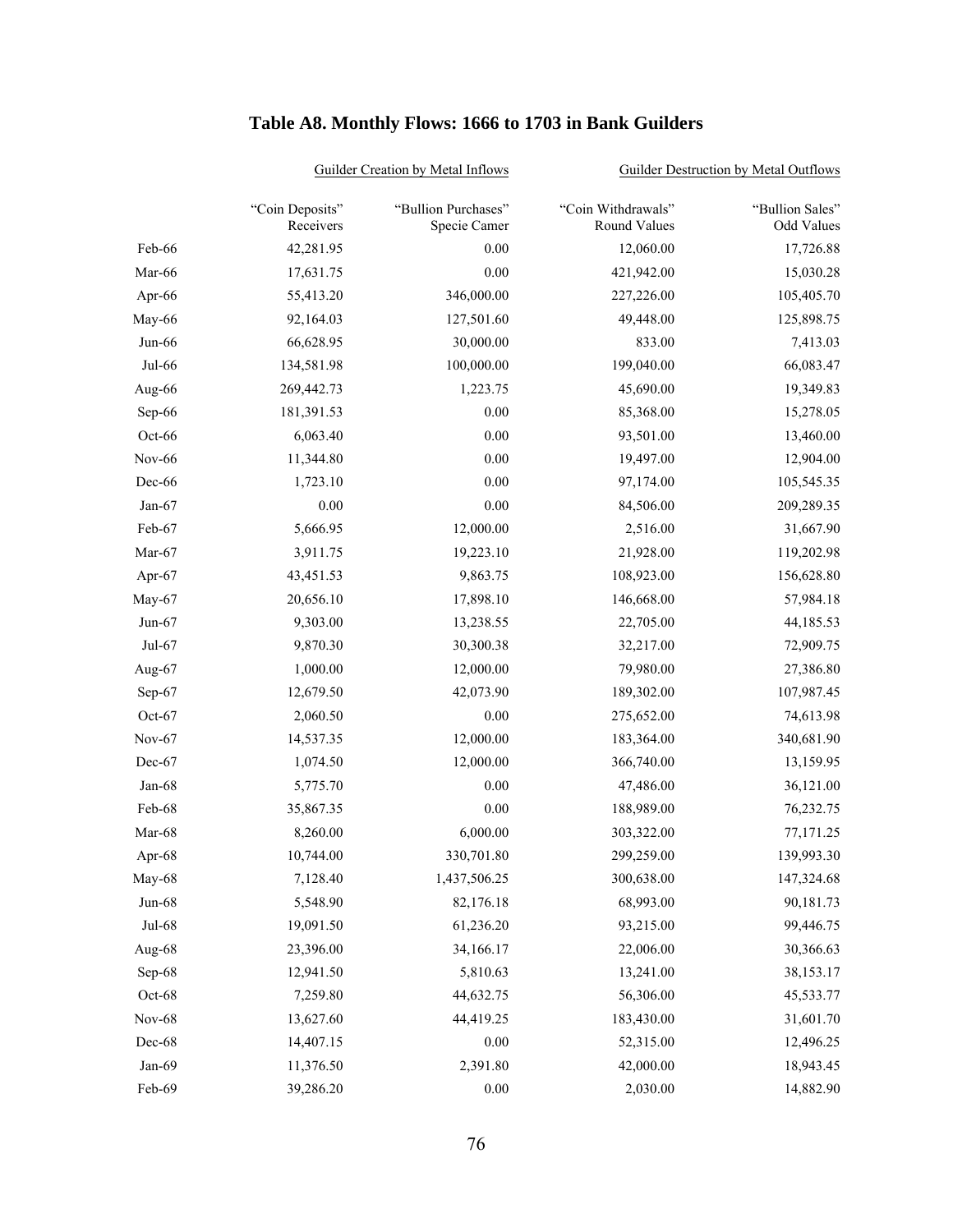| Mar-69   | 28,162.10  | 6,000.00     | 3,772.00     | 19,579.40  |
|----------|------------|--------------|--------------|------------|
| Apr-69   | 5,600.00   | 6,000.00     | 17,290.00    | 76,818.15  |
| May-69   | 14,670.00  | 18,000.00    | 8,829.00     | 23,639.25  |
| Jun-69   | 305.50     | 20,610.70    | 14,123.00    | 8,238.33   |
| Jul-69   | 39,348.20  | 15,564.70    | 27,376.00    | 21,568.05  |
| Aug-69   | 67,135.30  | 18,000.00    | 5,887.00     | 9,013.05   |
| Sep-69   | 53,504.00  | 73,726.60    | 5,889.00     | 7,547.40   |
| Oct-69   | 36,889.35  | 0.00         | 65,291.00    | 15,060.60  |
| Nov-69   | 100,741.45 | 2,387.50     | 27,079.00    | 137,058.65 |
| Dec-69   | 294,380.30 | 3,888.15     | 50,335.00    | 23,614.15  |
| $Jan-70$ | 17,923.85  | 76,000.00    | 24,009.00    | 1,659.00   |
| Feb-70   | 108,314.75 | 25,748.05    | 840.00       | 5,013.75   |
| Mar-70   | 79,802.30  | 45,520.48    | 5,179.00     | 12,531.00  |
| Apr-70   | 279,390.38 | 101,164.38   | 40,689.00    | 17,844.63  |
| May-70   | 200,993.00 | 483,741.45   | 125,735.00   | 10,910.50  |
| $Jun-70$ | 125,639.55 | 148,622.20   | 11,004.00    | 16,772.88  |
| Jul-70   | 121,593.10 | 0.00         | 4,432.00     | 7,919.05   |
| Aug-70   | 139,628.25 | 815,231.20   | 8,283.00     | 3,355.50   |
| Sep-70   | 137,260.03 | 1,415,986.48 | 257,001.00   | 573,082.22 |
| Oct-70   | 91,050.75  | 229,519.45   | 75,786.00    | 26,545.10  |
| Nov-70   | 74,448.15  | 131,008.00   | 91,176.00    | 21,786.48  |
| Dec-70   | 121,171.35 | 139,721.88   | 148,987.00   | 30,581.00  |
| $Jan-71$ | 243,924.75 | 128,101.30   | 52,038.00    | 7,705.35   |
| Feb-71   | 277,492.55 | 59,626.55    | 2,505.00     | 7,560.00   |
| $Mar-71$ | 293,073.40 | 2,981.40     | 18,665.00    | 844.50     |
| Apr-71   | 114,742.98 | 0.00         | 129,335.00   | 62,673.20  |
| May-71   | 274.00     | 842.70       | 90,409.00    | 70,272.75  |
| Jun-71   | 28,717.65  | 5,000.00     | 428,959.00   | 183,927.55 |
| Jul-71   | $0.00\,$   | 0.00         | 644,761.00   | 54,174.80  |
| Aug-71   | 6,006.30   | 751.25       | 301,470.00   | 9,447.50   |
| $Sep-71$ | 32,144.80  | 1,194.25     | 436,628.00   | 211,452.98 |
| Oct-71   | 0.00       | 0.00         | 521,353.00   | 8,430.00   |
| Nov-71   | 2,100.00   | 11,378.60    | 165,363.00   | 52,643.20  |
| Dec-71   | 3,005.00   | 31,694.72    | 22,267.00    | 10,776.00  |
| $Jan-72$ | 6,608.35   | 94,975.90    | 7,526.00     | 3,357.75   |
| Feb-72   | 28,985.90  | 0.00         | 31,200.00    | 7,587.00   |
| Mar-72   | 8,840.00   | 362.40       | 2,752.00     | 43,275.45  |
| Apr-72   | 17,807.80  | 1,977.42     | 4,243.00     | 7,554.00   |
| May-72   | 61,561.40  | 492,991.48   | 840.00       | 16,087.50  |
| Jun-72   | 88,319.22  | 2,205.00     | 2,478,372.00 | 291,351.73 |
| Jul-72   | 184,624.65 | 124,543.08   | 497,630.00   | 28,198.90  |
| Aug-72   | 36,767.85  | 900.00       | 44,475.00    | 1,160.65   |
| Sep-72   | 60,398.10  | 32,908.30    | 68,234.00    | 20,114.50  |
|          |            |              |              |            |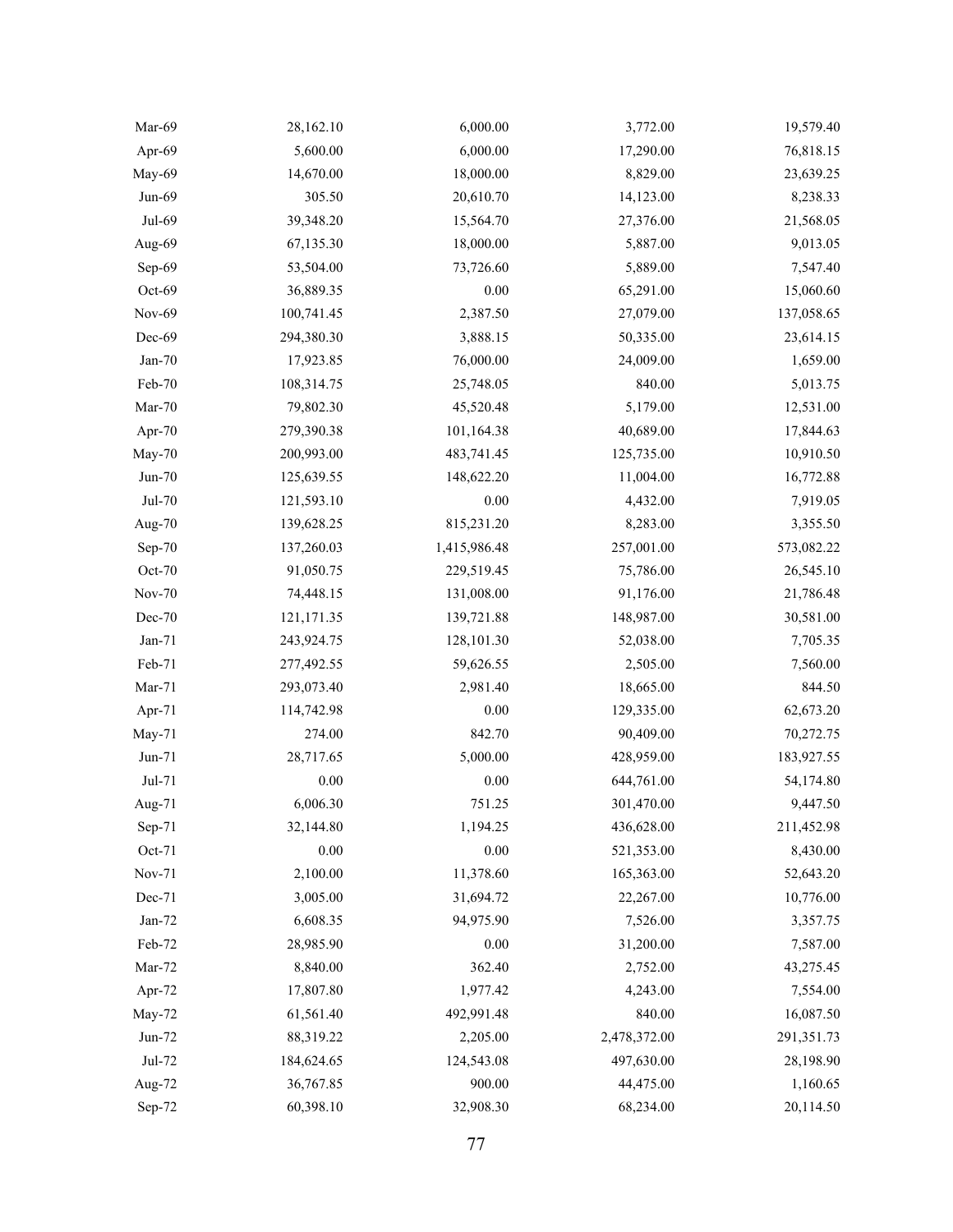| Oct-72      | 15,109.70  | 141,521.70 | 3,807.00   | 10,978.90  |
|-------------|------------|------------|------------|------------|
| Nov-72      | 33,357.90  | 0.00       | 17,870.00  | 6,684.00   |
| Dec-72      | 19,019.50  | 2,422.05   | 3,844.00   | 5,995.50   |
| $Jan-73$    | 931.40     | 81,112.15  | 13,683.00  | 11,762.25  |
| Feb-73      |            |            |            |            |
| Mar-73      |            |            |            |            |
| Apr-73      |            |            |            |            |
| May-73      |            |            |            |            |
| $Jun-73$    |            |            |            |            |
| Jul-73      |            |            |            |            |
| Aug-73      | 19,496.50  | 46,196.25  | 0.00       | 7,985.15   |
| Sep-73      | 161,096.95 | 222,601.32 | 1,695.00   | $0.00\,$   |
| Oct-73      | 198,788.75 | 272,967.28 | 0.00       | $0.00\,$   |
| Nov-73      | 95,726.95  | 129,162.38 | 0.00       | 0.00       |
| Dec-73      | 17,608.30  | 132,844.53 | 2,460.00   | 6,897.50   |
| Jan-74      | 3,007.00   | 148,456.25 | 6,771.00   | 16,868.25  |
| Feb-74      | 37,689.65  | 6,380.60   | 2,231.00   | 5,937.00   |
| Mar-74      | 825.30     | 33,477.60  | 3,432.00   | 5,955.00   |
| Apr-74      | 3,468.70   | 10,773.95  | 29,706.00  | 7,582.38   |
| May-74      | 1,747.30   | 31,773.50  | 175,013.00 | 31,501.25  |
| Jun-74      | 1,887.90   | 84,048.65  | 138,407.00 | 25,434.00  |
| Jul-74      | $0.00\,$   | 207,612.90 | 172,931.00 | 41,257.75  |
| Aug-74      | 317.30     | 129,572.48 | 145,276.00 | 16,933.65  |
| Sep-74      | 771.00     | 31,718.85  | 15,516.00  | 34,929.90  |
| Oct-74      | 10,405.40  | 18,945.45  | 61,159.00  | 42,939.90  |
| Nov-74      | 1,679.10   | 69,453.35  | 76,100.00  | 9,014.25   |
| Dec-74      | 6,074.00   | 17,025.95  | 110,571.00 | 10,293.02  |
| $Jan-75$    | 0.00       | 362,830.25 | 1,698.00   | 25,602.00  |
| Feb-75      | 4,338.97   | 118,484.35 | 33,487.00  | 1,707.00   |
| Mar-75      | 3,019.90   | 0.00       | 31,296.00  | 5,150.68   |
| Apr-75      | 6,141.00   | $0.00\,$   | 75,102.00  | 170,103.80 |
| May-75      | 2,495.80   | $0.00\,$   | 113,865.00 | 50,837.07  |
| $Jun-75$    | 6,560.60   | 2,562.50   | 138,637.00 | 15,207.50  |
| Jul-75      | 11,515.90  | $0.00\,$   | 161,774.00 | $0.00\,$   |
| Aug-75      | 21,882.47  | 843.75     | 105,108.00 | 17,551.13  |
| Sep-75      | 916.65     | 0.00       | 9,366.00   | 40,367.90  |
| Oct-75      | 1,250.65   | $0.00\,$   | 13,450.00  | 12,515.82  |
| Nov-75      | 0.00       | $0.00\,$   | 177,964.00 | 308,633.05 |
| Dec-75      | $0.00\,$   | 0.00       | 15,948.00  | 132,890.10 |
| Jan-76 $\,$ | 8,709.50   | 24,333.00  | 25,803.00  | 39,794.70  |
| Feb-76      | 13,307.90  | $0.00\,$   | 8,319.00   | 13,891.25  |
| Mar-76      | 8,828.30   | $0.00\,$   | 22,619.00  | 54,737.50  |
| Apr-76      | 500.00     | $0.00\,$   | $0.00\,$   | 241,665.50 |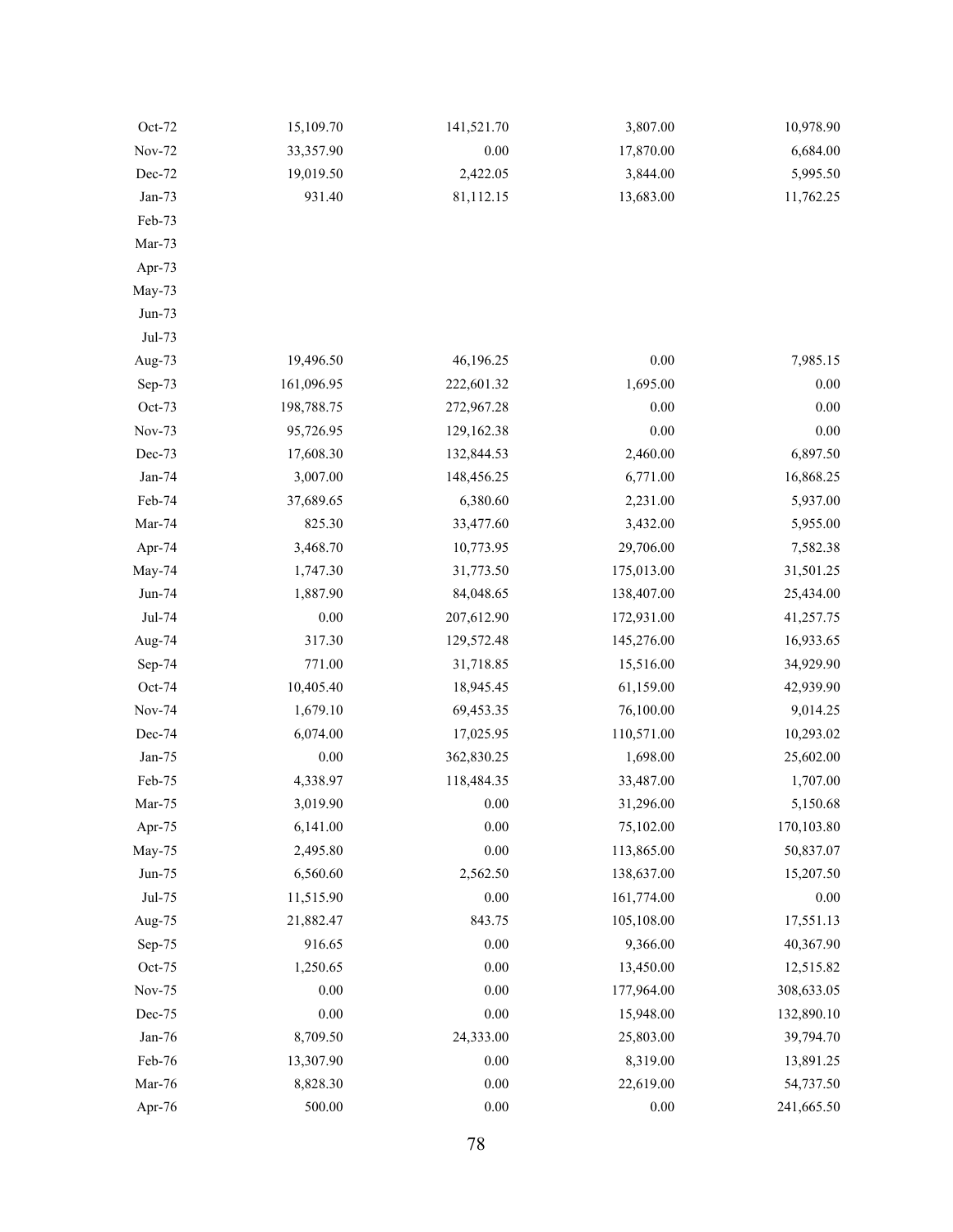| May-76 | 8,822.15  | $0.00\,$   | 9,200.00   | 20,477.50  |
|--------|-----------|------------|------------|------------|
| Jun-76 | 5,700.00  | 41,425.00  | 0.00       | $0.00\,$   |
| Jul-76 | 16,915.55 | 273,883.57 | 0.00       | 27,346.90  |
| Aug-76 | 1,581.80  | 346,481.10 | 3,090.00   | 1,694.00   |
| Sep-76 | 400.00    | 25,493.60  | 0.00       | $0.00\,$   |
| Oct-76 | 3,604.20  | 0.00       | 0.00       | $0.00\,$   |
| Nov-76 | 346.30    | 4,214.75   | 50,650.00  | 878.75     |
| Dec-76 | 363.60    | 2,831.80   | 1,745.00   | 6,455.95   |
| Jan-77 | 370.30    | 25,687.50  | 10,616.00  | 9,439.45   |
| Feb-77 |           |            |            |            |
| Mar-77 |           |            |            |            |
| Apr-77 |           |            |            |            |
| May-77 |           |            |            |            |
| Jun-77 |           |            |            |            |
| Jul-77 |           |            |            |            |
| Aug-77 | 7,111.65  | 15,978.30  | 85,820.00  | 98,266.40  |
| Sep-77 | 450.60    | $0.00\,$   | 130,784.00 | 69,522.85  |
| Oct-77 | 307.90    | 0.00       | 27,103.00  | 132,552.20 |
| Nov-77 | 58,044.50 | $0.00\,$   | 436,334.00 | 409,548.10 |
| Dec-77 | 14,375.70 | 0.00       | 78,314.00  | 1,747.20   |
| Jan-78 | 16,434.10 | 0.00       | 73,820.00  | 66,953.15  |
| Feb-78 | 23,952.00 | 0.00       | 7,500.00   | 5,240.15   |
| Mar-78 | 800.00    | 4,460.00   | 9,000.00   | 4,280.70   |
| Apr-78 | 600.00    | 10,022.60  | 0.00       | 4,267.90   |
| May-78 | 2,283.30  | 18,674.65  | 6,000.00   | 2,556.85   |
| Jun-78 | 1,211.00  | 177,557.65 | 0.00       | 3,352.85   |
| Jul-78 | 6,140.25  | 189,009.85 | 854.00     | 1,725.40   |
| Aug-78 | 9,015.25  | 30,399.75  | 0.00       | $0.00\,$   |
| Sep-78 | $0.00\,$  | 18,022.60  | 27,224.00  | 5,701.10   |
| Oct-78 | 0.00      | 44,495.95  | 0.00       | 2,400.20   |
| Nov-78 | 844.70    | 10,475.00  | 189,570.00 | 123,344.75 |
| Dec-78 | 0.00      | 0.00       | 0.00       | 8,653.05   |
| Jan-79 | 644.40    | 35,159.45  | 10,800.00  | 5,119.20   |
| Feb-79 | 6,569.05  | 3,086.00   | 0.00       | 9.23       |
| Mar-79 | 2,417.00  | $0.00\,$   | 2,606.00   | 4,324.20   |
| Apr-79 | 477.33    | 71,640.10  | 19,078.00  | 12,148.80  |
| May-79 | 1,248.40  | 11,683.20  | 0.00       | 0.00       |
| Jun-79 | 0.00      | 5,950.10   | 22,263.00  | 857.50     |
| Jul-79 | 812.00    | $0.00\,$   | 0.00       | 5,171.10   |
| Aug-79 | 34,193.30 | 22,672.60  | 0.00       | $0.00\,$   |
| Sep-79 | 410.00    | 8,893.22   | 0.00       | $0.00\,$   |
| Oct-79 | 12,791.68 | $0.00\,$   | 0.00       | 2,937.27   |
| Nov-79 | 19,560.25 | 170,200.80 | 0.00       | 206.25     |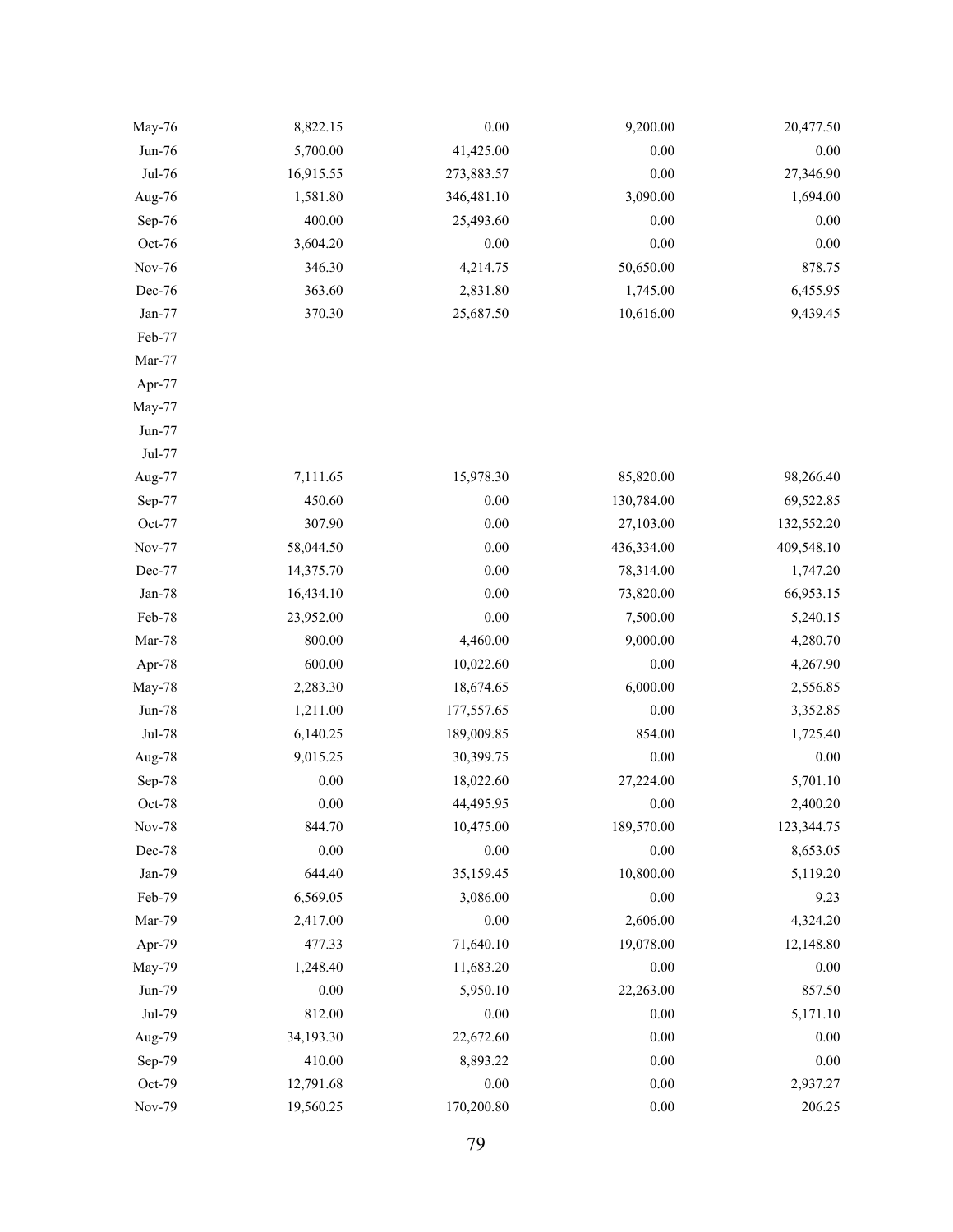| Dec-79              | 3,718.40     | 994,726.08 | 22,200.00  | $0.00\,$   |
|---------------------|--------------|------------|------------|------------|
| $Jan-80$            | 3,774.95     | 398,093.43 | 850.00     | $0.00\,$   |
| Feb-80              | 9,068.75     | 807,539.45 | 0.00       | 2,602.95   |
| Mar-80              | 1,614.90     | 351,608.68 | 0.00       | 1,749.20   |
| Apr-80              | 523.00       | 91,019.88  | 0.00       | 1,890.05   |
| May-80              | 0.00         | 23,384.40  | 16,098.00  | 0.00       |
| $Jun-80$            | 450.00       | 36,513.50  | 881.00     | 884.80     |
| $Jul-80$            | 879.15       | 11,485.30  | 847.00     | 850.75     |
| Aug-80              | 1,000.00     | 1,105.00   | 0.00       | 2,603.00   |
| Sep-80              | 410.00       | 9,012.50   | 869.00     | 1,716.70   |
| Oct-80              | 310.50       | 6,065.60   | 847.00     | $0.00\,$   |
| <b>Nov-80</b>       | 0.00         | 5,295.60   | 24,612.00  | 153,029.20 |
| Dec-80              | 0.00         | 0.00       | 100,000.00 | 64,326.35  |
| $Jan-81$            | $0.00\,$     | 0.00       | 600.00     | $0.00\,$   |
| Feb-81              | 800.00       | $0.00\,$   | 0.00       | 2,634.10   |
| $\rm Mar\text{-}81$ | 606.80       | 0.00       | 0.00       | 5,215.10   |
| Apr-81              | 600.00       | 9,977.87   | 631,315.00 | 128,315.70 |
| May-81              | 2,200.00     | 22,518.85  | 24,000.00  | 29,296.75  |
| $Jun-81$            | 636.50       | $0.00\,$   | 0.00       | 89,417.30  |
| Jul-81              | 3,897.50     | 0.00       | 0.00       | 30,613.40  |
| Aug-81              | 624.00       | $0.00\,$   | 97,125.00  | 60,810.30  |
| Sep-81              | 0.00         | 0.00       | 109,590.00 | 59,799.40  |
| Oct-81 $\,$         | 1,200.00     | 11,834.90  | $0.00\,$   | 6,712.85   |
| $\mbox{Nov-}81$     | 16,786.40    | 0.00       | 2,500.00   | 501,789.50 |
| Dec-81              | 8,865.20     | $0.00\,$   | 4,075.00   | 55,193.45  |
| Jan-82              | 18,000.00    | 173,820.97 | 1,845.00   | 2,649.20   |
| Feb-82              | 7,482.95     | 85,315.42  | 878.00     | 4,470.15   |
| Mar-82              | 5,160.90     | $0.00\,$   | 4,700.00   | 56,944.05  |
| Apr-82              | 500.00       | $0.00\,$   | 209,253.00 | 26,773.07  |
| May-82              | 460,656.23   | $0.00\,$   | 95,763.00  | 78,272.02  |
| Jun-82              | 659,556.27   | 42,480.80  | $0.00\,$   | 6,225.40   |
| $Jul-82$            | 212,945.23   | $0.00\,$   | 3,428.00   | 2,660.45   |
| Aug-82              |              |            |            |            |
| Sep-82              |              |            |            |            |
| Oct-82              |              |            |            |            |
| <b>Nov-82</b>       |              |            |            |            |
| $Dec-82$            |              |            |            |            |
| Jan-83              |              |            |            |            |
| Feb-83              | 184, 182. 38 | 0.00       | 1,670.00   | 6,924.25   |
| Mar-83              | 357,589.70   | 1,847.40   | 36,605.00  | 4,954.35   |
| Apr-83              | 154,233.10   | 0.00       | 317,860.00 | 12,986.15  |
| May-83              | 74,066.40    | $0.00\,$   | 69,052.00  | 11,704.85  |
| Jun-83              | 91,458.70    | $0.00\,$   | 34,333.00  | 5,618.40   |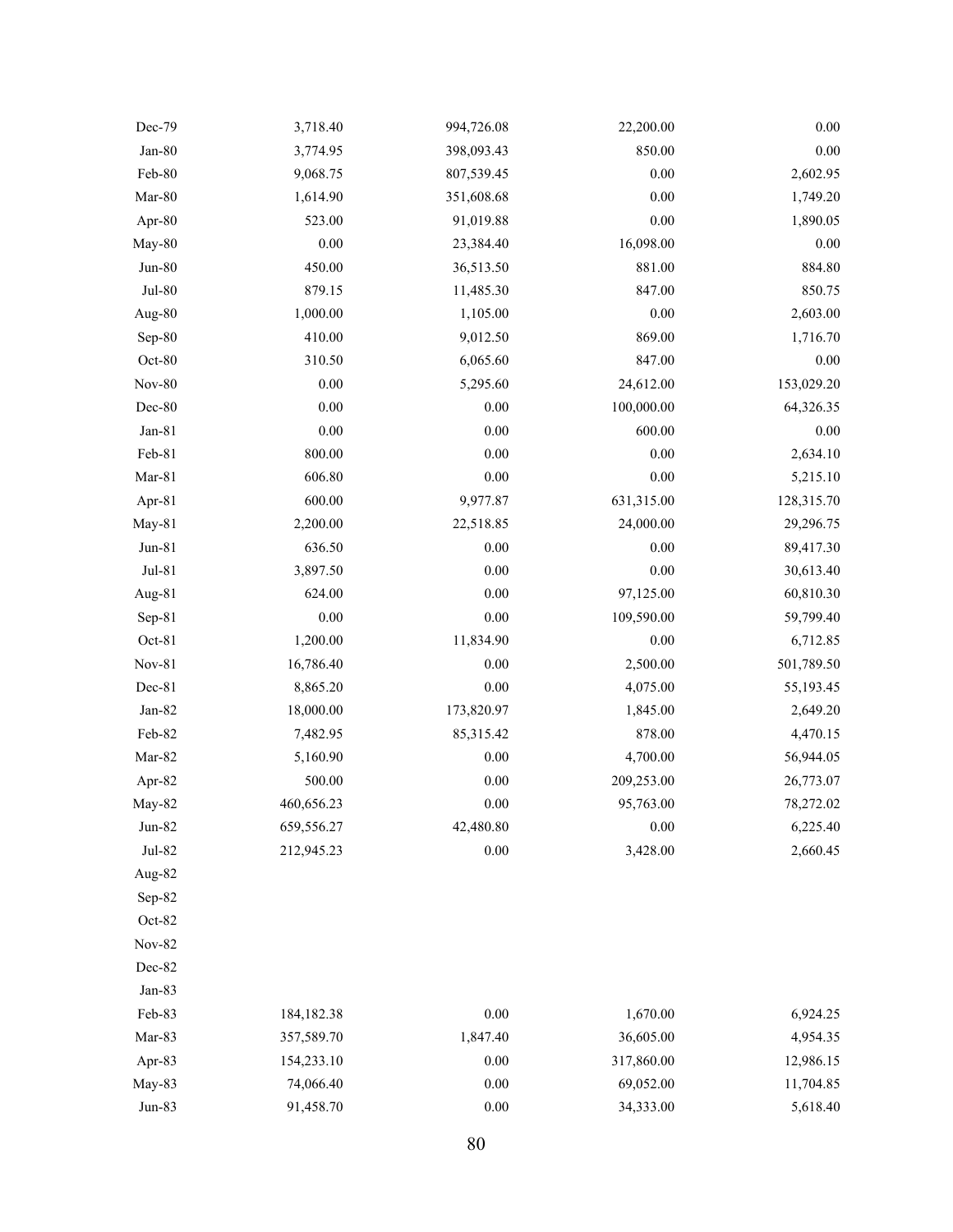| Jul-83        | 92,490.00   | 1,704.45     | 79,414.00  | 11,119.73  |
|---------------|-------------|--------------|------------|------------|
| Aug-83        | 188,894.50  | 0.00         | 64,566.00  | 10,050.55  |
| Sep-83        | 167, 101.78 | 0.00         | 123,477.00 | 9,767.60   |
| Oct-83        | 4,530.00    | 1,963.03     | 345,429.00 | 101,454.70 |
| Nov-83        | 122,451.93  | $0.00\,$     | 214,866.00 | 81,728.70  |
| Dec-83        | 37,709.50   | 5,993.95     | 161,552.00 | 55,987.65  |
| Jan-84        | 10,485.00   | $0.00\,$     | 275,112.00 | 32,708.85  |
| Feb-84        | 13,683.00   | 0.00         | 73,097.00  | 7,153.65   |
| Mar-84        | 17,589.00   | 22,115.40    | 161,097.00 | 23,129.30  |
| Apr-84        | 9,784.93    | 361,688.92   | 114,982.00 | 204,887.35 |
| May-84        | 132,032.70  | 243,664.63   | 92,181.00  | 143,689.98 |
| Jun-84        | 188,574.00  | 20,656.35    | 87,063.00  | 61,044.70  |
| Jul-84        | 302,832.00  | 61,072.75    | 83,044.00  | 68,196.88  |
| Aug-84        |             |              |            |            |
| Sep-84        |             |              |            |            |
| Oct-84        |             |              |            |            |
| <b>Nov-84</b> |             |              |            |            |
| Dec-84        |             |              |            |            |
| $Jan-85$      |             |              |            |            |
| Feb-85        | 59,613.20   | 0.00         | 177,525.00 | 23,789.30  |
| Mar-85        | 90,448.13   | $0.00\,$     | 335,682.00 | 98,249.03  |
| Apr-85        | 194,290.50  | 461.30       | 235,364.00 | 131,520.00 |
| May-85        | 135,725.00  | 868.65       | 305,484.00 | 44,659.85  |
| $Jun-85$      | 177,386.00  | 0.00         | 171,196.00 | 40,915.00  |
| $Jul-85$      | 87,948.00   | 3,322.80     | 107,650.00 | 30,471.15  |
| Aug-85        | 71,098.20   | 198.10       | 50,425.00  | 26,277.05  |
| Sep-85        | 685,587.40  | $0.00\,$     | 6,705.00   | 15,981.60  |
| Oct-85        | 173,985.00  | 1,909,653.70 | 348,795.00 | 159,926.65 |
| Nov-85        | 255,815.05  | 121,388.35   | 253,706.00 | 74,069.80  |
| Dec-85        | 405,705.50  | 1,667.00     | 176,448.00 | 99,035.90  |
| Jan-86        | 433,556.65  | 615.35       | 67,996.00  | 20,322.80  |
| Feb-86        | 197,181.55  | 736.55       | 238,669.00 | 29,934.45  |
| Mar-86        | 46,080.00   | 0.00         | 331,510.00 | 36,147.43  |
| Apr-86        | 146,397.00  | $0.00\,$     | 77,953.00  | 34,860.15  |
| May-86        | 49,549.60   | 485.50       | 381,787.00 | 42,081.25  |
| Jun-86        | 217,282.80  | 0.00         | 55,361.00  | 31,877.95  |
| Jul-86        | 274,323.80  | 164.85       | 31,433.00  | 60,160.60  |
| Aug-86        | 149,666.60  | 254.10       | 64,948.00  | 28,885.25  |
| Sep-86        | 253,821.90  | 1,355.95     | 41,825.00  | 30,535.50  |
| Oct-86        | 678,557.90  | 5,005.50     | 195,766.00 | 35,305.20  |
| <b>Nov-86</b> | 393,131.00  | 959.70       | 224,175.00 | 84,708.95  |
| Dec-86        | 119,610.45  | 18,799.40    | 362,834.00 | 612,842.00 |
| $Jan-87$      | 590,355.55  | 167,380.98   | 28,721.00  | 29,758.35  |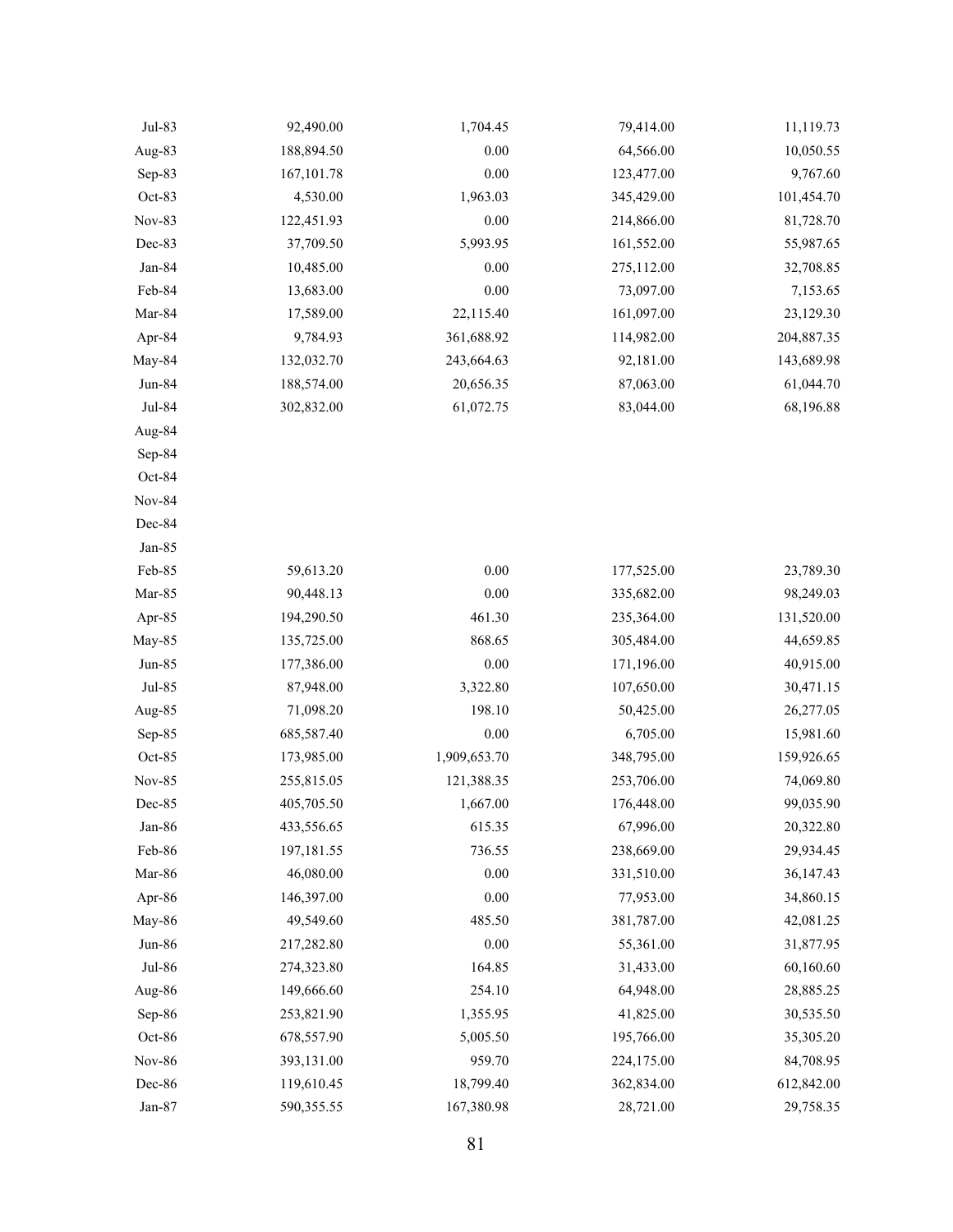| Feb-87        | 342,139.00 | 3,699.00   | 33,650.00  | 33,103.50  |
|---------------|------------|------------|------------|------------|
| Mar-87        | 421,221.85 | 5,469.10   | 1,750.00   | 38,143.80  |
| Apr-87        | 464,544.20 | 21,793.10  | 3,627.00   | 42,363.20  |
| May-87        | 326,724.00 | 3,694.90   | 26,803.00  | 34,675.40  |
| Jun-87        | 375,232.50 | 45,386.58  | 11,283.00  | 32,011.98  |
| Jul-87        | 248,930.35 | 871.20     | 7,872.00   | 30,469.48  |
| Aug-87        | 315,502.50 | 104,129.25 | 9,762.00   | 32,765.25  |
| Sep-87        | 513,033.00 | 196,871.55 | 17,805.00  | 27,504.10  |
| Oct-87        | 888,687.70 | 51,826.15  | 247,620.00 | 75,146.45  |
| Nov-87        | 194,124.60 | 2,338.00   | 556,685.00 | 36,169.25  |
| Dec-87        | 15,783.00  | 114,714.03 | 959,013.00 | 57,639.93  |
| Jan-88        | 1,125.00   | 23,868.02  | 345,366.00 | 58,116.10  |
| Feb-88        | 4,950.00   | 84,316.90  | 58,608.00  | 39,685.00  |
| Mar-88        | 51,508.50  | 54,698.22  | 34,030.00  | 59,278.55  |
| Apr-88        | 214,215.10 | 164,898.08 | 3,614.00   | 47,514.00  |
| May-88        | 251,861.50 | 41,396.27  | 125,116.00 | 51,934.75  |
| <b>Jun-88</b> | 444,427.85 | 109,463.20 | 3,630.00   | 42,275.55  |
| Jul-88        | 478,896.20 | 100,710.63 | 30,030.00  | 37,151.75  |
| Aug-88        | 285,388.65 | 3,419.95   | 48,291.00  | 51,037.20  |
| Sep-88        | 289,154.50 | 114,435.07 | 78,015.00  | 32,292.85  |
| Oct-88        | 846,116.55 | 35,591.55  | 36,362.00  | 38,199.15  |
| <b>Nov-88</b> | 487,246.80 | 143,593.58 | 539,663.00 | 38,718.90  |
| Dec-88        | 133,548.00 | 264,442.55 | 740,048.00 | 33,777.02  |
| Jan-89        | 13,173.00  | 42,915.50  | 485,865.00 | 29,264.40  |
| Feb-89        | 122,770.50 | 49,079.23  | 39,593.00  | 36,919.00  |
| Mar-89        | 169,889.40 | 49,327.67  | 143,946.00 | 56,456.40  |
| Apr-89        | 16,086.00  | 24,812.35  | 598,185.00 | 135,268.12 |
| May-89        | 75,954.00  | 119,297.22 | 14,085.00  | 34,649.35  |
| Jun-89        | 147,739.20 | 108,929.80 | 81,399.00  | 61,867.97  |
| Jul-89        | 190,473.50 | 22,660.05  | 4,486.00   | 64,139.25  |
| Aug-89        | 297,603.60 | 63,848.57  | 10,608.00  | 47,095.10  |
| Sep-89        | 221,104.50 | 81,086.97  | 1,206.00   | 34,513.60  |
| Oct-89        | 180,741.30 | 105,669.60 | 2,650.00   | 39,152.00  |
| <b>Nov-89</b> | 187,760.60 | 166,762.30 | 371,373.00 | 207,432.35 |
| Dec-89        | 20,400.00  | 95,522.40  | 398,868.00 | 39,476.30  |
| Jan-90        | $0.00\,$   | 19,615.45  | 160,795.00 | 50,338.92  |
| Feb-90        | $0.00\,$   | 78,751.20  | 66,809.00  | 54,667.95  |
| Mar-90        | $0.00\,$   | 25,945.40  | 1,650.00   | 72,894.15  |
| Apr-90        | 4,740.00   | 97,700.15  | 8,495.00   | 64,903.55  |
| May-90        | 43,716.00  | 247,207.68 | 3,563.00   | 77,838.10  |
| $Jun-90$      | 261,723.00 | 3,311.60   | 9,319.00   | 76,428.95  |
| Jul-90        | 116,354.30 | 637.88     | 890.00     | 44,439.20  |
| Aug-90        | 267,780.00 | 25,868.25  | 6,299.00   | 89,145.30  |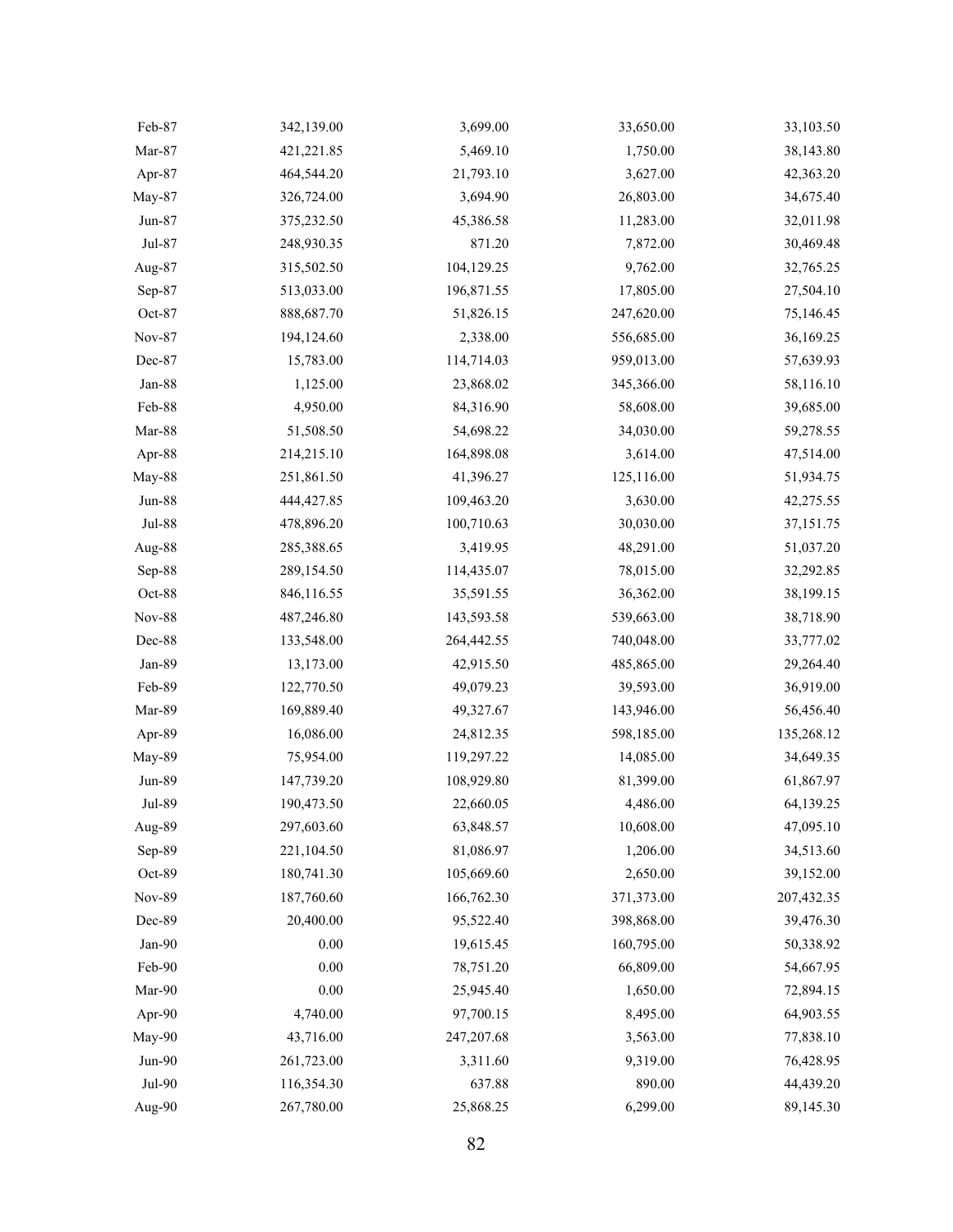| Sep-90        | 138,244.70 | 189,287.20 | 1,812.00   | 65,507.00  |
|---------------|------------|------------|------------|------------|
| Oct-90        | 332,921.10 | 160,733.87 | 18,208.00  | 78,588.60  |
| <b>Nov-90</b> | 559,305.15 | 236,744.33 | 41,058.00  | 61,481.35  |
| Dec-90        | 93,817.50  | 349.40     | 927,224.00 | 65,420.55  |
| Jan-91        | 5,616.00   | 52,688.00  | 88,902.00  | 49,506.38  |
| Feb-91        | 7,494.00   | 1,585.85   | 273,832.00 | 109,971.53 |
| Mar-91        | 47,700.00  | 2,397.95   | 96,739.00  | 135,059.03 |
| Apr-91        | 13,270.50  | 1,614.45   | 255,776.00 | 164,138.85 |
| May-91        | 95,480.00  | 2,517.80   | 128,288.00 | 450,312.75 |
| Jun-91        | 453,760.00 | 348,902.88 | 2,747.00   | 55,687.50  |
| Jul-91        | 94,815.00  | 98,993.85  | 63,330.00  | 55,924.47  |
| Aug-91        | 634,382.20 | 306,059.88 | 38,982.00  | 71,940.85  |
| Sep-91        | 204,453.00 | 1,636.45   | 9,211.00   | 61,379.47  |
| Oct-91        | 177,498.60 | 2,091.30   | 6,893.00   | 60,090.80  |
| Nov-91        | 190,813.80 | 2,077.75   | 489,169.00 | 185,428.65 |
| Dec-91        | 133,944.50 | 617.35     | 384,140.00 | 44,415.00  |
| Jan-92        | 120,310.40 | 827.70     | 93,425.00  | 69,134.80  |
| Feb-92        | 128,121.00 | 489.05     | 73,169.00  | 46,457.10  |
| Mar-92        | 128,306.50 | 750.05     | 271,149.00 | 89,860.68  |
| Apr-92        | 273,315.00 | 240,584.25 | 139,418.00 | 164,992.70 |
| May-92        | 313,365.00 | 238,189.73 | 131,074.00 | 178,449.40 |
| Jun-92        | 161,854.00 | 844.82     | 438,318.00 | 97,404.35  |
| $Jul-92$      | 148,197.70 | $0.00\,$   | 234,942.00 | 166,335.60 |
| Aug-92        | 143,322.00 | 145,356.60 | 145,979.00 | 67,395.80  |
| Sep-92        | 191,897.00 | 900.05     | 90,915.00  | 71,355.15  |
| Oct-92        | 278,040.90 | 232.20     | 19,674.00  | 68,656.35  |
| <b>Nov-92</b> | 680,177.63 | 11,863.05  | 48,455.00  | 71,187.90  |
| Dec-92        | 270,530.15 | 380.40     | 168,328.00 | 230,200.75 |
| Jan-93        | 273,875.30 | 1,618.40   | 204,517.00 | 71,746.92  |
| Feb-93        | 189,815.65 | 1,645.60   | 274,921.00 | 115,916.35 |
| Mar-93        | 71,071.50  | 1,036.00   | 300,014.00 | 92,286.90  |
| Apr-93        | 73,757.85  | 848.50     | 377,685.00 | 72,471.75  |
| May-93        | 285,020.40 | 374,528.10 | 858,679.00 | 173,674.33 |
| Jun-93        | 188,712.77 | 3,447.85   | 422,798.00 | 100,566.10 |
| Jul-93        | 84,470.60  | 1,806.65   | 224,124.00 | 62,751.00  |
| Aug-93        | 220,997.20 | 10,110.15  | 129,343.00 | 53,373.00  |
| Sep-93        | 40,623.00  | 1,331.00   | 86,628.00  | 54,585.65  |
| Oct-93        | 96,540.00  | 1,752.25   | 133,843.00 | 61,629.75  |
| Nov-93        | 289,878.00 | 2,885.75   | 76,779.00  | 47,728.85  |
| Dec-93        | 257,745.00 | 66,204.13  | 497,125.00 | 73,100.85  |
| Jan-94        | 63,888.00  | 57,727.27  | 37,878.00  | 47,411.30  |
| Feb-94        | 106,005.00 | 1,945.85   | 224,802.00 | 64,672.95  |
| Mar-94        | 83,284.00  | 1,942.05   | 216,590.00 | 59,290.95  |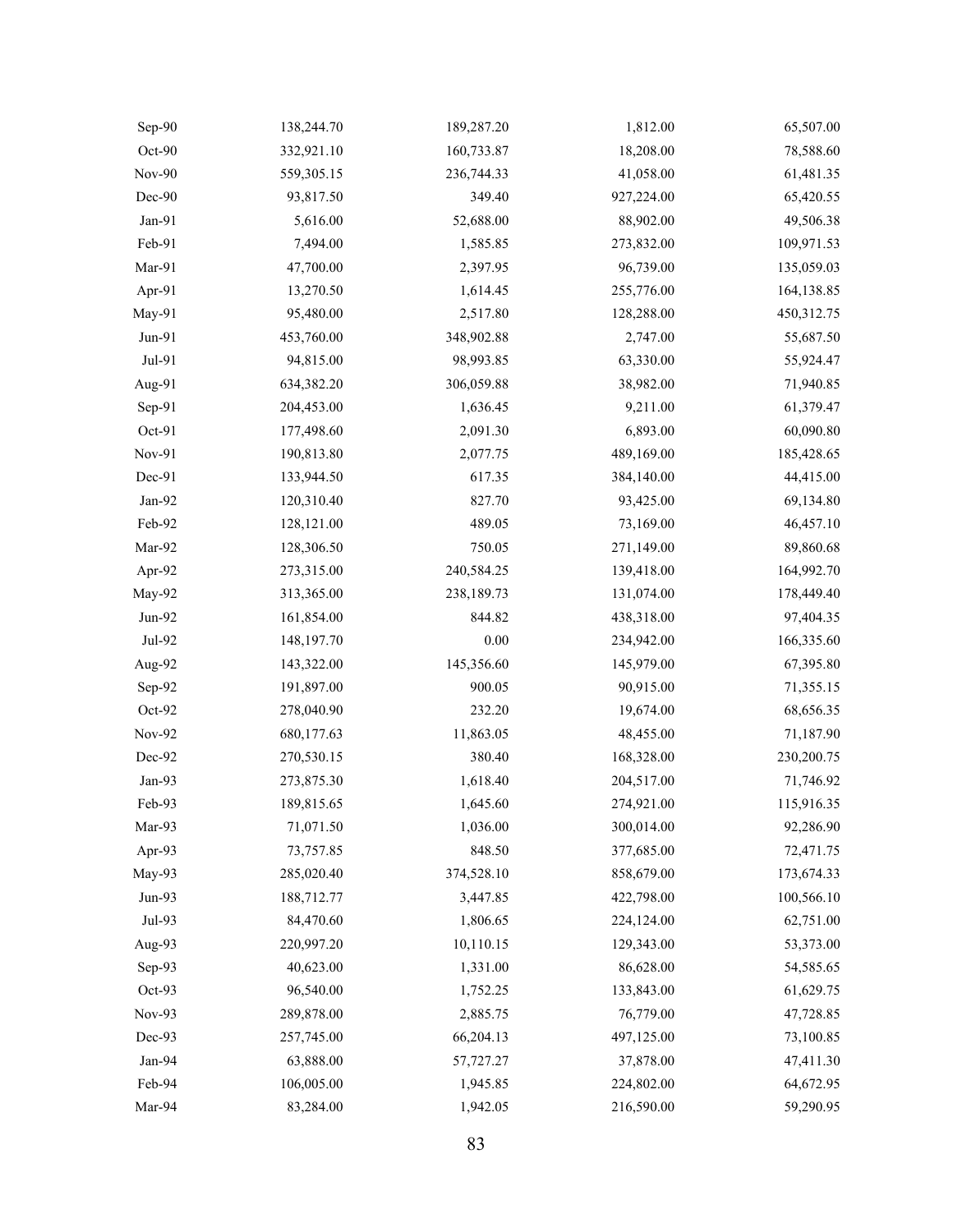| Apr-94        | 15,747.00  | 125, 121.53  | 292,345.00 | 49,925.35  |
|---------------|------------|--------------|------------|------------|
| May-94        | 55,410.00  | 1,022,275.45 | 228,580.00 | 56,609.60  |
| Jun-94        | 207,507.00 | 298,151.93   | 98,022.00  | 65,563.80  |
| Jul-94        | 43,857.00  | 182,252.77   | 50,948.00  | 58,163.90  |
| Aug-94        | 62,349.00  | 576,368.20   | 101,476.00 | 57,266.95  |
| Sep-94        | 10,125.00  | 2,813.90     | 226,467.00 | 47,678.05  |
| Oct-94        | 26,592.00  | 64,115.20    | 112,239.00 | 44,143.40  |
| <b>Nov-94</b> | 25,737.00  | 20,463.10    | 309,909.00 | 300,312.27 |
| Dec-94        | 40,506.00  | 128,805.57   | 365,157.00 | 85,704.35  |
| Jan-95        | 35,118.00  | 179,740.70   | 6,621.00   | 31,202.80  |
| Feb-95        | 46,684.30  | 2,856.00     | 15,919.00  | 44,765.20  |
| Mar-95        | 27,636.00  | 2,108.25     | 123,943.00 | 65,230.60  |
| Apr-95        | 4,986.00   | 22,366.80    | 281,830.00 | 43,157.00  |
| May-95        | 22,184.30  | 24,468.50    | 204,971.00 | 49,828.00  |
| Jun-95        | 49,196.50  | 137,404.30   | 79,836.00  | 253,656.63 |
| Jul-95        | $0.00\,$   | 2,749.98     | 84,212.00  | 291,572.30 |
| Aug-95        | 3,600.00   | 3,921.00     | 53,507.00  | 44,850.70  |
| Sep-95        | 59,589.00  | 11,351.55    | 61,854.00  | 36,098.30  |
| Oct-95        | 205,669.50 | 5,652.00     | 13,261.00  | 244,618.50 |
| Nov-95        | 130,863.80 | 28,858.40    | 224,037.00 | 46,820.13  |
| Dec-95        | 55,140.00  | 85,730.80    | 58,571.00  | 42,127.75  |
| Jan-96        | 88,128.20  | 32,675.23    | 19,889.00  | 58,477.55  |
| Feb-96        | 179,979.10 | 6,673.15     | 115,244.00 | 76,721.75  |
| Mar-96        | 149,403.00 | 8,008.20     | 17,372.00  | 57,250.90  |
| Apr-96        | 137,732.30 | 36,303.23    | 70,171.00  | 56,238.75  |
| May-96        | 138,771.00 | 304,043.18   | 123,066.00 | 66,894.90  |
| Jun-96        | 133,998.00 | 96,978.43    | 181,541.00 | 62,116.70  |
| Jul-96        | 34,402.00  | 72,280.38    | 22,573.00  | 56,540.10  |
| Aug-96        | 100,982.00 | 101,314.52   | 15,132.00  | 57,564.85  |
| Sep-96        | 25,954.50  | 34,728.65    | 248,374.00 | 38,865.85  |
| Oct-96        | 80,223.60  | 38,853.70    | 47,562.00  | 235,678.85 |
| <b>Nov-96</b> | 97,574.70  | 10,353.35    | 99,833.00  | 86,673.35  |
| Dec-96        | 155,232.55 | 45,018.80    | 290,850.00 | 30,647.15  |
| Jan-97        | 123,383.20 | 161,004.30   | 7,788.00   | 69,762.35  |
| Feb-97        | 199,219.70 | 90,696.00    | 7,148.00   | 41,515.45  |
| Mar-97        | 216,923.00 | 46,972.95    | 63,253.00  | 49,048.90  |
| Apr-97        | 251,432.00 | 44,003.20    | 697,509.00 | 47,140.00  |
| May-97        | 502,977.85 | 30,159.32    | 155,454.00 | 93,267.90  |
| Jun-97        | 547,987.40 | 30,686.30    | 13,417.00  | 57,735.30  |
| Jul-97        | 452,420.00 | 21,096.45    | 3,751.00   | 38,411.25  |
| Aug-97        |            |              |            |            |
| Sep-97        |            |              |            |            |
| Oct-97        |            |              |            |            |

84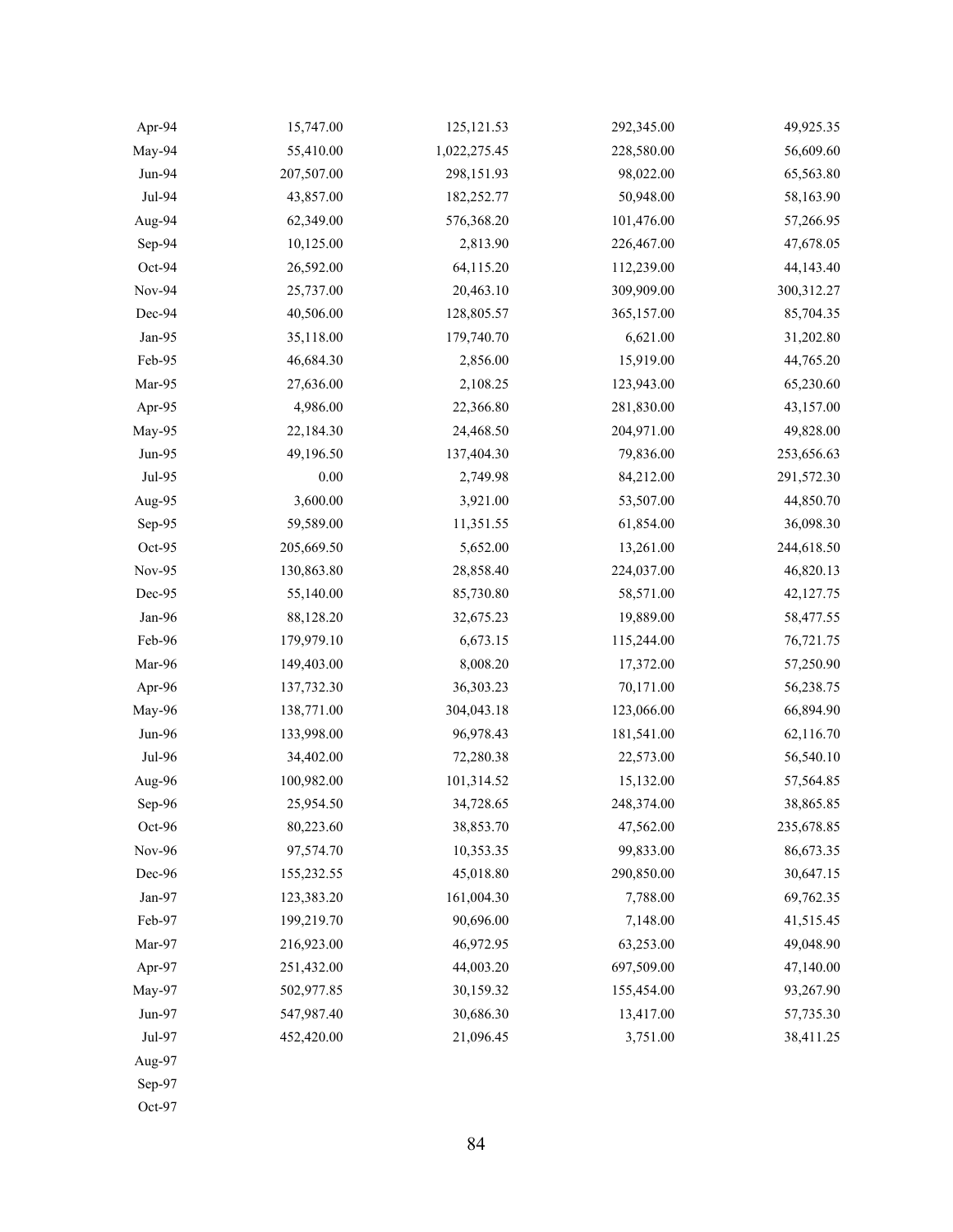| Dec-97              |              |            |            |              |
|---------------------|--------------|------------|------------|--------------|
| Jan-98 $\,$         |              |            |            |              |
| Feb-98              | 51,042.00    | 1,835.25   | 12,892.00  | 23,016.12    |
| Mar-98              | 216,798.00   | 15,189.48  | 142,377.00 | 29,509.90    |
| Apr-98              | 6,888.00     | 33,180.12  | 233,110.00 | 237, 245. 33 |
| May-98              | 402,185.30   | 42,003.20  | 207,678.00 | 37,903.92    |
| Jun-98              | 179,351.90   | 8,420.30   | 13,471.00  | 57,640.02    |
| Jul-98              | 154,964.40   | 3,751.15   | 22,442.00  | 67,041.35    |
| Aug-98              | 255,661.00   | 78,688.35  | 373,486.00 | 47,891.60    |
| Sep-98              | 329,362.90   | 528.45     | 365,242.00 | 49,625.30    |
| Oct-98              | 409,924.90   | 706,765.30 | 3,220.00   | 40,335.27    |
| <b>Nov-98</b>       | 300,261.20   | 899,359.70 | 780,586.00 | 25,894.67    |
| Dec-98              | 199,486.90   | 71,153.55  | 426,599.00 | 34,842.73    |
| Jan-99              | 239,540.70   | 5,278.60   | 4,849.00   | 34,341.58    |
| Feb-99              | 202,214.50   | 0.00       | 226,775.00 | 50,755.60    |
| Mar-99              | 244,456.00   | 300,000.00 | 516,603.00 | 162,951.07   |
| Apr-99              | 135,708.00   | 1,049.40   | 38,544.00  | 126,532.97   |
| May-99              | 116,241.00   | 836.65     | 143,258.00 | 85,931.45    |
| Jun-99              | 305,985.40   | 0.00       | 258,471.00 | 114,059.22   |
| Jul-99              | 193,570.50   | 541.75     | 131,634.00 | 209,086.80   |
| Aug-99              | 281,760.00   | 0.00       | 12,393.00  | 95,752.83    |
| Sep-99              | 230,132.50   | 15,454.98  | 20,595.00  | 57,793.25    |
| Oct-99              | 202,075.00   | 669.20     | 87,109.00  | 117,560.53   |
| Nov-99              | 343,926.55   | 0.00       | 250,785.00 | 49,087.97    |
| Dec-99              | 338,751.00   | 0.00       | 473,692.00 | 38,129.68    |
| $\rm Jan\text{-}00$ | 295,651.00   | 887.00     | 162,391.00 | 49,528.42    |
| Feb-00              | 414,494.00   | $0.00\,$   | 92,656.00  | 49,365.63    |
| Mar-00              | 294,717.00   | $0.00\,$   | 287,522.00 | 101,260.07   |
| Apr-00              | 202,891.60   | 1,418.90   | 888,665.00 | 46,190.45    |
| May-00              | 113,160.00   | 35,782.25  | 1,904.00   | 57,833.35    |
| $Jun-00$            | 158,005.00   | 78,574.32  | 13,019.00  | 51,952.15    |
| $Jul-00$            | 217,719.70   | 42,656.53  | 14,613.00  | 75,711.50    |
| Aug-00              |              |            |            |              |
| Sep-00              |              |            |            |              |
| $Oct-00$            |              |            |            |              |
| $Nov-00$            |              |            |            |              |
| Dec-00              |              |            |            |              |
| $Jan-01$            |              |            |            |              |
| Feb-01              | 1,000,918.00 | 76,062.00  | 10,842.00  | 15,740.85    |
| $Mar-01$            | 295,339.00   | 15,252.60  | 78,514.00  | 101,112.77   |
| Apr-01              | 438,613.65   | 33,020.80  | 898,806.00 | 79,438.60    |
| May-01              | 476,311.20   | 12,616.00  | 31,606.00  | 55,779.05    |

Nov-97

85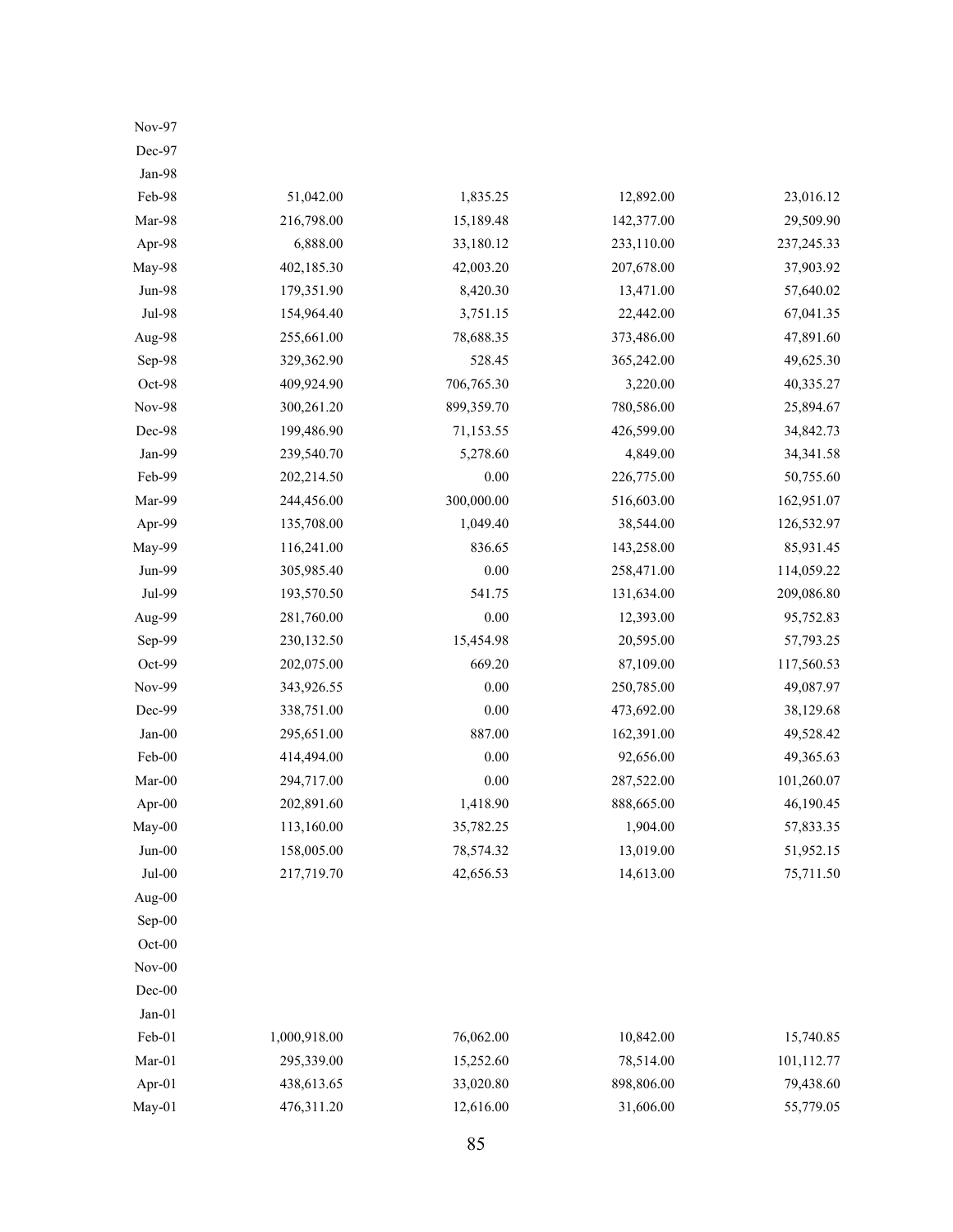| $Jun-01$ | 240,974.00 | 439.00    | 23,500.00  | 59,903.60  |
|----------|------------|-----------|------------|------------|
| $Jul-01$ | 297,155.00 | 585.70    | 50,850.00  | 181,757.35 |
| Aug-01   | 674,192.50 | 0.00      | 546,573.00 | 215,119.93 |
| Sep-01   | 151,970.00 | 511.50    | 315,060.00 | 74,588.87  |
| $Oct-01$ | 107,983.50 | 0.00      | 485,866.00 | 146,374.82 |
| $Nov-01$ | 127,254.00 | 572.40    | 553,705.00 | 99,400.80  |
| Dec-01   | 172,701.00 | $0.00\,$  | 457,281.00 | 134,440.05 |
| $Jan-02$ | 97,540.00  | 1,856.88  | 75,246.00  | 55,962.98  |
| Feb-02   | 186,039.50 | 12,400.00 | 146,978.00 | 73,961.33  |
| $Mar-02$ | 273,878.95 | 2,669.50  | 48,937.00  | 54,078.15  |
| Apr-02   | 153,588.45 | 3,594.70  | 80,264.00  | 184,334.42 |
| May-02   | 141,577.20 | $0.00\,$  | 92,276.00  | 86,812.15  |
| $Jun-02$ | 101,424.00 | 0.00      | 100,298.00 | 61,564.60  |
| $Jul-02$ | 77,450.15  | $0.00\,$  | 6,828.00   | 38,648.30  |
| Aug-02   | 95,793.00  | $0.00\,$  | 192,896.00 | 42,243.35  |
| Sep-02   | 26,519.00  | 0.00      | 43,261.00  | 84,601.35  |
| $Oct-02$ | 153,122.00 | 18,441.85 | 204,600.00 | 39,448.90  |
| $Nov-02$ | 64,903.75  | 13,446.30 | 666,366.00 | 36,393.90  |
| $Dec-02$ | 52,639.00  | 11,822.32 | 461,310.00 | 134,852.70 |
| $Jan-03$ | 16,509.00  | 45,754.70 | 87,529.00  | 53,628.35  |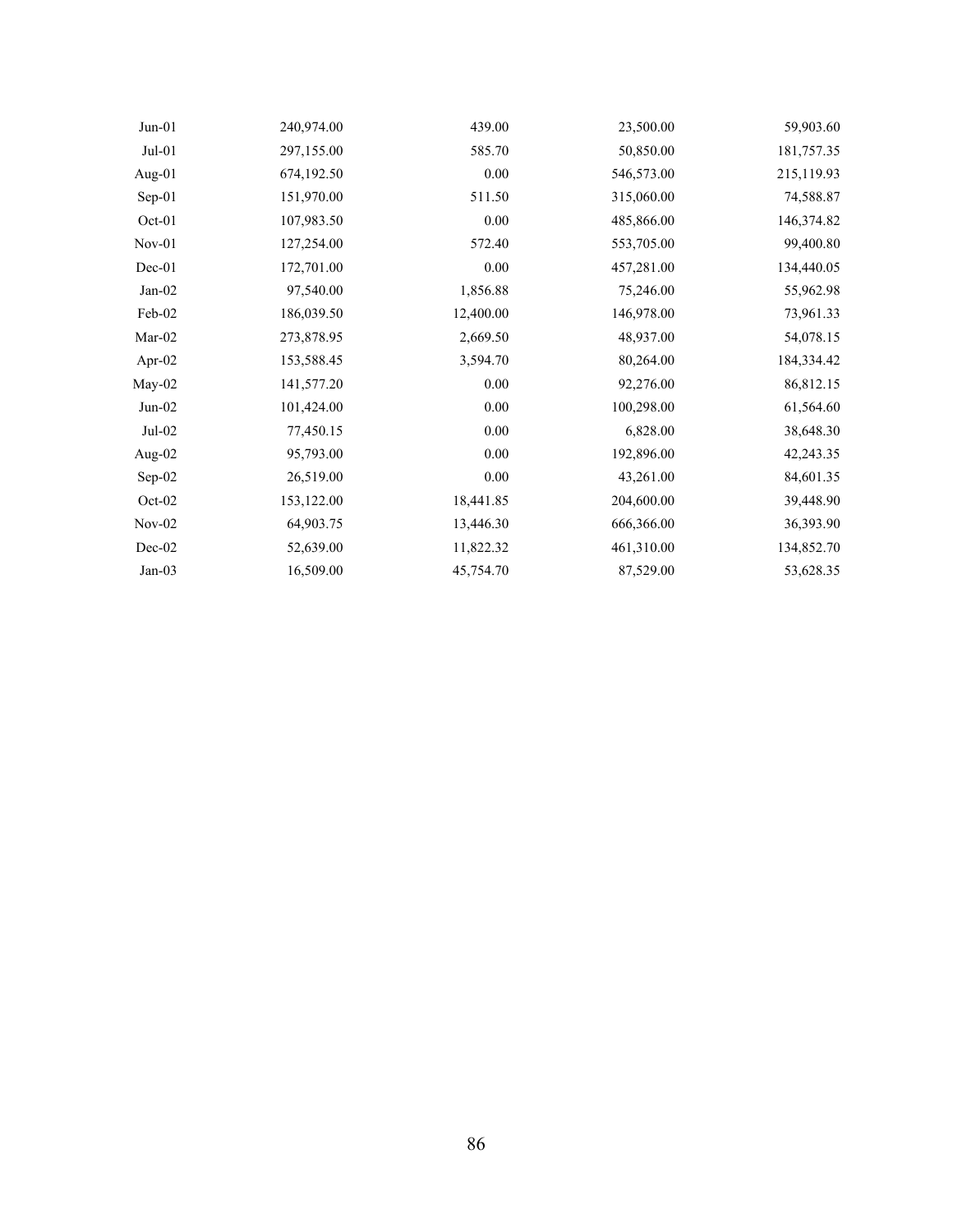# **Table A9. Calculation of Withdrawal Revenue**

| Fiscal<br>Year | Revenue | Change in<br><b>VOC</b><br>Interest Due | VOC Inter-<br>est | Holland<br>Interest | "Withdrawal"<br>Revenue | Metal Outflow<br>through<br>Specie Kamer | Ratio    |
|----------------|---------|-----------------------------------------|-------------------|---------------------|-------------------------|------------------------------------------|----------|
| 1666           | 39,934  | $-4,025$                                | $-11,750$         | $-8673$             | 15,487                  | 2,049,670                                | 0.76%    |
| 1667           | 57,861  | $-2,361$                                | $-26,667$         | $-8673$             | 20,141                  | 2,560,011                                | 0.79%    |
| 1668           | 74,949  | $-10,022$                               | $-35,933$         | $-8673$             | 20,340                  | 2,431,159                                | 0.84%    |
| 1669           | 42,313  | 18,333                                  | $-46,283$         | $-8673$             | 5,690                   | 610,589                                  | 0.93%    |
| 1670           | 20,861  | $\boldsymbol{0}$                        | $\boldsymbol{0}$  | $-8673$             | 12,189                  | 1,555,197                                | 0.78%    |
| 1671           | 56,491  | $\boldsymbol{0}$                        | $-6,362$          | $-8673$             | 41,633                  | 3,344,676                                | 1.24%    |
| 1672           | 88,594  | $\boldsymbol{0}$                        | $-800$            | $-8673$             | 79,119                  | 3,617,700                                | 2.19%    |
| 1673           |         |                                         |                   |                     |                         |                                          |          |
| 1674           | 28,794  | $\boldsymbol{0}$                        | $-942$            | $-8673$             | 19,177                  | 1,189,420                                | 1.61%    |
| 1675           | 49,354  | $\boldsymbol{0}$                        | $-8,489$          | $-8673$             | 32,193                  | 1,696,559                                | 1.90%    |
| 1676           | 57,506  | $-15,507$                               | $-32,678$         | $-8673$             | 647                     | 482,826                                  | 0.13%    |
| 1677           | 74,023  | $-35,506$                               | $-5,509$          | $-8673$             | 24,336                  |                                          |          |
| 1678           | 74,636  | 37,680                                  | $-99,455$         | $-8673$             | 4,186                   | 417,590                                  | 1.00%    |
| 1679           | 78,004  | $\boldsymbol{0}$                        | $-64,000$         | $-8673$             | 5,332                   | 92,651                                   | 5.75%    |
| 1680           | 63,534  | 5,000                                   | $-56,111$         | $-8673$             | 3,750                   | 374,407                                  | $1.00\%$ |
| 1681           | 79,889  | 3,333                                   | $-41,789$         | $-8673$             | 32,760                  | 1,842,897                                | 1.78%    |
| 1682           | 56,497  | 1,667                                   | $-31,745$         | $-8260$             | 18,159                  |                                          |          |
| 1683           | 42,598  | $-1,866$                                | $-18,689$         | $-8260$             | 13,782                  | 2,068,942                                | 0.67%    |
| 1684           | 64,987  | 5,199                                   | $\boldsymbol{0}$  | $-8260$             | 61,926                  |                                          |          |

Source: van Dillen 1925: 701-807, and authors' calculation.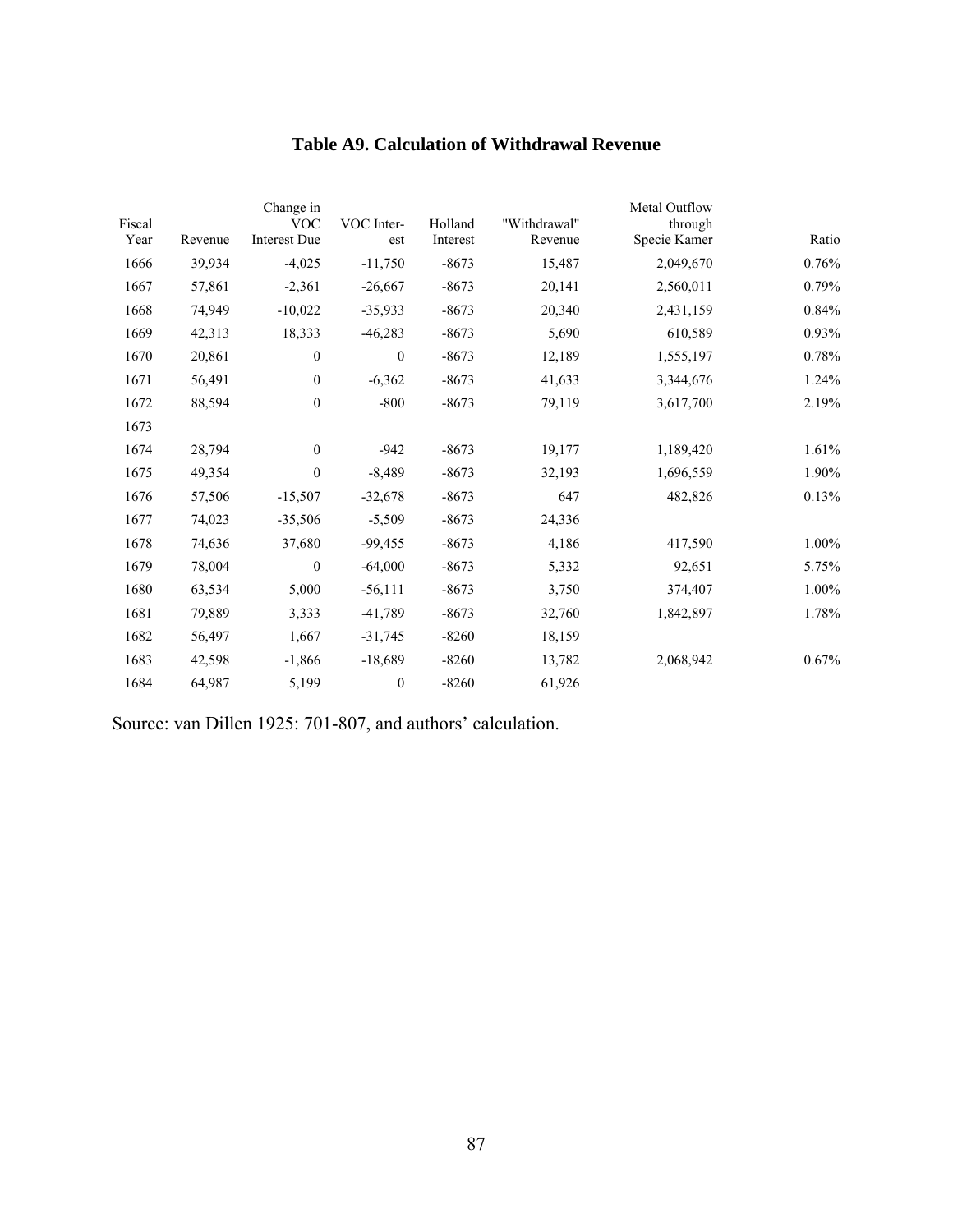#### **Table A10. The VOC-AWB Credit Relationship**

|           | 1                                       | $\mathfrak{2}$                           | 3              | 4                | 5                          | 6              |
|-----------|-----------------------------------------|------------------------------------------|----------------|------------------|----------------------------|----------------|
| FY Ending | <b>AWB</b> Loans<br>in bank<br>guilders | VOC External Debt<br>in current guilders | AWB's<br>Share | AWB Lending      | <b>VOC</b><br>Expenditures | AWB's<br>Share |
|           |                                         |                                          |                |                  |                            |                |
| 4/30/1667 | 300,000                                 | 12,068,477                               | $3\%$          | 300,000          | 7,767,160                  | $4\%$          |
| 4/30/1668 | 600,000                                 | 14,776,188                               | 4%             | 800,000          | 10,358,418                 | $8\%$          |
| 4/30/1669 | 1,100,000                               | 15,584,693                               | 7%             | 1,600,000        | 9,962,440                  | 17%            |
| 4/30/1670 | 100,000                                 | 14,205,462                               | $1\%$          | 500,000          | 7,408,009                  | 7%             |
| 4/15/1671 | $\boldsymbol{0}$                        | 12,254,925                               | $0\%$          | $\boldsymbol{0}$ | 8,042,724                  | $0\%$          |
| 4/15/1672 | $\boldsymbol{0}$                        | 11,779,872                               | 0%             | 1,300,000        | 8,440,686                  | 16%            |
| 4/15/1673 | $\boldsymbol{0}$                        | 14,456,424                               | $0\%$          | $\boldsymbol{0}$ | 5,970,759                  | $0\%$          |
| 4/15/1674 | $\mathbf{0}$                            | 13,392,636                               | $0\%$          | $\mathbf{0}$     | 4,863,855                  | $0\%$          |
| 4/15/1675 | $\mathbf{0}$                            | 12,558,813                               | $0\%$          | 700,000          | 8,688,494                  | 8%             |
| 4/15/1676 | $\mathbf{0}$                            | 13,099,801                               | $0\%$          | 1,850,000        | 8,960,247                  | 22%            |
| 4/15/1677 | 1,200,000                               | 11,513,962                               | 11%            | 700,000          | 9,553,385                  | 8%             |
| 4/15/1678 | 800,000                                 | 12,289,233                               | 7%             | 1,600,000        | 8,277,794                  | 20%            |
| 4/15/1679 | 1,500,000                               | 12,205,185                               | 13%            | 100,000          | 5,953,366                  | 2%             |
| 5/31/1680 | 1,600,000                               | 11,175,629                               | 15%            | $\boldsymbol{0}$ | 8,238,865                  | $0\%$          |
| 5/31/1681 | 1,300,000                               | 11,050,717                               | 12%            | $\boldsymbol{0}$ | 8,030,878                  | $0\%$          |
| 5/31/1682 | 1,000,000                               | 10,397,454                               | 10%            | 500,000          | 8,738,099                  | 6%             |
| 5/31/1683 | 600,000                                 | 8,254,522                                | $8\%$          | 1,500,000        | 7,711,769                  | 20%            |
| 5/31/1684 | $\boldsymbol{0}$                        | 8,509,926                                | 0%             | 1,200,000        | 7,902,883                  | 16%            |
| 5/31/1685 | 400,000                                 | 9,320,289                                | 4%             | 1,200,000        | 9,342,818                  | 13%            |
| 5/31/1686 | 1,200,000                               | 9,379,135                                | 13%            | 2,600,000        | 9,213,639                  | 29%            |
| 5/31/1687 | 1,800,000                               | 8,526,588                                | 22%            | 2,100,000        | 9,101,201                  | 24%            |
| 5/31/1688 | 2,000,000                               | 7,618,671                                | 27%            | 1,000,000        | 9,762,741                  | 11%            |

5/31/1689 600,000 7,168,758 9% 1,200,000 9,084,777 14% 5/31/1690 700,000 7,502,565 10% 1,000,000 8,679,884 12% 5/31/1691 600,000 6,540,960 10% 200,000 8,737,656 2% 5/31/1692 0 6,930,417 0% 1,400,000 8,056,246 18% 5/31/1693 0 6,566,856 0% 400,000 11,020,009 4% 5/31/1694 0 7,172,006 0% 1,800,000 10,718,641 18% 5/31/1695 200,000 7,134,778 3% 1,950,000 10,275,190 20% 5/31/1696 250,000 6,578,286 4% 1,150,000 11,217,275 11% 5/31/1697 0 7,441,164 0% 1,900,000 11,153,469 18% 5/31/1698 0 8,790,546 0% 3,000,000 8,863,991 35% 5/31/1699 0 7,637,538 0% 1,200,000 15,054,157 8% 5/31/1700 0 7,565,911 0% 1,300,000 11,332,523 12% 5/31/1701 0 8,723,226 0% 3,600,000 13,783,169 27% 5/31/1702 1,000,000 8,730,226 12% 3,300,000 12,399,812 28%

Source: VOC data from de Korte (1984: 1A-1C).

88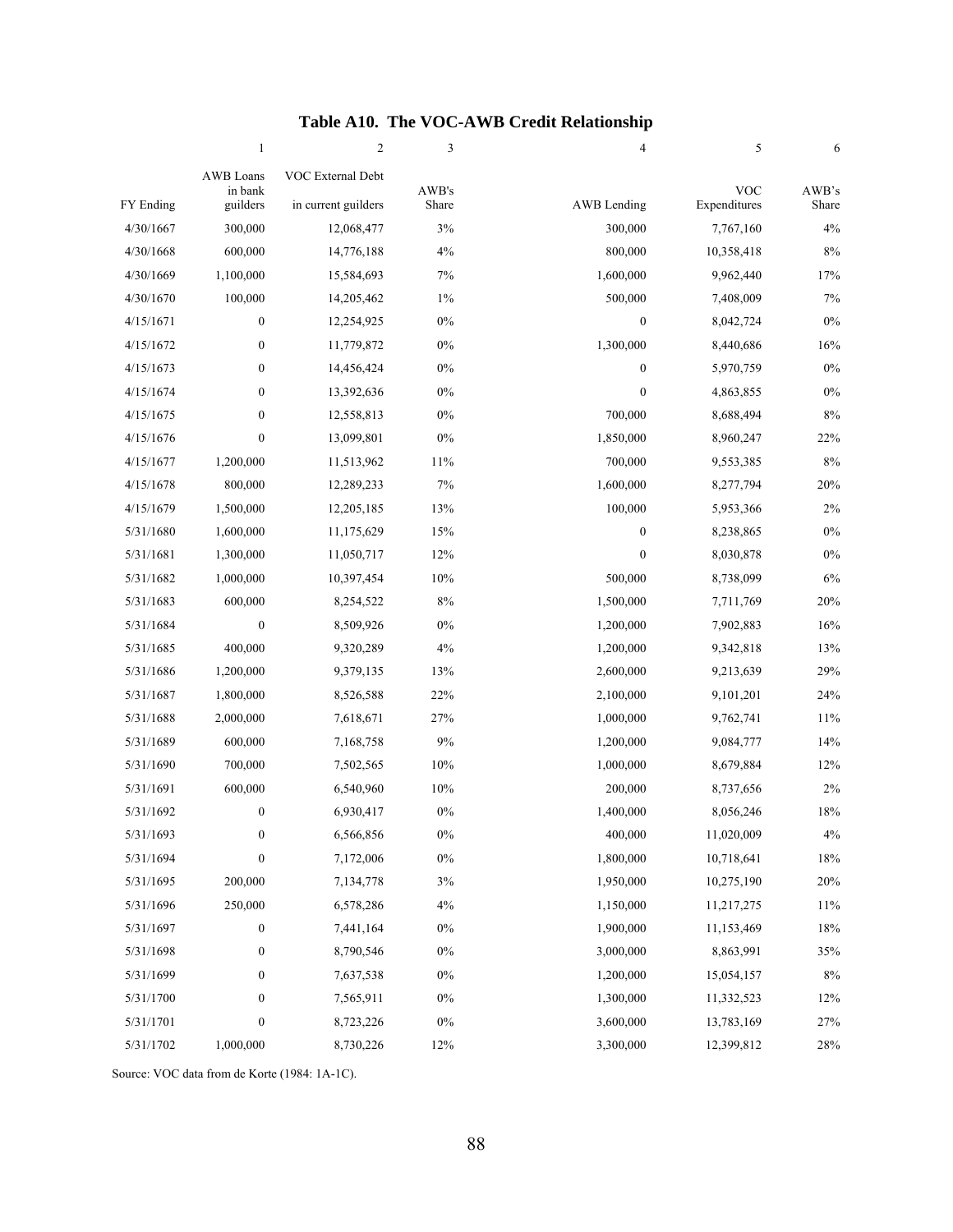### **Appendix B. Theoretical illustrations**

This appendix offers a formal examination of the efficiency gains stemming from changes in the AWB's credit policies following the 1683 reform. The model environment considered builds in a natural financial intermediary and payments provider role for the Bank of Amsterdam, i.e., the bank is endowed with advantages in these capacities. The model then traces through the consequences of the bank's transition to a fiat standard.

Time is discrete and infinite in the model environment. Time is indexed by *t*, and each period (which can be thought of as a "year" for convenience) is subdivided into 3 stages {0,1,2}, referred to as winter, spring/summer, and autumn. There are 2 classes of agents, *domestic* and *foreign*. Foreign agents have measure 1 and domestic agents have measure  $\frac{1}{2}$ .<sup>64</sup> Agents are ex ante identical within a class. Domestic agents coordinate their production and consumption decisions and function as a single agent. In addition to private agents, there is an exchange bank whose activities are described below. Economic activity takes place in 2 locations, the domestic economy ("Amsterdam") and elsewhere ("abroad").

#### *Synopsis of the model*

 $\overline{a}$ 

The model incorporates a stylized cycle of trade. Foreign agents (natural lenders) earn silver abroad in the winter and bring it to Amsterdam in spring, in search of trading opportunities. Silver is exchanged with the coalition of domestic agents (a natural borrower) in return for bank money that can be used to purchase goods in Amsterdam. Domestic agents use the silver they obtain for consumption abroad, while engaged in productive activities (overseas expeditions) that do not return goods until the autumn of the same year.

At the beginning of autumn, some foreign agents experience a liquidity (i.e., preference) shock, meaning they must depart Amsterdam in order to consume. Also in autumn, goods arrive in Amsterdam from summer productive activities undertaken by domestic agents. Foreign agents not experiencing a liquidity shock may either purchase these goods with bank money, or may choose to liquidate their bank balances for silver, which can then be used to purchase consumption goods abroad. Table 1 summarizes the timing of actions in the model.

<sup>&</sup>lt;sup>64</sup> The labels "domestic" and "foreign" are more handy than accurate. "Long-term participants in the Amsterdam markets" and "opportunistic participants" might be more exact.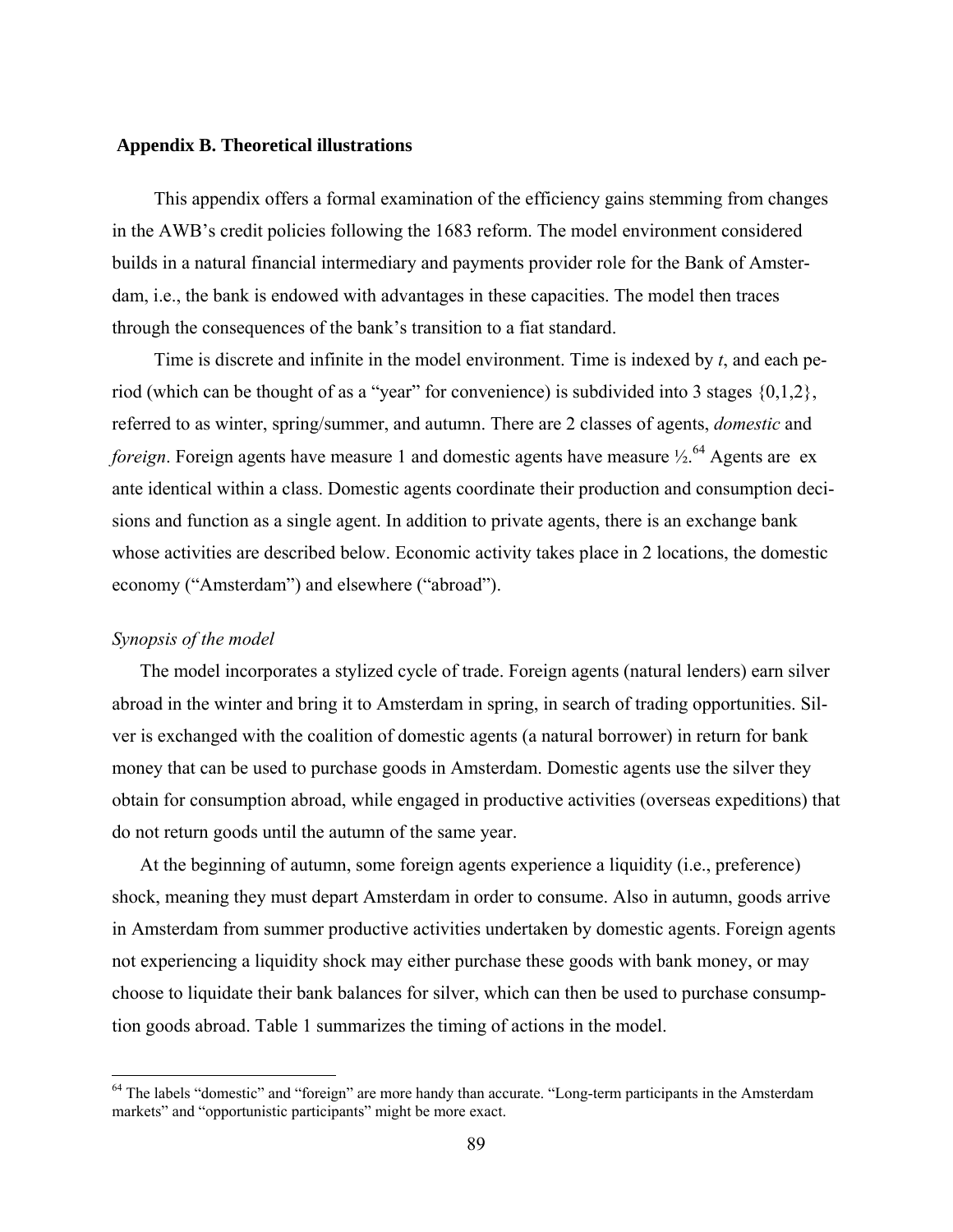|                                      |                                                                                                                                       | Table 1: Timing of actions in the model                           |                        |
|--------------------------------------|---------------------------------------------------------------------------------------------------------------------------------------|-------------------------------------------------------------------|------------------------|
| Time of year                         |                                                                                                                                       | <i>Foreign agents</i>                                             | Domestic agents        |
|                                      |                                                                                                                                       | (overlapping generations)                                         | (infinitely lived)     |
| Winter (stage $0$ )                  |                                                                                                                                       | Young foreign agents trade production goods<br>abroad for silver  |                        |
| Spring (stage 1a)                    | Young arrive in Amsterdam; trade silver for<br>bank money; old (liquidity constrained) trade<br>money for silver and depart Amsterdam | Trade money for silver<br>in Amsterdam                            |                        |
| Summer (stage)<br>1 <sub>b</sub>     | Old, liquidity-constrained agents purchase con-<br>sumption goods abroad                                                              | Use silver to purchase<br>consumption abroad;<br>Begin production |                        |
| Early autumn<br>$(\text{stage } 2a)$ | Liquidity shock revealed for young agents                                                                                             | Goods arrive in Amster-<br>dam from summer pro-<br>duction        |                        |
|                                      | If liquidity shock                                                                                                                    | If no shock                                                       |                        |
| Autumn (stage                        | No action; wait to                                                                                                                    | Use money to purchase                                             | Sell goods to domestic |
| 2b)                                  | trade money for sil-                                                                                                                  | goods from domestic                                               | agents for money       |
|                                      | ver next period                                                                                                                       | agents & consume                                                  |                        |

## *Commodities and feasible trades*

 $\overline{a}$ 

There are 3 commodities: a nondurable general consumption good, a nondurable special consumption good, and a durable good, silver, which is used for only for trade. Silver can be stored at negligible cost.

All trading outside Amsterdam is of silver for the other goods, and always at the world price of  $\phi$  units of silver per good, normalized to  $\phi = 1$  for both goods. All trading within Amsterdam is of goods for money (bank balances, described below). For expositional clarity, domestic agents may not purchase silver by issuing IOUs to foreign agents.<sup>65</sup> Likewise, foreign agents may not directly purchase special goods from domestic agents with silver, but must use money to make their purchases. Finally, domestic agents must sell their special good production in their "home market," Amsterdam.

 $65$  This constraint could be partially relaxed without qualitatively changing the model results. What matters is that foreign agents are less willing to accept domestic agents' debt than is the bank.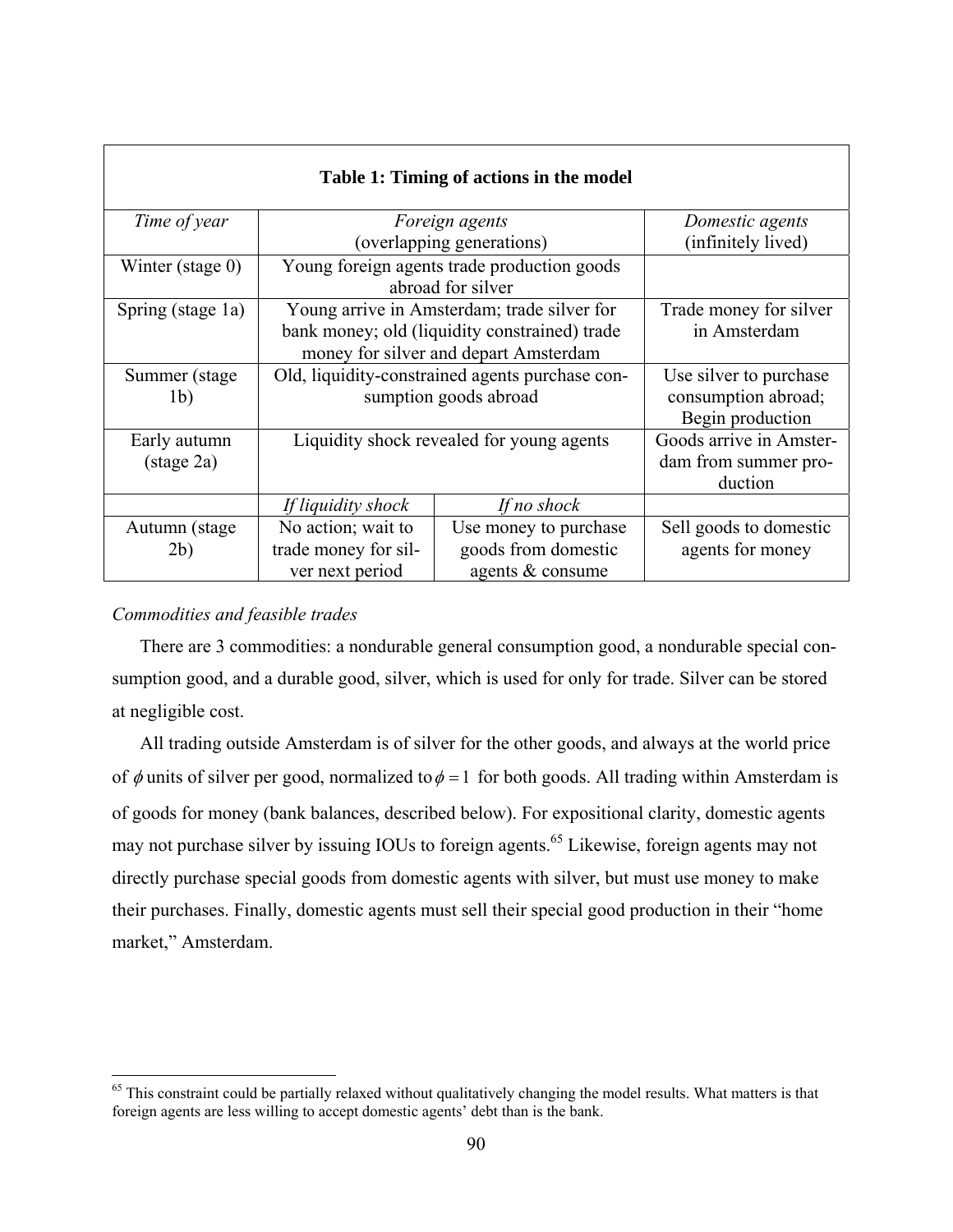#### *Preferences, endowments, and technologies*

Each generation of foreign agents lives for 2 years. A generation-*t* foreign agent is born abroad in stage 0 of the year *t* and can produce  $x_{0t}$  units of the general good for sale on the world market. He (typically) journeys to Amsterdam in stage 1, although the agent always has the option of remaining abroad and trading exclusively in the world market. At the beginning of stage 2, a foreign agent experiences a shock that determines his preferences for general good versus special good consumption. The utility of a generation-*t* foreign agent *i* is

$$
U_t = -x_{0t}^i + \lambda_{2t}^i \beta u(c_{1,t+1}^i) + (1 - \lambda_{2t}^i) u(f_{2t}^i)
$$
\n(4)

where  $\beta$  is an annual discount factor,  $c_{1,t+1}^i$  represents *i*'s consumption of the general good (which takes place in the summer of year  $t+1$ ),  $f_{2t}^{i}$  represents his consumption of the special good (which typically takes place in the autumn of year *t*),<sup>66</sup>  $\lambda_i^i$  is a preference shock, and *u* is a concave utility function. To allow for analytic results, we take  $u(c) = c^{(1-\rho)}/(1-\rho)$  where  $\rho \in (0,1)$ . The probability distribution for  $\lambda_{2t}$  is

$$
\lambda_{2t} = \begin{cases} 1 \text{ with probability } \frac{1}{2}, \\ 0 \text{ with probability } \frac{1}{2}. \end{cases}
$$
 (5)

An agent who receives a preference shock  $\lambda_{2t} = 1$  is said to be "liquidity constrained," in the sense that the agent *only* wants to consume the general good, which is *only* available abroad for silver. The remaining (called "unconstrained") foreign agents want to consume the special good, either abroad or in Amsterdam, depending on market conditions. An agent's type (constrained or not) is private information.

Domestic agents are infinitely lived and have objective

 $\overline{a}$ 

$$
V = \sum_{t=0}^{\infty} \beta^t \left( d_{1t} - a x_{1t} \right) \tag{6}
$$

where  $d<sub>1t</sub>$  is the agent's summer (stage 1) consumption of the general good abroad,  $x<sub>1t</sub>$  is the summer production of the special good undertaken by the agent, and  $a \in (0, \beta)$ . There is no discounting from spring to autumn. Productive effort  $x_{1t}$  yields  $y_{2t} = x_{1t}$  special goods which are brought to Amsterdam. Domestic agents cannot earn silver abroad, so silver for their general

<sup>&</sup>lt;sup>66</sup> This is a slight abuse of notation: the special good may also be purchased on the world market and consumed in the spring of the next year, although this does not occur in the equilibria we consider.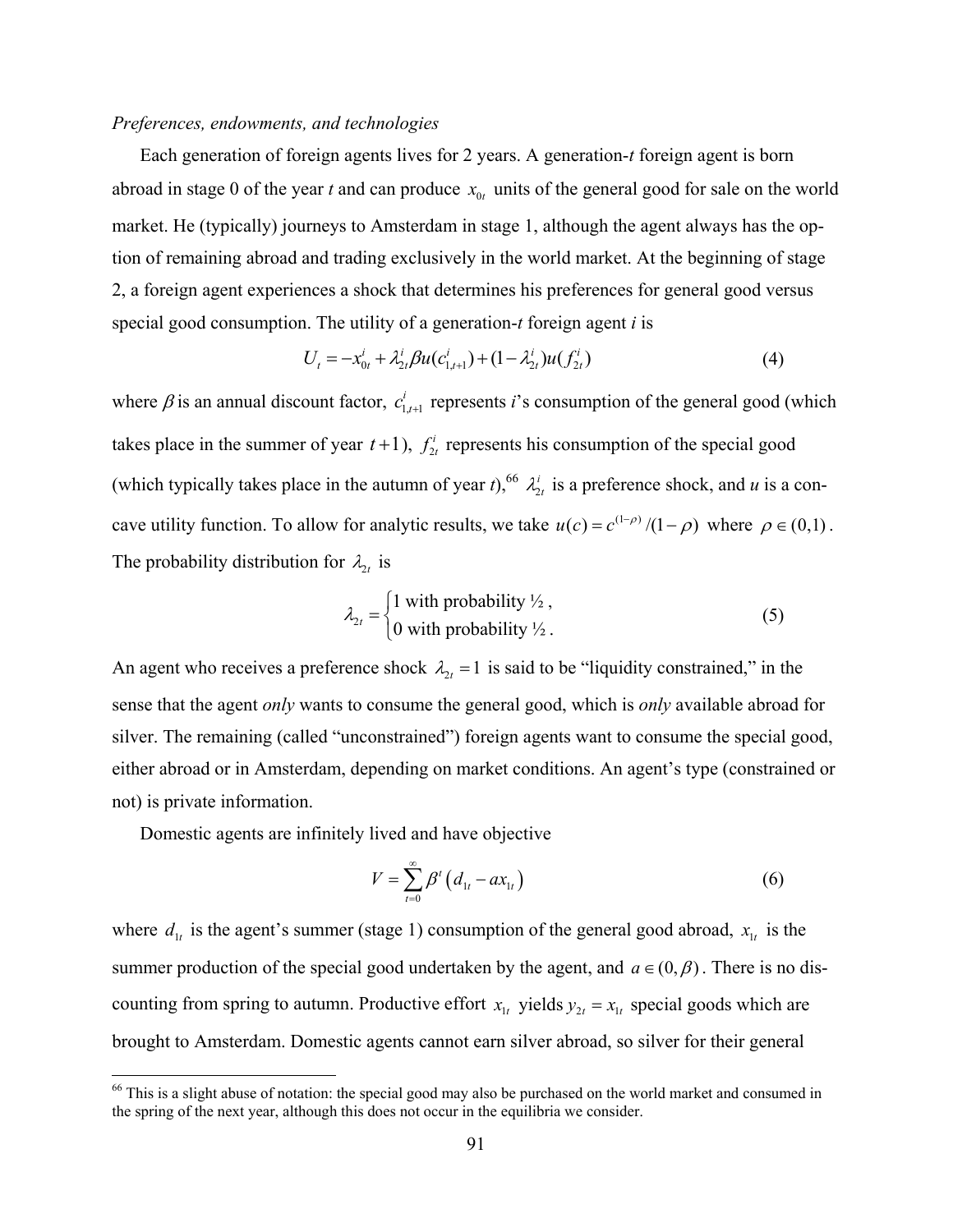good consumption must be obtained through trade in Amsterdam with foreign agents. Foreign agents have an incentive to trade with domestic agents in the Amsterdam market, since domestic agents can produce the special good at a cost below the world price of one.<sup>67</sup>

Silver can be held by domestic agents, foreign agents young or old, or the exchange bank (described below). Let  $S_{t}^y(S_{t}^o)$  be the per-capita, non-negative amount of silver held by old foreign agents at the end of stage 1a money market trading, and let  $S_{1t}^d (S_{2t}^d)$  be domestic agents' stage 1a (stage 2) per-capita silver holdings (again nonnegative). The amount of silver (per domestic resident) held at the exchange bank after stage 1(2) trading is  $S^b_{1t} ( S^b_{2t} )$ .

## *Efficient steady-state allocations*

 $\overline{a}$ 

As a benchmark, we first consider efficient steady-state allocations. The planner maximizes the population-weighted discounted utility of all agents, i.e.,

$$
W = V/2 + \sum_{t=0}^{\infty} \beta^t E(U_t)
$$
 (7)

over allocations  $(x_0, x_t, d_t, c_t, f_2, S_t^y, S_t^o, S_t^d, S_t^d, S_t^b)$ . Feasibility constraints are

$$
2x_{0t} + S_{2,t-1}^d + S_{1,t-1}^b + 2S_{1,t-1}^y \ge 2S_{1,t}^y + S_{1,t}^o + S_{1t}^d + S_{1t}^b,
$$
\n(8)

$$
S_{1t}^o \geq c_{1t},\tag{9}
$$

$$
S_{1,t}^d \ge d_{1,t} \tag{10}
$$

$$
x_{1t} \ge f_{2t} \tag{11}
$$

Constraint (8) says that the total silver available to the Amsterdam economy in stage 1a consists of silver imported by young foreigners plus any silver stored by domestic agents, the bank, and old foreigners. Constraint (9) says that the general good consumption of foreigners is limited by the amount of silver they have available. A similar constraint (10) applies to consumption by domestic agents. Constraint (11) is the resource constraint on special good consumption by foreigners. The truth-telling condition for the planner's problem is

$$
u(f_{2t}) \ge \beta u(c_{1,t+1}), \qquad (12)
$$

 $67$  I.e., the law of one price does not hold for special goods. Sufficient frictions operate in the background to allow this situation to persist.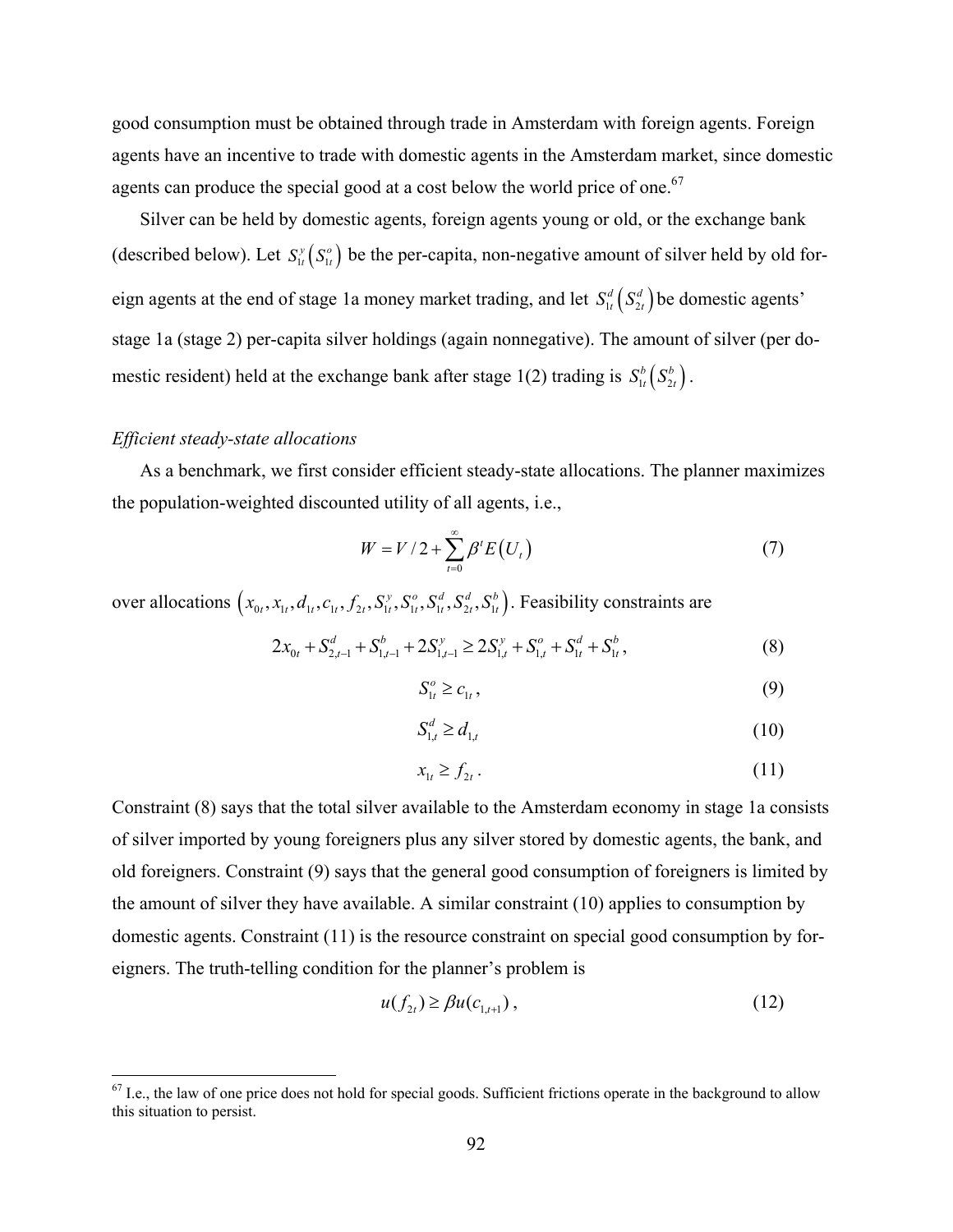i.e., an unconstrained foreign agent must do at least as well by consuming domestically as he could by reporting himself as a constrained agent, accepting a silver payment, and then using the silver to purchase the special good abroad the following year. Participation constraints for foreign and domestic agents are

$$
EU, V \ge 0. \tag{13}
$$

The set of planner's allocations (superscript *p*) is described as

$$
u'(c_1^p) = 1, \text{ i.e., } c_1^p = S_1^{o,p} = 1 \tag{14}
$$

$$
u'(f_2^p) = a, \text{ i.e., } f_2^p = x_1 = a^{-(1/\rho)} \tag{15}
$$

$$
d_1^p = S_1^{d,p} \in \left[ af_2^p, \overline{d} \right], \text{ where } \overline{d} = u(c_1^p) + u(f_2^p) - c_1^p \tag{16}
$$

$$
2x_0 = c_1^p + d_1^p \tag{17}
$$

$$
S_2^{d,p} = S_1^{b,p} = S_1^{y,p} = 0
$$
\n(18)

Conditions (14) and (15) are standard optimality conditions. Note that truth-telling condition (12) does not bind in the planner's allocation. Condition (16) says that domestic agents' consumption is indeterminate between the bounds imposed by individual rationality for both classes of agents. Condition (17) says that silver imports by young foreigners must be sufficient to cover general good consumption by domestic agents and old foreigners. Silver carries an opportunity cost and has no liquidity value over the winter, so the planner sets inter-period holdings of silver by domestic agents, the bank, and foreigners equal to zero (condition (18)).

#### *The exchange bank*

<u>.</u>

Money takes the form of balances at an exchange bank. Initially we assume the bank does not engage in lending. More specifically, the exchange bank credits any deposits of silver into the exchange bank at a fixed number of units of silver  $\overline{\theta}$  per florin of bank money, normalized to  $\theta = 1$ . Withdrawals from the bank occur at a mandated price  $\theta < 1$ .

In the decentralized economy, money can be traded for silver in stage 1a. The market value of money in terms of silver is  $\theta$  units of silver per unit money ("florin").<sup>68</sup> Absence of arbitrage

 $68$  I.e., the price of bank money is proportional to one plus the agio. As explained above, the actual agio expressed the price of bank money relative to current money, whose metallic value could vary over time. While a model of current money valuation could be incorporated in to the model, we abstract from this complication to keep notation manageable.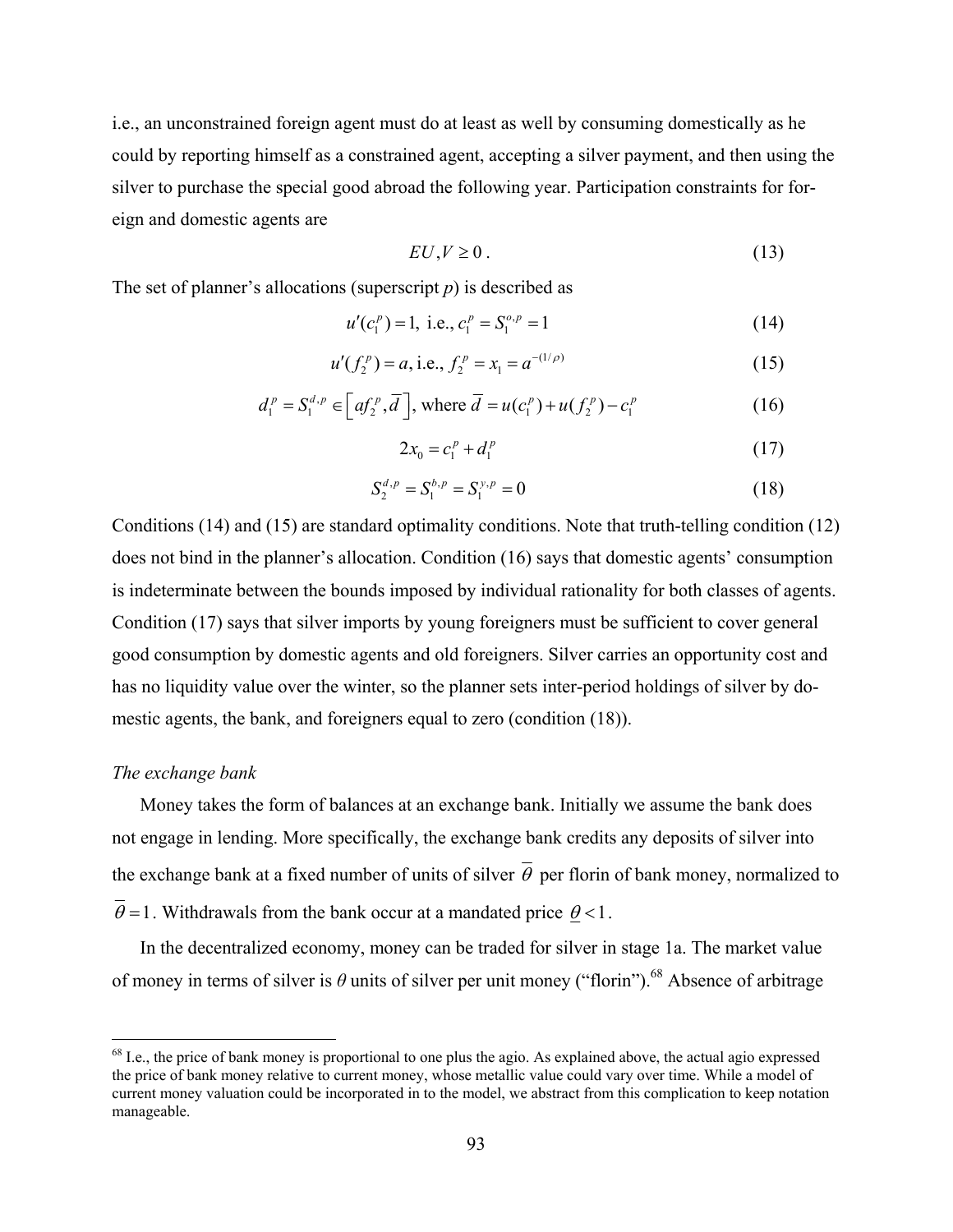requires that the market price of bank money be in the interval  $[\theta,1]$ . As long as the market price of money is in this interval, there is (weakly) no incentive for agents to deposit or withdraw silver from the bank: hence, for steady states (i.e., for constant  $\theta$ ) we exclude the possibility of deposits or withdrawals.

However, anyone with funds at the exchange bank has the *option* of withdrawing funds from the bank at any time. Suppose that at a given moment the bank has liabilities (accounts) of *M*  florins per domestic resident and holds  $S^b$  units of silver ("coins") in its vault. Strictly speaking, the depositors' right of withdrawal means that the exchange bank faces a liquidity constraint on its metal-to-deposit ratio  $S^b / M^{69}$ 

$$
S^b / M \ge \theta \tag{19}
$$

Taken at face value, this would require that the bank maintain a metal-to-deposit ratio of around 98 percent. As we have seen above, in practice the AWB was generally able operate with a smaller ratio. Hence (19) is modified to

$$
S^b / M \ge \delta \underline{\theta} \tag{20}
$$

for some "comfort factor"  $\delta$  < 1.

The special consumption good is traded in Amsterdam in stage 2 at money price  $p_t$ . Since unconstrained foreigners can choose where to consume the special good in stage 2, the silverequivalent price of special goods in Amsterdam  $\sigma_t = (\theta_t p_t)$  (i.e., the terms of trade for domestic agents) can be no greater the silver price of goods abroad (one).

#### *Steady-state monetary equilibria*

1

In the decentralized economy, young foreign agents wishing to purchase goods in Amsterdam must first use their silver earnings to purchase money holdings  $M_t^y$ . Foreign agents maximize the expectation of utility (4) over  $x_0$ ,  $c_1$ ,  $f_2$ ,  $M_1^y$ , and  $S_1^y$ , taking prices as given, subject to budget constraints

$$
x_{0t} = \theta_t M_{1t}^y + S_{1t}^y \tag{21}
$$

 $69$  Following the Diamond-Dybvig tradition, constraint (19) could be motivated as necessary to prevent sunspotbased runs on the exchange bank. Runs can occur since types are unobservable and unconstrained agents can always obtain the special good abroad.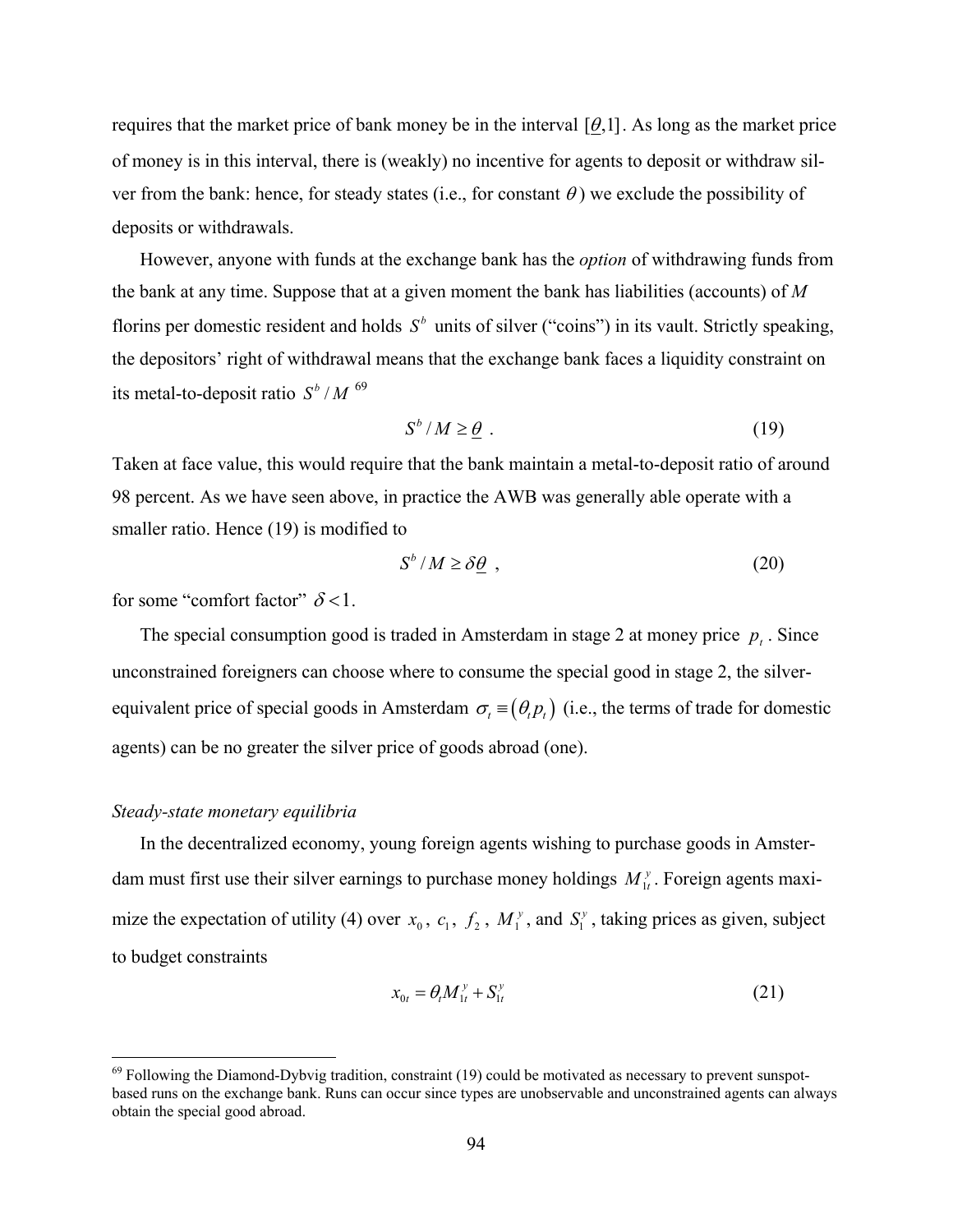$$
\theta_{t+1} M_{1t}^y + S_{1t}^y \ge c_{1,t+1} \tag{22}
$$

$$
M_t^{\nu} \ge p_t f_{2t} \tag{23}
$$

Steady-state optimality conditions for foreign agents reduce to

$$
(\frac{1}{2})\left(\beta\sigma u'(\sigma f_2) + u'(f_2)\right) = \sigma \tag{24}
$$

In addition, it can be shown that a young foreign agent will always liquidate his silver earnings for money. If he is unconstrained, he will spend this money to purchase the special good; if he is constrained, he will trade it the following year to obtain silver to purchase the general good.

Condition (24) implicitly defines a function  $\sigma = g(f_2)$  where *g* can be shown to be strictly decreasing and strictly convex for coefficient of relative risk aversion  $\rho \in (0,1)$ . The inverse demand curve for special goods  $\sigma(f_2)$  is then given by

$$
\sigma(f_2) = \begin{cases} 1, \text{ for } f_2 < 1, \\ g(f_2), \text{ for } f_2 \ge 1. \end{cases}
$$
 (25)

The kink in the inverse demand curve occurs because the domestic silver-equivalent price for the special good cannot exceed the world price of unity. Domestic agents' total revenue from special good sales can then be expressed as

$$
TR(f_2) = f_2 \sigma(f_2)
$$
 (26)

which can be shown to be strictly increasing and concave (strictly for  $f_2 > 1$ ).

A domestic agent in the decentralized economy maximizes his objective (6) subject to stage 1a, stage 1b, and stage 2 budget constraints

$$
S_{2,t-1}^d + \theta_t M_{2,t-1}^d \ge S_{1t}^d + \theta_t M_{1t}^d
$$
\n(27)

$$
S_{1t}^d \ge d_{1t} + S_{2t}^d \tag{28}
$$

$$
M_{1t}^d + p_t x_{1t} \ge M_{2t}^d \tag{29}
$$

over  $d_{1t}$ ,  $x_{1t}$ ,  $S_t^d$ ,  $S_t^d$ ,  $M_t^d$ ,  $M_t^d$  where  $M_t^d$  denotes the agent's money holdings at the end of stage *i* of period *t*. Production decisions  $x_{1t}$  are made cooperatively, i.e., production is set so as to maximize monopoly profits. Steady-state first-order conditions for domestic agents reduce to

$$
x_{1} = \begin{cases} 1, & \text{if } TR'(1) < a / \beta \\ \left[ TR'\right]^{-1} \left( a / \beta \right), & \text{if } TR'(1) \ge a / \beta \end{cases} \tag{30}
$$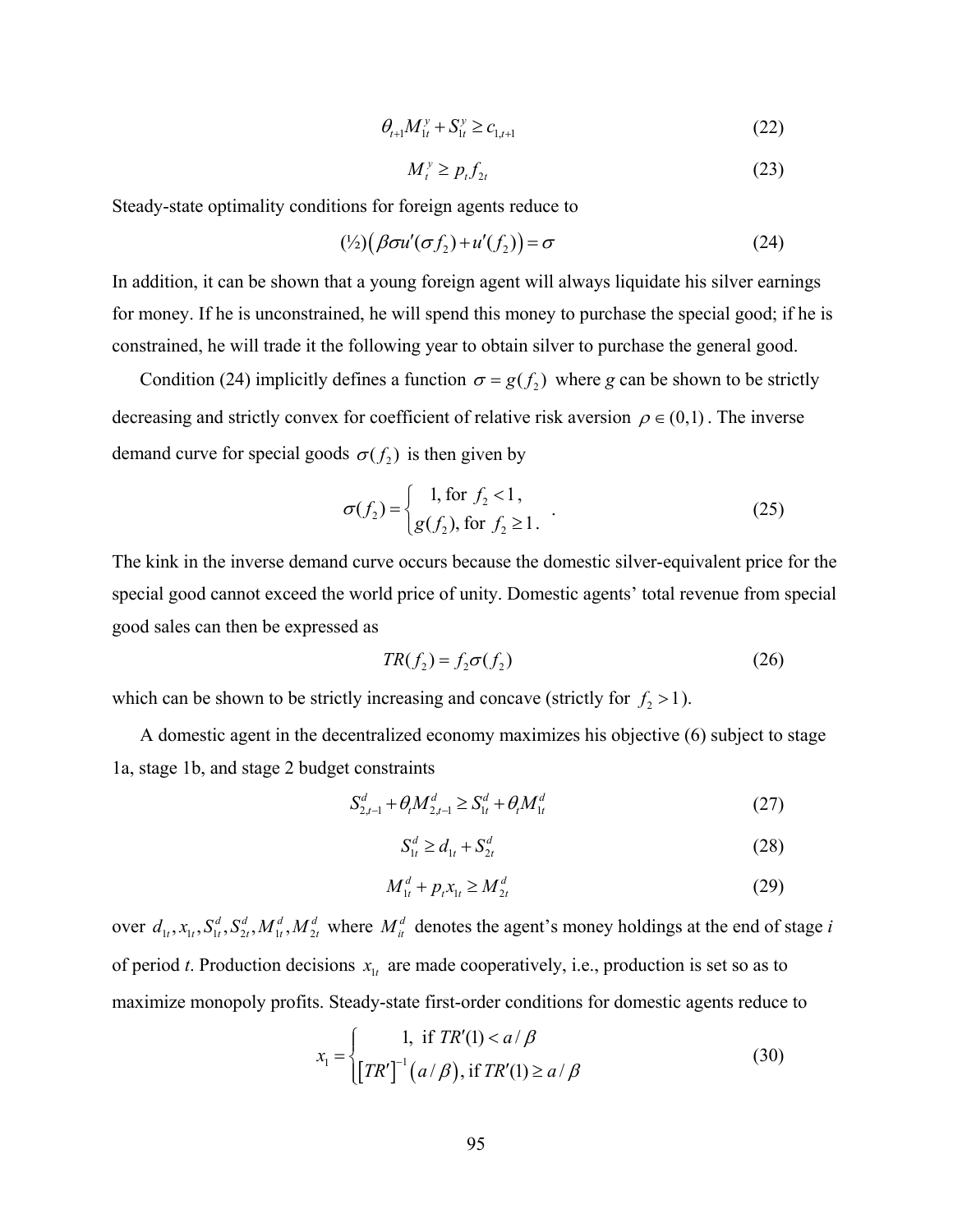where *TR'* is the right derivative of *TR*. That is, the coalition of domestic agents sets marginal revenue *TR*′ from its sales of the special good equal to marginal cost (where the latter is adjusted for the time cost of money), if this cost is sufficiently low. Otherwise, domestic agents produce just enough of the special good to equate its silver-equivalent price in Amsterdam to the world price.

A *steady-state monetary equilibrium* is an allocation, combined with a set of per-capita money holdings  $M_1^y$ ,  $M_1^d$ ,  $M_2^d$ , and prices *p* and  $\theta$  (=  $\theta_1 = \theta_2$ ), for which (a) first-order conditions (24) and (30) hold, and (b) markets clear. Money market clearing in particular requires

$$
M_2^d = M_1^y + M_1^d \t\t(31)
$$

i.e., that sales of money by domestic agents  $M_2^d - M_1^d$  plus sales by old foreigners  $M_1^y$  equal purchases by young foreigners  $2M_i^y$ . Equilibria are described as

*Proposition 1*. There is a continuum of steady-state monetary equilibria where

- (1) Allocations, the silver-equivalent price of special goods  $\sigma = \theta p$ , and the real stock of bank money are the same in every equilibrium;
- (2) The price of money and the money price of special goods are indeterminate in the interσ  $|\sigma|$

vals 
$$
\theta \in [\underline{\theta},1]
$$
,  $p \in [\sigma, \frac{\sigma}{\underline{\theta}}]$ ;

(3) The nominal money stock varies with  $\theta$  the according to

$$
M = d_1 / \theta \tag{32}
$$

where  $d_1$  is the equilibrium consumption of the general good by domestic agents;

(4) Money is held exclusively by foreigners over the summer, and by domestic agents and old foreigners over the winter

$$
M_2^d = M_1^{\,y} = M; \; M_1^d = 0 \; ; \tag{33}
$$

(5) Neither domestic nor foreign agents store silver over the winter

$$
S_2^d = S_1^{\nu} = S_1^o = 0 \tag{34}
$$

(6) The exchange bank stores sufficient silver to satisfy its liquidity constraint (20)

$$
S_1^b = S_2^b = \delta \underline{\theta} M = \delta (\underline{\theta}/\theta) d_1.
$$
 (35)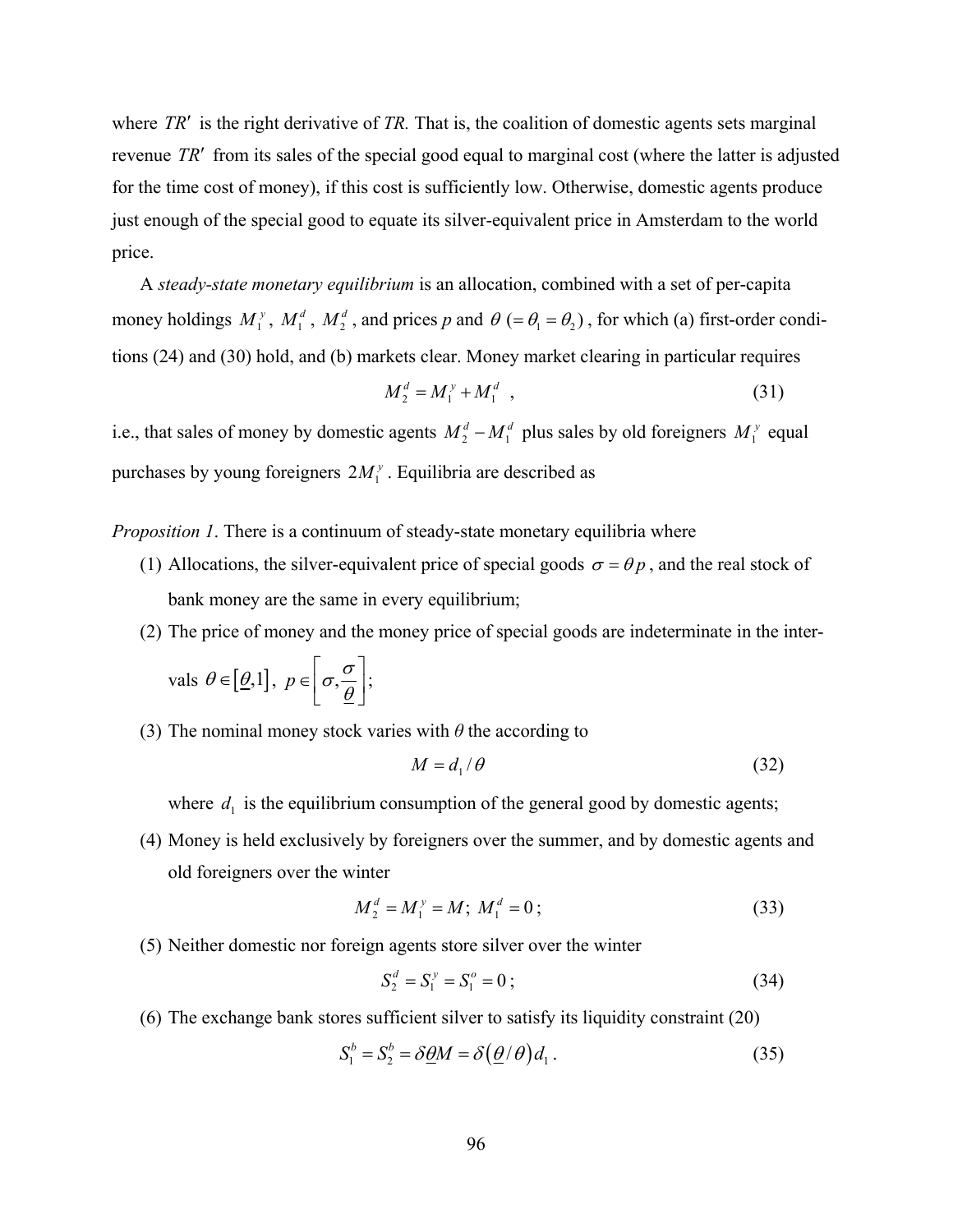*Proof* (Sketch). There are two cases to consider.

Case 1:  $TR'(1) < a/\beta$ . In this case the equilibrium allocation can be derived as follows: from (30), domestic agents produce just enough special goods to satisfy demand at the world silverequivalent price of one, so  $\sigma = 1$ . From inverse demand (25) and market clearing, it follows that  $d_1 = f_2 = 1$ . Using budget constraints (21) and (23), it follows that  $c_1 = 1$ .

The rest of the equilibrium is then constructed as follows. Absence of arbitrage in the money market requires  $\theta \in [\underline{\theta},1]$ ; hence if  $\sigma$  is determined it must be the case that  $p \in \left[ \sigma, \frac{\sigma}{\theta} \right]$  $\in \left[ \sigma, \frac{\sigma}{\theta} \right]$ . For domestic agents, holding silver over the summer is clearly dominated by consumption, hence their summer money holdings are zero. All winter asset holdings by domestic agents then take the form of money as in (32), and in equilibrium this must equal money expenditure by the unconstrained foreign agents as in (33).

Case 2:  $TR'(1) \ge a / \beta$ . In this case, from (30), domestic agents optimally produce

 $x_2^* = [TR']^{-1} (a/\beta)$ , hence  $f_2 = f_2^* = x_2^*$  from market clearing. Then from inverse demand (25),  $\sigma = \sigma^* = \sigma(f_2^*)$  < 1; using budget constraints (21)-(23) and (27)-(29), and market clearing, it follows that  $c_1 = d_1 = d_1^* = f_2^* \sigma(f_2^*) = TR(f_2^*)$ . The rest of the equilibrium is constructed as in the previous case.

### *Corollary*. Any steady-state monetary equilibrium in the decentralized economy is inefficient.

*Proof.* In case 1, the equilibrium domestic agents' general good consumption  $d_1$  and foreign agents' general good consumption  $c_1$  is in the set of planner's allocations described by (14)-(18). However, monopoly pricing by domestic agents causes the foreign agents' consumption of the special good  $f_2$  to fall below its efficient value.

In case 2, foreign agents again underconsume the special good relative to the planner's allocation due to monopoly pricing. Since foreign agents' general good consumption (=domestic agents' consumption  $= TR$ ) is greater than one in this case, it follows that foreign agents also overconsume the general good.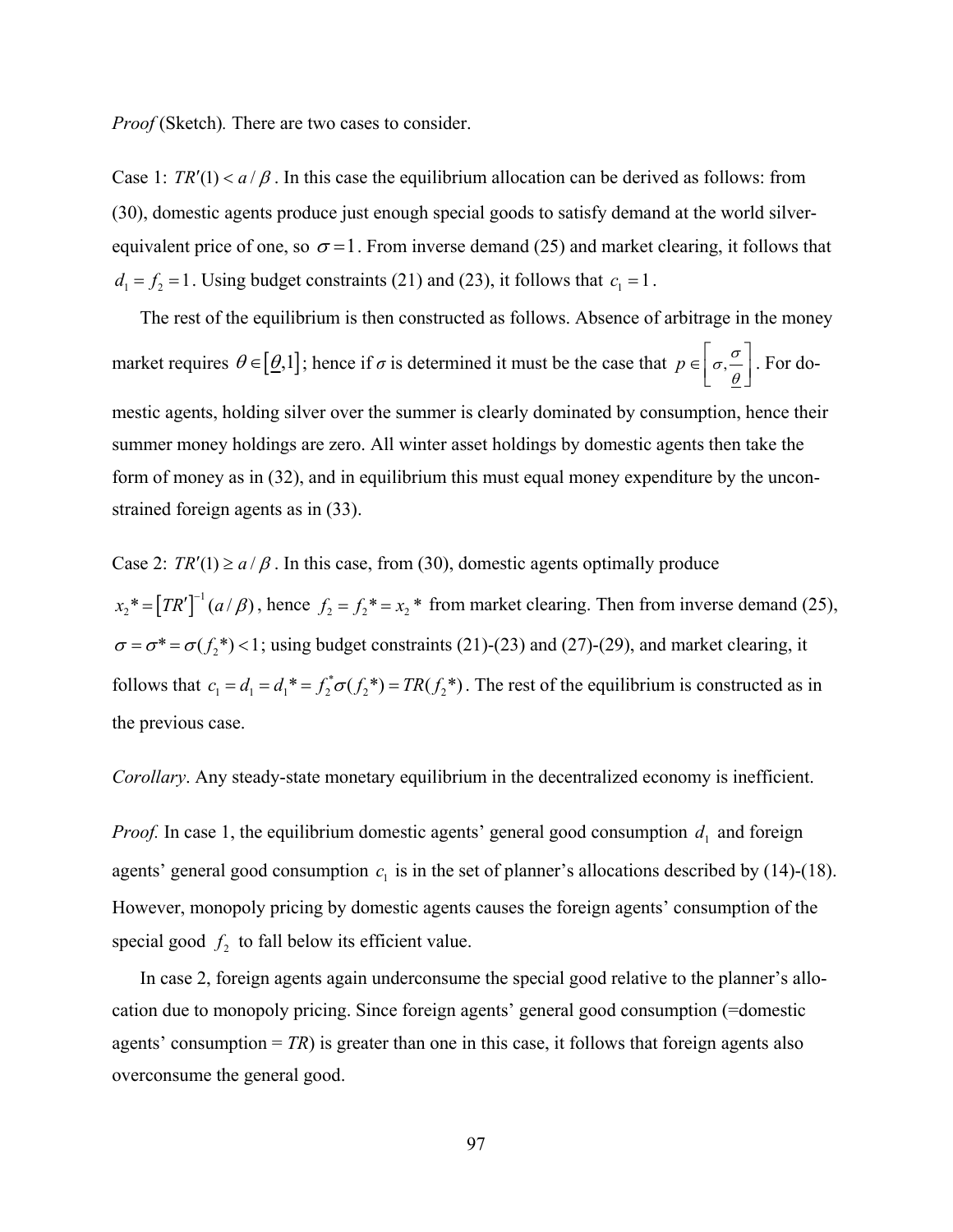In both cases, the relative price of the special good is higher than the corresponding shadow price *a* in the planner's allocation. Also, in both cases the bank inefficiently stores silver over the winter as backing for agents' money holdings, needed to fund next summer's purchases of general goods.

#### *Discussion*

The steady-state monetary equilibrium mimics some features of the pre-1683 situation in Amsterdam. Coin (silver) is traded for money and money for goods. The equilibrium stock of bank money is constant over the trading "year" and its value lies anywhere between the bank's purchase price and sale price. The nominal stock of money can vary somewhat across steady states. Essentially the economy functions on a "silver in advance" basis, i.e., trading in the domestic market proceeds as if domestic goods were traded for silver at price  $\sigma = p\theta$ .

The inefficiency of the monetary equilibrium stems from three sources. The first source of inefficiency is simply the deadweight cost of the silver  $S_1^b$  necessary to support the exchange bank arrangement which, from (35), is decreasing in the market value of money *θ*. The second source is the credit constraint on domestic agents, who must finance their stage 1 consumption from their previous year's earnings. The final source of inefficiency is the monopoly pricing undertaken by the domestic agents. The Corollary states that in equilibrium, these latter two factors in combination lead to an inefficiently high relative price and diminished consumption of the special good. Consumption of the general good may also be inefficiently subsidized.

#### *Monetary steady states with receipts*

 $\overline{a}$ 

A receipt system is now introduced into the model. Specifically, suppose that in addition to its previous activities, the exchange bank is willing to issue receipts against deposited silver. The receipt allows its holder to purchase the deposited amount of silver, at the price of  $\theta = 1$ .<sup>70</sup>

Under the receipt system, a foreign agent arriving in Amsterdam in stage 1 may sell silver in two ways: (1) directly trade silver for bank funds, or (2) deposit the silver into the exchange bank, thereby obtaining access to bank funds (at the bank's purchase price  $\overline{\theta} = 1$  units of silver per florin) and a receipt, which can be sold for additional bank funds. The market value of the receipt in stage 1a of period *t* is  $\lambda$ , florins. Absence of arbitrage requires

 $70$  For algebraic transparency, we ignore the small fees that were charged to redeem a receipt.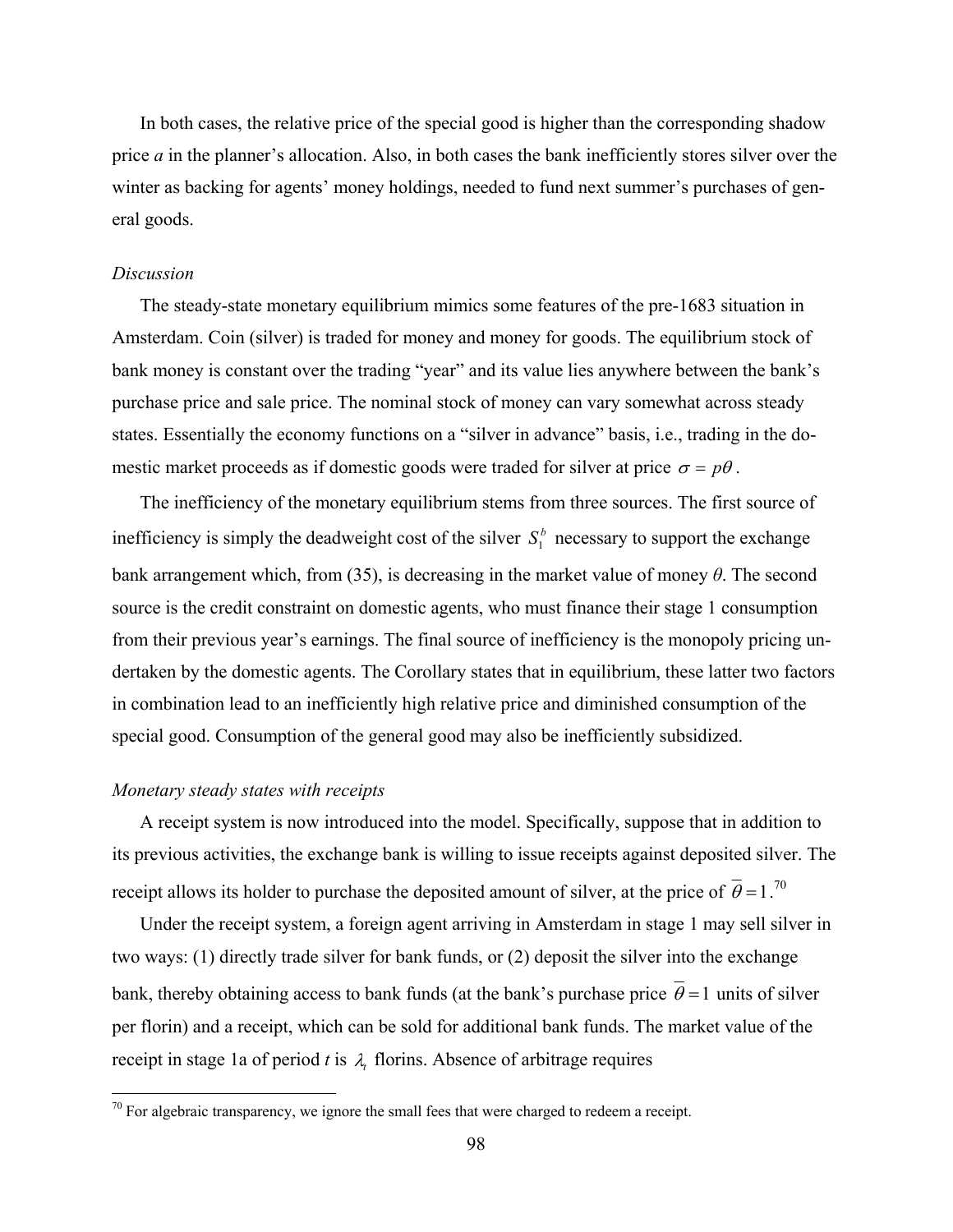$$
\theta_t = \frac{1}{1 + \lambda_t},\tag{36}
$$

Under (36), a foreign agent is indifferent between trading silver on the open market and trading receipts on deposited silver. Below we consider equilibria where an indifferent agent always chooses to deposit his silver and sell receipts against some portion of it. Let  $D<sub>1</sub>$  denote the amount of silver deposited by a foreign agent in stage 1, and let  $L<sub>1</sub>$  denote the quantity of receipts sold by the agent in stage 1 trading. When silver is traded exclusively as receipts, clearing in the stage 1a silver market requires that

$$
M_2^d = (1 + \lambda)L_1
$$
 (37)

i.e., money held by domestic agents must cover the cost of redeeming deposited coin at full value  $(\overline{\theta} = 1)$  plus the cost of the receipts necessary for redemption.

Using (36), it is then straightforward to show that foreign agents' first-order condition (24) is exactly as in the previous model. The domestic agents' optimization problem is also unchanged from the earlier analysis; in particular, condition (30) is identical with the no-receipt case.

A *steady-state monetary equilibrium with receipts* consists of, in addition to the list of quantities for a monetary equilibrium without receipts, a quantity of stage 1 deposits  $D<sub>1</sub>$  and of receipts  $L_1$ , and a money price of receipts  $\lambda$  such that conditions (24) and (30) hold and markets clear. From the foregoing discussion we have

*Proposition 2.* With receipts, there is a continuum of steady-state equilibria; each equilibrium is identical to an equilibrium with receipts, except in the following details:

- (1) The money price of receipts  $\lambda$  is indeterminate in the interval  $(0, \underline{\theta}^{-1} 1)$ , where the implied silver value of money  $\theta = 1/(1 + \lambda)$  and the money price of domestic goods p fall in the same ranges as in Proposition 1;
- (2) Period 1 deposits of foreign agents are  $D_1 = c_1$ ;
- (3) Period 1 receipt sales of foreign agents are

$$
L_1 = \theta M_2^d = d_1 ; \qquad (38)
$$

*Discussion*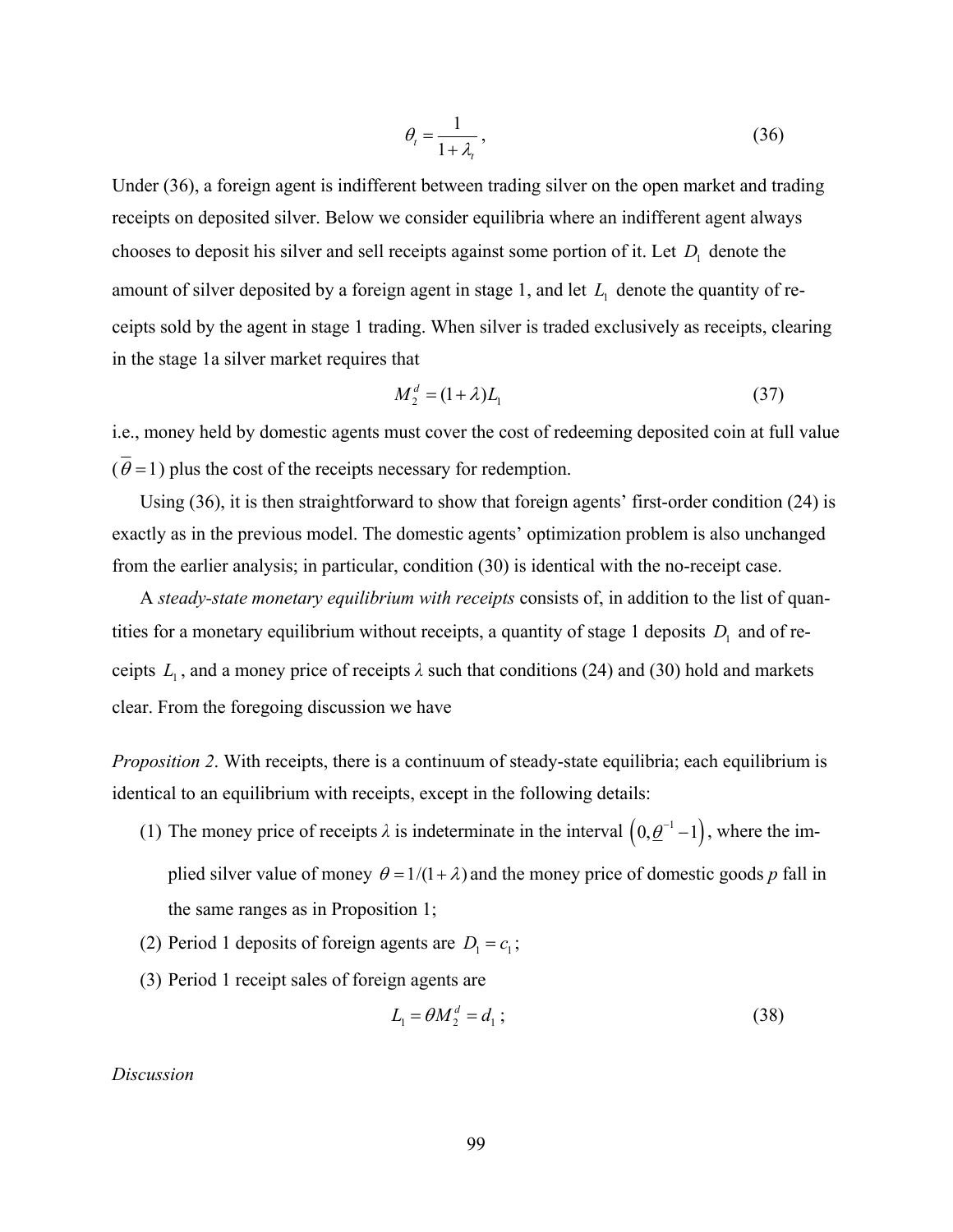Proposition 2 indicates that (absent aggregate liquidity shocks) the introduction of the receipt system would not in of itself have changed real allocations in the Amsterdam money markets. The value of bank money remains indeterminate and the inefficiency of the monetary equilibrium persists.

There is however a substantive difference between the equilibria described in Propositions 1 and 2. If bank money cannot be redeemed without a receipt, then following the money market trades in stage 1a, the value of claims on the banks' stock of silver would have also been reduced relative to the no-receipt case. This would have expanded the scope for the bank's credit activities.

#### *Lending operations before receipts*

In practice the operation of the AWB incurred costs, which were offset through earnings on its loans. These elements are now introduced into the model.

Momentarily assume that the bank has access to sufficient capital so that its liquidity constraints are not binding. The annual operating cost of the exchange bank is  $\gamma > 0$ , which is expressed in silver terms. The bank obtains silver by trading money for silver in the stage 1 markets at price *θ*. This money is earned through loans to domestic agents in stage 1, which are repaid at stage 2. Domestic agents may borrow up to  $q, B$ , florins, where  $q$  is the bank's discount and

$$
\mathbf{B}_t \le \ell p_t x_{1t} \tag{39}
$$

for  $\ell \in (0,1)$ , i.e., a domestic agent can borrow at most a fraction  $\ell$  of his anticipated autumn special goods sales. The bank's breakeven constraint is

$$
\theta_t (1 - q_t) B_{t-1} \ge \gamma \tag{40}
$$

The bank does not seek to maximize profits from lending, but simply sets *q* to recover costs. Domestic agents' budget constraints (27) and (29) are replaced with

$$
S_{2,t-1}^d + \theta_t \left( M_{2,t-1}^d + q_t B_t \right) \ge S_{1t}^d + \theta_t M_{1t}^d \tag{41}
$$

$$
M_{1t}^d + p_t x_{1t} \ge M_{2t}^d + B_t \tag{42}
$$

For a favorable discount ( $q > \beta$ ), a domestic agent will borrow as much as possible and borrowing constraint (39) will bind. In this case the domestic agents' first-order condition (30) becomes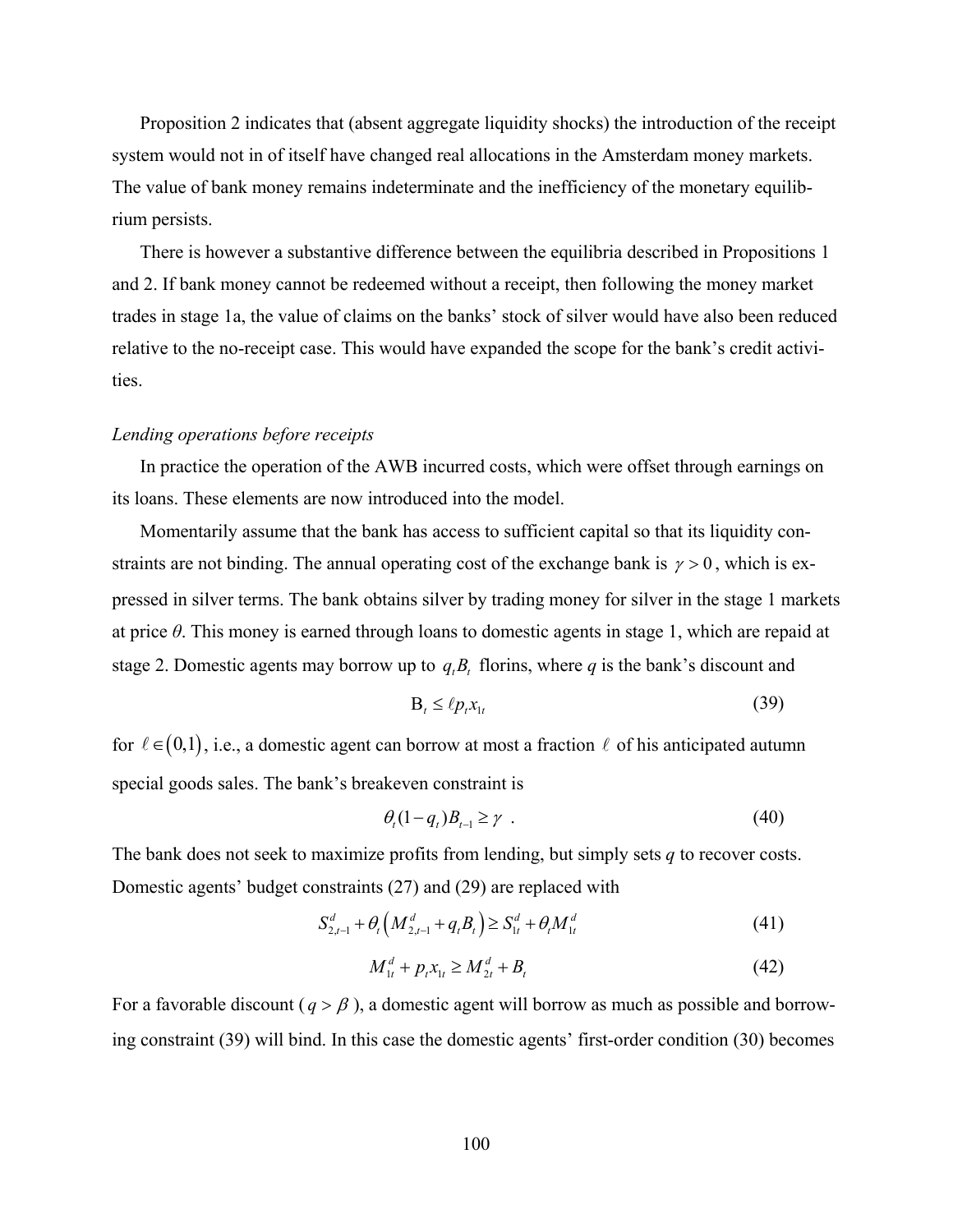$$
x_1 = \begin{cases} 1, & \text{if } TR'(1) < a / \beta^* \\ \left[ TR'\right]^{-1} \left( a / \beta^* \right), & \text{if } TR'(1) \ge a / \beta^* \end{cases} \tag{43}
$$

where  $\beta^* = \beta^*(\ell) = q\ell + \beta(1-\ell) > \beta$ . The foreign agents' problem does not change. Effectively, the availability of credit lowers domestic agents' marginal cost of producing special goods from *a* /  $\beta$  to *a* /  $\beta$  \*. An equilibrium in this case must satisfy (43) as well as the foreign agents' firstorder condition and (24). Equilibria are described as

*Proposition 3.* For operating costs  $\gamma > 0$  sufficiently small, there is a continuum of steady-state monetary equilibria with exchange bank lending where

- (1) Allocations, the silver-equivalent price of special goods  $\sigma = \theta p$ , and the real stock of bank money are the same in every equilibrium;
- (2) The price of money and the money price of special goods are indeterminate as in Proposition 1;
- (3) The summer (end of period 1) nominal money stock varies with  $\theta$  the according to  $M = d_1/\theta$  (44)

where  $d_1$  is the equilibrium consumption of the general good by domestic agents;

(4) Money is held exclusively by foreigners over the summer and domestic agents over the winter

$$
M_1^{\nu} = M_2^d + qB = M; \ M_1^d = 0; \tag{45}
$$

(5) Neither domestic nor foreign agents store silver over the winter

$$
S_2^d = S_1^{\nu} = S_1^o = 0 \tag{46}
$$

(6) The exchange bank stores sufficient silver to satisfy its liquidity constraint (20)

$$
S_1^b = S_2^b = \delta \underline{\theta} M = \delta (\underline{\theta}/\theta) d_1.
$$
 (47)

*Proof.* Since only the domestic agents' first-order condition (43) is modified from the previous cases, proof is by the same arguments.

Does lending by the exchange bank improve welfare? To answer this question, one must consider the capital costs of the bank's lending program. If lending leads to an increase in consump-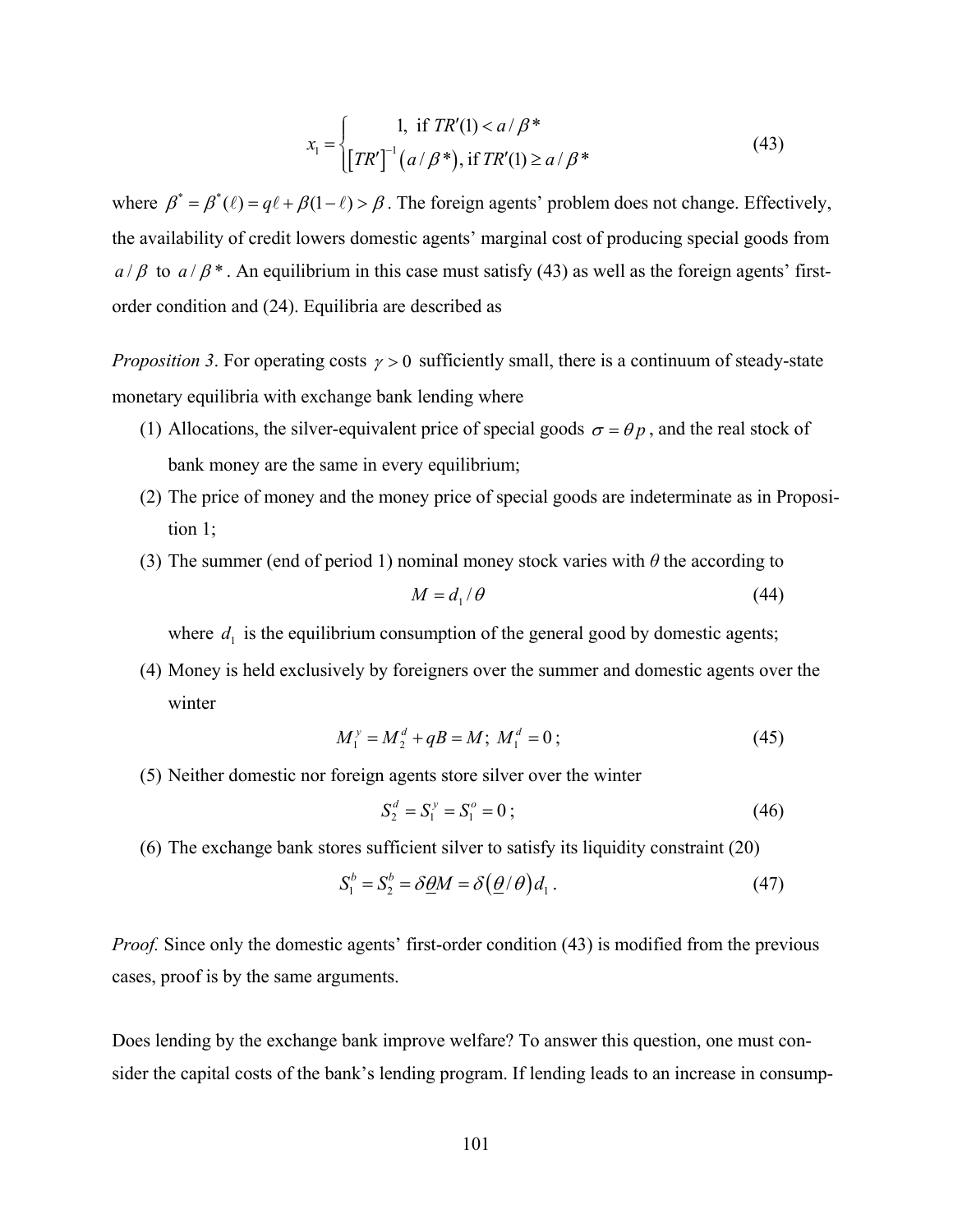tion by domestic agents  $d_1$ , then from (20) the bank must hold additional capital to maintain its liquidity. As a reference case, imagine that bank's stock of silver is obtained through a one-time, lump-sum tax on domestic agents only.<sup>71</sup> The following result then applies.

*Corollary*. The monetary equilibrium with lending is inefficient. However, for operating costs  $\gamma > 0$  sufficiently small, there is some equilibrium with lending that dominates the monetary equilibrium without lending.

*Proof.* Inefficiency of the equilibrium with lending follows from the same arguments as in Proposition 1.

We now compare equilibria with lending to the equilibrium without. Again two cases must be considered. We consider the effects of a vanishingly small amount of lending (a small increase in the credit limit  $\ell$  over  $\ell = 0$ ).

Case 1.  $TR'(1) < a/\beta$ . The silver-equivalent price of special goods  $\sigma$  is equal to 1 for both the equilibrium with lending and the equilibrium without. In this case, allocations are same in both equilibria, but domestic agents produce at (effectively) a lower unit cost ( $= a / \beta^*$  with lending compared to  $a/\beta$  without). Thus, with lending, domestic agents' utility increases and the exchange bank need hold no additional silver in order to satisfy its liquidity constraint. Foreign agents' utility is unaffected. Hence lending dominates for this case.

Case 2. *TR'*(1)  $\ge a / \beta$ . The silver equivalent price of special goods  $\sigma$  is less than 1 in the equilibrium without lending. Then it is straightforward to show introducing lending causes both a decrease in  $\sigma$  and an increase in foreign agents' utility.

Now consider the steady-state utility of domestic agents. Using (6) this is

<u>.</u>

$$
d_1 - af_2 - (1 - \beta)S_b \tag{48}
$$

when the bank's silver holdings  $S_b$  are financed by a lump-sum levy on domestic agents. Using (43) and (47) rewrite expression (48) as

$$
\left[1-(1-\beta)\delta(\underline{\theta}/\theta)\right]TR\left([TR']^{-1}(a/\beta^*)\right)-\left[TR'\right]^{-1}(a/\beta^*)\ .\tag{49}
$$

 $71$  I.e., direct taxation of foreign agents is not possible. As discussed previously, in practice the bank's capital derived at least partly from accumulated profits on lending. Obtaining capital in this way would have imposed additional costs beyond the costs of the lump-sum levy considered here, but also would have shifted some of the bank's capital costs to foreigners.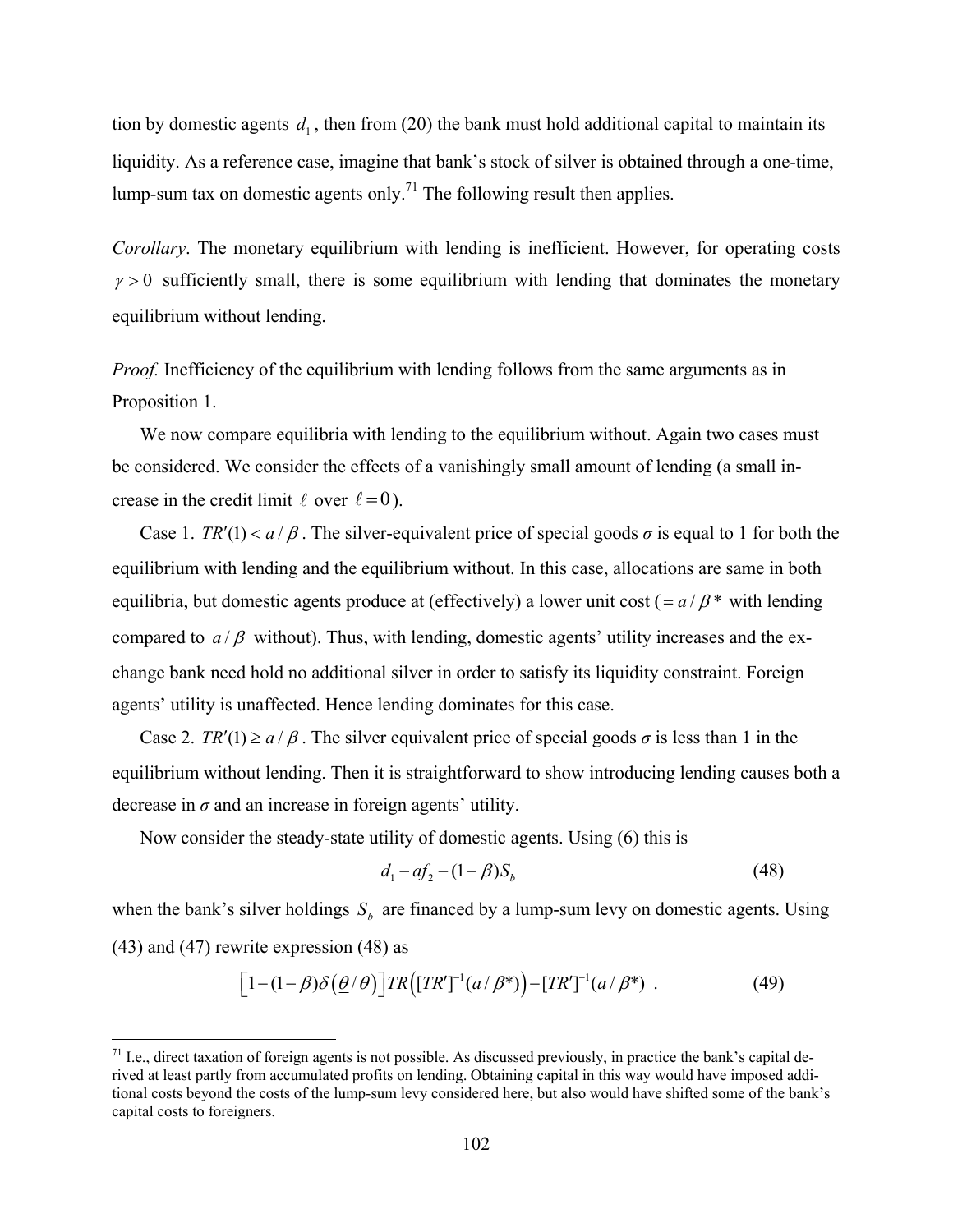The derivative of (49) with respect to  $\ell$  is

$$
-(q-\beta)\left[1-(1-\beta)\delta(\underline{\theta}/\theta)-\beta^*\right]\left(\frac{a}{\beta^*}\right)^2\left(\left[TR'\right]^{-1}\right)'\left(\frac{a}{\beta^*}\right) \tag{50}
$$

whose sign varies as the sign of

$$
1 - (1 - \beta)\delta(\underline{\theta}/\theta) - \beta^* \tag{51}
$$

As  $\gamma \rightarrow 0$  and  $q \rightarrow 1$ , (51) is positive iff

$$
1 - \ell > \delta\left(\frac{\theta}{\theta}\right) \tag{52}
$$

and, since  $\delta(\theta/\theta)$  < 1, condition (52) must hold for  $\ell > 0$  sufficiently small. In words, domestic agents' utility is increased if lending is slightly increased from zero. Note, however, sufficiently large increases in lending  $\ell$  may decrease domestic agents' utility.

#### *Discussion*

The corollary to Proposition 3 shows that lending by the AWB could have increased welfare even with a liquidity requirement such as (20). The need for substantial backing of bank money would have imposed limits on the bank's lending however. Beyond a certain point, the extra profit obtained by increasing loans to domestic agents would have been outstripped by the attendant liquidity costs. From condition (52), the liquidity constraint could have been made less binding only by lowering either the bank's "bid price" for bank money  $\theta$  or its liquidity "comfort factor" *δ*.

From the domestic agents' point of view, monopoly profits on sales of special goods would have been the necessary ingredient for their support of the banks' lending operations. With competitive pricing of the special good, lending would have provided no benefit to domestic agents and no incentive to support this activity.

#### *Lending operations with receipts*

We now consider in more detail how the introduction of receipts would have impacted the bank's liquidity constraints. In the pre-receipt equilibrium with lending, the year-*t*, beginning-ofstage 1a (after foreign agents arrive in Amsterdam but before trading) balance sheet of the bank is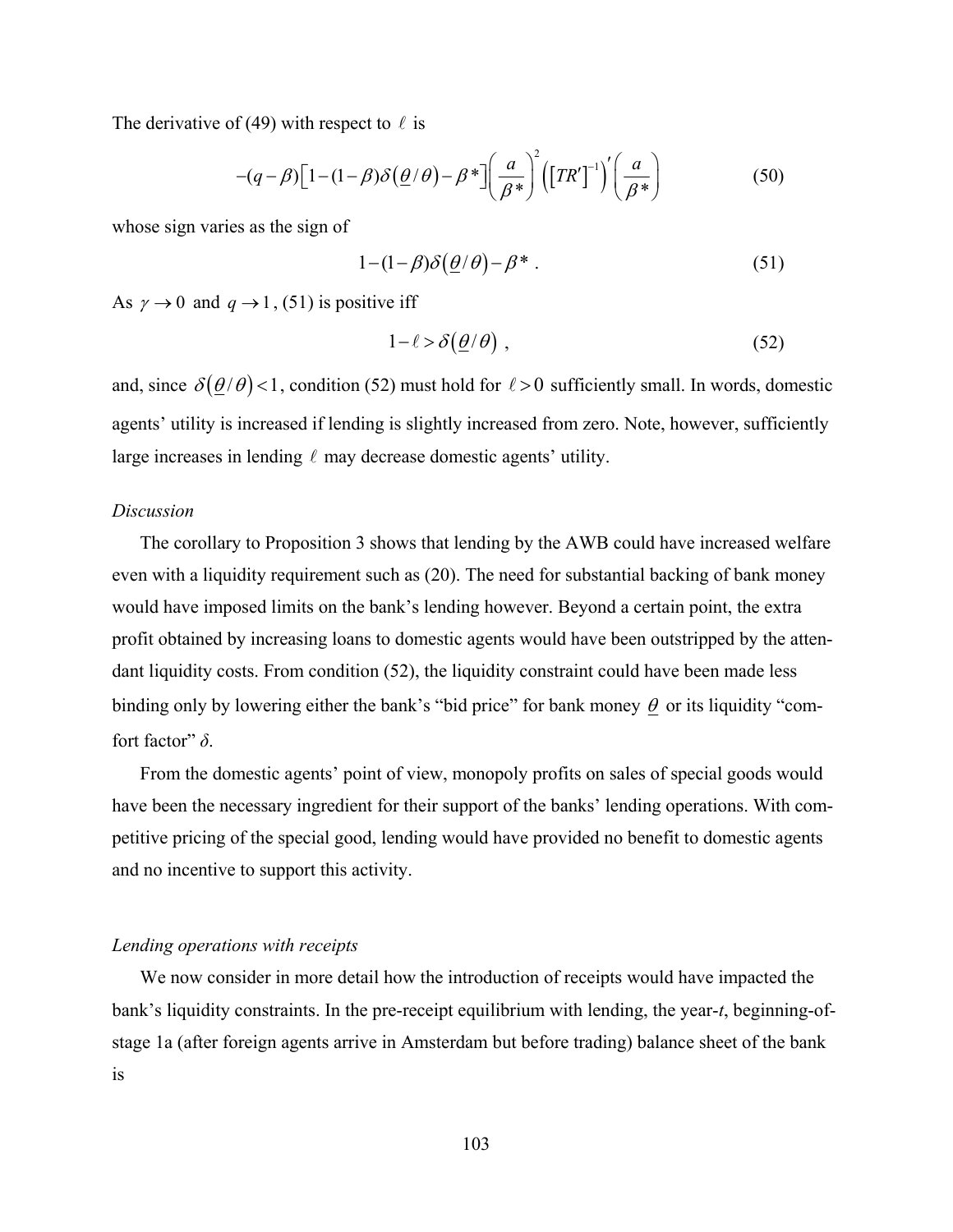| Table 2: Bank's balance sheet<br>(beginning of stage 1, without receipts) |                    |  |  |
|---------------------------------------------------------------------------|--------------------|--|--|
| Assets                                                                    | Liabilities $+$ NW |  |  |
| Silver $S_{2t-1}^b$                                                       | Balances M         |  |  |
| Loans to domestic<br>agents $B$                                           | NW                 |  |  |

and the bank's liquidity constraint would be given by (20), i.e.,  $S_{b,t-1}^2 \ge \delta \underline{\theta}M$ . After stage 1 trading (beginning of stage 2) is complete, the bank's balance sheet is

| Table 3: Bank's balance sheet<br>(beginning of stage 2, without receipts) |                  |  |  |
|---------------------------------------------------------------------------|------------------|--|--|
| Assets                                                                    | Liabilities + NW |  |  |
| Silver $S_{1t}^b$                                                         | Balances M       |  |  |
| Loans to domestic<br>NW<br>agents $B$                                     |                  |  |  |

and the liquidity constraint is  $S_{1,t}^b \ge \delta \underline{\theta}M$ . Since  $S_{1,t}^b = S_{2,t-1}^b$  in equilibrium, the bank's liquidity constraint does not change from stage 1 to stage 2. After stage 2 trading is complete and loans are repaid, the bank's balance sheet is

| Table 4: Bank's balance sheet<br>(end of stage 2, without receipts) |                    |  |  |
|---------------------------------------------------------------------|--------------------|--|--|
| Assets                                                              | Liabilities $+$ NW |  |  |
| Silver $S^b_{2t}$                                                   | Balances $M_2^d$   |  |  |
|                                                                     | NW                 |  |  |

The liquidity constraint at this stage is  $S_{2,t}^b \geq \delta \underline{\theta} M_2^d$ , which, since  $S_{2,t}^b = S_{1,t}^b$  in equilibrium, is implied by the previous liquidity constraints.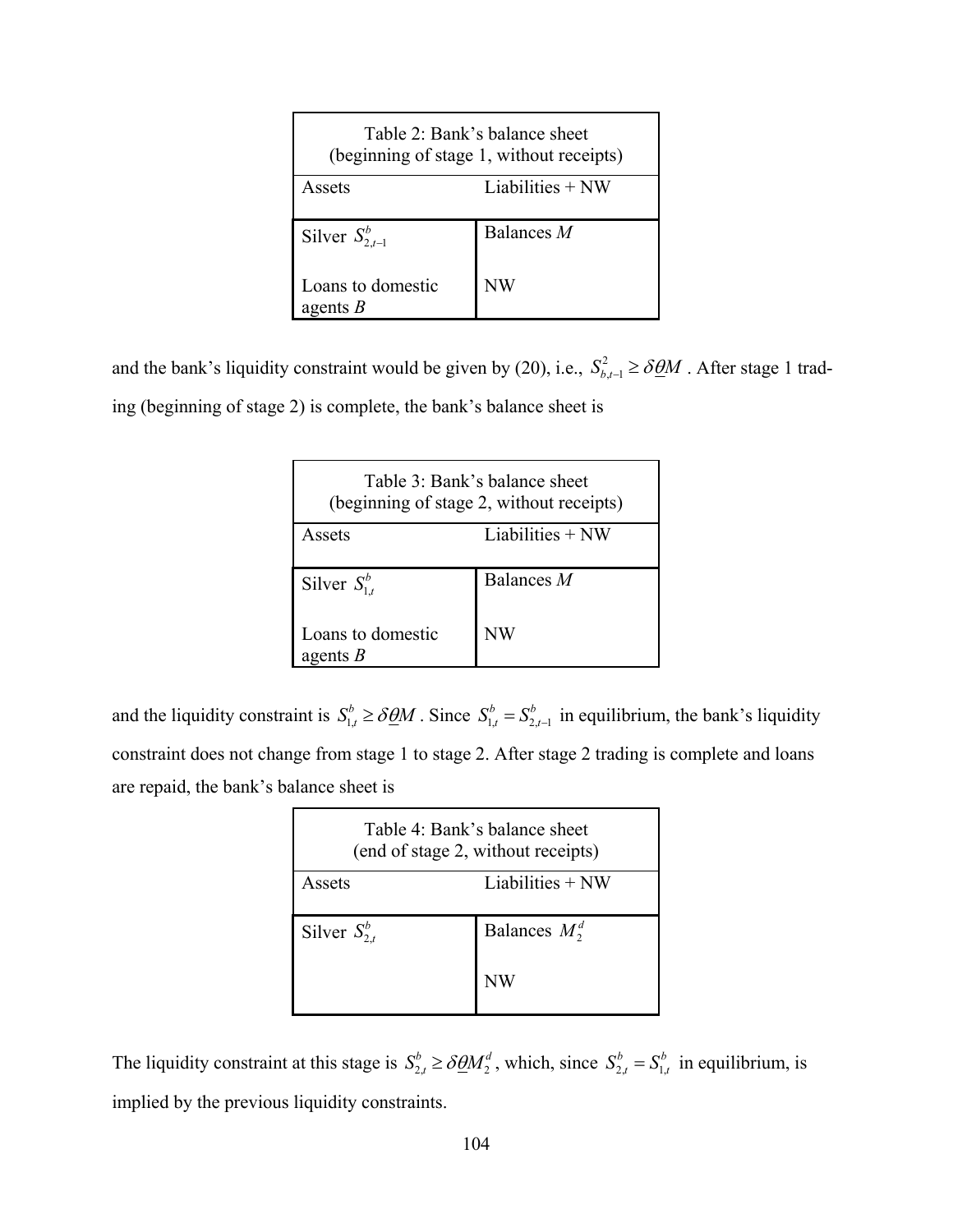Now consider the bank's balance sheets at the same stages under the receipt system. At the beginning of money market trading stage 1a, the bank's balance sheet is

| Table 5: Bank's balance sheet<br>(beginning of stage 1, with receipts) |                                                                           |  |  |  |
|------------------------------------------------------------------------|---------------------------------------------------------------------------|--|--|--|
| Liabilities $+NW$<br>Assets                                            |                                                                           |  |  |  |
|                                                                        |                                                                           |  |  |  |
| Silver $S_{2t-1}^{b} + D_1$                                            | Balances M of domestic agents                                             |  |  |  |
|                                                                        |                                                                           |  |  |  |
| Loans to domestic agents $B$                                           | Balances $D_1$ of foreign agents<br>[of which $D_1$ redeemable on demand] |  |  |  |
|                                                                        | <b>NW</b>                                                                 |  |  |  |
|                                                                        |                                                                           |  |  |  |

If the bank is only committed to pay coin against all outstanding receipts, its liquidity constraint is

$$
S_{2,t-1}^b + D_1 - L_1 \ge D_1 - L_1 \tag{53}
$$

or simply

$$
S_{2,t-1}^b + L_1 \ge 0 \tag{54}
$$

Following stage 1 trading, the bank's balance sheet is

| Table 6: Bank's balance sheet<br>(beginning of stage 2, with receipts) |                                                |
|------------------------------------------------------------------------|------------------------------------------------|
| Assets                                                                 | Liabilities $+NW$                              |
|                                                                        |                                                |
| Silver $S_{1t}^b = S_{2t-1}^b + D_1 - L_1$                             | Balances $D_1 + \lambda L_1$ of foreign agents |
|                                                                        | $[D_1 - L_1$ redeemable on demand]             |
| Loans to domestic agents $B$                                           |                                                |
|                                                                        | NW                                             |

If the bank is committed to pay coin against all outstanding receipts, its liquidity constraint is

$$
S_{2,t-1}^b + D_1 - L_1 \ge D_1 - L_1 \tag{55}
$$

or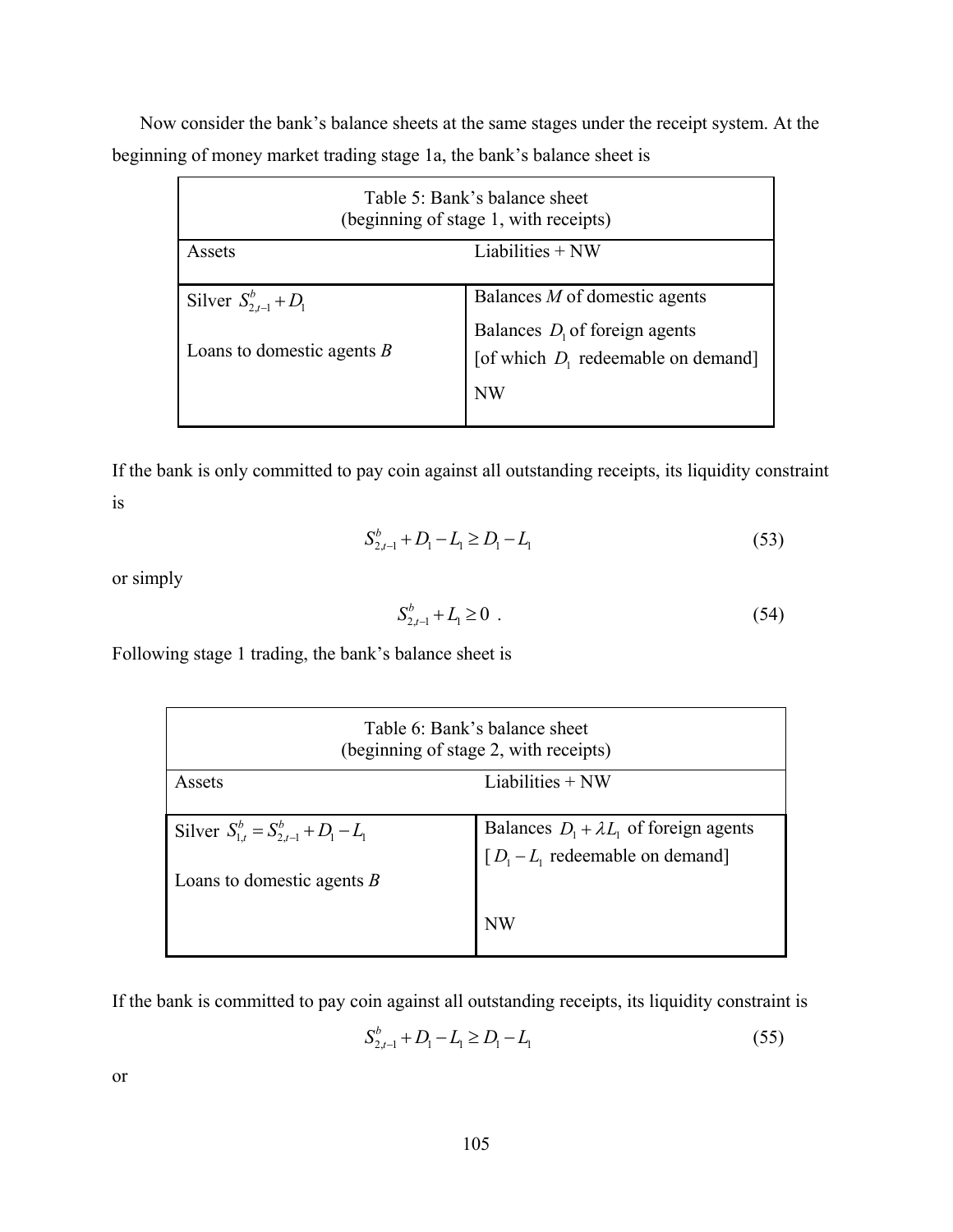$$
S_{2,t-1}^b \ge 0 \tag{56}
$$

Finally, after stage 2 trading is complete, the bank's balance sheet contracts to

| Table 7: Bank's balance sheet<br>(end of stage 2, with receipts) |                    |
|------------------------------------------------------------------|--------------------|
| Assets                                                           | Liabilities $+$ NW |
| Silver $S_{2t}^b = S_{2t-1}^b$                                   | Balances $M_2^d$   |
|                                                                  | NW                 |

Since all receipts have been redeemed by this point, there is no liquidity constraint on the bank.

To summarize, these calculations indicate that under the receipt system, an expansion of the bank's lending *B* need not be backed by an expansion of its silver holdings  $S^b$ , essentially because, under receipts, the bank's liquidity constraint is slackened from (47) (in its equilibrium form) to (56). Indeed, in the steady-state world analyzed here, it is conceivable that the bank holds no silver over the winter. To avoid indeterminacy of the silver price of money *θ* in particular, however, we assume that the bank must commit (off-equilibrium) to sell silver (i.e., receipts) at its target price, and possess "enough" silver *S* > 0 to back this pledge.

This does not explain how large *S* must be to guarantee determinacy. As a benchmark for the comparisons below, we take  $S$  to be the value of  $S_2^b$  necessary to support the monetary equilibrium without lending, i.e.,  $\underline{S} = S_2^b$  as specified in (35).

Our last set of results confirms agents' preferences for the receipts arrangement:

*Proposition 4*. With receipts, the monetary equilibrium with lending  $\ell$  is identical to the equilibrium given in Proposition 3, except that the bank's winter silver stock  $S_2^b$  is reduced to  $\underline{S}$ .

*Proof.* As in Proposition 2, optimality conditions and market clearing are not affected by the introduction of receipts.